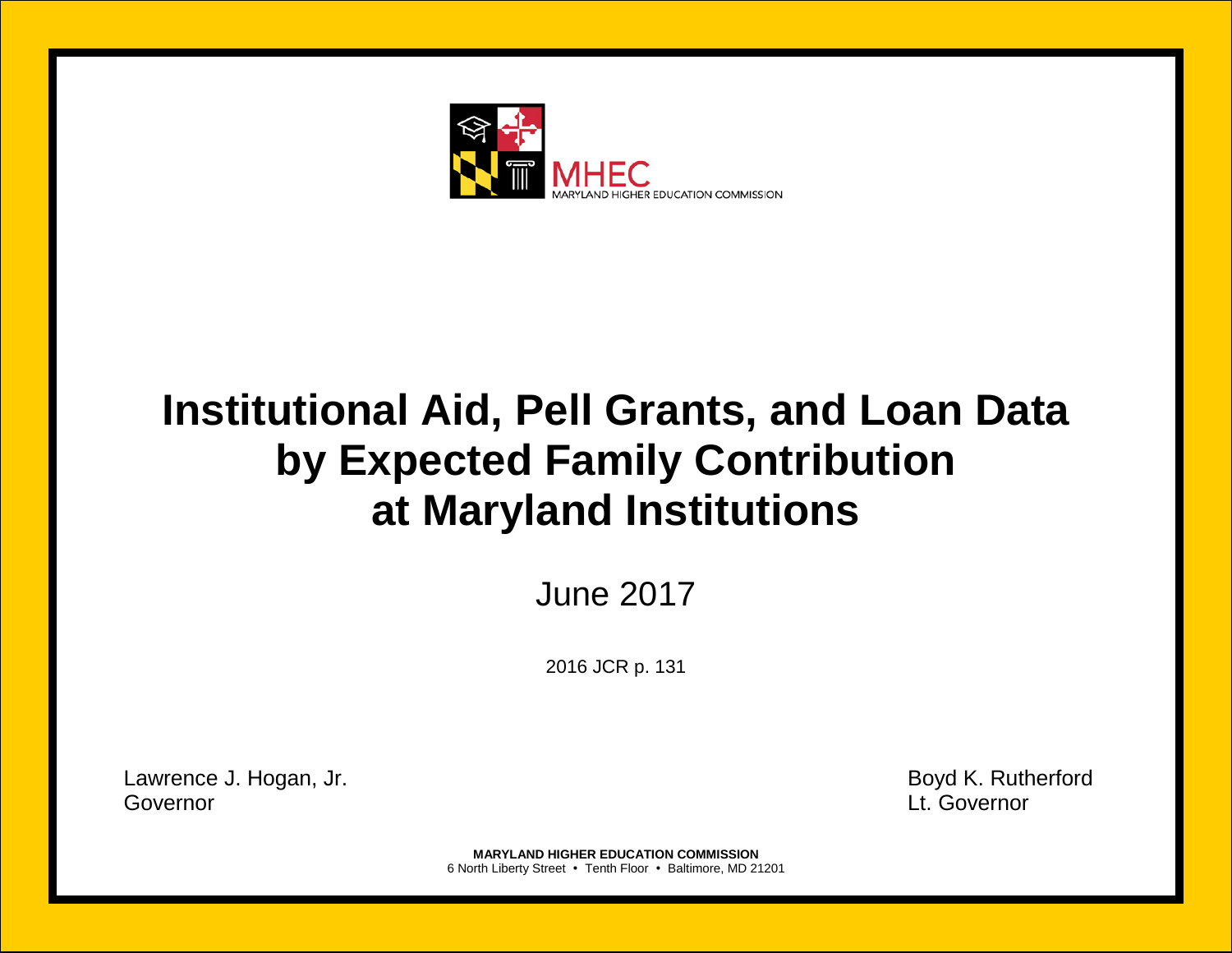## **Maryland Higher Education Commission**

Anwer Hasan, Chairman

Sandra L. Jimenez, Vice-Chair

Vivian S. Boyd

John Holaday

Vera R. Jackson

Russell V. Kelley

Peri J. Kelsey, Student Commissioner

Ian MacFarlane

Donna M. Mitchell

Joel Packer

Rizwan A. Siddiqi

John W. Yaeger

**James D. Fielder, Jr., Ph.D. Secretary**

**Lawrence J. Hogan, Jr. Boyd K. Rutherford**<br> **Boyd K. Rutherford**<br> **Lt. Governor Governor Lt. Governor**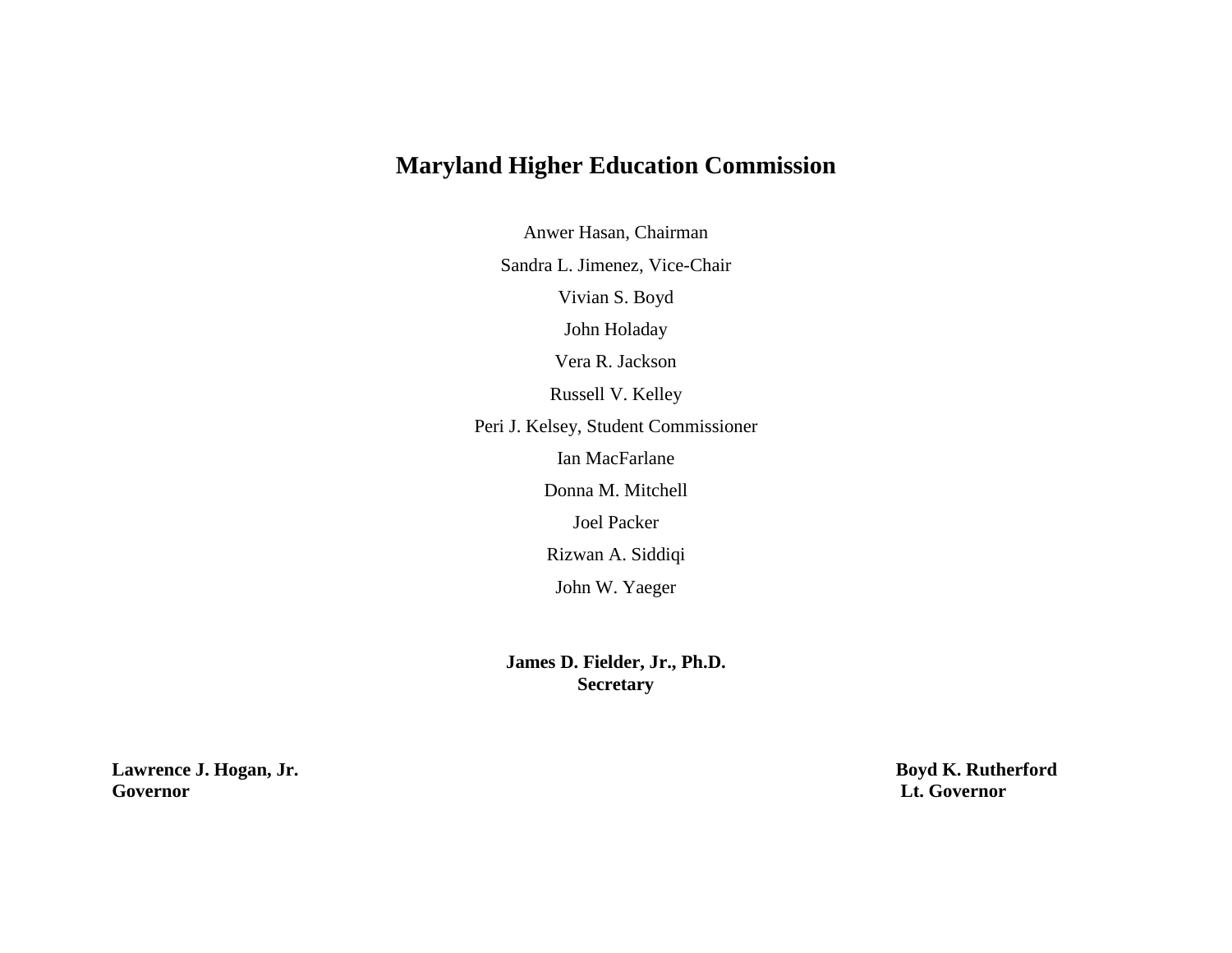#### **Introduction**

The 2016 Joint Chairmen's Report charged the Maryland Higher Education Commission to provide data on financial aid, as follows:

In order to more fully understand all types of aid available to students, the committees request that data be submitted for each community college, public four-year institution, and independent institution on institutional aid, Pell grants, and student loans. Data should include, by expected family contribution (EFC), the number of loans and average loan size of federal subsidized and unsubsidized loans, and loans from private sources as reported to the Maryland Higher Education Commission (MHEC). Additionally, data should be provided on Pell grants, including the number and average award size by EFC. Finally, data should include the number of institutional aid awards and average award size by EFC for institutional grants, institutional athletic scholarships, and other institutional scholarships. The data in the response should differentiate between need-based aid and merit scholarships. Data should also include the number of institutional aid awards and average award size by EFC for tuition waivers/remissions of fees to employees and dependents and students. Waiver information for students should be reported by each type of waiver in State law. These reports should cover fiscal 2015 and 2016 data received by MHEC from State institutions and are to be submitted in an electronic format (Excel file).

The Joint Chairmen's Report charged MHEC with providing FY2016 data by June 30, 2017. The present report is submitted in fulfillment of the this request.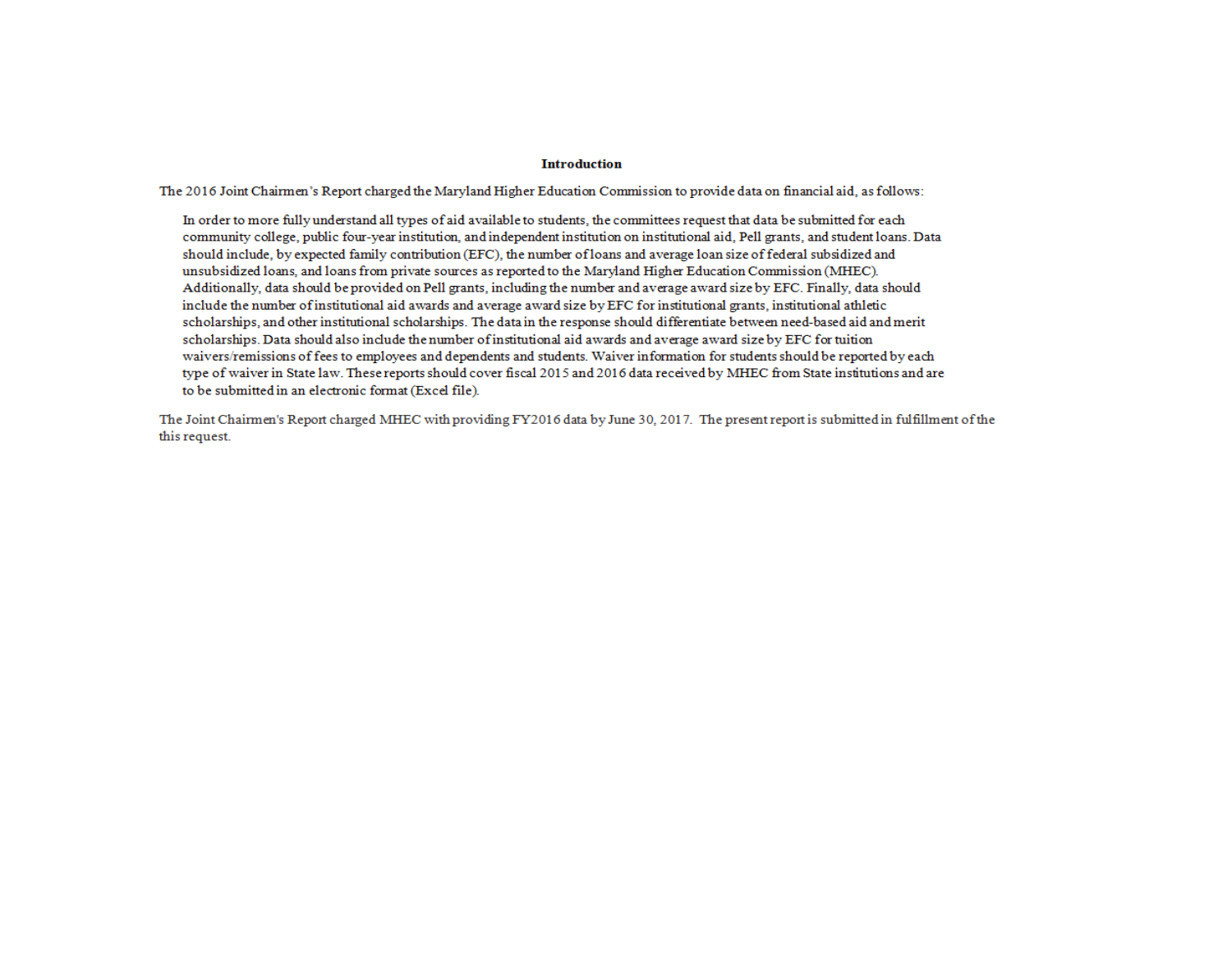| <b>Aid Program</b>                                                                                                                                                                                                                                                                                                        | <b>Source of Aid</b> | <b>Type of Aid</b> |
|---------------------------------------------------------------------------------------------------------------------------------------------------------------------------------------------------------------------------------------------------------------------------------------------------------------------------|----------------------|--------------------|
|                                                                                                                                                                                                                                                                                                                           |                      |                    |
| Federal Pell Grants (aid category code = $1101$ ) – This grant program is administered by the federal<br>government and is based on need and is awarded to undergraduate students. Report the amount<br>of Pell Grant funds received by the undergraduate student.                                                        | <b>FEDERAL</b>       | <b>GRANT</b>       |
|                                                                                                                                                                                                                                                                                                                           |                      |                    |
| Federal Perkins Loans (aid category code $= 1201$ ) – Report the amount of Federal Perkins loans<br>received by the student.                                                                                                                                                                                              | <b>FEDERAL</b>       | <b>LOAN</b>        |
|                                                                                                                                                                                                                                                                                                                           |                      |                    |
| Federal Subsidized Loans - William D. Ford Direct Loans (aid category code = 1202) - Report the<br>total amount actually borrowed for the year by the student. Include subsidized Stafford loans from<br>the Federal Direct Student loan program (FDSL) and from the Federal Family Education Loans<br>(FFEL) program.    | <b>FEDERAL</b>       | <b>LOAN</b>        |
|                                                                                                                                                                                                                                                                                                                           |                      |                    |
| Federal Unsubsidized Stafford Loans (aid category code = 1203) - Report the total amount actually<br>borrowed for the year by the student. Include unsubsidized Stafford loans from the Federal Direct<br>Student Ioan program (FDSL) and from the Federal Family Education Loans (FFEL) program.                         | <b>FEDERAL</b>       | <b>LOAN</b>        |
|                                                                                                                                                                                                                                                                                                                           |                      |                    |
| Federal Parent Loans for Undergraduate Students (PLUS Loans) (aid category code = 1204) -<br>Report the total amount actually borrowed for the year. Include PLUS loans from both the Federal<br>Direct Student Ioan program (FDSL) and from the Federal Family Education Loans program (e.g.,<br>Direct PLUS, and PLUS). | <b>FEDERAL</b>       | <b>LOAN</b>        |
|                                                                                                                                                                                                                                                                                                                           |                      |                    |
| Other Federal Loans (aid category code = 1205) - Report the total amount actually borrowed for<br>the year. Include other Federal loans such as Federal Health Professions Student Loans, Federally<br>Insured Nursing Loans, etc.                                                                                        | <b>FEDERAL</b>       | <b>LOAN</b>        |
|                                                                                                                                                                                                                                                                                                                           |                      |                    |
| Other Federal Grants and Scholarships (aid category codes = 1102, 1103, 1113, 1114, 1316, and<br>1329) - Report the total amount federal grants and scholarships received by the undergraduate<br>student.                                                                                                                | <b>FEDERAL</b>       | <b>SCHOLARSHIP</b> |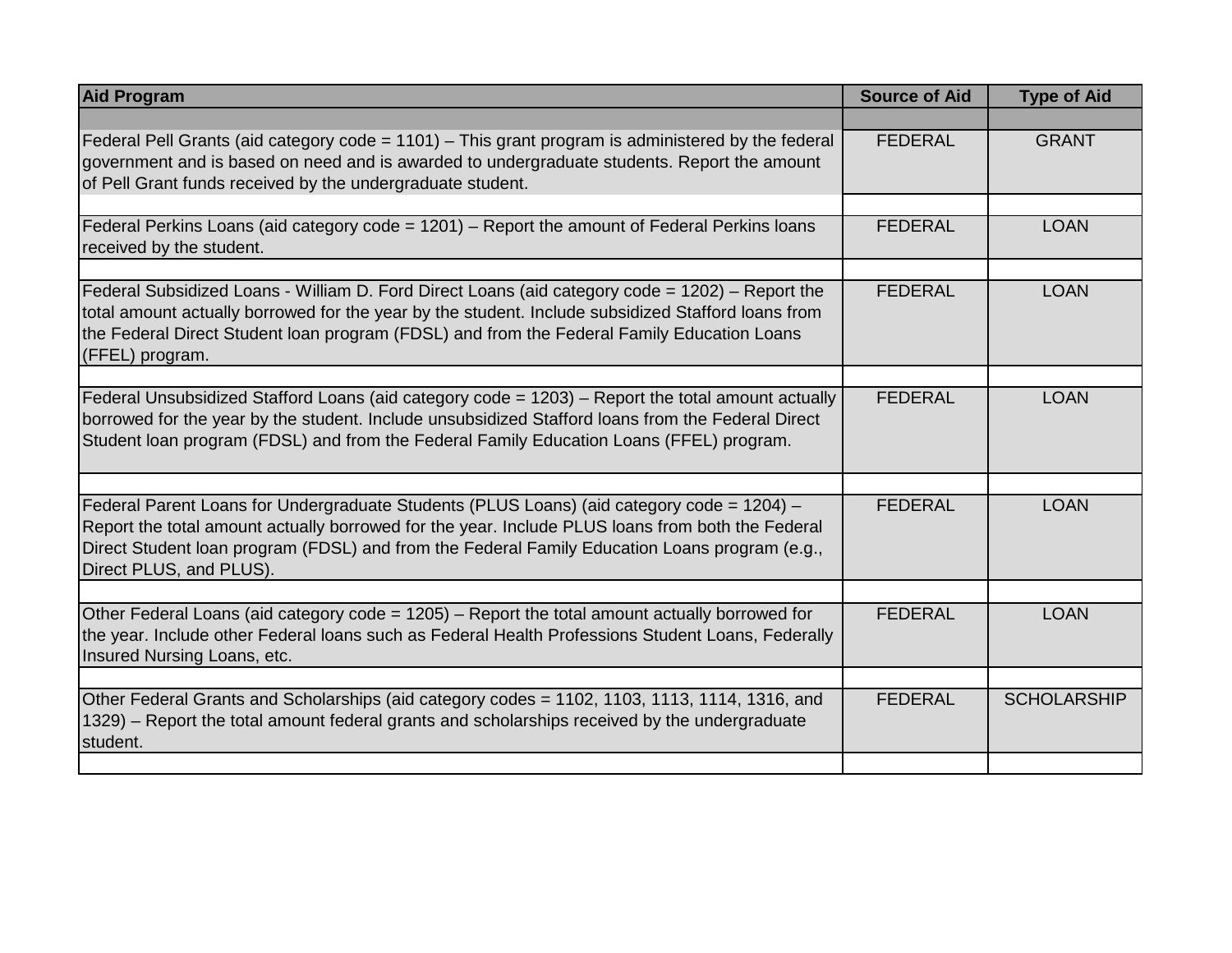| <b>Aid Program</b>                                                                                                                                                                                                                                                                                                                                                                                                                                               | <b>Source of Aid</b> | <b>Type of Aid</b> |
|------------------------------------------------------------------------------------------------------------------------------------------------------------------------------------------------------------------------------------------------------------------------------------------------------------------------------------------------------------------------------------------------------------------------------------------------------------------|----------------------|--------------------|
|                                                                                                                                                                                                                                                                                                                                                                                                                                                                  |                      |                    |
| Federal Work-Study (aid category code = 1401) – Report the aggregate job compensation to<br>students who receive subsidies under the federal work-study program. Awards under these<br>programs must be administered by the institution and funded by both the institution and the federal<br>government. The employment must be administered through the financial aid office and be<br>considered part of the student's financial aid package.                 | <b>FEDERAL</b>       | <b>WORK STUDY</b>  |
| Loans from Private Sources (aid category code = 1207) – Report the total amount actually<br>borrowed for the year. Include loans awarded and funded by private sources outside the institution.<br>Also include loans from foundations.                                                                                                                                                                                                                          | <b>PRIVATE</b>       | <b>LOAN</b>        |
| Other Private Scholarships (aid category = 1320) - Report the total amount<br>awarded to the student that is awarded and funded by private sources outside the<br>institution that does not include athletic ability as a criterion. The institution may<br>distribute the money awarded. Also include scholarships awarded by other states<br>and Maryland state agencies other than MHEC.                                                                      | <b>PRIVATE</b>       | <b>SCHOLARSHIP</b> |
| Private Athletic Scholarships (aid category = 1319) - Report other<br>scholarships based on athletic ability, which are awarded and funded by private<br>sources outside the institution. The institution may distribute the money<br>awarded. Programs for which athletic ability is an award criterion should be<br>reported in this category regardless of additional award criteria. Report the total<br>amount awarded to the student through this program. | <b>PRIVATE</b>       | <b>SCHOLARSHIP</b> |
| Private Grants (aid category = 1107) - Report only need-based<br>grants, which are awarded and funded by private sources outside the institution but<br>are processed through the institution. Include private/outside source grants from<br>foundations, individuals, corporations, other states and Maryland state agencies<br>other than MHEC.                                                                                                                | <b>PRIVATE</b>       | <b>GRANT</b>       |
| Institutional Grants (aid category code = 1108) - Report need-based grants awarded, disbursed,<br>and funded by the institution. These are grants primarily based on need, even though other non-<br>need criteria may be used in programs.                                                                                                                                                                                                                      | <b>INSTITUTIONAL</b> | <b>GRANT</b>       |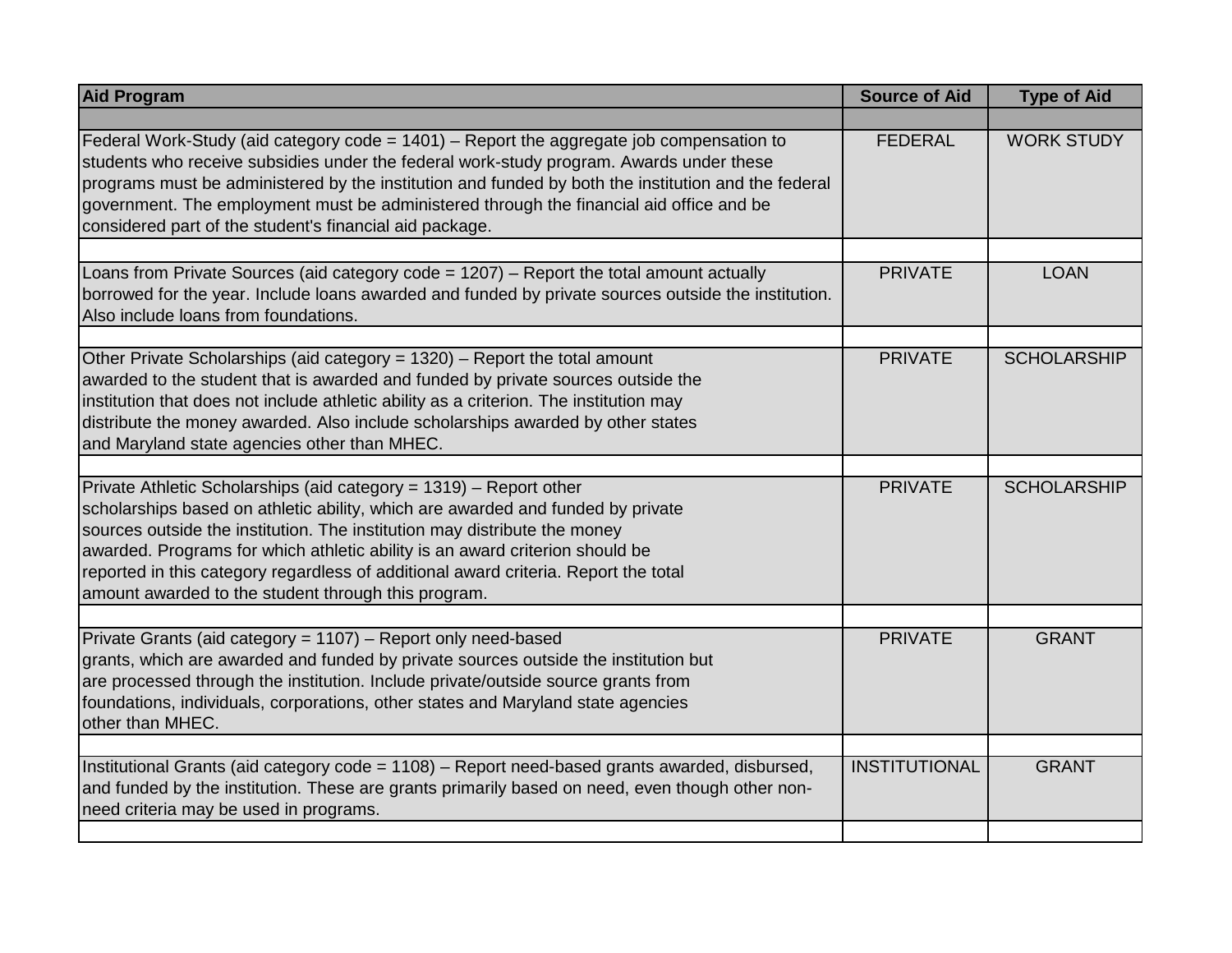| <b>Aid Program</b>                                                                                                                                                                                                                                                                                                                                                                                                                                                                                                                                  | <b>Source of Aid</b> | <b>Type of Aid</b> |
|-----------------------------------------------------------------------------------------------------------------------------------------------------------------------------------------------------------------------------------------------------------------------------------------------------------------------------------------------------------------------------------------------------------------------------------------------------------------------------------------------------------------------------------------------------|----------------------|--------------------|
|                                                                                                                                                                                                                                                                                                                                                                                                                                                                                                                                                     |                      |                    |
| Institutional Loans (aid category code = 1206) - Report the total amount actually borrowed for the<br>year. This includes loans awarded, disbursed, and funded by the institution. Do not include<br>emergency short-term loans funded by the institution, which require repayment within six months of<br>the loan award date.                                                                                                                                                                                                                     | <b>INSTITUTIONAL</b> | <b>LOAN</b>        |
|                                                                                                                                                                                                                                                                                                                                                                                                                                                                                                                                                     |                      |                    |
| Institutional Scholarships includes "Diversity Grants" and "Other Institutional Scholarships"                                                                                                                                                                                                                                                                                                                                                                                                                                                       | <b>INSTITUTIONAL</b> | <b>SCHOLARSHIP</b> |
| Diversity Grants (aid category code = 1315) - Report the total amount awarded to the student<br>through this program. Include awards granted to students for the promotion of desegregation<br>efforts. Include state, federal, or institutional awards.                                                                                                                                                                                                                                                                                            |                      |                    |
| Other Institutional Scholarships (aid category code = 1318) – Report other institutional scholarships<br>where athletic ability is not a criterion. Report the total amount awarded to the student through this<br>institutional program.                                                                                                                                                                                                                                                                                                           |                      |                    |
|                                                                                                                                                                                                                                                                                                                                                                                                                                                                                                                                                     |                      |                    |
| Institutional Athletic Scholarships (aid category code = 1317) - Report institutional funds<br>administered by the institution allocated to students based on athletic ability. Programs for which<br>athletic ability is an award criterion should be reported in this category regardless of additional<br>award criteria. Report the total amount awarded to the student through this institutional program.                                                                                                                                     | <b>INSTITUTIONAL</b> | <b>SCHOLARSHIP</b> |
|                                                                                                                                                                                                                                                                                                                                                                                                                                                                                                                                                     |                      |                    |
| Institutional Work-Study/Student Employment (aid category code = 1402) - Report the aggregate<br>job compensation to students who receive subsidies under the institutional work-study program.<br>Awards under these programs must be administered and funded by the institution. The employment<br>must be administered through the financial aid office and be considered part of the student's<br>financial aid package. Does not include regular employees taking courses or employment that is<br>not part of a formal financial aid package. | <b>INSTITUTIONAL</b> | <b>WORK STUDY</b>  |
|                                                                                                                                                                                                                                                                                                                                                                                                                                                                                                                                                     |                      |                    |
| Tuition Waivers/Remission of Fees to Employees and Dependents (aid category code = 1321) -<br>Report any tuition and fee charges, which are either waived or paid for students enrolled at the<br>institution that are awarded as part of an employment benefit by an institution of higher education in<br>Maryland.                                                                                                                                                                                                                               | <b>INSTITUTIONAL</b> | <b>WAIVER</b>      |
|                                                                                                                                                                                                                                                                                                                                                                                                                                                                                                                                                     |                      |                    |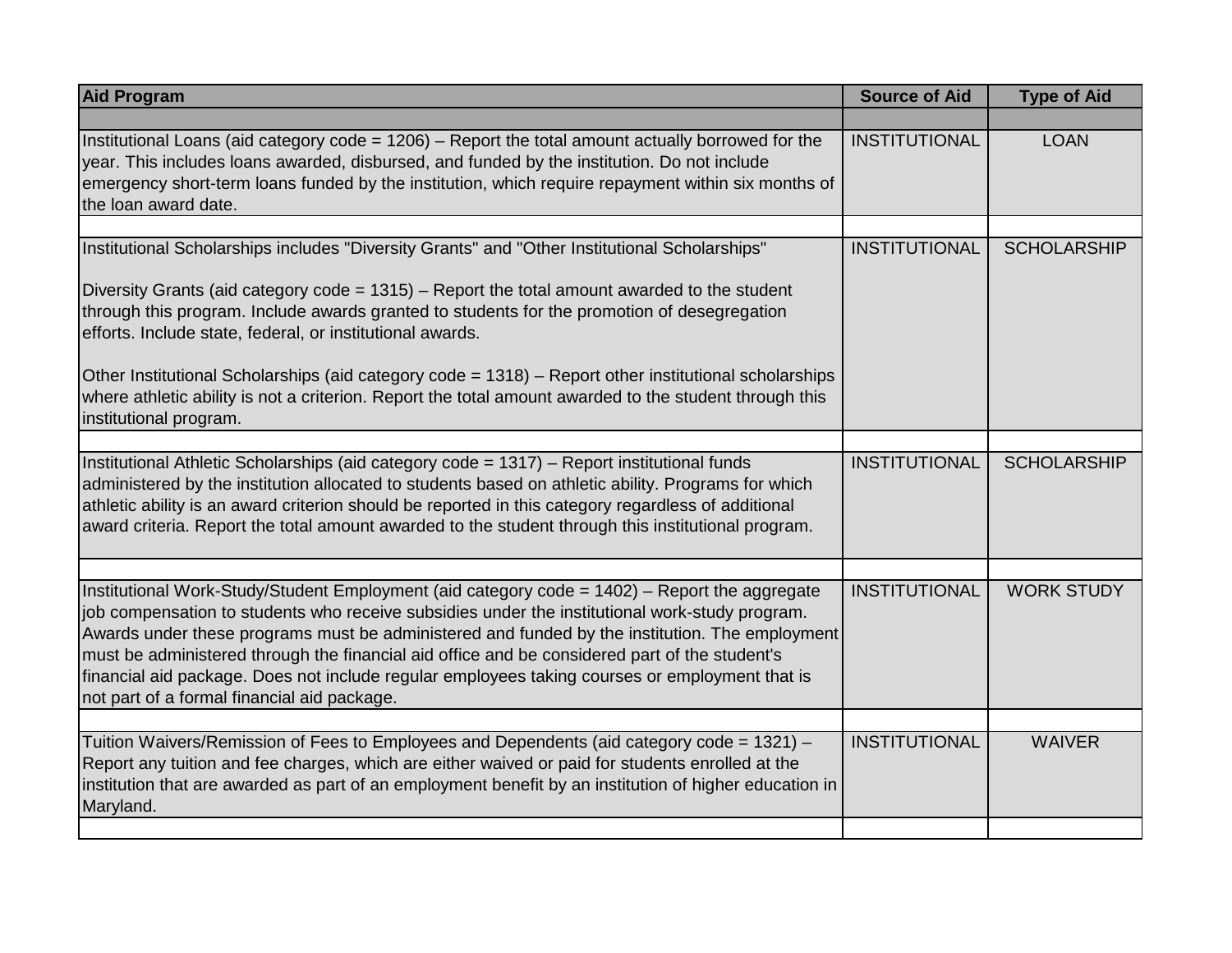| <b>Aid Program</b>                                                                                                                                                                                                                                                                                                                                                                                   | <b>Source of Aid</b> | <b>Type of Aid</b> |
|------------------------------------------------------------------------------------------------------------------------------------------------------------------------------------------------------------------------------------------------------------------------------------------------------------------------------------------------------------------------------------------------------|----------------------|--------------------|
|                                                                                                                                                                                                                                                                                                                                                                                                      |                      |                    |
| Tuition Waivers/Remission of Fees to Senior Citizens (aid category code = 1322) – Report any<br>tuition and fee charges that are either waived or paid with institutional funds for senior citizens who<br>are enrolled at the institution. Tuition Waivers/Remission of Fees to Disabled is no longer reported<br>in this category. Report in separate category for Disabled - 1332.                | <b>INSTITUTIONAL</b> | <b>WAIVER</b>      |
|                                                                                                                                                                                                                                                                                                                                                                                                      | <b>INSTITUTIONAL</b> | <b>WAIVER</b>      |
| Tuition Waivers/Remission of Fees to Disabled Students (aid category code = 1332) – Report any<br>tuition waivers or remission of fees that do not require repayment in service or cash and which are<br>not need-based for other students enrolled at the institution.                                                                                                                              |                      |                    |
|                                                                                                                                                                                                                                                                                                                                                                                                      |                      |                    |
| Tuition Waivers/Remission of Fees to Students (aid categories code = 1323) – Report any tuition<br>waivers or remission of fees that do not require repayment in service or cash and which are not<br>need-based for other students enrolled at the institution. Include tuition reductions and waivers<br>under the programs for Health Manpower Shortage Program for Nonresident Nursing Students. | <b>INSTITUTIONAL</b> | <b>WAIVER</b>      |
|                                                                                                                                                                                                                                                                                                                                                                                                      |                      |                    |
| Tuition Waivers/Remission of Fees to Foster Care Recipients (aid category code = 1333) – Report<br>any tuition and fee charges that are either waived or paid with<br>institutional funds for foster care recipients who are enrolled at the institution.                                                                                                                                            | <b>INSTITUTIONAL</b> | <b>WAIVER</b>      |
|                                                                                                                                                                                                                                                                                                                                                                                                      |                      |                    |
| Tuition Waivers/Remission of Fees for Unaccompanied Homeless Youth (aid category code =<br>1334) – Report any tuition and fee charges that are either waived or paid with<br>institutional funds for unaccompanied homeless youth who are enrolled at the institution.                                                                                                                               | <b>INSTITUTIONAL</b> | <b>WAIVER</b>      |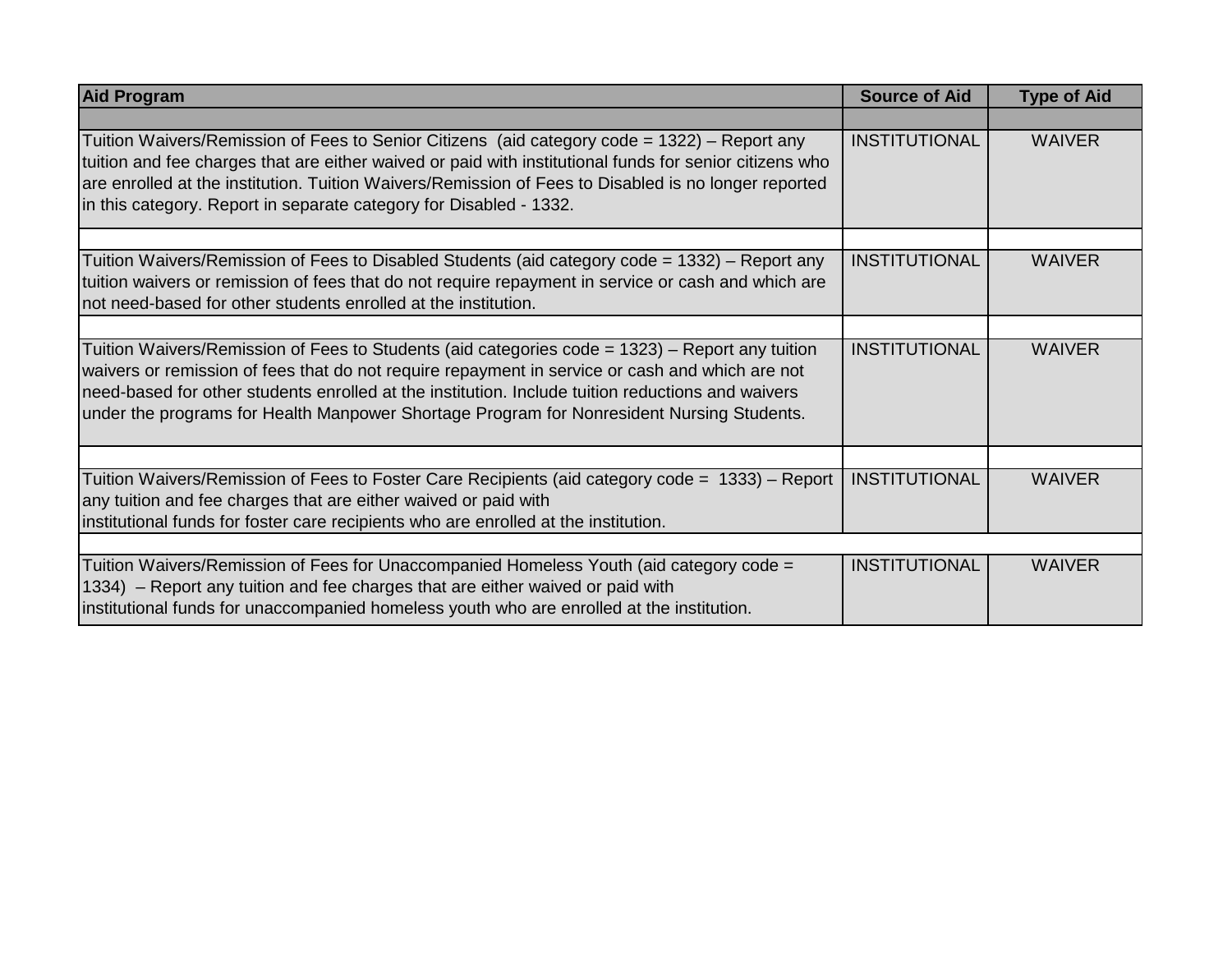|                                  |                                     |            |                            | PELL                        |          |               | PERKINS LOANS               |     |                            | STAFFORD SUBSIDIZED LOANS<br>(FEDERAL) |         |                | STAFFORD UNSUBSIDIZED LOANS<br>(FEDERAL) |                   |                                  | PLUS LOANS                  |                |
|----------------------------------|-------------------------------------|------------|----------------------------|-----------------------------|----------|---------------|-----------------------------|-----|----------------------------|----------------------------------------|---------|----------------|------------------------------------------|-------------------|----------------------------------|-----------------------------|----------------|
| <b>INSTITUTION</b>               | <b>EFC</b><br>Pell Max EFC: \$5,198 | CASES      | Awards                     | Mean Award<br>per Recipient | Sum      | Awards        | Mean Award<br>per Recipient | Sum | Awards                     | Mean Award<br>per Recipient            | Sum     | Awards         | Mean Award<br>per Recipient              | Sum               | Awards                           | Mean Award<br>per Recipient | Sum            |
| Allegany College of Maryland     | <b>MAX PELL</b>                     | 1715       | 1581                       | 3640                        | 5754404  | $\mathbf{0}$  |                             |     | 1045                       | 3057                                   | 3078842 | 900            | 3407                                     | 2984221           | 30                               | 6704                        | 201116         |
|                                  | EFC+1 TO 6,999                      | 133        | $\Omega$                   |                             |          | $\Omega$      |                             |     | 106                        | 3011                                   | 307125  | 97             | 2500                                     | 229997            | 11                               | 9518                        | 95182          |
|                                  | 7,000 TO 9,999                      | 128        | $\mathbf{0}$               |                             |          | $\Omega$      |                             |     | 97                         | 3243                                   | 304814  | 87             | 2429                                     | 208912            | $\overline{4}$                   | 11174                       | 44697          |
|                                  | 10,000 TO 14,999                    | 145        | $\Omega$                   |                             |          | $\Omega$      |                             |     | 85                         | 3080                                   | 258707  | 105            | 3306                                     | 333897            | 11                               | 8302                        | 91325          |
|                                  | 15,000 TO 19,999                    | 90         | $\Omega$                   |                             |          | $\Omega$      |                             |     | 29                         | 2197                                   | 63708   | 65             | 4287                                     | 261484            | 3                                | 9371                        | 18742          |
|                                  | 20,000 TO 99,999                    | 129        | $\mathbf 0$                |                             |          | $\mathbf 0$   |                             |     | $\overline{2}$             | 972                                    | 1943    | 94             | 5698                                     | 490028            | $\overline{7}$                   | 8671                        | 60694          |
|                                  | <b>UNKNOWN</b>                      | 872        | $\mathbf{0}$               |                             |          | $\Omega$      |                             |     | $\mathbf{0}$               |                                        |         | $\overline{1}$ | 9400                                     | 9400              | $\mathbf{0}$                     |                             |                |
| Anne Arundel Community College   | MAX PELL                            | 4274       | 4079                       | 2842                        | 11594213 | $\mathbf 0$   |                             |     | 875                        | 2931                                   | 2564571 | 580            | 3222                                     | 1869038           | $\mathbf{1}$                     | 3000                        | 3000           |
|                                  | EFC+1 TO 6,999                      | 226        | $\mathbf 0$                |                             |          | $\Omega$      |                             |     | 172                        | 2800                                   | 481532  | 90             | 2302                                     | 207205            | $\Omega$                         |                             |                |
|                                  | 7,000 TO 9,999                      | 265        | $\mathsf 0$                |                             |          | $\Omega$      |                             |     | 202                        | 3000                                   | 605995  | 106            | 2268                                     | 240366            | $\mathbf 0$                      |                             |                |
|                                  | 10,000 TO 14,999                    | 235        | $\mathsf 0$                |                             |          | $\Omega$      |                             |     | 165                        | 2509                                   | 413987  | 143            | 2721                                     | 389130            | $\overline{2}$                   | 4500                        | 9000           |
|                                  | 15,000 TO 19,999                    | 145        | $\Omega$                   |                             |          | $\Omega$      |                             |     | 57                         | 2274                                   | 129634  | 99             | 3507                                     | 347193            | 0                                |                             |                |
|                                  | 20,000 TO 99,999                    | 289        | 0                          |                             |          | $\Omega$      |                             |     | 12                         | 1095                                   | 13139   | 204            | 4083                                     | 832929            | 5                                | 6329                        | 31643          |
|                                  | <b>UNKNOWN</b>                      | 1099       | $\mathsf 0$                |                             |          | $\mathbf 0$   |                             |     | $\mathbf 0$                |                                        |         | 5              | 2910                                     | 14550             | $\mathbf 0$                      |                             |                |
| <b>Carroll Community College</b> | <b>MAX PELL</b>                     | 946        | 907                        | 2830                        | 2566624  | $\mathbf{0}$  |                             |     | 196                        | 3003                                   | 588602  | 168            | 3297                                     | 553963            | $\mathbf{0}$                     |                             |                |
|                                  | EFC+1 TO 6,999                      | 56         | $\mathbf 0$                |                             |          | $\Omega$      |                             |     | 38                         | 2374                                   | 90200   | 34             | 2931                                     | 99663             | $\Omega$                         |                             |                |
|                                  | 7,000 TO 9,999                      | 58         | $\mathbf{0}$               |                             |          | $\Omega$      |                             |     | 44                         | 2124                                   | 93434   | 43             | 3827                                     | 164548            | $\mathbf{1}$                     | 9572                        | 9572           |
|                                  | 10,000 TO 14,999                    | 54         | $\Omega$                   |                             |          | $\Omega$      |                             |     | 19                         | 1493                                   | 28373   | 47             | 5533                                     | 260057            | $\Omega$                         |                             |                |
|                                  | 15,000 TO 19,999                    | 34         | $\Omega$                   |                             |          | $\Omega$      |                             |     | $\overline{0}$             |                                        |         | 25             | 5382                                     | 134547            | $\mathbf{0}$                     |                             |                |
|                                  | 20,000 TO 99,999                    | 77         | $\mathbf 0$                |                             |          | $\mathbf{0}$  |                             |     | $\overline{0}$             |                                        |         | 59             | 5333                                     | 314653            | 1                                | 1628                        | 1628           |
|                                  | <b>UNKNOWN</b>                      | 211        | $\mathbf 0$                |                             |          | $\mathbf 0$   |                             |     | $\mathbf 0$                |                                        |         | $\overline{2}$ | 6432                                     | 12864             | $\mathbf 0$                      |                             |                |
| Cecil College                    | <b>MAX PELL</b>                     | 1830       | 892                        | 3322                        | 2963635  | 0             |                             |     | 368                        | 2797                                   | 1029173 | 470            | 3667                                     | 1723447           | $\overline{2}$                   | 1245                        | 2490           |
|                                  | EFC+1 TO 6,999                      | $\sqrt{ }$ | $\mathbf 0$                |                             |          | $\Omega$      |                             |     | $\mathbf 0$                |                                        |         | $\mathbf 0$    |                                          |                   | $\Omega$                         |                             |                |
|                                  | 7,000 TO 9,999                      | $\Omega$   | $\mathsf 0$                |                             |          | $\Omega$      |                             |     | $\mathbf 0$                |                                        |         | $\mathbf 0$    |                                          |                   | $\Omega$                         |                             |                |
|                                  | 10,000 TO 14,999                    |            | $\mathbf 0$                |                             |          | $\Omega$      |                             |     | $\Omega$                   |                                        |         | $\mathbf 0$    |                                          |                   | $\Omega$                         |                             |                |
|                                  | 15,000 TO 19,999                    | $\Omega$   | $\Omega$                   |                             |          |               |                             |     | $\Omega$                   |                                        |         | $\mathbf 0$    |                                          |                   | $\Omega$                         |                             |                |
|                                  | 20,000 TO 99,999                    | $\Omega$   | $\mathbf 0$                |                             |          | $\Omega$      |                             |     | $\mathbf 0$                |                                        |         | $\Omega$       |                                          |                   | $\Omega$                         |                             |                |
|                                  | <b>UNKNOWN</b>                      | $\Omega$   | $\Omega$                   |                             |          | $\Omega$      |                             |     | $\mathbf 0$                |                                        |         | $\Omega$       |                                          |                   | $\Omega$                         |                             |                |
| College of Southern Maryland     | <b>MAX PELL</b>                     | 2375       | 2245                       | 3040                        | 6824086  | $\Omega$      |                             |     | 397                        | 3113                                   | 1176723 | 276            | 3491                                     | 897306            | $\mathbf{3}$                     | 2551                        | 5102           |
|                                  | EFC+1 TO 6,999                      | 153        | $\mathbf{0}$               |                             |          | $\Omega$      |                             |     | 88                         | 3274                                   | 265165  | 57             | 2268                                     | 127035            | 1                                | 4308                        | 4308           |
|                                  | 7,000 TO 9,999                      | 165        | $\Omega$                   |                             |          | $\Omega$      |                             |     | 103                        | 2773                                   | 255137  | 71             | 1970                                     | 128073            | 5                                | 4309                        | 17236          |
|                                  | 10,000 TO 14,999                    | 176        | $\Omega$                   |                             |          | $\Omega$      |                             |     | $77\,$                     | 2183                                   | 161564  | 94             | 3310                                     | 301170            | $\mathbf{3}$                     | 9605                        | 28814          |
|                                  | 15,000 TO 19,999                    | 118        | $\Omega$                   |                             |          | $\Omega$      |                             |     | 29                         | 2169                                   | 58569   | 78             | 3801                                     | 281288            | $\mathbf{1}$                     | 986                         | 986            |
|                                  | 20,000 TO 99,999                    | 311        | $\Omega$                   |                             |          | $\mathbf 0$   |                             |     | $\overline{1}$             | 2509                                   | 2509    | 193            | 4357                                     | 788662            | 6                                | 4464                        | 26786          |
|                                  | <b>UNKNOWN</b>                      | 1227       | $\mathbf{1}$               | 1922                        | 1922     | $\mathbf 0$   |                             |     | $\mathbf{1}$               | 3464                                   | 3464    | $\overline{7}$ | 4368                                     | 30575             | $\mathbf{0}$                     |                             |                |
| Chesapeake College               | MAX PELL                            | 1082       | 1041                       | 2829                        | 2945486  | 0             |                             |     | $\mathbf 0$                |                                        |         | $\mathsf 0$    |                                          |                   | 0<br>$\Omega$                    |                             |                |
|                                  | EFC+1 TO 6,999                      | 45         | 0                          |                             |          | $\mathbf 0$   |                             |     | $\mathbf 0$                |                                        |         | $\mathsf 0$    |                                          |                   |                                  |                             |                |
|                                  | 7,000 TO 9,999                      | 32         | 0                          |                             |          | 0<br>$\Omega$ |                             |     | $\mathbf 0$<br>$\Omega$    |                                        |         | $\mathbf 0$    |                                          |                   | $\Omega$<br>$\Omega$             |                             |                |
|                                  | 10,000 TO 14,999                    | 32         | $\mathsf 0$<br>$\mathbf 0$ |                             |          | $\Omega$      |                             |     | $\mathbf 0$                |                                        |         | $\Omega$       |                                          |                   | $\Omega$                         |                             |                |
|                                  | 15,000 TO 19,999                    | 28         | $\mathbf 0$                |                             |          | $\Omega$      |                             |     |                            |                                        |         | $\mathbf 0$    |                                          |                   | $\Omega$                         |                             |                |
|                                  | 20,000 TO 99,999<br><b>UNKNOWN</b>  | 45         | $\mathsf 0$                |                             |          | $\mathbf 0$   |                             |     | $\mathbf 0$<br>$\mathbf 0$ |                                        |         | $\Omega$       |                                          |                   | $\mathbf 0$                      |                             |                |
|                                  | <b>MAX PELL</b>                     | 179        |                            |                             |          | $\mathbf 0$   |                             |     |                            |                                        | 7800244 | $\mathbf 0$    |                                          |                   |                                  |                             |                |
| Community College of Balt County |                                     | 10802      | 10318                      | 2956                        | 30500751 | $\Omega$      |                             |     | 2500                       | 3120                                   | 1140786 | 1887           | 4022                                     | 7590146           | 21                               | 7859                        | 165047         |
|                                  | EFC+1 TO 6,999<br>7,000 TO 9,999    | 476        | $\mathbf 0$<br>$\Omega$    |                             |          | $\Omega$      |                             |     | 368<br>392                 | 3100<br>2898                           | 1136058 | 271            | 3220                                     | 872638            | $\overline{4}$<br>$\overline{7}$ | 8464<br>7574                | 33855<br>53021 |
|                                  | 10,000 TO 14,999                    | 512        | $\Omega$                   |                             |          | O             |                             |     | 262                        | 2488                                   | 651954  | 315            | 3531                                     | 1112109           | 10                               | 9161                        | 91609          |
|                                  | 15,000 TO 19,999                    | 446<br>226 | $\Omega$                   |                             |          | O             |                             |     | 52                         | 1468                                   | 76333   | 321<br>180     | 4434<br>4941                             | 1423349<br>889439 | 3                                | 5343                        | 16028          |
|                                  | 20,000 TO 99,999                    | 371        | $\mathbf{0}$               |                             |          | $\Omega$      |                             |     | $\overline{4}$             | 1966                                   | 7863    | 288            | 4930                                     | 1419899           | 20                               | 8161                        | 163224         |
|                                  | <b>UNKNOWN</b>                      | 801        | $\Omega$                   |                             |          | $\Omega$      |                             |     | $\mathbf{0}$               |                                        |         | 2              | 1285                                     | 2570              | $\mathbf{0}$                     |                             |                |
|                                  |                                     |            |                            |                             |          |               |                             |     |                            |                                        |         |                |                                          |                   |                                  |                             |                |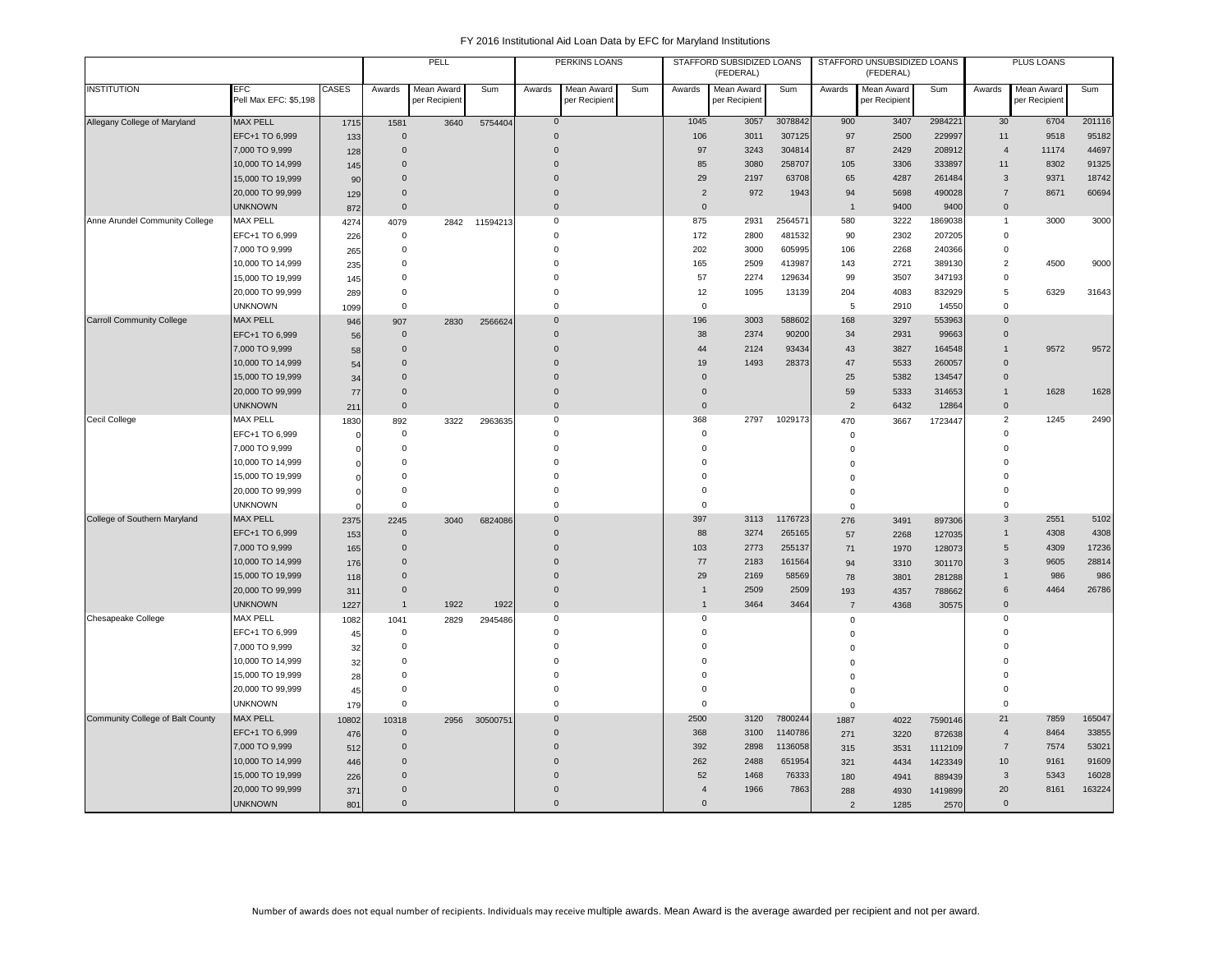|                                  |                                     |                | OTHER FEDERAL LOANS |                             |     | OTHER FEDERAL GRANTS AND<br><b>SCHOLARSHIPS</b> |                                |        | FEDERAL WORK-STUDY |                                |        | PRIVATE LOANS    |                             |        |
|----------------------------------|-------------------------------------|----------------|---------------------|-----------------------------|-----|-------------------------------------------------|--------------------------------|--------|--------------------|--------------------------------|--------|------------------|-----------------------------|--------|
| <b>INSTITUTION</b>               | <b>EFC</b><br>Pell Max EFC: \$5,198 | CASES          | Awards              | Mean Award<br>per Recipient | Sum | Awards                                          | Mean<br>Award per<br>Recipient | Sum    | Awards             | Mean<br>Award per<br>Recipient | Sum    | Awards           | Mean Award<br>per Recipient | Sum    |
| Allegany College of Maryland     | <b>MAX PELL</b>                     | 1715           | $\overline{0}$      |                             |     | 211                                             | 1698                           | 349689 | 105                | 1985                           | 208408 | 28               | 5350                        | 133743 |
|                                  | EFC+1 TO 6,999                      | 133            | $\mathsf{O}\xspace$ |                             |     | $\overline{2}$                                  | 6645                           | 13289  | $\overline{7}$     | 1530                           | 10710  | 5                | 4100                        | 20500  |
|                                  | 7,000 TO 9,999                      | 128            | $\mathbf{0}$        |                             |     | $\mathbf{3}$                                    | 5316                           | 15949  | $\bf 8$            | 1781                           | 14248  | 8                | 5672                        | 39702  |
|                                  | 10,000 TO 14,999                    | 145            | $\Omega$            |                             |     | $\overline{5}$                                  | 3144                           | 15718  | $\mathbf{3}$       | 1733                           | 5199   | 10               | 5575                        | 44603  |
|                                  | 15,000 TO 19,999                    | 90             | $\mathbf{0}$        |                             |     | $\mathbf{3}$                                    | 3269                           | 9808   | $\pmb{0}$          |                                |        | 11               | 5278                        | 47501  |
|                                  | 20,000 TO 99,999                    | 129            | $\mathbf 0$         |                             |     | $\mathbf{1}$                                    | 3699                           | 3699   | $\mathbf{0}$       |                                |        | 12               | 7338                        | 80720  |
|                                  | <b>UNKNOWN</b>                      | 872            | $\mathbf 0$         |                             |     | 20                                              | 2766                           | 55325  | $\mathsf 0$        |                                |        | 12               | 6090                        | 60899  |
| Anne Arundel Community College   | <b>MAX PELL</b>                     | 4274           | $\mathbf 0$         |                             |     | 352                                             | 955                            | 334373 | 65                 | 3589                           | 233302 | $\overline{2}$   | 4257                        | 8514   |
|                                  | EFC+1 TO 6,999                      | 226            | $\mathsf 0$         |                             |     | $\sqrt{4}$                                      | 2971                           | 11882  | $\overline{4}$     | 2310                           | 9239   | $\mathbf{1}$     | 10352                       | 10352  |
|                                  | 7,000 TO 9,999                      | 265            | $\mathbf 0$         |                             |     | $\sqrt{2}$                                      | 3574                           | 7147   | $\mathbf{1}$       | 498                            | 498    | $\sqrt{2}$       | 7194                        | 14387  |
|                                  | 10,000 TO 14,999                    | 235            | $\mathbf 0$         |                             |     | 5                                               | 2577                           | 12887  | $\boldsymbol{2}$   | 4312                           | 8623   | $\overline{1}$   | 2500                        | 2500   |
|                                  | 15,000 TO 19,999                    | 145            | $\mathbf 0$         |                             |     | $\mathbf{1}$                                    | 6219                           | 6219   | $\mathbf 0$        |                                |        | $\mathbf 0$      |                             |        |
|                                  | 20,000 TO 99,999                    | 289            | $\mathbf 0$         |                             |     |                                                 |                                |        | $\pmb{0}$          |                                |        | $\overline{2}$   | 8619                        | 17238  |
|                                  | <b>UNKNOWN</b>                      | 1099           | $\mathsf{O}\xspace$ |                             |     | 71                                              | 2475                           | 175710 | $\mathbf 0$        |                                |        | $\mathbf{8}$     | 5769                        | 46154  |
| <b>Carroll Community College</b> | <b>MAX PELL</b>                     | 946            | $\pmb{0}$           |                             |     | 328                                             | 517                            | 169623 | 22                 | 2531                           | 55675  | $\Omega$         |                             |        |
|                                  | EFC+1 TO 6,999                      | 56             | $\mathbf 0$         |                             |     | $\mathbf 0$                                     |                                |        | $\overline{3}$     | 958                            | 2873   | $\overline{0}$   |                             |        |
|                                  | 7,000 TO 9,999                      | 58             | $\mathbf 0$         |                             |     | $\mathbf 0$                                     |                                |        | $\mathbf{1}$       | 696                            | 696    | $\mathbf 0$      |                             |        |
|                                  | 10,000 TO 14,999                    | 54             | $\mathbf 0$         |                             |     | $\overline{0}$                                  |                                |        | $\overline{0}$     |                                |        | $\overline{0}$   |                             |        |
|                                  | 15,000 TO 19,999                    | 34             | $\mathbf 0$         |                             |     | $\Omega$                                        |                                |        | $\overline{0}$     |                                |        | $\Omega$         |                             |        |
|                                  | 20,000 TO 99,999                    | 77             | $\mathbf 0$         |                             |     | $\mathbf 0$                                     |                                |        | $\overline{0}$     |                                |        | $\mathbf 0$      |                             |        |
|                                  | <b>UNKNOWN</b>                      | 211            | $\mathbf 0$         |                             |     | $\pmb{0}$                                       |                                |        | $\pmb{0}$          |                                |        | $\pmb{0}$        |                             |        |
| Cecil College                    | <b>MAX PELL</b>                     | 1830           | $\mathbf 0$         |                             |     | 255                                             | 179                            | 45613  | 35                 | 1867                           | 65337  | $\mathbf 0$      |                             |        |
|                                  | EFC+1 TO 6,999                      | $\overline{0}$ | $\mathsf 0$         |                             |     | $\bf 0$                                         |                                |        | $\mathsf 0$        |                                |        | $\mathbf 0$      |                             |        |
|                                  | 7,000 TO 9,999                      | $\mathbf 0$    | $\mathbf 0$         |                             |     | $\mathbf 0$                                     |                                |        | $\mathbf 0$        |                                |        | $\Omega$         |                             |        |
|                                  | 10,000 TO 14,999                    | $\overline{0}$ | 0                   |                             |     | $\mathbf 0$                                     |                                |        | $\mathbf 0$        |                                |        | $\Omega$         |                             |        |
|                                  | 15,000 TO 19,999                    | $\mathbf 0$    | $\mathbf 0$         |                             |     | $\mathbf 0$                                     |                                |        | $\mathbf 0$        |                                |        | $\Omega$         |                             |        |
|                                  | 20,000 TO 99,999                    | $\mathbf 0$    | $\mathbf 0$         |                             |     | $\mathbf 0$                                     |                                |        | $\mathbf 0$        |                                |        | $\mathbf 0$      |                             |        |
|                                  | <b>UNKNOWN</b>                      | $\Omega$       | $\mathbf 0$         |                             |     | $\mathbf 0$                                     |                                |        | $\mathbf 0$        |                                |        | $\mathbf 0$      |                             |        |
| College of Southern Maryland     | <b>MAX PELL</b>                     | 2375           | $\mathbf{0}$        |                             |     | 159                                             | 1846                           | 291634 | 27                 | 3043                           | 82174  | 14               | 6138                        | 85932  |
|                                  | EFC+1 TO 6,999                      | 153            | $\mathbf 0$         |                             |     | $\overline{2}$                                  | 5000                           | 10000  | $\overline{4}$     | 3119                           | 12475  | $\mathbf{1}$     | 8000                        | 8000   |
|                                  | 7,000 TO 9,999                      | 165            | $\mathbf{0}$        |                             |     | $\overline{4}$                                  | 3833                           | 11500  | 3                  | 2588                           | 7763   | 3                | 5100                        | 15300  |
|                                  | 10,000 TO 14,999                    | 176            | $\overline{0}$      |                             |     | 3                                               | 1267                           | 3800   | $\mathbf{1}$       | 768                            | 768    | $\mathbf{3}$     | 5167                        | 15500  |
|                                  | 15,000 TO 19,999                    | 118            | $\Omega$            |                             |     | $\mathbf{3}$                                    | 3506                           | 10518  | $\mathsf 0$        |                                |        | $\overline{4}$   | 8250                        | 33000  |
|                                  | 20,000 TO 99,999                    | 311            | $\mathbf 0$         |                             |     | 3                                               | 2216                           | 6647   | $\mathsf 0$        |                                |        | 10               | 3786                        | 37863  |
|                                  | <b>UNKNOWN</b>                      | 1227           | $\mathsf{O}$        |                             |     | 17                                              | 2383                           | 40517  | $\pmb{0}$          |                                |        | 18               | 4564                        | 82149  |
| Chesapeake College               | <b>MAX PELL</b>                     | 1082           | $\mathbf 0$         |                             |     | 1048                                            | 100                            | 105108 | 61                 | 1822                           | 111157 | $\overline{4}$   | 5125                        | 20500  |
|                                  | EFC+1 TO 6,999                      | 45             | $\mathsf 0$         |                             |     | 0                                               |                                |        | 3                  | 1537                           | 4610   | $\overline{2}$   | 6400                        | 12800  |
|                                  | 7,000 TO 9,999                      | 32             | $\mathbf 0$         |                             |     | $\mathbf 0$                                     |                                |        | $\mathbf{1}$       | 693                            | 693    | $\mathbf{1}$     | 4000                        | 4000   |
|                                  | 10,000 TO 14,999                    | 32             | $\mathbf 0$         |                             |     | $\Omega$                                        |                                |        | $\Omega$           |                                |        | $\overline{4}$   | 5375                        | 21500  |
|                                  | 15,000 TO 19,999                    | 28             | $\mathsf 0$         |                             |     | $\mathbf 0$                                     |                                |        | $\mathbf 0$        |                                |        | $\mathbf{3}$     | 4240                        | 12721  |
|                                  | 20,000 TO 99,999                    | 45             | $\mathbf 0$         |                             |     | $\mathbf 0$                                     |                                |        | $\mathbf 0$        |                                |        | 6                | 7427                        | 44562  |
|                                  | <b>UNKNOWN</b>                      | 179            | $\mathsf 0$         |                             |     | $\overline{4}$                                  | 1034                           | 4137   | $\pmb{0}$          |                                |        | $\overline{4}$   | 3680                        | 14719  |
| Community College of Balt County | <b>MAX PELL</b>                     | 10802          | $\Omega$            |                             |     | 1017                                            | 819                            | 832954 | 225                | 2455                           | 552333 | 32               | 6540                        | 209291 |
|                                  | EFC+1 TO 6,999                      | 476            | $\mathbf{0}$        |                             |     | $\mathbf{0}$                                    |                                |        | 13                 | 2108                           | 27404  | 8                | 7620                        | 60959  |
|                                  | 7,000 TO 9,999                      | 512            | $\mathsf{O}\xspace$ |                             |     | $\Omega$                                        |                                |        | $\sqrt{5}$         | 1757                           | 8787   | $\boldsymbol{9}$ | 6425                        | 57821  |
|                                  | 10,000 TO 14,999                    | 446            | $\mathbf{0}$        |                             |     | $\Omega$                                        |                                |        | $\overline{4}$     | 1224                           | 4896   | 8                | 7433                        | 59460  |
|                                  | 15,000 TO 19,999                    | 226            | $\Omega$            |                             |     | $\Omega$                                        |                                |        | $\Omega$           |                                |        | 10               | 10389                       | 103893 |
|                                  | 20,000 TO 99,999                    | 371            | $\Omega$            |                             |     | $\mathbf 0$                                     |                                |        | $\pmb{0}$          |                                |        | 17               | 8355                        | 142027 |
|                                  | <b>UNKNOWN</b>                      | 801            | $\mathbf 0$         |                             |     | $\mathbf 0$                                     |                                |        | $\pmb{0}$          |                                |        | 35               | 3821                        | 133746 |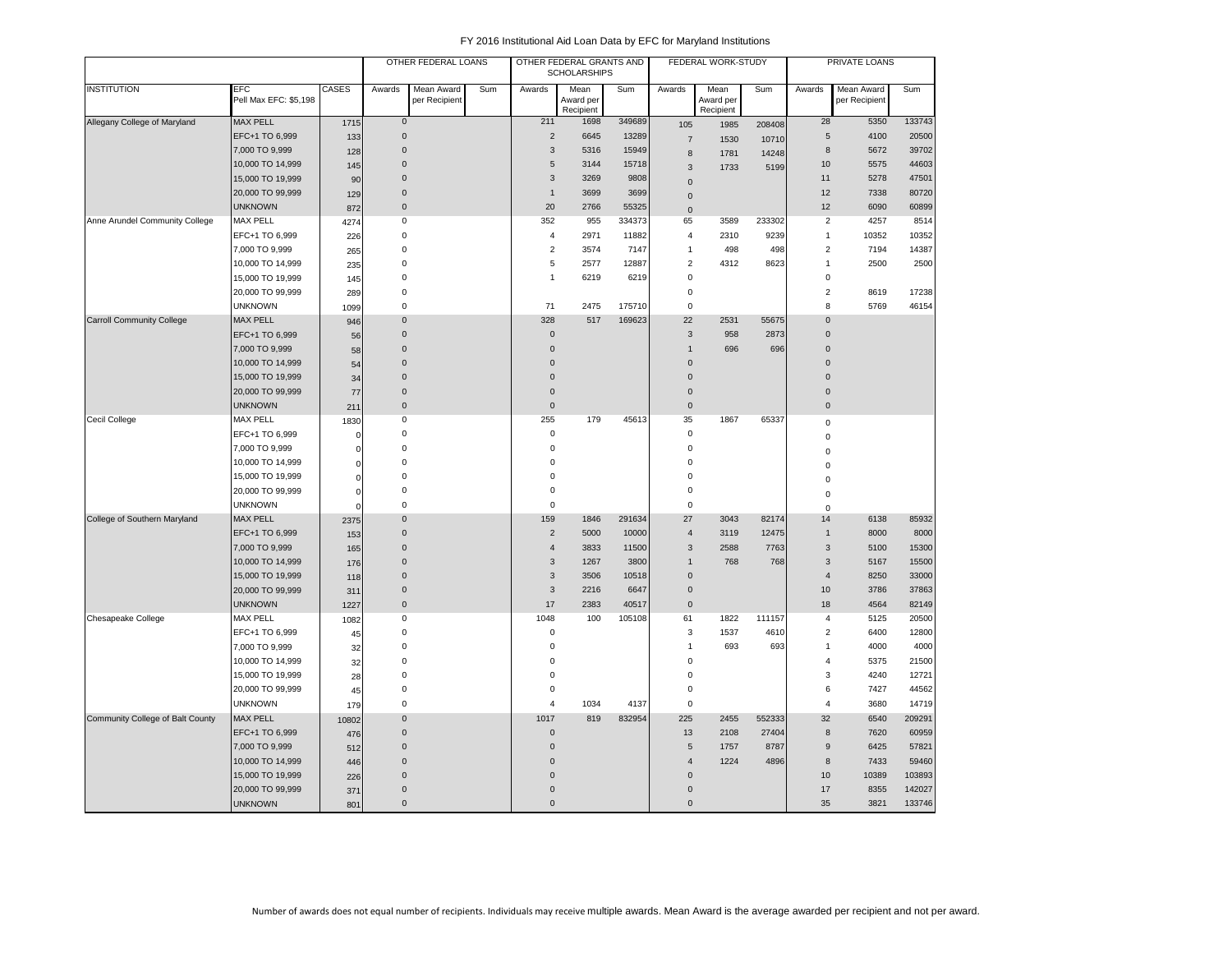|                                  |                                      |            |                                            | <b>OTHER PRIVATE</b><br><b>SCHOLARSHIPS</b> |        |                            | PRIVATE ATHLETIC<br><b>SCHOLARSHIPS</b> |      |                            | PRIVATE GRANTS         |        |                                | <b>INSTITUTIONAL GRANTS</b> |                 |                         | <b>INSTITUTIONAL LOANS</b> |     |
|----------------------------------|--------------------------------------|------------|--------------------------------------------|---------------------------------------------|--------|----------------------------|-----------------------------------------|------|----------------------------|------------------------|--------|--------------------------------|-----------------------------|-----------------|-------------------------|----------------------------|-----|
| <b>INSTITUTION</b>               | <b>EFC</b>                           | CASES      | Awards                                     | Mean                                        | Sum    | Awards                     | Mean                                    | Sum  | Awards                     | Mean                   | Sum    | Awards                         | Mean Award                  | Sum             | Awards                  | Mean Award                 | Sum |
|                                  | Pell Max EFC: \$5,198                |            |                                            | Award per<br>Recipient                      |        |                            | Award per<br>Recipient                  |      |                            | Award per<br>Recipient |        |                                | per<br>Recipient            |                 |                         | per Recipient              |     |
| Allegany College of Maryland     | <b>MAX PELL</b>                      | 1715       | 216                                        | 1235                                        | 212415 | $\overline{4}$             | 1119                                    | 4475 | 350                        | 1353                   | 403208 | 11                             | 700                         | 7700            | $\mathbf 0$             |                            |     |
|                                  | EFC+1 TO 6,999                       | 133        | 45                                         | 1557                                        | 49827  | $\overline{1}$             | 1000                                    | 1000 | 40                         | 845                    | 27901  | $\mathbf{1}$                   | 500                         | 500             | $\pmb{0}$               |                            |     |
|                                  | 7,000 TO 9,999                       | 128        | 38                                         | 1502                                        | 40552  | $\overline{0}$             |                                         |      | 36                         | 771                    | 24674  | $\Omega$                       |                             |                 | $\Omega$                |                            |     |
|                                  | 10,000 TO 14,999                     | 145        | 57                                         | 1906                                        | 70523  | $\mathbf 0$                |                                         |      | 11                         | 396                    | 4354   | $\mathbf 0$                    |                             |                 | $\Omega$                |                            |     |
|                                  | 15,000 TO 19,999                     | 90         | 35                                         | 1942                                        | 40791  | $\overline{0}$             |                                         |      | 12                         | 308                    | 3076   | $\mathbf 0$                    |                             |                 | $\Omega$                |                            |     |
|                                  | 20,000 TO 99,999                     | 129        | 49                                         | 1631                                        | 55466  | $\mathbf 0$                |                                         |      | 14                         | 358                    | 3939   | $\Omega$                       |                             |                 | $\mathbf 0$             |                            |     |
|                                  | <b>UNKNOWN</b>                       | 872        | 173                                        | 692                                         | 118388 | $\overline{0}$             |                                         |      | 586                        | 238                    | 132565 | $\pmb{0}$                      |                             |                 | $\pmb{0}$               |                            |     |
| Anne Arundel Community College   | MAX PELL                             | 4274       | 55                                         | 1168                                        | 54888  | $\mathbf 0$                |                                         |      | $\mathbf 0$                |                        |        | $\mathbf 0$                    |                             |                 | $\pmb{0}$               |                            |     |
|                                  | EFC+1 TO 6,999                       | 226        | $\overline{7}$                             | 1830                                        | 10982  | $\Omega$                   |                                         |      | $\mathbf 0$                |                        |        | $\mathbf 0$                    |                             |                 | $\mathbf 0$             |                            |     |
|                                  | 7,000 TO 9,999                       | 265        | 14                                         | 1380                                        | 11036  | 0                          |                                         |      | $\mathbf 0$                |                        |        | $\Omega$                       |                             |                 | $\Omega$                |                            |     |
|                                  | 10,000 TO 14,999                     | 235        | 10                                         | 1390                                        | 8340   | $\pmb{0}$                  |                                         |      | $\mathbf 0$                |                        |        | $\mathbf 0$                    |                             |                 | $\Omega$                |                            |     |
|                                  | 15,000 TO 19,999                     | 145        | 10                                         | 978                                         | 8800   | $\Omega$                   |                                         |      | $\mathbf 0$                |                        |        | $\mathbf 0$                    |                             |                 | $\Omega$                |                            |     |
|                                  | 20,000 TO 99,999                     | 289        | 22                                         | 1855                                        | 25972  | $\mathbf 0$                |                                         |      | $\pmb{0}$                  |                        |        | $\mathbf 0$                    |                             |                 | $\Omega$                |                            |     |
|                                  | <b>UNKNOWN</b>                       | 1099       | 72                                         | 1175                                        | 71697  | $\mathbf 0$                |                                         |      | $\mathsf 0$                |                        |        | 0                              |                             |                 | $\mathbf 0$             |                            |     |
| <b>Carroll Community College</b> | <b>MAX PELL</b>                      | 946        | 37                                         | 752                                         | 27061  | $\mathbf 0$                |                                         |      | 96                         | 1411                   | 67733  | $\Omega$                       |                             |                 | $\Omega$                |                            |     |
|                                  | EFC+1 TO 6,999                       | 56         | 11                                         | 2082                                        | 20819  | $\overline{0}$             |                                         |      | $\overline{4}$             | 575                    | 2300   | $\mathbf 0$                    |                             |                 | $\Omega$                |                            |     |
|                                  | 7,000 TO 9,999                       | 58         | 8                                          | 1386                                        | 8318   | $\mathbf 0$                |                                         |      | 13                         | 2163                   | 12975  | $\Omega$                       |                             |                 | $\Omega$                |                            |     |
|                                  | 10,000 TO 14,999                     | 54         | $\overline{4}$                             | 1288                                        | 5151   | $\overline{0}$             |                                         |      | $\overline{2}$             | 750                    | 1500   | $\mathbf 0$                    |                             |                 |                         |                            |     |
|                                  | 15,000 TO 19,999                     | 34         | 5                                          | 1460                                        | 7300   | $\overline{0}$             |                                         |      | 5                          | 1038                   | 4150   | $\mathbf 0$                    |                             |                 | $\Omega$                |                            |     |
|                                  | 20,000 TO 99,999                     | 77         | 18                                         | 1941                                        | 21350  | $\mathbf 0$                |                                         |      | 12                         | 768                    | 8450   | $\mathbf 0$                    |                             |                 | $\Omega$                |                            |     |
|                                  | <b>UNKNOWN</b>                       | 211        | 18                                         | 1905                                        | 32377  | $\overline{0}$             |                                         |      | 15                         | 665                    | 9313   | $\mathbf 0$                    |                             |                 | $\mathbf 0$             |                            |     |
| Cecil College                    | <b>MAX PELL</b>                      | 1830       | 139                                        | 979                                         | 136064 | $\mathbf 0$                |                                         |      | $\mathsf 0$                |                        |        | 0                              |                             |                 | $\mathbf 0$             |                            |     |
|                                  | EFC+1 TO 6,999                       | $\epsilon$ | $\mathbf 0$                                |                                             |        | $\overline{0}$             |                                         |      | $\mathsf 0$                |                        |        | $\Omega$                       |                             |                 | $\mathbf 0$             |                            |     |
|                                  | 7,000 TO 9,999                       |            | $\mathbf 0$                                |                                             |        | $\mathbf 0$                |                                         |      | $\mathsf 0$                |                        |        | $\mathbf 0$                    |                             |                 | $\Omega$                |                            |     |
|                                  | 10,000 TO 14,999                     |            | $\Omega$                                   |                                             |        | $\Omega$                   |                                         |      | $\mathbf 0$                |                        |        | $\Omega$                       |                             |                 | $\Omega$                |                            |     |
|                                  | 15,000 TO 19,999                     | ſ          | $\Omega$                                   |                                             |        | $\Omega$                   |                                         |      | $\mathsf 0$                |                        |        | $\Omega$                       |                             |                 | $\Omega$                |                            |     |
|                                  | 20,000 TO 99,999                     | ſ          | $\mathbf 0$                                |                                             |        | $\mathbf 0$                |                                         |      | $\mathbf 0$                |                        |        | $\mathbf 0$                    |                             |                 | $\Omega$                |                            |     |
|                                  | <b>UNKNOWN</b>                       |            | $\mathbf 0$                                |                                             |        | $\mathbf 0$                |                                         |      | $\mathsf 0$                |                        |        | $\Omega$                       |                             |                 | $\Omega$                |                            |     |
| College of Southern Maryland     | <b>MAX PELL</b>                      | 2375       | $96\,$                                     | 1251                                        | 95094  | $\overline{0}$             |                                         |      | $5\phantom{.0}$            | 372                    | 1860   | 59                             | 526                         | 31010           | $\mathbf 0$             |                            |     |
|                                  | EFC+1 TO 6,999                       | 153        | 35                                         | 1156                                        | 32364  | $\overline{0}$             |                                         |      | $\mathbf{0}$               |                        |        | 36                             | 643                         | 23163           | $\mathbf{0}$            |                            |     |
|                                  | 7,000 TO 9,999                       | 165        | 12                                         | 1094                                        | 10936  | $\overline{0}$             |                                         |      | $\mathbf 0$                |                        |        | 36                             | 563                         | 20258           | $\overline{0}$          |                            |     |
|                                  | 10,000 TO 14,999                     | 176        | 21                                         | 1124                                        | 17988  | $\Omega$                   |                                         |      | $\overline{2}$             | 300                    | 600    | 6                              | 604                         | 3625            | $\mathbf{0}$            |                            |     |
|                                  | 15,000 TO 19,999                     | 118        | 19                                         | 1309                                        | 22247  | $\overline{0}$             |                                         |      | $\pmb{0}$                  |                        |        | 3                              | 658                         | 1974            | $\Omega$                |                            |     |
|                                  | 20,000 TO 99,999                     | 311        | 49                                         | 1198                                        | 52697  | $\mathbf 0$                |                                         |      | $\mathsf{O}\xspace$        |                        |        | 8                              | 513                         | 4100            | $\mathbf 0$             |                            |     |
|                                  | <b>UNKNOWN</b>                       | 1227       | 808                                        | 132                                         | 106274 | $\overline{0}$             |                                         |      | 90                         | 295                    | 26520  | $\overline{2}$                 | 530                         | 1059            | $\mathbf 0$             |                            |     |
| Chesapeake College               | <b>MAX PELL</b>                      | 1082       | 60                                         | 1151                                        | 69083  | $\mathbf 0$<br>$\mathbf 0$ |                                         |      | 0                          |                        |        | 3<br>$\mathbf 0$               | 967                         | 2900            | 0                       |                            |     |
|                                  | EFC+1 TO 6,999                       | 45         | 12                                         | 962                                         | 11546  |                            |                                         |      | $\mathsf 0$                |                        |        |                                |                             |                 | $\mathbf 0$<br>$\Omega$ |                            |     |
|                                  | 7,000 TO 9,999                       | 32         | 8                                          | 1298                                        | 10386  | $^{\circ}$                 |                                         |      | $\mathsf 0$<br>$\mathbf 0$ |                        |        | $\mathbf 0$<br>$\Omega$        |                             |                 | $\Omega$                |                            |     |
|                                  | 10,000 TO 14,999                     | 32         | 12<br>9                                    | 1318                                        | 15815  | $\mathbf 0$<br>$^{\circ}$  |                                         |      | $\mathsf 0$                |                        |        | $\mathbf 0$                    |                             |                 | $\Omega$                |                            |     |
|                                  | 15,000 TO 19,999                     | 28         |                                            | 995                                         | 8953   |                            |                                         |      |                            |                        |        |                                |                             |                 | $\Omega$                |                            |     |
|                                  | 20,000 TO 99,999<br><b>UNKNOWN</b>   | 45         | 15<br>40                                   | 1609<br>1427                                | 24135  | $\mathbf 0$<br>$\mathbf 0$ |                                         |      | $\mathsf 0$<br>$\mathsf 0$ |                        |        | $\mathbf 0$                    | 500                         |                 | $\mathbf 0$             |                            |     |
|                                  |                                      | 179        |                                            |                                             | 57092  |                            |                                         |      | $\Omega$                   |                        |        | $\mathbf{1}$<br>$\overline{2}$ |                             | 500             |                         |                            |     |
| Community College of Balt County | <b>MAX PELL</b>                      | 10802      | $\mathsf{O}\xspace$<br>$\mathsf{O}\xspace$ |                                             |        | $\mathbf 0$<br>$\Omega$    |                                         |      | $\mathbf 0$                |                        |        |                                | 496                         | 991             | $\mathbf{0}$            |                            |     |
|                                  | EFC+1 TO 6,999                       | 476        | $\mathbf{0}$                               |                                             |        | $\Omega$                   |                                         |      | $\mathbf{0}$               |                        |        | 155<br>129                     | 666<br>650                  | 103297<br>83831 | $\Omega$                |                            |     |
|                                  | 7,000 TO 9,999                       | 512        | $\Omega$                                   |                                             |        | $\Omega$                   |                                         |      | $\mathbf{0}$               |                        |        |                                |                             | 54181           | $\Omega$                |                            |     |
|                                  | 10,000 TO 14,999<br>15,000 TO 19,999 | 446        | $\Omega$                                   |                                             |        | $\Omega$                   |                                         |      | $\mathbf{0}$               |                        |        | 83<br>18                       | 653<br>635                  |                 | $\Omega$                |                            |     |
|                                  | 20,000 TO 99,999                     | 226        | $\mathbf{0}$                               |                                             |        | $\overline{0}$             |                                         |      | $\mathbf 0$                |                        |        | $\overline{1}$                 | 500                         | 11421<br>500    | $\Omega$                |                            |     |
|                                  | <b>UNKNOWN</b>                       | 371        | $\mathbf{0}$                               |                                             |        | $\Omega$                   |                                         |      | $\mathbf{0}$               |                        |        | $\Omega$                       |                             |                 | $\mathbf{0}$            |                            |     |
|                                  |                                      | 801        |                                            |                                             |        |                            |                                         |      |                            |                        |        |                                |                             |                 | $\mathbf{0}$            |                            |     |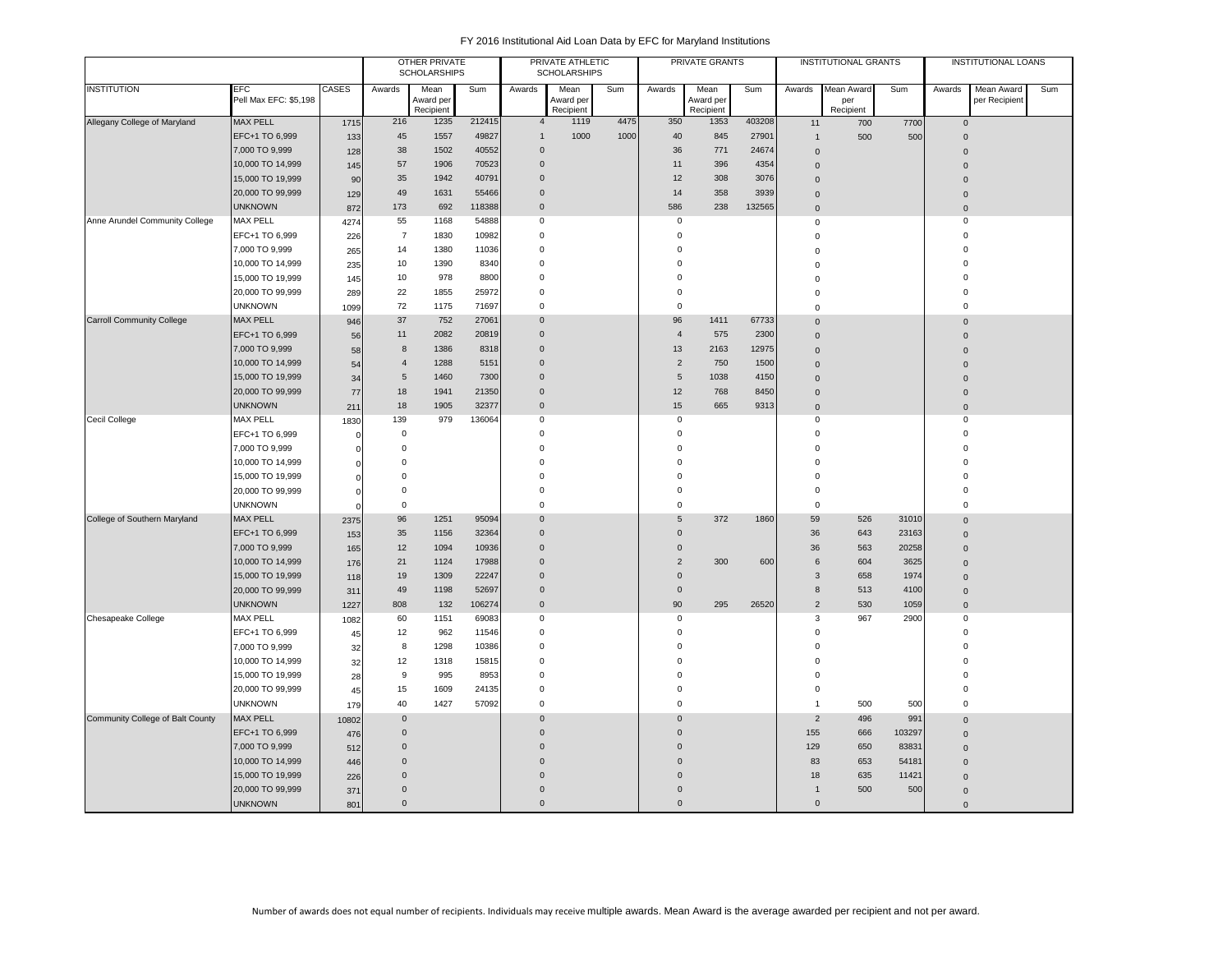|                                  |                                  |            | INSTITUTIONAL SCHOLARSHIPS |                             |                 | INSTITUTIONAL ATHLETIC<br><b>SCHOLARSHIPS</b> |                             |       | INSTITUTIONAL WORK-STUDY   |                             |     | EMPLOYEE AND DEPENDENT<br><b>TUITION WAIVER</b> |                             |        | SENIOR CITIZEN TUITION WAIVER |                             |        |
|----------------------------------|----------------------------------|------------|----------------------------|-----------------------------|-----------------|-----------------------------------------------|-----------------------------|-------|----------------------------|-----------------------------|-----|-------------------------------------------------|-----------------------------|--------|-------------------------------|-----------------------------|--------|
| <b>INSTITUTION</b>               | EFC<br>Pell Max EFC: \$5,198     | CASES      | Awards                     | Mean Award<br>per Recipient | Sum             | Awards                                        | Mean Award<br>per Recipient | Sum   | Awards                     | Mean Award<br>per Recipient | Sum | Awards                                          | Mean Award<br>per Recipient | Sum    | Awards                        | Mean Award<br>per Recipient | Sum    |
| Allegany College of Maryland     | <b>MAX PELL</b>                  | 1715       | 468                        | 926                         | 277929          | $\overline{2}$                                | 1055                        | 2109  | $\bf{0}$                   |                             |     | 9                                               | 3998                        | 35985  |                               | 3078                        | 3078   |
|                                  | EFC+1 TO 6,999                   | 133        | 58                         | 1194                        | 40606           | $\mathbf{0}$                                  |                             |       | $\mathsf 0$                |                             |     | $\overline{2}$                                  | 3070                        | 6140   | $\mathbf 0$                   |                             |        |
|                                  | 7,000 TO 9,999                   | 128        | 53                         | 1025                        | 34864           | 1                                             | 684                         | 684   | $\overline{0}$             |                             |     | $\mathbf{1}$                                    | 3598                        | 3598   | $\mathbf{0}$                  |                             |        |
|                                  | 10,000 TO 14,999                 | 145        | 73                         | 966                         | 44449           | $\mathbf{0}$                                  |                             |       | $\mathbf{0}$               |                             |     | $\mathbf{1}$                                    | 3981                        | 3981   | $\mathbf{0}$                  |                             |        |
|                                  | 15,000 TO 19,999                 | 90         | 49                         | 1355                        | 35227           | $\mathbf 0$                                   |                             |       | $\mathbf{0}$               |                             |     | $\mathbf{1}$                                    | 5455                        | 5455   | $\mathbf{1}$                  | 684                         | 684    |
|                                  | 20,000 TO 99,999                 | 129        | 56                         | 1276                        | 42106           | $\pmb{0}$                                     |                             |       | $\overline{0}$             |                             |     | $\mathbf 0$                                     |                             |        | $\mathbf 0$                   |                             |        |
|                                  | <b>UNKNOWN</b>                   | 872        | 1205                       | 861                         | 570539          | $\overline{2}$                                | 884                         | 1767  | $\mathsf{O}\xspace$        |                             |     | 40                                              | 2202                        | 88064  | $\boldsymbol{\Delta}$         | 530                         | 2121   |
| Anne Arundel Community College   | <b>MAX PELL</b>                  | 4274       | 380                        | 1396                        | 436945          | 0                                             |                             |       | 0                          |                             |     | 20                                              | 2360                        | 47193  | 21                            | 1556                        | 32678  |
|                                  | EFC+1 TO 6,999                   | 226        | 36                         | 1421                        | 45476           | $\Omega$                                      |                             |       | $\mathsf 0$                |                             |     | $\sqrt{2}$                                      | 1785                        | 3570   | $\mathbf{1}$                  | 1155                        | 1155   |
|                                  | 7,000 TO 9,999                   | 265        | 61                         | 1603                        | 73759           | $\mathbf 0$                                   |                             |       | $^{\circ}$                 |                             |     | 6                                               | 2522                        | 15131  | 3                             | 1155                        | 3465   |
|                                  | 10,000 TO 14,999                 | 235        | 35                         | 1804                        | 46914           | $\mathbf 0$                                   |                             |       | $\Omega$                   |                             |     | 5                                               | 1922                        | 9612   | $\overline{4}$                | 1008                        | 4032   |
|                                  | 15,000 TO 19,999                 | 145        | 26                         | 1641                        | 36102           | $\Omega$                                      |                             |       | $\Omega$                   |                             |     | $\overline{2}$                                  | 1575                        | 3150   | $\overline{1}$                | 420                         | 420    |
|                                  | 20,000 TO 99,999                 | 289        | 49                         | 1418                        | 60966           | $\Omega$                                      |                             |       | $\Omega$                   |                             |     | 3                                               | 3347                        | 10041  | 6                             | 917                         | 5501   |
|                                  | <b>UNKNOWN</b>                   | 1099       | 77                         | 697                         | 52291           | $\pmb{0}$                                     |                             |       | $\mathbf 0$                |                             |     | 235                                             | 1081                        | 254085 | 553                           | 671                         | 370810 |
| <b>Carroll Community College</b> | <b>MAX PELL</b>                  | 946        | $\mathbf{1}$               | 800                         | 800             | $\Omega$                                      |                             |       | $\Omega$                   |                             |     |                                                 | 446                         | 446    | $\overline{2}$                | 1178                        | 2356   |
|                                  | EFC+1 TO 6,999                   | 56         | $\mathbf{1}$               | 800                         | 800             | $\overline{0}$                                |                             |       | $\Omega$                   |                             |     | $\mathsf{O}\xspace$                             |                             |        | $\mathbf 0$                   |                             |        |
|                                  | 7,000 TO 9,999                   | 58         | $\mathbf{0}$               |                             |                 | $\Omega$                                      |                             |       | $\Omega$                   |                             |     | $\Omega$                                        |                             |        | $\overline{1}$                | 2356                        | 2356   |
|                                  | 10,000 TO 14,999                 | 54         | $\mathbf{0}$               |                             |                 | $\Omega$                                      |                             |       | $\Omega$                   |                             |     | $\Omega$                                        |                             |        | $\Omega$                      |                             |        |
|                                  | 15,000 TO 19,999                 | 34         | $\mathbf{0}$               |                             |                 | $\Omega$                                      |                             |       | $\Omega$                   |                             |     | $\Omega$                                        |                             |        | $\Omega$                      |                             |        |
|                                  | 20,000 TO 99,999                 | 77         | $\overline{2}$             | 800                         | 1600            | $\overline{0}$                                |                             |       | $\Omega$                   |                             |     | $\mathbf{0}$                                    |                             |        | $\overline{0}$                |                             |        |
|                                  | <b>UNKNOWN</b>                   | 211        | $\overline{2}$             | 500                         | 1000            | $\bf 0$                                       |                             |       | $\mathsf{O}\xspace$        |                             |     | 26                                              | 923                         | 24003  | 38                            | 757                         | 28765  |
| Cecil College                    | <b>MAX PELL</b>                  | 1830       | 255                        | 965                         | 246051          | 53                                            | 828                         | 43900 | $\mathbf 0$                |                             |     | 41                                              | 1590                        | 65178  | 34                            | 695                         | 23619  |
|                                  | EFC+1 TO 6,999                   |            | $\mathbf 0$                |                             |                 | $\mathbf 0$                                   |                             |       | $\mathbf 0$                |                             |     | $\mathsf 0$                                     |                             |        | $\mathbf 0$                   |                             |        |
|                                  | 7,000 TO 9,999                   |            | $\mathbf 0$                |                             |                 | $\Omega$                                      |                             |       | $\Omega$                   |                             |     | $\Omega$                                        |                             |        | $\Omega$                      |                             |        |
|                                  | 10,000 TO 14,999                 |            | $\mathbf 0$                |                             |                 | $\Omega$                                      |                             |       | $\Omega$                   |                             |     | $\Omega$                                        |                             |        | 0                             |                             |        |
|                                  | 15,000 TO 19,999                 |            | $\mathbf 0$                |                             |                 | $\Omega$                                      |                             |       | $\Omega$                   |                             |     | $\Omega$                                        |                             |        | $\Omega$                      |                             |        |
|                                  | 20,000 TO 99,999                 |            | $\mathbf 0$                |                             |                 | $\Omega$                                      |                             |       | $\Omega$                   |                             |     | $\Omega$                                        |                             |        | $\Omega$                      |                             |        |
|                                  | <b>UNKNOWN</b>                   |            | $\Omega$                   |                             |                 | $\mathsf 0$                                   |                             |       | $\mathbf 0$                |                             |     | $\mathbf 0$                                     |                             |        | $\mathbf 0$                   |                             |        |
| College of Southern Maryland     | <b>MAX PELL</b>                  | 2375       | 209                        | 1020                        | 175357          | 17                                            | 969                         | 15510 | $\Omega$                   |                             |     | 173                                             | 1947                        | 60360  | 88                            | 1200                        | 30000  |
|                                  | EFC+1 TO 6,999                   | 153        | 40                         | 968                         | 30970           | 3                                             | 883                         | 2650  | $\mathsf{O}\xspace$        |                             |     | $\overline{2}$                                  | 720                         | 720    | $\overline{2}$                | 720                         | 720    |
|                                  | 7,000 TO 9,999                   | 165        | 34                         | 1159                        | 32450           | 8                                             | 814                         | 6514  | $\mathsf 0$                |                             |     | 49                                              | 2740                        | 16440  | $\mathbf 0$                   |                             |        |
|                                  | 10,000 TO 14,999                 | 176        | 34                         | 811                         | 25127           | $\overline{4}$                                | 1459                        | 5835  | $\overline{0}$             |                             |     | 31                                              | 2400                        | 9600   | $\mathbf 0$                   |                             |        |
|                                  | 15,000 TO 19,999                 | 118        | 14                         | 932                         | 12120           | 10                                            | 1279                        | 12790 | $\overline{0}$             |                             |     | $\mathsf 0$                                     |                             |        | $\overline{4}$                | 1440                        | 1440   |
|                                  | 20,000 TO 99,999                 | 311        | $36\,$                     | 1099                        | 30762           | 25                                            | 914                         | 22850 | $\mathsf 0$                |                             |     | 44                                              | 2194                        | 15360  | $\overline{7}$                | 1260                        | 2520   |
|                                  | <b>UNKNOWN</b>                   | 1227       | 124                        | 330                         | 40558           | 50                                            | 978                         | 48895 | $\mathsf 0$                |                             |     | 384                                             | 1041                        | 134280 | 195                           | 665                         | 60480  |
| Chesapeake College               | <b>MAX PELL</b>                  | 1082       | 198                        | 915                         | 181112          | 20<br>$\mathbf 0$                             | 500                         | 9990  | $\mathsf 0$<br>$\mathsf 0$ |                             |     | 5<br>$\mathsf 0$                                | 1028                        | 5142   | 3<br>$\mathbf 0$              | 1078                        | 3234   |
|                                  | EFC+1 TO 6,999<br>7,000 TO 9,999 | 45         | 29                         | 1476                        | 42808           | $\mathbf 0$                                   |                             |       | $\mathsf 0$                |                             |     | $\overline{1}$                                  | 1047                        | 1047   | $\mathbf{1}$                  | 351                         | 351    |
|                                  | 10,000 TO 14,999                 | 32         | 22                         | 1556                        | 34229           | $\overline{2}$                                | 300                         | 600   | $\mathsf 0$                |                             |     | $\mathsf 0$                                     |                             |        | $\overline{2}$                | 1106                        | 2211   |
|                                  | 15,000 TO 19,999                 | 32         | 23                         | 1828                        | 42039           | 3                                             | 373                         | 1120  | $\mathbf 0$                |                             |     | 1                                               | 4051                        | 4051   | 0                             |                             |        |
|                                  | 20,000 TO 99,999                 | 28         | 21                         | 1241                        | 26063           | 9                                             | 686                         | 6170  | $\mathsf 0$                |                             |     | $\overline{2}$                                  | 1801                        | 3601   | $\overline{2}$                | 1410                        | 2820   |
|                                  | <b>UNKNOWN</b>                   | 45         | 27                         | 1280                        | 34549           | 15                                            | 842                         | 12637 | $\mathsf 0$                |                             |     | 29                                              | 1211                        | 35123  | 18                            | 734                         | 13216  |
| Community College of Balt County | <b>MAX PELL</b>                  | 179        | 34                         | 1585                        | 53876           |                                               | 683                         | 23914 | $\mathbf 0$                |                             |     | 13                                              | 966                         | 12555  | 64                            | 1789                        | 114511 |
|                                  | EFC+1 TO 6,999                   | 10802      | 990                        | 726                         | 718665          | 35<br>$\sqrt{5}$                              | 1170                        | 5850  | $\mathsf 0$                |                             |     | $\mathsf 0$                                     |                             |        | 3                             | 1458                        | 4374   |
|                                  | 7,000 TO 9,999                   | 476        | 79                         | 659                         | 52063           | $\overline{7}$                                | 813                         | 5693  | $\mathsf 0$                |                             |     | 6                                               | 4378                        | 26269  | $\overline{2}$                | 1725                        | 3450   |
|                                  | 10,000 TO 14,999                 | 512        | 81                         | 774                         | 62688           | $\mathsf g$                                   | 622                         | 5600  | $\mathsf 0$                |                             |     | $\overline{2}$                                  | 4199                        | 8397   | $\overline{4}$                | 1664                        | 6654   |
|                                  | 15,000 TO 19,999                 | 446        | 71                         | 697                         | 49498           | 5                                             | 570                         | 2850  | $\overline{0}$             |                             |     | 2                                               | 1997                        | 3993   | 1                             | 738                         | 738    |
|                                  | 20,000 TO 99,999                 | 226<br>371 | 28                         | 979                         | 27409           | 9                                             | 933                         | 8400  | $\overline{0}$             |                             |     | $\overline{4}$                                  | 2976                        | 11903  | $\mathbf{1}$                  | 1077                        | 1077   |
|                                  | <b>UNKNOWN</b>                   | 801        | 30<br>149                  | 1309<br>854                 | 39270<br>127313 | 36                                            | 788                         | 28379 | $\mathbf 0$                |                             |     | 73                                              | 1236                        | 90240  | 440                           | 776                         | 341243 |
|                                  |                                  |            |                            |                             |                 |                                               |                             |       |                            |                             |     |                                                 |                             |        |                               |                             |        |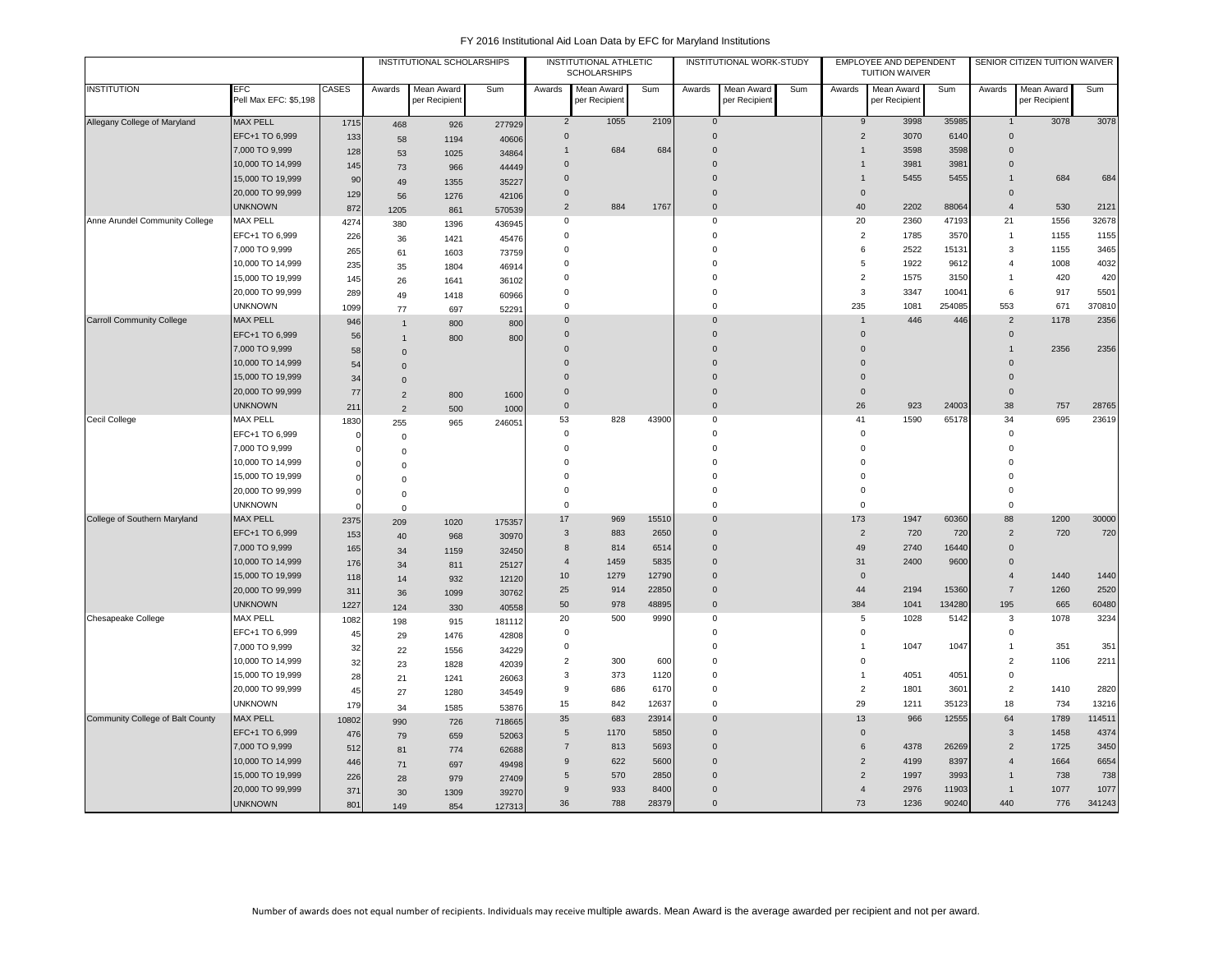|                                  |                                     |              |                      | DISABLED STUDENT TUITION<br>WAIVER |               |                  | STUDENT TUITION WAIVER      |        |                     | FOSTER CARE TUITION WAIVER     |        |                         | HOMELESS YOUTH TUITION<br>WAIVER |       |
|----------------------------------|-------------------------------------|--------------|----------------------|------------------------------------|---------------|------------------|-----------------------------|--------|---------------------|--------------------------------|--------|-------------------------|----------------------------------|-------|
| <b>INSTITUTION</b>               | <b>EFC</b><br>Pell Max EFC: \$5.198 | <b>CASES</b> | Awards               | Mean<br>Award per<br>Recipient     | Sum           | Awards           | Mean Award<br>per Recipient | Sum    | Awards              | Mean<br>Award per<br>Recipient | Sum    | Awards                  | Mean<br>Award per<br>Recipient   | Sum   |
| Allegany College of Maryland     | <b>MAX PELL</b>                     | 1715         | 8                    | 1097                               | 8776          | 102              | 1673                        | 170695 | 8                   | 3559                           | 28475  | $\mathbf{0}$            |                                  |       |
|                                  | EFC+1 TO 6,999                      | 133          | $\mathsf{O}\xspace$  |                                    |               | 11               | 1833                        | 20164  | $\overline{1}$      | 1593                           | 1593   | $\mathbf 0$             |                                  |       |
|                                  | 7,000 TO 9,999                      | 128          | $\mathbf 0$          |                                    |               | $\boldsymbol{9}$ | 1481                        | 13327  | 0                   |                                |        | $\mathbf 0$             |                                  |       |
|                                  | 10,000 TO 14,999                    | 145          | $\mathbf 0$          |                                    |               | 15               | 1718                        | 25776  | 0                   |                                |        | $\mathbf 0$             |                                  |       |
|                                  | 15,000 TO 19,999                    | 90           | $\mathbf 0$          |                                    |               | $\overline{7}$   | 2304                        | 16131  | $\overline{0}$      |                                |        | $\overline{0}$          |                                  |       |
|                                  | 20,000 TO 99,999                    | 129          | $\mathbf 0$          |                                    |               | 14               | 1728                        | 24198  | 0                   |                                |        | $\mathbf 0$             |                                  |       |
|                                  | <b>UNKNOWN</b>                      | 872          | $\overline{2}$       | 525                                | 1049          | 37               | 1182                        | 43750  | $\mathsf{O}\xspace$ |                                |        | $\mathsf{O}$            |                                  |       |
| Anne Arundel Community College   | <b>MAX PELL</b>                     | 4274         | 25                   | 721                                | 18031         | $\mathsf 0$      |                             |        | 5                   | 2139                           | 10694  | 30                      | 2753                             | 82597 |
|                                  | EFC+1 TO 6,999                      | 226          | $\overline{4}$       | 1231                               | 4925          | $\mathsf 0$      |                             |        | $\mathsf 0$         |                                |        | $\mathbf 0$             |                                  |       |
|                                  | 7,000 TO 9,999                      | 265          | $\overline{4}$       | 1544                               | 6177          | $\mathbf 0$      |                             |        | $\mathbf 0$         |                                |        | $\mathbf 0$             |                                  |       |
|                                  | 10,000 TO 14,999                    | 235          | $\overline{4}$       | 1571                               | 6285          | $\mathsf 0$      |                             |        | 0                   |                                |        | $\mathbf 0$             |                                  |       |
|                                  | 15,000 TO 19,999                    | 145          | $\overline{2}$       | 2318                               | 4636          | $\mathbf 0$      |                             |        | $\mathbf 0$         |                                |        | $\mathbf 0$             |                                  |       |
|                                  | 20,000 TO 99,999                    | 289          | 11                   | 1153                               | 12684         | $\mathsf 0$      |                             |        | 0                   |                                |        | $\mathbf 0$             |                                  |       |
|                                  | <b>UNKNOWN</b>                      | 1099         | 6                    | 595                                | 3570          | $\mathsf 0$      |                             |        | 0                   |                                |        | $\mathbf 0$             |                                  |       |
| <b>Carroll Community College</b> | <b>MAX PELL</b>                     | 946          | 5                    | 823                                | 4117          | 54               | 973                         | 52536  | $\overline{0}$      |                                |        | $\mathbf 0$             |                                  |       |
|                                  | EFC+1 TO 6,999                      | 56           | $\mathbf 0$          |                                    |               | 6                | 650                         | 3898   | 0                   |                                |        | $\mathbf 0$             |                                  |       |
|                                  | 7,000 TO 9,999                      | 58           | $\mathbf 0$          |                                    |               | $\overline{4}$   | 1522                        | 6087   | 0                   |                                |        | $\Omega$                |                                  |       |
|                                  | 10,000 TO 14,999                    | 54           | $\mathbf 0$          |                                    |               | $\overline{4}$   | 855                         | 3420   | 0                   |                                |        | $\overline{0}$          |                                  |       |
|                                  | 15,000 TO 19,999                    | 34           | $\pmb{0}$            |                                    |               | $\overline{2}$   | 650                         | 1299   | 0                   |                                |        | $\Omega$                |                                  |       |
|                                  | 20,000 TO 99,999                    | 77           | $\mathbf 0$          |                                    |               | $\mathbf{1}$     | 547                         | 547    | 0                   |                                |        | $\mathbf 0$             |                                  |       |
|                                  | <b>UNKNOWN</b>                      | 211          | $16\,$               | 1317                               | 21064         | 97               | 803                         | 77874  | $\pmb{0}$           |                                |        | $\pmb{0}$               |                                  |       |
| Cecil College                    | MAX PELL                            | 1830         | $\pmb{0}$            |                                    |               | 415              | 457                         | 189716 | $\mathsf 0$         |                                |        | $\mathbf 0$             |                                  |       |
|                                  | EFC+1 TO 6,999                      | 0            | $\pmb{0}$            |                                    |               | $\mathsf 0$      |                             |        | 0                   |                                |        | $\pmb{0}$               |                                  |       |
|                                  | 7,000 TO 9,999                      | $\mathbf 0$  | $\mathbf 0$          |                                    |               | $\mathsf 0$      |                             |        | $\mathbf 0$         |                                |        | $\mathbf 0$             |                                  |       |
|                                  | 10,000 TO 14,999                    | 0            | $\mathbf 0$          |                                    |               | 0                |                             |        | 0                   |                                |        | $\mathbf 0$             |                                  |       |
|                                  | 15,000 TO 19,999                    | $\mathbf 0$  | $\mathbf 0$          |                                    |               | 0                |                             |        | $\mathbf 0$         |                                |        | $\mathbf 0$             |                                  |       |
|                                  | 20,000 TO 99,999                    | $\pmb{0}$    | $\mathbf 0$          |                                    |               | 0                |                             |        | $\mathbf 0$         |                                |        | $\mathbf 0$             |                                  |       |
|                                  | <b>UNKNOWN</b>                      | $\Omega$     | $\mathsf 0$          |                                    |               | $\Omega$         |                             |        | 0                   |                                |        | $\mathsf 0$             |                                  |       |
| College of Southern Maryland     | <b>MAX PELL</b>                     | 2375         | 95                   | 1306                               | 32640         | 45               | 998                         | 7980   | 15                  | 1060                           | 5298   | 16                      | 1440                             | 5760  |
|                                  | EFC+1 TO 6,999                      | 153          | 3                    | 960                                | 960           | 6                | 1080                        | 1080   | $\mathsf{O}\xspace$ |                                |        | $\mathbf 0$             |                                  |       |
|                                  | 7,000 TO 9,999                      | 165          | $\overline{4}$       | 1200                               | 1200          | $\mathbf{0}$     |                             |        | $\mathsf{O}\xspace$ |                                |        | $\mathbf{0}$            |                                  |       |
|                                  | 10,000 TO 14,999                    | 176          | 2                    | 720                                | 720           | 6                | 1020                        | 1020   | $\mathbf{0}$        |                                |        | $\Omega$                |                                  |       |
|                                  | 15,000 TO 19,999                    | 118          | $\mathbf 0$          |                                    |               | $\mathbf{0}$     |                             |        | 0                   |                                |        | $\mathbf 0$             |                                  |       |
|                                  | 20,000 TO 99,999                    | 311          | 34                   | 1646                               | 11520         | $\mathsf 0$      |                             |        | $\mathsf{O}\xspace$ |                                |        | $\overline{0}$          |                                  |       |
|                                  | <b>UNKNOWN</b>                      | 1227         | 13                   | 740                                | 4440          | 18               | 446                         | 3120   | $\mathsf{O}\xspace$ |                                |        | $\mathbf 0$             |                                  |       |
| Chesapeake College               | MAX PELL                            | 1082         | $\mathbf{1}$         | 819                                | 819           | 6                | 1247                        | 7480   | $\mathbf{1}$        | 1813                           | 1813   | $\overline{2}$          | 3330                             | 6660  |
|                                  | EFC+1 TO 6,999                      | 45           | $\mathsf 0$          |                                    |               | $\mathsf 0$      |                             |        | 0                   |                                |        | $\mathbf 0$             |                                  |       |
|                                  | 7,000 TO 9,999                      | 32           | $\mathbf{1}$         | 702                                | 702           | $\mathbf 0$      |                             |        | 0                   |                                |        | $\mathbf 0$             |                                  |       |
|                                  | 10,000 TO 14,999                    | 32           | $\overline{2}$       | 1106                               | 2211          | $\mathbf 0$      |                             |        | $\mathbf 0$         |                                |        | $\overline{0}$          |                                  |       |
|                                  | 15,000 TO 19,999                    | 28           | $\pmb{0}$            |                                    |               | $\overline{1}$   | 204                         | 204    | 0                   |                                |        | $\mathbf 0$             |                                  |       |
|                                  | 20,000 TO 99,999                    | 45           | $\mathbf 2$          | 1050                               | 2100          | $\mathbf 0$      |                             |        | 0                   |                                |        | $\mathbf 0$             |                                  |       |
|                                  | <b>UNKNOWN</b>                      | 179          | 3                    | 1088                               | 3264          | 3                | 748                         | 2244   | $\mathsf 0$         |                                |        | $\mathsf 0$             |                                  |       |
| Community College of Balt County | <b>MAX PELL</b>                     | 10802        | 82                   | 946                                | 77541         | 95               | 2126                        | 201993 | 97                  | 2546                           | 246940 | 3                       | 2920                             | 8760  |
|                                  | EFC+1 TO 6,999                      | 476          | $\,$ 5 $\,$          | 1469                               | 7345          | $\mathbf{1}$     | 3620                        | 3620   | $\mathbf{1}$        | 4407                           | 4407   | $\mathbf 0$             |                                  |       |
|                                  | 7,000 TO 9,999                      | 512          | $\,$ 5 $\,$          | 1091                               | 5457          | $\mathbf 0$      |                             |        | $\mathsf{O}\xspace$ |                                |        | $\mathbf 0$             |                                  |       |
|                                  | 10,000 TO 14,999                    | 446          | $\,6\,$              | 1841                               | 11046         | $\mathbf{0}$     |                             |        | 0<br>$\Omega$       |                                |        | $\mathbf 0$<br>$\Omega$ |                                  |       |
|                                  | 15,000 TO 19,999                    | 226          | $\sqrt{5}$           | 1491                               | 7454          | $\overline{0}$   |                             |        | $\Omega$            |                                |        | $\Omega$                |                                  |       |
|                                  | 20,000 TO 99,999                    | 371          | 14<br>$\overline{2}$ | 1893<br>2592                       | 26508<br>5184 | $\Omega$         |                             |        | $\overline{2}$      | 1697                           | 3393   | $\mathbf{0}$            |                                  |       |
|                                  | <b>UNKNOWN</b>                      | 801          |                      |                                    |               | 3                | 2957                        | 8870   |                     |                                |        |                         |                                  |       |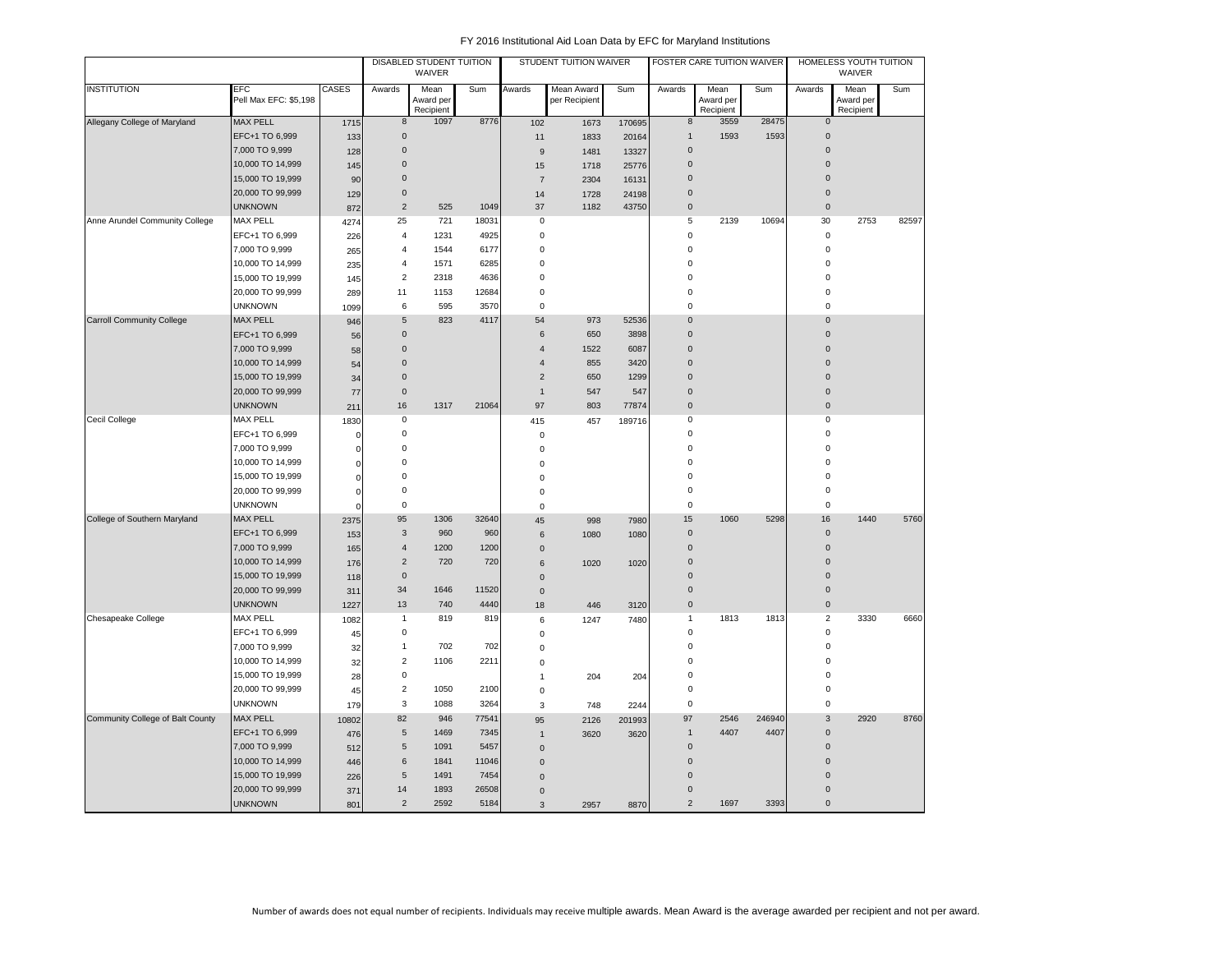|                                         |                                      |                |                      | PELL<br>PERKINS LOANS       |          |                      |                                    |     | STAFFORD SUBSIDIZED LOANS<br>(FEDERAL) |                                    |                | STAFFORD UNSUBSIDIZED LOANS<br>(FEDERAL) |                             |                   | <b>PLUS LOANS</b>              |                                    |        |
|-----------------------------------------|--------------------------------------|----------------|----------------------|-----------------------------|----------|----------------------|------------------------------------|-----|----------------------------------------|------------------------------------|----------------|------------------------------------------|-----------------------------|-------------------|--------------------------------|------------------------------------|--------|
| <b>INSTITUTION</b>                      | EFC<br>Pell Max EFC: \$5,198         | CASES          | Awards               | Mean Award<br>per Recipient | Sum      | Awards               | <b>Mean Award</b><br>per Recipient | Sum | Awards                                 | <b>Mean Award</b><br>per Recipient | Sum            | Awards                                   | Mean Award<br>per Recipient | Sum               | Awards                         | <b>Mean Award</b><br>per Recipient | Sum    |
| <b>Baltimore City Community College</b> | <b>MAX PELL</b>                      | 3063           | 2893                 | 3085                        | 8926098  | $\mathbf 0$          |                                    |     | 0                                      |                                    |                | $\mathbf 0$                              |                             |                   | 0                              |                                    |        |
|                                         | EFC+1 TO 6,999                       | 24             | $\Omega$             |                             |          | $\Omega$             |                                    |     | $\mathsf 0$                            |                                    |                | $\Omega$                                 |                             |                   | $\Omega$                       |                                    |        |
|                                         | 7,000 TO 9,999                       | 30             | $\Omega$             |                             |          | $\Omega$             |                                    |     | $\Omega$                               |                                    |                | $\Omega$                                 |                             |                   |                                |                                    |        |
|                                         | 10,000 TO 14,999                     | 21             | $\Omega$             |                             |          | $\Omega$             |                                    |     | $\Omega$                               |                                    |                | $\Omega$                                 |                             |                   | $\Omega$                       |                                    |        |
|                                         | 15,000 TO 19,999                     | 12             | $\Omega$             |                             |          | $\Omega$             |                                    |     | $\Omega$                               |                                    |                | $\Omega$                                 |                             |                   |                                |                                    |        |
|                                         | 20,000 TO 99,999                     | $\overline{7}$ | $\Omega$             |                             |          | $\Omega$             |                                    |     | $\mathbf 0$                            |                                    |                | $\Omega$                                 |                             |                   |                                |                                    |        |
|                                         | <b>UNKNOWN</b>                       | 304            | $\Omega$             |                             |          | $\Omega$             |                                    |     | $\mathbf 0$                            |                                    |                | $\Omega$                                 |                             |                   | $\Omega$                       |                                    |        |
| <b>Frederick Community College</b>      | <b>MAX PELL</b>                      | 1734           | 1585                 | 2948                        | 4672466  | $\Omega$             |                                    |     | 348                                    | 3067                               | 1067437        | 240                                      | 3168                        | 760221            |                                | 6000                               | 6000   |
|                                         | EFC+1 TO 6,999                       | 134            | $\Omega$             |                             |          | $\Omega$             |                                    |     | 66                                     | 2769                               | 182724         | 40                                       | 2646                        | 105833            | $\Omega$                       |                                    |        |
|                                         | 7,000 TO 9,999                       | 121            | $\Omega$             |                             |          | $\Omega$             |                                    |     | 76                                     | 2687                               | 204202         | 63                                       | 2249                        | 141700            | $\Omega$                       |                                    |        |
|                                         | 10,000 TO 14,999                     | 117            | $\Omega$             |                             |          | $\Omega$             |                                    |     | 33                                     | 1414                               | 46661          | 76                                       | 3730                        | 283459            |                                | 6613                               | 6613   |
|                                         | 15,000 TO 19,999                     | 60             | $\Omega$             |                             |          | $\Omega$             |                                    |     | $\mathbf{0}$                           |                                    |                | 41                                       | 3981                        | 163238            |                                | 3250                               | 3250   |
|                                         | 20,000 TO 99,999                     | 185            | $\Omega$             |                             |          | $\Omega$             |                                    |     | $\mathsf{O}\xspace$                    |                                    |                | 131                                      | 4107                        | 537971            | $\mathbf{1}$                   | 8414                               | 8414   |
|                                         | <b>UNKNOWN</b>                       | 436            | $\mathbf{0}$         |                             |          | $\Omega$             |                                    |     | $\mathbf{0}$                           |                                    |                | $\overline{4}$                           | 3788                        | 15150             | $\mathbf{0}$                   |                                    |        |
| <b>Garrett College</b>                  | <b>MAX PELL</b>                      | 440            | 424                  | 3886                        | 1647577  | $\Omega$             |                                    |     | 236                                    | 3010                               | 701417         | 216                                      | 2869                        | 599717            | 34                             | 5871                               | 181999 |
|                                         | EFC+1 TO 6,999                       | 25             | 0                    |                             |          | $\Omega$             |                                    |     | 10                                     | 2425                               | 24250          | $\overline{7}$                           | 2056                        | 14393             | 3                              | 11000                              | 33000  |
|                                         | 7,000 TO 9,999                       | 34             | $\Omega$             |                             |          | $\Omega$             |                                    |     | 14                                     | 3121                               | 43695          | 16                                       | 2660                        | 39905             | $\overline{2}$                 | 5500                               | 11000  |
|                                         | 10,000 TO 14,999                     | 44             | $\Omega$             |                             |          | $\Omega$             |                                    |     | 13                                     | 2812                               | 36554          | 19                                       | 3233                        | 58196             | $\overline{7}$                 | 10667                              | 64000  |
|                                         | 15,000 TO 19,999                     | 29             | $\Omega$             |                             |          | $\Omega$             |                                    |     | 5                                      | 2477                               | 12385          | 10                                       | 3081                        | 30807             | $\overline{1}$                 | 12000                              | 12000  |
|                                         | 20,000 TO 99,999                     | 48             | $\mathbf 0$          |                             |          | $\Omega$             |                                    |     | $\mathbf 0$                            |                                    |                | 13                                       | 5981                        | 77750             | $\overline{2}$                 | 14570                              | 29140  |
|                                         | <b>UNKNOWN</b>                       | 125            | $\mathbf 0$          |                             |          | $\Omega$             |                                    |     | $\mathbf 0$                            |                                    |                | $\mathsf 0$                              |                             |                   | $\Omega$                       |                                    |        |
| <b>Hagerstown Community College</b>     | <b>MAX PELL</b>                      | 1946           | 1778                 | 3127                        | 5560504  | $\Omega$             |                                    |     | 941                                    | 3089                               | 2804806        | 813                                      | 2304                        | 1707032           | $\mathbf{0}$                   |                                    |        |
|                                         | EFC+1 TO 6,999                       | 128            | $\mathbf 0$          |                             |          | $\Omega$             |                                    |     | 97                                     | 3030                               | 281785         | 83                                       | 2011                        | 160879            | $\overline{1}$                 | 6000                               | 6000   |
|                                         | 7,000 TO 9,999                       | 167            | $\mathbf{0}$         |                             |          | $\Omega$             |                                    |     | 139                                    | 2748                               | 365450         | 118                                      | 2255                        | 257118            |                                | 8002                               | 8002   |
|                                         | 10,000 TO 14,999                     | 148            | $\Omega$             |                             |          | $\Omega$             |                                    |     | 79                                     | 2479                               | 185923         | 106                                      | 3296                        | 332904            | $\overline{4}$                 | 3263                               | 13050  |
|                                         | 15,000 TO 19,999                     | 90             | $\Omega$             |                             |          | $\Omega$             |                                    |     | 17                                     | 1708                               | 29036          | 61                                       | 4710                        | 277877            | $\mathbf{0}$                   |                                    |        |
|                                         | 20,000 TO 99,999                     | 178            | $\mathbf{0}$         |                             |          | $\mathbf 0$          |                                    |     | 9                                      | 2584                               | 23256          | 118                                      | 4915                        | 570173            | 2                              | 2400                               | 4800   |
|                                         | <b>UNKNOWN</b>                       | 1311           | $\Omega$             |                             |          | $\Omega$             |                                    |     | $\mathsf{O}\xspace$                    |                                    |                | $\overline{3}$                           | 3067                        | 9200              | $\Omega$                       |                                    |        |
| <b>Harford Community College</b>        | <b>MAX PELL</b>                      | 1952           | 1819                 | 2969                        | 5400882  | $\mathbf 0$          |                                    |     | 272                                    | 3242                               | 881759         | 188                                      | 3255                        | 611871            | $\overline{2}$                 | 4369                               | 8738   |
|                                         | EFC+1 TO 6,999                       | 129            | $\mathbf 0$          |                             |          | $\Omega$             |                                    |     | 44                                     | 3063                               | 134773         | 30                                       | 2299                        | 68963             | $\overline{1}$                 | 156                                | 156    |
|                                         | 7,000 TO 9,999                       | 145            | $\mathbf 0$          |                             |          | $\Omega$             |                                    |     | 71                                     | 2018                               | 143262         | 65                                       | 3235                        | 210307            | 3                              | 7473                               | 22418  |
|                                         | 10,000 TO 14,999                     | 125            | $\Omega$             |                             |          | $\Omega$             |                                    |     | 29                                     | 2436                               | 70649          | 69                                       | 3983                        | 274852            | $\overline{1}$                 | 8000                               | 8000   |
|                                         | 15,000 TO 19,999                     | 97             | $\Omega$             |                             |          | $\Omega$             |                                    |     | 6                                      | 797                                | 4780           | 59                                       | 4621                        | 272645            | $\overline{4}$                 | 3475                               | 13900  |
|                                         | 20,000 TO 99,999                     | 173            | $\mathbf 0$          |                             |          | $\Omega$             |                                    |     | $\mathbf 0$                            |                                    |                | 93                                       | 4508                        | 419290            | 5                              | 5240                               | 26199  |
|                                         | <b>UNKNOWN</b>                       | 923            | $\Omega$             |                             |          | $\Omega$             |                                    |     | $\mathsf 0$                            |                                    |                | $\Omega$                                 |                             |                   | $\Omega$                       |                                    |        |
| <b>Howard Community College</b>         | <b>MAX PELL</b>                      | 3555           | 3224                 | 3131                        | 10095623 | $\Omega$             |                                    |     | 892                                    | 2938                               | 2424111        | 704                                      | 3219                        | 1976406           | $\overline{4}$                 | 4079                               | 16314  |
|                                         | EFC+1 TO 6,999                       | 161            | $\mathbf 0$          |                             |          | $\Omega$             |                                    |     | 109                                    | 2887                               | 285841         | 72                                       | 2410                        | 156677            | $\Omega$                       |                                    |        |
|                                         | 7,000 TO 9,999                       | 191            | $\Omega$             |                             |          | $\Omega$             |                                    |     | 124                                    | 3031                               | 339479         | 97                                       | 2698                        | 234757            | $\overline{2}$                 | 4787                               | 9574   |
|                                         | 10,000 TO 14,999                     | 173            | $\mathbf{0}$         |                             |          | $\Omega$             |                                    |     | 117                                    | 2815                               | 301244         | 105                                      | 2783                        | 261600            | $\Omega$                       |                                    |        |
|                                         | 15,000 TO 19,999                     | 104            | $\Omega$             |                             |          | $\Omega$             |                                    |     | 25                                     | 2150                               | 49446          | 63                                       | 3676                        | 209552            | $\overline{4}$                 | 10194                              | 30583  |
|                                         | 20,000 TO 99,999                     | 222            | $\mathbf{0}$         |                             |          | $\Omega$             |                                    |     | $\overline{1}$                         | 2461                               | 2461           | 150                                      | 4869                        | 657324            | $\Omega$                       |                                    |        |
|                                         | <b>UNKNOWN</b>                       | 464            | $\overline{1}$       | 1321                        | 1321     | $\Omega$             |                                    |     | $\mathsf{O}\xspace$                    |                                    |                | 5                                        | 3364                        | 16822             | $\mathbf{0}$                   |                                    |        |
| Montgomery College-All Campuses         | <b>MAX PELL</b>                      | 10490          | 8980                 | 3328                        | 29881993 | $\mathbf 0$          |                                    |     | 2105                                   | 3350                               | 7051214        | 1489                                     | 3932                        | 5855013           | 4                              | 10621                              | 42484  |
|                                         | EFC+1 TO 6,999                       | 476            | $\mathsf 0$          |                             |          | $\Omega$             |                                    |     | 294                                    | 3278                               | 963794         | 198                                      | 3577                        | 708205            | $\overline{2}$                 | 6700                               | 13399  |
|                                         | 7,000 TO 9,999                       | 529            | $\Omega$             |                             |          | $\Omega$<br>$\Omega$ |                                    |     | 363                                    | 3332                               | 1209369        | 240                                      | 3192                        | 766029            | $\overline{2}$                 | 6881                               | 13762  |
|                                         | 10,000 TO 14,999                     | 397            | $\Omega$             |                             |          |                      |                                    |     | 311                                    | 3043                               | 946432         | 217                                      | 3607                        | 782639            | $\overline{1}$<br>$\mathbf{R}$ | 5500                               | 5500   |
|                                         | 15,000 TO 19,999<br>20,000 TO 99,999 | 201            | $\Omega$<br>$\Omega$ |                             |          |                      |                                    |     | 97<br>8                                | 2234<br>930                        | 216689<br>7437 | 145<br>258                               | 4568<br>5688                | 662356<br>1467509 | 3                              | 7716<br>8048                       | 61728  |
|                                         | <b>UNKNOWN</b>                       | 341            | $\Omega$             |                             |          | $\Omega$             |                                    |     | $\mathbf 0$                            |                                    |                | 3                                        | 5250                        | 15750             | $\mathbf 0$                    |                                    | 24145  |
|                                         |                                      | 4802           |                      |                             |          |                      |                                    |     |                                        |                                    |                |                                          |                             |                   |                                |                                    |        |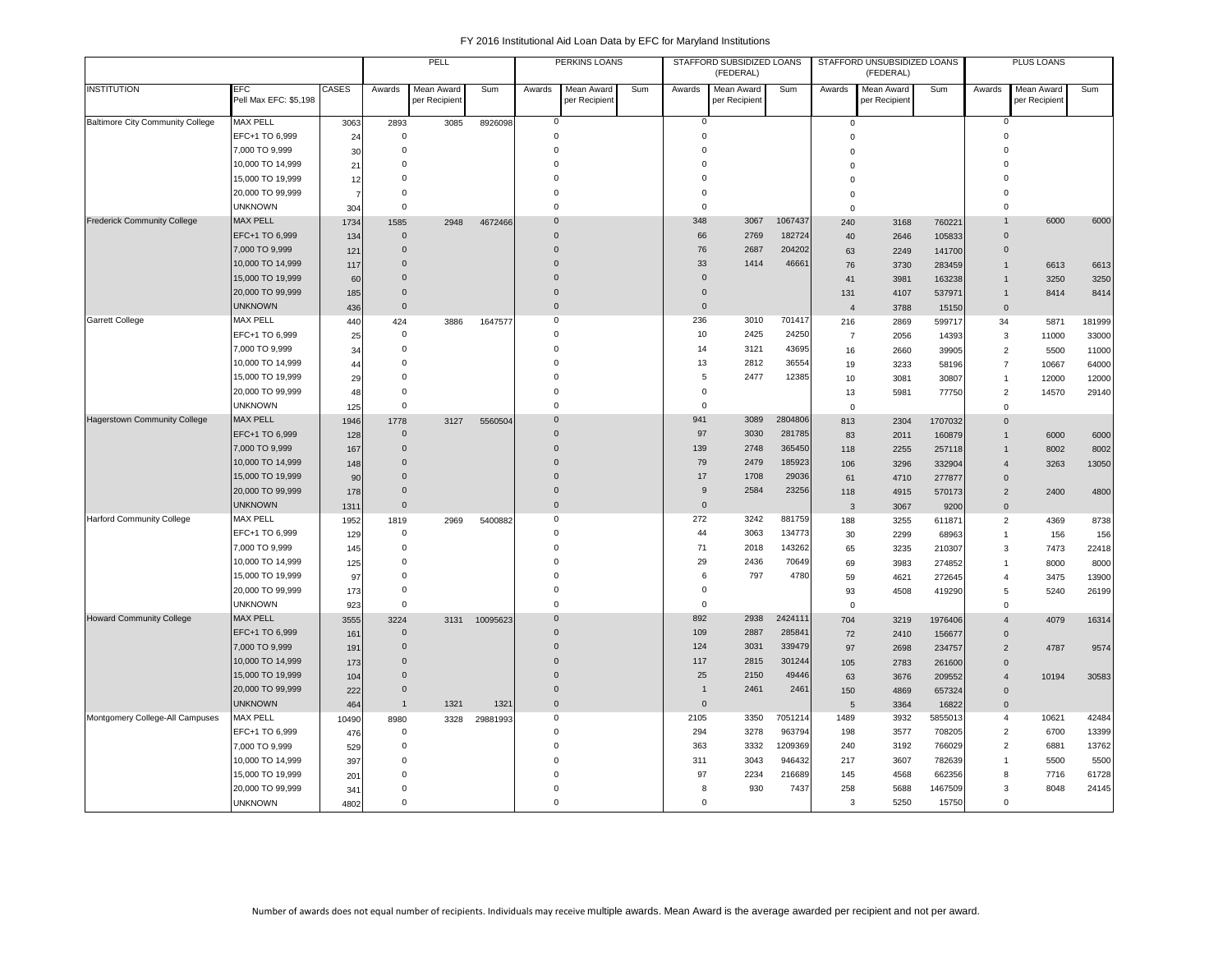|                                     |                                     |                |                     | OTHER FEDERAL LOANS         |     |                | OTHER FEDERAL GRANTS AND<br><b>SCHOLARSHIPS</b> |         |                     | FEDERAL WORK-STUDY             |        |                       | PRIVATE LOANS               |        |
|-------------------------------------|-------------------------------------|----------------|---------------------|-----------------------------|-----|----------------|-------------------------------------------------|---------|---------------------|--------------------------------|--------|-----------------------|-----------------------------|--------|
| <b>INSTITUTION</b>                  | <b>EFC</b><br>Pell Max EFC: \$5,198 | <b>CASES</b>   | Awards              | Mean Award<br>per Recipient | Sum | Awards         | Mean<br>Award per<br>Recipient                  | Sum     | Awards              | Mean<br>Award per<br>Recipient | Sum    | Awards                | Mean Award<br>per Recipient | Sum    |
| Baltimore City Community College    | <b>MAX PELL</b>                     | 3063           | $\mathbf 0$         |                             |     | 1473           | 716                                             | 1018839 | 183                 | 3172                           | 580489 | 0                     |                             |        |
|                                     | EFC+1 TO 6,999                      | 24             | $\mathsf 0$         |                             |     | 6              | 974                                             | 5844    | $\mathbf 0$         |                                |        | 0                     |                             |        |
|                                     | 7,000 TO 9,999                      | 30             | $\mathbf 0$         |                             |     | 8              | 2057                                            | 14396   | $\mathbf 0$         |                                |        | $\Omega$              |                             |        |
|                                     | 10,000 TO 14,999                    | 21             | $\mathbf 0$         |                             |     | $\mathbf{1}$   | 322                                             | 322     | $\mathbf 0$         |                                |        | $\Omega$              |                             |        |
|                                     | 15,000 TO 19,999                    | 12             | $\mathbf 0$         |                             |     | $\mathbf 0$    |                                                 |         | $\mathsf 0$         |                                |        | $\Omega$              |                             |        |
|                                     | 20,000 TO 99,999                    | $\overline{7}$ | $\mathbf 0$         |                             |     | $\mathbf 0$    |                                                 |         | $\mathbf 0$         |                                |        | $\Omega$              |                             |        |
|                                     | <b>UNKNOWN</b>                      | 304            | $\mathbf 0$         |                             |     | 27             | 1039                                            | 23894   | $\mathbf 0$         |                                |        | $\mathbf 0$           |                             |        |
| <b>Frederick Community College</b>  | <b>MAX PELL</b>                     | 1734           | $\mathbf{0}$        |                             |     | 434            | 279                                             | 120078  | 42                  | 1764                           | 74083  | $\boldsymbol{\Delta}$ | 2280                        | 9120   |
|                                     | EFC+1 TO 6,999                      | 134            | $\pmb{0}$           |                             |     | $\overline{1}$ | 674                                             | 674     | $\overline{2}$      | 3767                           | 7533   | $\mathbf{0}$          |                             |        |
|                                     | 7,000 TO 9,999                      | 121            | $\mathbf 0$         |                             |     | $\overline{0}$ |                                                 |         | $\overline{4}$      | 1577                           | 6306   | $\pmb{0}$             |                             |        |
|                                     | 10,000 TO 14,999                    | 117            | $\mathbf 0$         |                             |     | $\overline{0}$ |                                                 |         | 3                   | 1728                           | 5183   | $\mathbf{1}$          | 9000                        | 9000   |
|                                     | 15,000 TO 19,999                    | 60             | $\mathbf 0$         |                             |     | $\mathbf 0$    |                                                 |         | $\mathsf 0$         |                                |        | $\overline{1}$        | 10000                       | 10000  |
|                                     | 20,000 TO 99,999                    | 185            | $\mathbf 0$         |                             |     | $\mathbf 0$    |                                                 |         | $\mathsf{O}\xspace$ |                                |        | $\overline{2}$        | 3927                        | 7854   |
|                                     | <b>UNKNOWN</b>                      | 436            | $\mathsf{O}\xspace$ |                             |     | 3              | 2331                                            | 6992    | $\mathbf 0$         |                                |        | $\overline{2}$        | 2390                        | 4780   |
| Garrett College                     | <b>MAX PELL</b>                     | 440            | $\mathbf 0$         |                             |     | 42             | 618                                             | 25948   | 40                  | 717                            | 28693  | $\pmb{0}$             |                             |        |
|                                     | EFC+1 TO 6,999                      | 25             | $\mathbf 0$         |                             |     | $\mathbf 0$    |                                                 |         | $\overline{2}$      | 608                            | 1215   | $\overline{2}$        | 7000                        | 14000  |
|                                     | 7,000 TO 9,999                      | 34             | 0                   |                             |     | $\mathbf 0$    |                                                 |         | 3                   | 1103                           | 3309   | 1                     | 1074                        | 1074   |
|                                     | 10,000 TO 14,999                    | 44             | $\mathbf 0$         |                             |     | $\mathbf 0$    |                                                 |         | $\overline{2}$      | 2673                           | 5345   | 1                     | 13620                       | 13620  |
|                                     | 15,000 TO 19,999                    | 29             | $\mathbf 0$         |                             |     | $\mathbf 0$    |                                                 |         | $\mathsf 0$         |                                |        | 1                     | 3800                        | 3800   |
|                                     | 20,000 TO 99,999                    | 48             | $\mathbf 0$         |                             |     | $\pmb{0}$      |                                                 |         | $\mathsf 0$         |                                |        | 1                     | 10900                       | 10900  |
|                                     | <b>UNKNOWN</b>                      | 125            | $\mathbf 0$         |                             |     | $\mathbf 0$    |                                                 |         | $\mathsf 0$         |                                |        | $\Omega$              |                             |        |
| <b>Hagerstown Community College</b> | <b>MAX PELL</b>                     | 1946           | $\overline{0}$      |                             |     | 132            | 1294                                            | 165577  | 44                  | 1832                           | 80622  | $\mathbf 0$           |                             |        |
|                                     | EFC+1 TO 6,999                      | 128            | $\mathsf{O}\xspace$ |                             |     | $\mathbf{3}$   | 3895                                            | 11684   | 6                   | 2514                           | 15081  | $\mathbf{0}$          |                             |        |
|                                     | 7,000 TO 9,999                      | 167            | $\Omega$            |                             |     | $\mathbf{1}$   | 2500                                            | 2500    | $\mathbf{1}$        | 2940                           | 2940   | $\mathbf 0$           |                             |        |
|                                     | 10,000 TO 14,999                    | 148            | $\mathbf{0}$        |                             |     | $\overline{0}$ |                                                 |         | $\overline{1}$      | 2044                           | 2044   | $\mathbf{0}$          |                             |        |
|                                     | 15,000 TO 19,999                    | 90             | $\Omega$            |                             |     | $\overline{0}$ |                                                 |         | $\Omega$            |                                |        | $\Omega$              |                             |        |
|                                     | 20,000 TO 99,999                    | 178            | $\mathbf 0$         |                             |     | $\mathbf 0$    |                                                 |         | $\mathbf{0}$        |                                |        | $\mathbf{0}$          |                             |        |
|                                     | <b>UNKNOWN</b>                      | 1311           | $\mathbf{0}$        |                             |     | 64             | 330                                             | 13861   | $\mathbf{0}$        |                                |        | $\mathbf{0}$          |                             |        |
| <b>Harford Community College</b>    | <b>MAX PELL</b>                     | 1952           | 0                   |                             |     | 198            | 1648                                            | 257033  | 57                  | 2186                           | 120247 | 8                     | 2720                        | 13600  |
|                                     | EFC+1 TO 6,999                      | 129            | $\mathsf 0$         |                             |     | 16             | 3292                                            | 26337   | $\overline{4}$      | 1627                           | 6506   | 0                     |                             |        |
|                                     | 7,000 TO 9,999                      | 145            | $\mathbf 0$         |                             |     | 6              | 2120                                            | 10601   | $\overline{1}$      | 493                            | 493    | 8                     | 4375                        | 26252  |
|                                     | 10,000 TO 14,999                    | 125            | 0                   |                             |     | 12             | 3832                                            | 19158   | $\mathbf 0$         |                                |        | 9                     | 9442                        | 47208  |
|                                     | 15,000 TO 19,999                    | 97             | $\mathbf 0$         |                             |     | 3              | 1367                                            | 2733    | $\mathbf 0$         |                                |        | $\Omega$              |                             |        |
|                                     | 20,000 TO 99,999                    | 173            | $\mathbf 0$         |                             |     | 14             | 2038                                            | 16301   | $\mathsf 0$         |                                |        | 8                     | 6506                        | 32529  |
|                                     | <b>UNKNOWN</b>                      | 923            | $\mathbf 0$         |                             |     | 166            | 2203                                            | 231294  | $\mathbf 0$         |                                |        | 30                    | 5788                        | 109980 |
| <b>Howard Community College</b>     | <b>MAX PELL</b>                     | 3555           | $\overline{0}$      |                             |     | 594            | 559                                             | 309529  | 97                  | 2265                           | 219670 | 13                    | 5360                        | 53596  |
|                                     | EFC+1 TO 6,999                      | 161            | $\mathbf 0$         |                             |     | 8              | 2552                                            | 10206   | $\mathbf{1}$        | 887                            | 887    | $\overline{2}$        | 7000                        | 14000  |
|                                     | 7,000 TO 9,999                      | 191            | $\mathbf{0}$        |                             |     | 14             | 2729                                            | 24564   | 2                   | 1078                           | 2155   | $\overline{2}$        | 7250                        | 14500  |
|                                     | 10,000 TO 14,999                    | 173            | $\mathbf 0$         |                             |     | 9              | 2355                                            | 14131   | $\mathbf{1}$        | 192                            | 192    | $\overline{2}$        | 5500                        | 11000  |
|                                     | 15,000 TO 19,999                    | 104            | $\mathbf 0$         |                             |     | $\sqrt{3}$     | 2577                                            | 5153    | $\mathbf{0}$        |                                |        | 5                     | 9125                        | 36500  |
|                                     | 20,000 TO 99,999                    | 222            | $\mathbf 0$         |                             |     | 16             | 1831                                            | 21975   | $\mathbf 0$         |                                |        | 8                     | 7410                        | 44457  |
|                                     | <b>UNKNOWN</b>                      | 464            | $\mathsf{O}\xspace$ |                             |     | 46             | 662                                             | 29112   | $\mathsf{O}\xspace$ |                                |        | 31                    | 4044                        | 121308 |
| Montgomery College-All Campuses     | <b>MAX PELL</b>                     | 10490          | 0                   |                             |     | 1135           | 853                                             | 931835  | 137                 | 4071                           | 557781 | 46                    | 4823                        | 221857 |
|                                     | EFC+1 TO 6,999                      | 476            | 0                   |                             |     | 17             | 2260                                            | 38416   | 3                   | 3778                           | 11335  | $\mathbf{1}$          | 6512                        | 6512   |
|                                     | 7,000 TO 9,999                      | 529            | $\mathbf 0$         |                             |     | 11             | 2031                                            | 22340   | $\overline{4}$      | 4338                           | 17352  | 11                    | 5987                        | 65853  |
|                                     | 10,000 TO 14,999                    | 397            | 0                   |                             |     | 23             | 1867                                            | 42947   | 3                   | 2256                           | 6769   | $\overline{7}$        | 5682                        | 39772  |
|                                     | 15,000 TO 19,999                    | 201            | 0                   |                             |     | $\overline{4}$ | 1638                                            | 6550    | 0                   |                                |        | 5                     | 6067                        | 30333  |
|                                     | 20,000 TO 99,999                    | 341            | 0                   |                             |     | 19             | 1739                                            | 33050   | 0                   |                                |        | 8                     | 6322                        | 50577  |
|                                     | <b>UNKNOWN</b>                      | 4802           | $\mathbf 0$         |                             |     | 3              | 2083                                            | 6250    | $\mathbf 0$         |                                |        | 1                     | 4000                        | 4000   |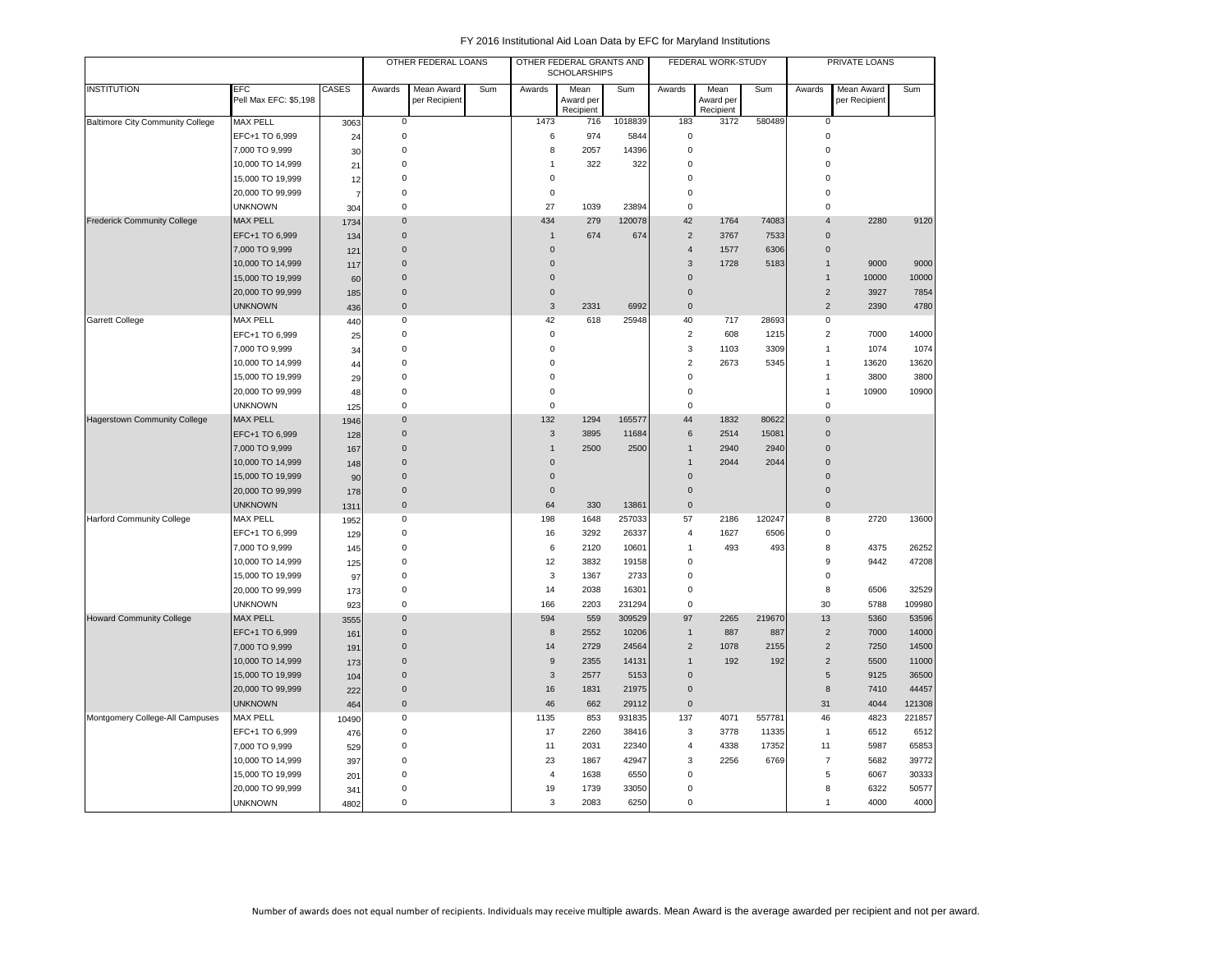|                                         |                       |              |                  | <b>OTHER PRIVATE</b><br><b>SCHOLARSHIPS</b> |         |                | PRIVATE ATHLETIC<br><b>SCHOLARSHIPS</b> |       |                | PRIVATE GRANTS         |        |                  | INSTITUTIONAL GRANTS |         |                | <b>INSTITUTIONAL LOANS</b> |     |
|-----------------------------------------|-----------------------|--------------|------------------|---------------------------------------------|---------|----------------|-----------------------------------------|-------|----------------|------------------------|--------|------------------|----------------------|---------|----------------|----------------------------|-----|
| <b>INSTITUTION</b>                      | <b>EFC</b>            | <b>CASES</b> | Awards           | Mean                                        | Sum     | Awards         | Mean                                    | Sum   | Awards         | Mean                   | Sum    | Awards           | Mean Award           | Sum     | Awards         | Mean Award                 | Sum |
|                                         | Pell Max EFC: \$5,198 |              |                  | Award per<br>Recipient                      |         |                | Award per<br>Recipient                  |       |                | Award per<br>Recipient |        |                  | per<br>Recipient     |         |                | per Recipient              |     |
| <b>Baltimore City Community College</b> | <b>MAX PELL</b>       | 3063         | 0                |                                             |         | 0              |                                         |       | 48             | 484                    | 20815  | 152              | 583                  | 71176   | 0              |                            |     |
|                                         | EFC+1 TO 6,999        | 24           | $\mathsf 0$      |                                             |         | $\mathbf 0$    |                                         |       | $\overline{2}$ | 275                    | 550    | 18               | 601                  | 8416    | $\pmb{0}$      |                            |     |
|                                         | 7,000 TO 9,999        | 30           | $\mathbf 0$      |                                             |         | $\overline{0}$ |                                         |       | $\overline{2}$ | 1316                   | 2632   | 22               | 872                  | 13078   | $\overline{0}$ |                            |     |
|                                         | 10,000 TO 14,999      | 21           | $\Omega$         |                                             |         | $\overline{0}$ |                                         |       | 3              | 837                    | 1673   | 15               | 590                  | 7083    | $\overline{0}$ |                            |     |
|                                         | 15,000 TO 19,999      | 12           | $\mathbf 0$      |                                             |         | $\mathbf 0$    |                                         |       | $\mathbf{1}$   | 200                    | 200    | 11               | 885                  | 6197    | $\overline{0}$ |                            |     |
|                                         | 20,000 TO 99,999      |              | 0                |                                             |         | $\mathbf 0$    |                                         |       | $\mathbf 0$    |                        |        | 5                | 698                  | 2791    | $\overline{0}$ |                            |     |
|                                         | <b>UNKNOWN</b>        | 304          | $\mathbf 0$      |                                             |         | $\mathbf 0$    |                                         |       | $\overline{1}$ | 300                    | 300    | 44               | 764                  | 32073   | $\mathbf 0$    |                            |     |
| <b>Frederick Community College</b>      | <b>MAX PELL</b>       | 1734         | 57               | 2056                                        | 111042  | $\overline{0}$ |                                         |       | $\overline{4}$ | 2390                   | 4780   | 130              | 443                  | 53165   | $\overline{0}$ |                            |     |
|                                         | EFC+1 TO 6,999        | 134          | 10               | 2083                                        | 16665   | $\Omega$       |                                         |       | $\mathbf 0$    |                        |        | 83               | 710                  | 58237   | $\overline{0}$ |                            |     |
|                                         | 7,000 TO 9,999        | 121          | 11               | 1627                                        | 16269   | $\overline{0}$ |                                         |       | $\mathbf 0$    |                        |        | $\overline{2}$   | 639                  | 1278    | $\Omega$       |                            |     |
|                                         | 10,000 TO 14,999      | 117          | 15               | 1051                                        | 13665   | $\mathbf 0$    |                                         |       | $\mathbf 0$    |                        |        | 6                | 592                  | 2960    | $\Omega$       |                            |     |
|                                         | 15,000 TO 19,999      | 60           | $\overline{4}$   | 1752                                        | 5255    | $\Omega$       |                                         |       | $\mathbf{0}$   |                        |        | $\overline{2}$   | 808                  | 808     | $\mathbf{0}$   |                            |     |
|                                         | 20,000 TO 99,999      | 185          | 28               | 1272                                        | 25449   | $\Omega$       |                                         |       | $\mathbf 0$    |                        |        | $\Omega$         |                      |         | $\overline{0}$ |                            |     |
|                                         | <b>UNKNOWN</b>        | 436          | 74               | 1719                                        | 97972   | $\Omega$       |                                         |       | 32             | 1763                   | 29976  | $\mathbf{1}$     | 450                  | 450     | $\overline{0}$ |                            |     |
| <b>Garrett College</b>                  | <b>MAX PELL</b>       | 440          | 78               | 896                                         | 60928   | $\mathbf 0$    |                                         |       | 11             | 2995                   | 29950  | 0                |                      |         | $\overline{0}$ |                            |     |
|                                         | EFC+1 TO 6,999        | 25           | $\boldsymbol{9}$ | 1113                                        | 6676    | $\overline{0}$ |                                         |       | $\mathbf 0$    |                        |        | 0                |                      |         | $\Omega$       |                            |     |
|                                         | 7,000 TO 9,999        | 34           | 13               | 1089                                        | 11978   | $\Omega$       |                                         |       | $\overline{1}$ | 2500                   | 2500   | $\Omega$         |                      |         | $\Omega$       |                            |     |
|                                         | 10,000 TO 14,999      | 44           | 18               | 888                                         | 12432   | $\mathbf 0$    |                                         |       | $\overline{2}$ | 2500                   | 5000   | $\mathbf 0$      |                      |         | $\Omega$       |                            |     |
|                                         | 15,000 TO 19,999      | 29           | 12               | 807                                         | 8881    | $\Omega$       |                                         |       | $\mathbf 0$    |                        |        | $\Omega$         |                      |         | $\Omega$       |                            |     |
|                                         | 20,000 TO 99,999      | 48           | 15               | 1079                                        | 14026   | $\mathbf 0$    |                                         |       | $\mathsf 0$    |                        |        | $\mathbf 0$      |                      |         | $\Omega$       |                            |     |
|                                         | <b>UNKNOWN</b>        | 125          | 3                | 2875                                        | 5750    | $\mathbf 0$    |                                         |       | $\mathsf 0$    |                        |        | $\Omega$         |                      |         | $\Omega$       |                            |     |
| <b>Hagerstown Community College</b>     | <b>MAX PELL</b>       | 1946         | 68               | 1581                                        | 67972   | 15             | 1290                                    | 19350 | 166            | 1489                   | 236726 | 177              | 475                  | 84133   | $\Omega$       |                            |     |
|                                         | EFC+1 TO 6,999        | 128          | 12               | 1181                                        | 10625   | $\mathbf 0$    |                                         |       | 11             | 2060                   | 22661  | $\mathbf{1}$     | 165                  | 165     | $\Omega$       |                            |     |
|                                         | 7,000 TO 9,999        | 167          | 14               | 950                                         | 10450   | $\overline{2}$ | 1150                                    | 2300  | 12             | 1855                   | 20408  | $\Omega$         |                      |         | $\Omega$       |                            |     |
|                                         | 10,000 TO 14,999      | 148          | 26               | 1236                                        | 22250   | $\overline{1}$ | 2000                                    | 2000  | 9              | 2751                   | 24759  | $\mathbf 0$      |                      |         | $\Omega$       |                            |     |
|                                         | 15,000 TO 19,999      | 90           | 8                | 659                                         | 5275    | $\mathbf{3}$   | 667                                     | 2000  | 16             | 1070                   | 17115  | $\mathbf 0$      |                      |         | $\Omega$       |                            |     |
|                                         | 20,000 TO 99,999      | 178          | 27               | 1250                                        | 23750   | 8              | 975                                     | 5850  | 14             | 2039                   | 26504  | $\mathbf 0$      |                      |         | $\Omega$       |                            |     |
|                                         | <b>UNKNOWN</b>        | 1311         | 26               | 834                                         | 20848   | $\sqrt{5}$     | 800                                     | 4000  | 783            | 711                    | 538650 | $\overline{1}$   | 75                   | 75      | $\Omega$       |                            |     |
| <b>Harford Community College</b>        | <b>MAX PELL</b>       | 1952         | 154              | 728                                         | 93926   | $\overline{1}$ | 250                                     | 250   | 132            | 928                    | 107698 | 128              | 1235                 | 156865  | $\mathbf 0$    |                            |     |
|                                         | EFC+1 TO 6,999        | 129          | 29               | 734                                         | 19072   | $\mathbf 0$    |                                         |       | 23             | 944                    | 18875  | 39               | 1304                 | 50860   | $\mathbf 0$    |                            |     |
|                                         | 7,000 TO 9,999        | 145          | 37               | 943                                         | 26407   | $\mathbf 0$    |                                         |       | 22             | 982                    | 18662  | 19               | 1118                 | 21250   | $\overline{0}$ |                            |     |
|                                         | 10,000 TO 14,999      | 125          | 33               | 695                                         | 20166   | $\overline{0}$ |                                         |       | 11             | 825                    | 9080   | $\overline{7}$   | 1314                 | 9200    | $\overline{0}$ |                            |     |
|                                         | 15,000 TO 19,999      | 97           | 17               | 741                                         | 11852   | $\mathbf 0$    |                                         |       | 0              |                        |        | 3                | 480                  | 1439    | $\mathbf 0$    |                            |     |
|                                         | 20,000 TO 99,999      | 173          | 34               | 672                                         | 18131   | $\overline{1}$ | 250                                     | 250   | 3              | 667                    | 2000   | $\mathbf{1}$     | 1100                 | 1100    | $\overline{0}$ |                            |     |
|                                         | <b>UNKNOWN</b>        | 923          | 78               | 503                                         | 35179   | $\mathbf 0$    |                                         |       | 3              | 1167                   | 3500   | 14               | 167                  | 2334    | $\overline{0}$ |                            |     |
| <b>Howard Community College</b>         | <b>MAX PELL</b>       | 3555         | 23               | 1062                                        | 21249   | $\overline{0}$ |                                         |       | $\Omega$       |                        |        | 471              | 947                  | 425073  | $\overline{0}$ |                            |     |
|                                         | EFC+1 TO 6,999        | 161          | $\mathbf{1}$     | 1000                                        | 1000    | $\overline{0}$ |                                         |       | $\mathbf 0$    |                        |        | 54               | 1669                 | 90145   | $\Omega$       |                            |     |
|                                         | 7,000 TO 9,999        | 191          | $\overline{4}$   | 1031                                        | 4125    | $\overline{0}$ |                                         |       | $\mathbf 0$    |                        |        | 56               | 1326                 | 74282   | $\Omega$       |                            |     |
|                                         | 10,000 TO 14,999      | 173          | $\overline{4}$   | 833                                         | 2500    | $\mathbf 0$    |                                         |       | $\mathbf 0$    |                        |        | 54               | 1363                 | 73582   | $\Omega$       |                            |     |
|                                         | 15,000 TO 19,999      | 104          | $\mathbf{1}$     | 250                                         | 250     | $\overline{0}$ |                                         |       | $\mathbf 0$    |                        |        | $\boldsymbol{9}$ | 1074                 | 9665    | $\Omega$       |                            |     |
|                                         | 20,000 TO 99,999      | 222          | $\overline{7}$   | 1214                                        | 8500    | $\overline{0}$ |                                         |       | $\mathbf 0$    |                        |        | $\overline{2}$   | 784                  | 1568    | $\overline{0}$ |                            |     |
|                                         | <b>UNKNOWN</b>        | 464          | 20               | 1210                                        | 24198   | $\overline{0}$ |                                         |       | $\mathbf 0$    |                        |        | $\overline{2}$   | 142                  | 284     | $\mathbf 0$    |                            |     |
| Montgomery College-All Campuses         | <b>MAX PELL</b>       | 10490        | 277              | 1459                                        | 404018  | 0              |                                         |       | $\mathbf 0$    |                        |        | 2441             | 905                  | 2208464 | $\mathbf 0$    |                            |     |
|                                         | EFC+1 TO 6,999        | 476          | 17               | 1319                                        | 22426   | $\mathbf 0$    |                                         |       | $\mathbf 0$    |                        |        | 222              | 1232                 | 273403  | $\overline{0}$ |                            |     |
|                                         | 7,000 TO 9,999        | 529          | 25               | 1568                                        | 39189   | $\overline{0}$ |                                         |       | $\mathbf 0$    |                        |        | 226              | 1216                 | 274900  | $\overline{0}$ |                            |     |
|                                         | 10,000 TO 14,999      | 397          | 17               | 1820                                        | 30941   | $\overline{0}$ |                                         |       | $\mathbf 0$    |                        |        | 30               | 1101                 | 33033   | $\mathbf 0$    |                            |     |
|                                         | 15,000 TO 19,999      | 201          | 11               | 3198                                        | 35182   | $\mathbf 0$    |                                         |       | $\mathbf 0$    |                        |        | 6                | 1103                 | 6620    | $\mathbf 0$    |                            |     |
|                                         | 20,000 TO 99,999      | 341          | 19               | 2215                                        | 42087   | $\mathbf 0$    |                                         |       | $\mathbf 0$    |                        |        | $\overline{2}$   | 358                  | 715     | $\mathbf 0$    |                            |     |
|                                         | <b>UNKNOWN</b>        | 4802         | 1242             | 1608                                        | 1997289 | $\Omega$       |                                         |       | $\Omega$       |                        |        | 0                |                      |         | $\mathbf 0$    |                            |     |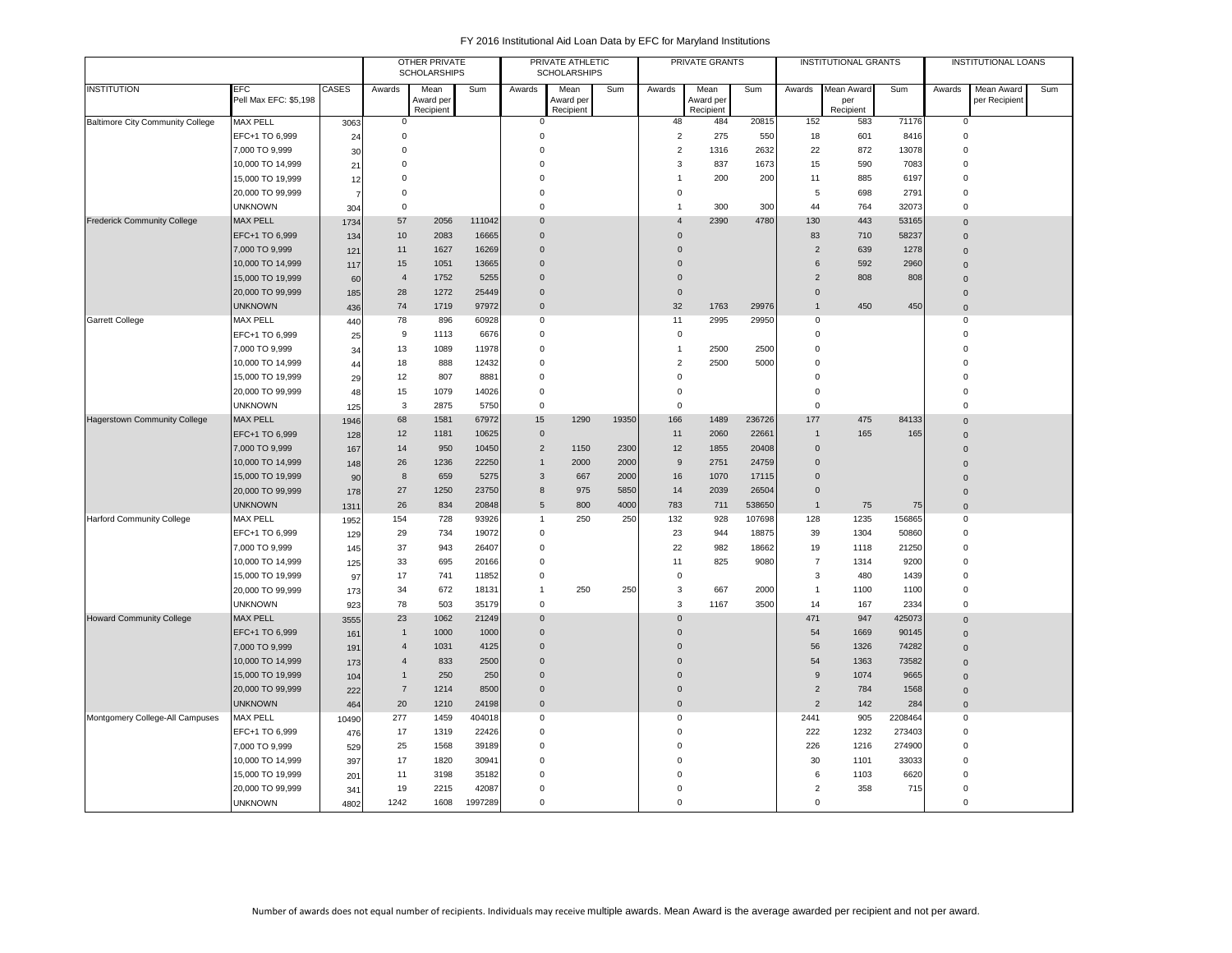|                                         | <b>EFC</b>            |                 |                | INSTITUTIONAL SCHOLARSHIPS  |         |                | INSTITUTIONAL ATHLETIC<br><b>SCHOLARSHIPS</b> |        |                | INSTITUTIONAL WORK-STUDY    |       |                  | <b>EMPLOYEE AND DEPENDENT</b><br><b>TUITION WAIVER</b> |        |                | SENIOR CITIZEN TUITION WAIVER |         |
|-----------------------------------------|-----------------------|-----------------|----------------|-----------------------------|---------|----------------|-----------------------------------------------|--------|----------------|-----------------------------|-------|------------------|--------------------------------------------------------|--------|----------------|-------------------------------|---------|
| <b>INSTITUTION</b>                      | Pell Max EFC: \$5,198 | CASES           | Awards         | Mean Award<br>per Recipient | Sum     | Awards         | Mean Award<br>per Recipient                   | Sum    | Awards         | Mean Award<br>per Recipient | Sum   | Awards           | Mean Award<br>per Recipient                            | Sum    | Awards         | Mean Award<br>per Recipient   | Sum     |
| <b>Baltimore City Community College</b> | <b>MAX PELL</b>       | 3063            | 144            | 796                         | 113812  | 41             | 3672                                          | 113821 | $\mathbf 0$    |                             |       | 41               | 1208                                                   | 49546  | 24             | 776                           | 18616   |
|                                         | EFC+1 TO 6,999        | 24              | $\overline{2}$ | 1240                        | 2480    | $\mathbf 0$    |                                               |        | $\mathbf 0$    |                             |       | $\overline{1}$   | 672                                                    | 672    | $\mathbf 0$    |                               |         |
|                                         | 7,000 TO 9,999        | 30              | 6              | 518                         | 3107    | 5              | 2745                                          | 8234   | $\mathbf 0$    |                             |       | $\mathbf 0$      |                                                        |        | 1              | 384                           | 384     |
|                                         | 10,000 TO 14,999      | 21              | 6              | 1427                        | 8562    | $\mathbf 0$    |                                               |        | $\mathbf 0$    |                             |       | 3                | 741                                                    | 2222   | 0              |                               |         |
|                                         | 15,000 TO 19,999      | 12              | $\overline{4}$ | 1483                        | 5930    | $\overline{2}$ | 7650                                          | 7650   | $\Omega$       |                             |       | $\Omega$         |                                                        |        | 3              | 931                           | 2792    |
|                                         | 20,000 TO 99,999      |                 | $\overline{2}$ | 1721                        | 3441    | $\mathsf 0$    |                                               |        | $\Omega$       |                             |       | $\Omega$         |                                                        |        | $\overline{1}$ | 1024                          | 1024    |
|                                         | <b>UNKNOWN</b>        | 304             | 60             | 1326                        | 79543   | 12             | 2234                                          | 26812  | $\Omega$       |                             |       | 59               | 812                                                    | 47882  | 74             | 683                           | 50508   |
| <b>Frederick Community College</b>      | <b>MAX PELL</b>       | 1734            | 316            | 643                         | 167264  | 20             | 655                                           | 13092  | 15             | 1480                        | 22200 | 10               | 2414                                                   | 24136  | $\overline{7}$ | 931                           | 6518    |
|                                         | EFC+1 TO 6,999        | 134             | 36             | 761                         | 22827   | 6              | 575                                           | 3450   | $\mathbf{0}$   |                             |       | $\mathbf{0}$     |                                                        |        | $\Omega$       |                               |         |
|                                         | 7,000 TO 9,999        | 121             | 55             | 755                         | 32467   | $\overline{4}$ | 813                                           | 3250   | $\sqrt{2}$     | 1260                        | 2519  | 2                | 2204                                                   | 4408   | $\overline{2}$ | 348                           | 696     |
|                                         | 10,000 TO 14,999      | 117             | 37             | 614                         | 18412   | 5              | 510                                           | 2550   | $\mathbf{1}$   | 1530                        | 1530  | $\mathbf 0$      |                                                        |        | $\overline{1}$ | 348                           | 348     |
|                                         | 15,000 TO 19,999      | 60              | 21             | 846                         | 11847   | $\overline{2}$ | 1250                                          | 2500   | $\Omega$       |                             |       | $\mathbf{1}$     | 812                                                    | 812    | $\Omega$       |                               |         |
|                                         | 20,000 TO 99,999      | 185             | 58             | 614                         | 27638   | $\overline{4}$ | 900                                           | 3600   | $\overline{0}$ |                             |       | $\overline{1}$   | 1508                                                   | 1508   | $\mathbf{0}$   |                               |         |
|                                         | <b>UNKNOWN</b>        | 436             | 151            | 595                         | 74956   | 18             | 444                                           | 8000   | $\mathbf 0$    |                             |       | 71               | 1267                                                   | 88667  | 100            | 609                           | 60946   |
| Garrett College                         | <b>MAX PELL</b>       | 440             | 90             | 1296                        | 111425  | 20             | 1559                                          | 24950  | $\mathbf 0$    |                             |       | $\mathsf 0$      |                                                        |        | $\mathbf{1}$   | 1274                          | 1274    |
|                                         | EFC+1 TO 6,999        | 25              | 19             | 2687                        | 45672   | $\mathbf 0$    |                                               |        | $\mathsf 0$    |                             |       | $\mathbf 0$      |                                                        |        | $\mathbf 0$    |                               |         |
|                                         | 7,000 TO 9,999        | 34              | 23             | 2951                        | 61970   | $\overline{2}$ | 2200                                          | 4400   | $\mathbf 0$    |                             |       | $\Omega$         |                                                        |        | $\Omega$       |                               |         |
|                                         | 10,000 TO 14,999      | 44              | 31             | 3512                        | 94816   | 3              | 1667                                          | 5000   | $\mathbf 0$    |                             |       | $\Omega$         |                                                        |        | $\Omega$       |                               |         |
|                                         | 15,000 TO 19,999      | 29              | 24             | 3568                        | 71364   | $\mathbf{1}$   | 1500                                          | 1500   | $\Omega$       |                             |       | $\Omega$         |                                                        |        | $\Omega$       |                               |         |
|                                         | 20,000 TO 99,999      | 48              | 43             | 3251                        | 120300  | 3              | 967                                           | 2900   | $\mathbf 0$    |                             |       | $\Omega$         |                                                        |        | $\Omega$       |                               |         |
|                                         | <b>UNKNOWN</b>        | 125             | 127            | 1010                        | 124209  | $\mathbf{3}$   | 2000                                          | 6000   | $\mathbf 0$    |                             |       | $\mathbf 0$      |                                                        |        | $\Omega$       |                               |         |
| <b>Hagerstown Community College</b>     | <b>MAX PELL</b>       | 1946            | 214            | 951                         | 177752  | 55             | 1037                                          | 26952  | $\Omega$       |                             |       | 9                | 1952                                                   | 17571  | 14             | 1271                          | 17793   |
|                                         | EFC+1 TO 6,999        | 128             | 33             | 1047                        | 29323   | $\overline{4}$ | 750                                           | 1500   | $\overline{0}$ |                             |       | $\mathbf 0$      |                                                        |        | $\mathbf 0$    |                               |         |
|                                         | 7,000 TO 9,999        | 167             | 21             | 789                         | 13418   | 3              | 933                                           | 2800   | $\overline{0}$ |                             |       | $\overline{2}$   | 3920                                                   | 7839   | $\mathbf{0}$   |                               |         |
|                                         | 10,000 TO 14,999      | 148             | 28             | 706                         | 16949   | 3              | 583                                           | 1750   | $\overline{0}$ |                             |       | $\mathbf 0$      |                                                        |        | $\mathbf{0}$   |                               |         |
|                                         | 15,000 TO 19,999      | 90              | 17             | 642                         | 10267   | $9$            | 1286                                          | 9000   | $\overline{0}$ |                             |       | $\mathbf 0$      |                                                        |        | $\mathbf{0}$   |                               |         |
|                                         | 20,000 TO 99,999      | 178             | 30             | 1218                        | 29229   | 16             | 1656                                          | 13250  | $\Omega$       |                             |       | $\mathbf{1}$     | 2223                                                   | 2223   | $\Omega$       |                               |         |
|                                         | <b>UNKNOWN</b>        | 1311            | 614            | 185                         | 108269  | 30             | 1330                                          | 21278  | $\mathbf 0$    |                             |       | 29               | 1502                                                   | 43553  | 50             | 761                           | 38028   |
| <b>Harford Community College</b>        | MAX PELL              | 1952            | 77             | 532                         | 40927   | 37             | 1604                                          | 56141  | $\mathsf 0$    |                             |       | 6                | 998                                                    | 4988   | 6              | 847                           | 4234    |
|                                         | EFC+1 TO 6,999        | 129             | 8              | 1534                        | 12270   | $\overline{4}$ | 1569                                          | 6275   | $\mathbf 0$    |                             |       | $\overline{4}$   | 2360                                                   | 4720   | $\Omega$       |                               |         |
|                                         | 7,000 TO 9,999        | 145             | 8              | 743                         | 5946    | $\overline{7}$ | 900                                           | 6300   | $\mathbf 0$    |                             |       |                  | 3976                                                   | 3976   | $\mathbf 0$    |                               |         |
|                                         | 10,000 TO 14,999      | 125             | 17             | 1176                        | 19989   | 10             | 1030                                          | 10300  | $\Omega$       |                             |       | $\Omega$         |                                                        |        | 3              | 3048                          | 3048    |
|                                         | 15,000 TO 19,999      | 97              | 11             | 2575                        | 25754   | $\overline{2}$ | 1035                                          | 2070   | $\Omega$       |                             |       | $\boldsymbol{A}$ | 4848                                                   | 4848   | $\Omega$       |                               |         |
|                                         | 20,000 TO 99,999      | 173             | 17             | 1195                        | 19127   | 6              | 792                                           | 4750   | $\mathbf 0$    |                             |       | $\overline{2}$   | 2088                                                   | 2088   | $\Omega$       |                               |         |
|                                         | <b>UNKNOWN</b>        | 923             | 65             | 1721                        | 108416  | 44             | 1323                                          | 56896  | $\Omega$       |                             |       | 108              | 1503                                                   | 102185 | 105            | 663                           | 45765   |
| <b>Howard Community College</b>         | <b>MAX PELL</b>       | 3555            | 1071           | 1211                        | 886599  | 5              | 1000                                          | 5000   | 15             | 2438                        | 36563 | 5                | 1102                                                   | 5512   | 8              | 1004                          | 8030    |
|                                         | EFC+1 TO 6,999        | 161             | 60             | 1182                        | 50805   | $\mathbf 0$    |                                               |        | $\overline{1}$ | 2557                        | 2557  | $\mathbf{0}$     |                                                        |        | $\mathbf{0}$   |                               |         |
|                                         | 7,000 TO 9,999        | 191             | 55             | 1158                        | 48638   | $\mathbf{0}$   |                                               |        | $\overline{2}$ | 1285                        | 2569  | $\mathbf 0$      |                                                        |        | $\mathbf{0}$   |                               |         |
|                                         | 10,000 TO 14,999      | 173             | 83             | 1379                        | 71697   | $\overline{2}$ | 900                                           | 1800   | 6              | 1622                        | 9729  | $\mathbf{1}$     | 4515                                                   | 4515   | 2              | 1017                          | 2033    |
|                                         | 15,000 TO 19,999      | 104             | 48             | 1302                        | 36449   | $\mathbf 0$    |                                               |        | $\overline{0}$ |                             |       | $\mathbf 0$      |                                                        |        | $\mathbf{0}$   |                               |         |
|                                         | 20,000 TO 99,999      | 222             | 114            | 1496                        | 92754   | $\overline{2}$ | 650                                           | 1300   | $\overline{1}$ | 5421                        | 5421  | $\mathsf 0$      |                                                        |        | $\mathbf{1}$   | 528                           | 528     |
|                                         | <b>UNKNOWN</b>        | 464             | 218            | 840                         | 140241  | $\mathbf{1}$   | 400                                           | 400    | 11             | 3171                        | 34883 | 26               | 946                                                    | 24608  | 120            | 518                           | 62106   |
| Montgomery College-All Campuses         | <b>MAX PELL</b>       | 10490           | 1477           | 1530                        | 2259952 | $\mathbf 0$    |                                               |        | $\mathbf 0$    |                             |       | 36               | 3380                                                   | 121674 | 37             | 1578                          | 58389   |
|                                         | EFC+1 TO 6,999        | 476             | 74             | 2284                        | 169043  | $\mathbf 0$    |                                               |        | $\mathbf 0$    |                             |       | $\overline{4}$   | 3363                                                   | 13452  | $\mathbf{1}$   | 708                           | 708     |
|                                         | 7,000 TO 9,999        | 529             | 74             | 1669                        | 123526  | 0              |                                               |        | $\mathbf 0$    |                             |       | $\overline{4}$   | 2588                                                   | 10351  | 1              | 65                            | 65      |
|                                         | 10,000 TO 14,999      | 397             | 82             | 2549                        | 209045  | $\mathbf 0$    |                                               |        | $\Omega$       |                             |       | 3                | 3957                                                   | 11870  | $\mathbf{1}$   | 2832                          | 2832    |
|                                         | 15,000 TO 19,999      | 20 <sup>2</sup> | 30             | 2550                        | 76490   | 0              |                                               |        | $\mathbf 0$    |                             |       |                  | 4012                                                   | 4012   | 0              |                               |         |
|                                         | 20,000 TO 99,999      | 341             | 48             | 2960                        | 142079  | $\mathbf 0$    |                                               |        | $\Omega$       |                             |       | 0                |                                                        |        | $\overline{2}$ | 180                           | 360     |
|                                         | <b>UNKNOWN</b>        | 4802            | 3              | 4020                        | 12059   | $\mathbf 0$    |                                               |        | $\mathbf 0$    |                             |       | 278              | 1805                                                   | 501814 | 3327           | 449                           | 1493340 |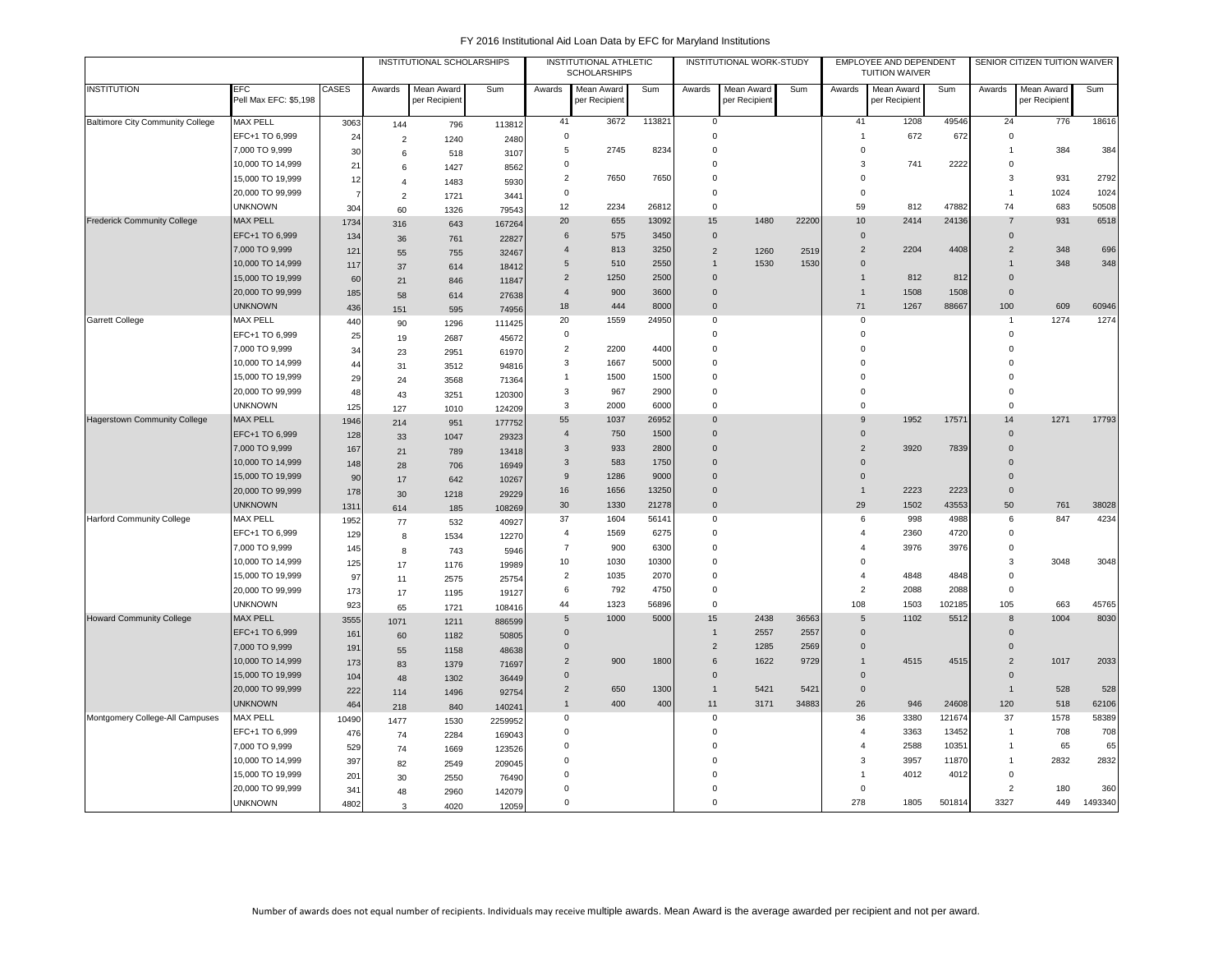|                                         |                                     |                |                | DISABLED STUDENT TUITION<br>WAIVER |       |                | STUDENT TUITION WAIVER      |        |                     | FOSTER CARE TUITION WAIVER     |       |                | HOMELESS YOUTH TUITION<br>WAIVER |       |
|-----------------------------------------|-------------------------------------|----------------|----------------|------------------------------------|-------|----------------|-----------------------------|--------|---------------------|--------------------------------|-------|----------------|----------------------------------|-------|
| <b>INSTITUTION</b>                      | <b>EFC</b><br>Pell Max EFC: \$5,198 | CASES          | Awards         | Mean<br>Award per<br>Recipient     | Sum   | Awards         | Mean Award<br>per Recipient | Sum    | Awards              | Mean<br>Award per<br>Recipient | Sum   | Awards         | Mean<br>Award per<br>Recipient   | Sum   |
| <b>Baltimore City Community College</b> | <b>MAX PELL</b>                     | 3063           | 28             | 866                                | 24249 | 33             | 1856                        | 61244  | $\mathbf 0$         |                                |       | $\mathbf 0$    |                                  |       |
|                                         | EFC+1 TO 6,999                      | 24             | $\mathbf{1}$   | 2520                               | 2520  | $\mathbf 0$    |                             |        | $\mathbf 0$         |                                |       | $\mathbf 0$    |                                  |       |
|                                         | 7,000 TO 9,999                      | 30             | $\overline{2}$ | 904                                | 1808  | $\mathbf 0$    |                             |        | $\bf 0$             |                                |       | $\Omega$       |                                  |       |
|                                         | 10,000 TO 14,999                    | 21             | $\pmb{0}$      |                                    |       | $\mathbf 0$    |                             |        | $\mathbf 0$         |                                |       | $\mathbf 0$    |                                  |       |
|                                         | 15,000 TO 19,999                    | 12             | $\mathbf 0$    |                                    |       | $\Omega$       |                             |        | $\mathbf 0$         |                                |       | $\mathbf 0$    |                                  |       |
|                                         | 20,000 TO 99,999                    | $\overline{7}$ | $\mathbf 0$    |                                    |       | $\mathbf 0$    |                             |        | $\mathbf 0$         |                                |       | $\mathbf 0$    |                                  |       |
|                                         | <b>UNKNOWN</b>                      | 304            | $\mathbf{1}$   | 1152                               | 1152  | 5              | 331                         | 1655   | $\mathbf 0$         |                                |       | $\mathbf 0$    |                                  |       |
| <b>Frederick Community College</b>      | <b>MAX PELL</b>                     | 1734           | 29             | 831                                | 24096 | 69             | 1790                        | 105605 | $\mathbf 0$         |                                |       | $\mathbf 0$    |                                  |       |
|                                         | EFC+1 TO 6,999                      | 134            | $\mathbf{1}$   | 1276                               | 1276  | $\overline{7}$ | 1172                        | 5862   | $\mathsf{O}\xspace$ |                                |       | $\mathbf 0$    |                                  |       |
|                                         | 7,000 TO 9,999                      | 121            | 3              | 1469                               | 4408  | $\overline{1}$ | 134                         | 134    | $\mathbf 0$         |                                |       | $\Omega$       |                                  |       |
|                                         | 10,000 TO 14,999                    | 117            | $\mathbf{1}$   | 696                                | 696   | $\overline{c}$ | 1904                        | 3808   | $\mathbf{0}$        |                                |       | $\Omega$       |                                  |       |
|                                         | 15,000 TO 19,999                    | 60             | $\overline{2}$ | 3097                               | 6194  | $\mathbf{0}$   |                             |        | $\Omega$            |                                |       | $\Omega$       |                                  |       |
|                                         | 20,000 TO 99,999                    | 185            | $\overline{7}$ | 1293                               | 9048  | $\overline{4}$ | 2661                        | 7984   | $\mathbf{0}$        |                                |       | $\mathbf 0$    |                                  |       |
|                                         | <b>UNKNOWN</b>                      | 436            | 11             | 701                                | 7716  | 43             | 1604                        | 54534  | $\mathsf{O}\xspace$ |                                |       | $\mathbf 0$    |                                  |       |
| <b>Garrett College</b>                  | <b>MAX PELL</b>                     | 440            | $\mathbf 0$    |                                    |       | $\overline{4}$ | 2046                        | 8183   | $\mathbf 0$         |                                |       | $\mathbf 0$    |                                  |       |
|                                         | EFC+1 TO 6,999                      | 25             | $\mathbf 0$    |                                    |       | $\mathbf{1}$   | 1274                        | 1274   | 0                   |                                |       | $\mathbf 0$    |                                  |       |
|                                         | 7,000 TO 9,999                      | 34             | $\mathbf 0$    |                                    |       | $\mathbf 0$    |                             |        | $\mathbf 0$         |                                |       | $\mathbf 0$    |                                  |       |
|                                         | 10,000 TO 14,999                    | 44             | $\mathbf 0$    |                                    |       | $\mathbf 0$    |                             |        | $\bf 0$             |                                |       | $\Omega$       |                                  |       |
|                                         | 15,000 TO 19,999                    | 29             | $\mathbf 0$    |                                    |       | $\bf 0$        |                             |        | $\bf 0$             |                                |       | $\Omega$       |                                  |       |
|                                         | 20,000 TO 99,999                    | 48             | $\mathbf 0$    |                                    |       | $\mathbf 0$    |                             |        | $\mathbf 0$         |                                |       | $\mathbf 0$    |                                  |       |
|                                         | <b>UNKNOWN</b>                      | 125            | $\mathbf 0$    |                                    |       | 102            | 361                         | 36799  | $\mathsf 0$         |                                |       | $\mathbf 0$    |                                  |       |
| <b>Hagerstown Community College</b>     | <b>MAX PELL</b>                     | 1946           | $\mathbf 0$    |                                    |       | 146            | 1076                        | 156059 | $\overline{2}$      | 2940.5                         | 5881  | $\Omega$       |                                  |       |
|                                         | EFC+1 TO 6,999                      | 128            | $\mathbf 0$    |                                    |       | 18             | 1189                        | 21404  | $\mathsf 0$         |                                |       | $\mathbf 0$    |                                  |       |
|                                         | 7,000 TO 9,999                      | 167            | $\overline{0}$ |                                    |       | 34             | 1266                        | 43057  | $\mathsf 0$         |                                |       | $\Omega$       |                                  |       |
|                                         | 10,000 TO 14,999                    | 148            | $\mathbf 0$    |                                    |       | 34             | 1498                        | 47939  | $\mathbf{0}$        |                                |       | $\Omega$       |                                  |       |
|                                         | 15,000 TO 19,999                    | 90             | $\mathbf 0$    |                                    |       | 17             | 1176                        | 19985  | $\mathbf{0}$        |                                |       | $\Omega$       |                                  |       |
|                                         | 20,000 TO 99,999                    | 178            | $\bf 0$        |                                    |       | 38             | 1405                        | 51973  | $\mathbf{0}$        |                                |       | $\mathbf{0}$   |                                  |       |
|                                         | <b>UNKNOWN</b>                      | 1311           | $\mathbf 0$    |                                    |       | 975            | 366                         | 343061 | $\mathsf{O}\xspace$ |                                |       | $\mathbf 0$    |                                  |       |
| <b>Harford Community College</b>        | <b>MAX PELL</b>                     | 1952           | 28             | 1414                               | 22623 | 86             | 1019                        | 59122  | 20                  | 2071                           | 26920 | $\overline{7}$ | 4061                             | 16242 |
|                                         | EFC+1 TO 6,999                      | 129            | 6              | 1264                               | 5056  | 13             | 846                         | 8461   | $\mathbf 0$         |                                |       | $\mathbf 0$    |                                  |       |
|                                         | 7,000 TO 9,999                      | 145            | 3              | 1388                               | 1388  | 11             | 1326                        | 7958   | $\mathsf 0$         |                                |       | $\bf 0$        |                                  |       |
|                                         | 10,000 TO 14,999                    | 125            | $\mathsf 0$    |                                    |       | 3              | 724                         | 2172   | $\mathsf 0$         |                                |       | $\mathbf 0$    |                                  |       |
|                                         | 15,000 TO 19,999                    | 97             | $\mathsf 0$    |                                    |       | 13             | 615                         | 4921   | $\mathbf 0$         |                                |       | 0              |                                  |       |
|                                         | 20,000 TO 99,999                    | 173            | 16             | 1649                               | 13188 | 18             | 955                         | 9553   | $\mathbf 0$         |                                |       | $\bf 0$        |                                  |       |
|                                         | <b>UNKNOWN</b>                      | 923            | $\sqrt{2}$     | 870                                | 1740  | 941            | 755                         | 386512 | $\overline{2}$      | 2488                           | 2488  | $\mathbf{1}$   | 597                              | 597   |
| <b>Howard Community College</b>         | <b>MAX PELL</b>                     | 3555           | $\sqrt{2}$     | 528                                | 1056  | 328            | 924                         | 302986 | $\overline{4}$      | 3560                           | 14238 | $\mathbf 0$    |                                  |       |
|                                         | EFC+1 TO 6,999                      | 161            | $\overline{2}$ | 396                                | 792   | 22             | 951                         | 20916  | $\mathbf{0}$        |                                |       | $\mathbf 0$    |                                  |       |
|                                         | 7,000 TO 9,999                      | 191            | $\mathbf{0}$   |                                    |       | 30             | 909                         | 27271  | $\mathbf{0}$        |                                |       | $\mathbf 0$    |                                  |       |
|                                         | 10,000 TO 14,999                    | 173            | $\pmb{0}$      |                                    |       | 26             | 860                         | 22368  | $\mathsf{O}\xspace$ |                                |       | $\mathbf 0$    |                                  |       |
|                                         | 15,000 TO 19,999                    | 104            | $\mathbf 0$    |                                    |       | 14             | 860                         | 12035  | $\mathbf{0}$        |                                |       | $\mathbf 0$    |                                  |       |
|                                         | 20,000 TO 99,999                    | 222            | $\overline{2}$ | 784                                | 1567  | 25             | 1158                        | 28961  | $\mathsf{O}\xspace$ |                                |       | $\mathbf 0$    |                                  |       |
|                                         | <b>UNKNOWN</b>                      | 464            | $\mathbf 0$    |                                    |       | 45             | 608                         | 27348  | $\mathsf{O}\xspace$ |                                |       | $\mathbf 0$    |                                  |       |
| Montgomery College-All Campuses         | <b>MAX PELL</b>                     | 10490          | 61             | 819                                | 49967 | 15             | 1019                        | 15279  | 21                  | 3370                           | 70763 | 3              | 3127                             | 9381  |
|                                         | EFC+1 TO 6,999                      | 476            | 3              | 2279                               | 6836  | $\overline{2}$ | 531                         | 1062   | $\mathbf{1}$        | 1576                           | 1576  | $\bf 0$        |                                  |       |
|                                         | 7,000 TO 9,999                      | 529            | $\mathbf{1}$   | 1180                               | 1180  | $\mathbf 0$    |                             |        | $\mathbf 0$         |                                |       | $\mathbf 0$    |                                  |       |
|                                         | 10,000 TO 14,999                    | 397            | $\mathbf{1}$   | 2360                               | 2360  | 0              |                             |        | $\mathsf 0$         |                                |       | $\bf 0$        |                                  |       |
|                                         | 15,000 TO 19,999                    | 201            | 3              | 2045                               | 6136  | $\Omega$       |                             |        | $\mathbf 0$         |                                |       | $\mathbf{1}$   | 2364                             | 2364  |
|                                         | 20,000 TO 99,999                    | 341            | 9              | 1246                               | 11210 | 0              |                             |        | $\Omega$            |                                |       | 0              |                                  |       |
|                                         | <b>UNKNOWN</b>                      | 4802           | $\mathbf{1}$   | 1534                               | 1534  | 21             | 601                         | 12615  | $\mathbf 0$         |                                |       | $\Omega$       |                                  |       |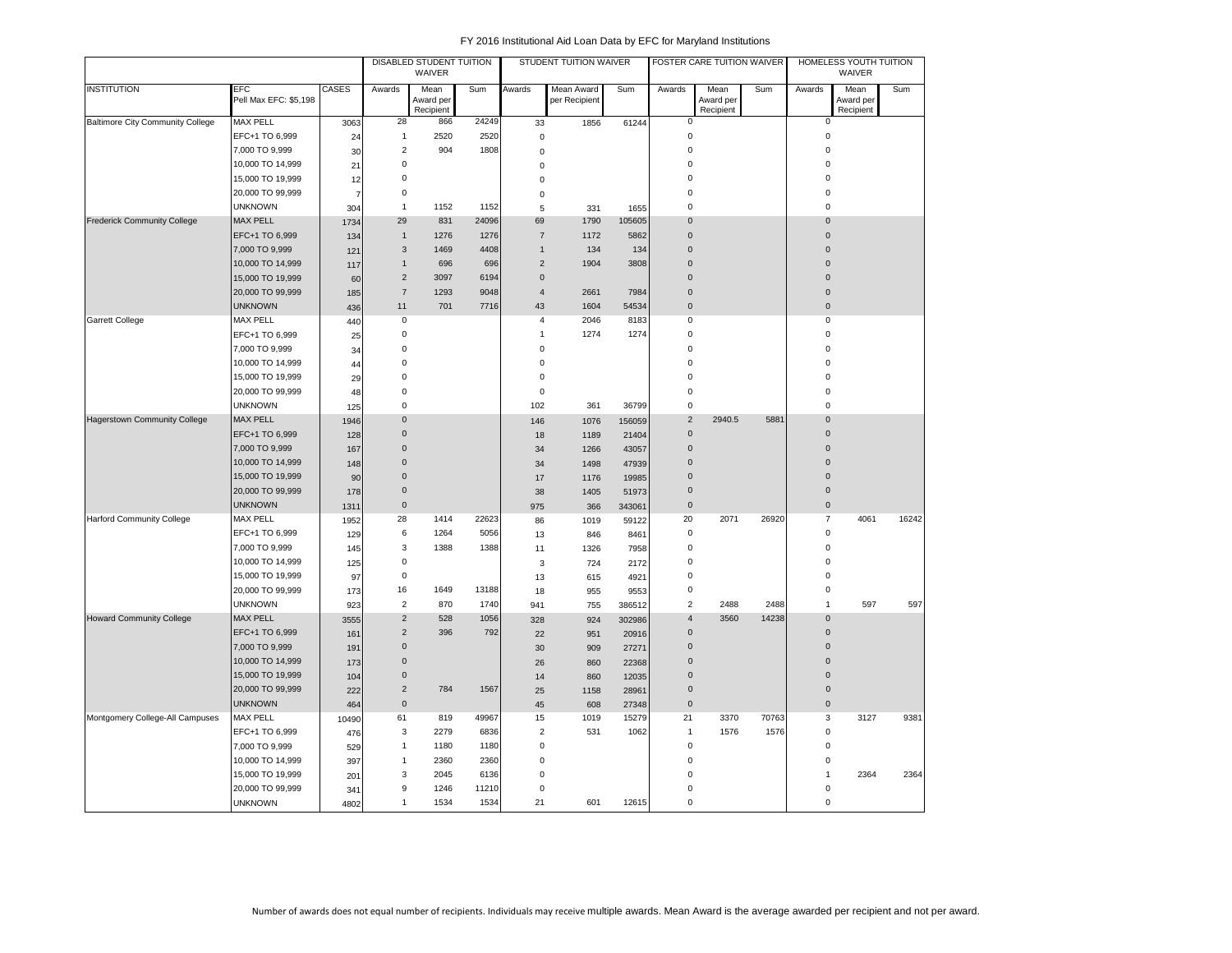|                                   |                                     |             |                      | PELL                        |               |                      | PERKINS LOANS               |        |                | STAFFORD SUBSIDIZED LOANS<br>(FEDERAL) |                    |                | STAFFORD UNSUBSIDIZED LOANS<br>(FEDERAL) |                   |                | PLUS LOANS                  |                    |
|-----------------------------------|-------------------------------------|-------------|----------------------|-----------------------------|---------------|----------------------|-----------------------------|--------|----------------|----------------------------------------|--------------------|----------------|------------------------------------------|-------------------|----------------|-----------------------------|--------------------|
| <b>INSTITUTION</b>                | <b>EFC</b><br>Pell Max EFC: \$5,198 | CASES       | Awards               | Mean Award<br>per Recipient | Sum           | Awards               | Mean Award<br>per Recipient | Sum    | Awards         | Mean Award<br>per Recipient            | Sum                | Awards         | Mean Award<br>per Recipient              | Sum               | Awards         | Mean Award<br>per Recipient | Sum                |
| Prince George's Community College | <b>MAX PELL</b>                     | 6219        | 5979                 | 2764                        | 16527105      | $\mathbf 0$          |                             |        | 2002           | 2943                                   | 5892212            | 1437           | 3363                                     | 4832962           | $\overline{4}$ | 3558                        | 14233              |
|                                   | EFC+1 TO 6,999                      | 275         | $\Omega$             |                             |               | $\Omega$             |                             |        | 248            | 2944                                   | 730150             | 183            | 3263                                     | 597202            | $\Omega$       |                             |                    |
|                                   | 7,000 TO 9,999                      | 309         | $\Omega$             |                             |               | $\Omega$             |                             |        | 275            | 2581                                   | 709891             | 224            | 3137                                     | 702659            | 3              | 3716                        | 11148              |
|                                   | 10,000 TO 14,999                    | 294         | $\Omega$             |                             |               | $\Omega$             |                             |        | 165            | 2135                                   | 352305             | 256            | 4547                                     | 1164122           | 3              | 4551                        | 13654              |
|                                   | 15,000 TO 19,999                    | 128         | $\Omega$             |                             |               | $\Omega$             |                             |        | $\overline{2}$ | 1951                                   | 3901               | 117            | 5677                                     | 664266            | $\mathbf{1}$   | 5264                        | 5264               |
|                                   | 20,000 TO 99,999                    | 212         | $\Omega$             |                             |               | $\Omega$             |                             |        | $\Omega$       |                                        |                    | 189            | 5182                                     | 979469            | 2              | 5648                        | 11296              |
|                                   | <b>UNKNOWN</b>                      | 155         | $\Omega$             |                             |               | $\Omega$             |                             |        | $\Omega$       |                                        |                    | 3              | 4784                                     | 14353             | $\Omega$       |                             |                    |
| Wor-Wic Community College         | <b>MAX PELL</b>                     | 1923        | 1851                 | 2813                        | 5205945       | $\Omega$             |                             |        | 224            | 2974                                   | 666097             | 64             | 3770                                     | 241286            | $\overline{2}$ | 5938                        | 11875              |
|                                   | EFC+1 TO 6,999                      | 75          | $\Omega$             |                             |               | $\Omega$             |                             |        | 62             | 2707                                   | 167817             | 13             | 3133                                     | 40726             | $\Omega$       |                             |                    |
|                                   | 7,000 TO 9,999                      | 53          | $\Omega$             |                             |               | $\Omega$             |                             |        | 45             | 2916                                   | 131239             | 6              | 4329                                     | 25973             | $\Omega$       |                             |                    |
|                                   | 10,000 TO 14,999                    | 58          | $\Omega$             |                             |               | $\Omega$             |                             |        | 38             | 2257                                   | 85755              | 21             | 1543                                     | 32404             | $\Omega$       |                             |                    |
|                                   | 15,000 TO 19,999                    | 41          | $\Omega$             |                             |               | $\Omega$             |                             |        | $\overline{2}$ | 1706                                   | 3412               | 25             | 3050                                     | 76242             | $\Omega$       |                             |                    |
|                                   | 20,000 TO 99,999                    | 38          | $\Omega$             |                             |               | $\Omega$             |                             |        | $\mathbf{1}$   | 1732                                   | 1732               | 24             | 3196                                     | 76694             | $\overline{4}$ | 6250                        | 24998              |
|                                   | <b>UNKNOWN</b>                      | 241         | $^{\circ}$           |                             |               | $\Omega$             |                             |        | $\mathbf 0$    |                                        |                    | 3              | 1617                                     | 4850              | $\mathbf 0$    |                             |                    |
| <b>Bowie State University</b>     | <b>MAX PELL</b>                     | 2943        | 2444                 | 4243                        | 10228848      | 9                    | 1879                        | 16911  | 1996           | 3956                                   | 7274587            | 1839           | 4094                                     | 6239629           | 213            | 8407                        | 1672965            |
|                                   | EFC+1 TO 6,999                      | 240         | $\Omega$             |                             |               | $\overline{2}$       | 1437.5                      | 2875   | 177            | 4059                                   | 673751             | 179            | 3816                                     | 568556            | 37             | 12431                       | 422641             |
|                                   | 7,000 TO 9,999                      | 295         | $\mathbf 0$          |                             |               | 2                    | 2500                        | 5000   | 198            | 4117                                   | 778096             | 200            | 3643                                     | 641152            | 51             | 12361                       | 593322             |
|                                   | 10,000 TO 14,999                    | 322         | $\Omega$             |                             |               | $\mathbf{1}$         | 1500                        | 1500   | 218            | 3951                                   | 821758             | 237            | 3477                                     | 702375            | 56             | 10350                       | 538195             |
|                                   | 15,000 TO 19,999                    | 215         | $\Omega$             |                             |               | $\mathbf{1}$         | 2250                        | 2250   | 118            | 3512                                   | 396821             | 166            | 4222                                     | 582591            | 54             | 12552                       | 627604             |
|                                   | 20,000 TO 99,999                    | 489         | $\Omega$             |                             |               | $\overline{0}$       |                             |        | 31             | 2640                                   | 81848              | 396            | 5946                                     | 2087117           | 124            | 12519                       | 1502283            |
|                                   | <b>UNKNOWN</b>                      | 124         | $\mathbf 0$          |                             |               | $\mathsf 0$          |                             |        | $\mathbf 0$    |                                        |                    | $\overline{4}$ | 5687.5                                   | 22750             | 3              | 9400                        | 28199              |
| Coppin State University           | <b>MAX PELL</b>                     | 2261        | 1887                 | 4293                        | 7512558       | 27                   | 2849                        | 76936  | 1479           | 3864                                   | 5637895            | 1421           | 4603                                     | 5965530           | 71             | 7868                        | 535040             |
|                                   | EFC+1 TO 6,999                      | 112         | $\mathbf 0$          |                             |               | $\overline{1}$       | 4000                        | 4000   | 90             | 4019                                   | 357661             | 92             | 4025                                     | 322018            | 5              | 11457                       | 57287              |
|                                   | 7,000 TO 9,999                      | 136         | $^{\circ}$           |                             |               | $\overline{2}$       | 3000                        | 6000   | 93             | 4097                                   | 368734             | 99             | 4565                                     | 401683            | $\overline{7}$ | 9062                        | 63435              |
|                                   | 10,000 TO 14,999                    | 104         | $\Omega$             |                             |               | $\overline{4}$       | 3000                        | 12000  | 71             | 4301                                   | 305388             | 81             | 4787                                     | 363844            | 14             | 11745                       | 164435             |
|                                   | 15,000 TO 19,999                    | 55          | $\Omega$             |                             |               | $\Omega$             |                             |        | 27             | 3764                                   | 101617             | 29             | 4165                                     | 112465            | 6              | 14277                       | 85664              |
|                                   | 20,000 TO 99,999                    | 89          | $\Omega$             |                             |               | $\Omega$             |                             |        | 9              | 1095                                   | 8758               | 76             | 7648                                     | 474164            | 8              | 12004                       | 84026              |
|                                   | <b>UNKNOWN</b>                      | 5           | $\Omega$             |                             |               | $\Omega$             |                             |        | $\Omega$       |                                        |                    | 5              | 10636                                    | 42544             | $\Omega$       |                             |                    |
| <b>Frostburg State University</b> | <b>MAX PELL</b>                     | 2144        | 1886                 | 4135                        | 7797750       | 102                  | 926                         | 94500  | 1575           | 3916                                   | 5752109            | 1483           | 3172                                     | 3939744           | 243            | 7908                        | 1621147            |
|                                   | EFC+1 TO 6,999                      | 246         | $\Omega$             |                             |               | $\Omega$             |                             |        | 201            | 3989                                   | 777848             | 213            | 2772                                     | 493405            | 35             | 10248                       | 327933             |
|                                   | 7,000 TO 9,999                      | 323         | $\Omega$             |                             |               | $\Omega$             |                             |        | 267            | 4049                                   | 1032400            | 250            | 2777                                     | 605474            | 60             | 12332                       | 616577             |
|                                   | 10,000 TO 14,999                    | 377         | $\Omega$             |                             |               | $\Omega$             |                             |        | 260            | 3997                                   | 995343             | 301            | 3108                                     | 832937            | 75             | 12238                       | 771023             |
|                                   | 15,000 TO 19,999                    | 261         | $\Omega$<br>$\Omega$ |                             |               | $\Omega$<br>$\Omega$ |                             |        | 160            | 3582                                   | 562377             | 236            | 3541                                     | 715356            | 75             | 13120                       | 787180             |
|                                   | 20,000 TO 99,999                    | 727         |                      |                             |               |                      |                             |        | 66             | 2263                                   | 147098             | 598            | 5890                                     | 3298356           | 167            | 12452                       | 1892654            |
|                                   | <b>UNKNOWN</b>                      | 425         | $\mathbf{0}$         |                             |               | $\mathbf{0}$         | 3482                        |        | $\mathbf{0}$   |                                        |                    | 9<br>1229      | 7278                                     | 65500             | $\overline{0}$ |                             |                    |
| Salisbury University              | <b>MAX PELL</b><br>EFC+1 TO 6,999   | 2264        | 1910<br>$^{\circ}$   | 3972                        | 7585974       | 52<br>$\mathbf 0$    |                             | 181075 | 1513<br>257    | 4231<br>4268                           | 6401445<br>1096775 | 216            | 3451<br>2687                             | 4241339<br>580414 | 314<br>86      | 10091<br>12533              | 3168705<br>1077855 |
|                                   | 7,000 TO 9,999                      | 329         | $^{\circ}$           |                             |               | $\Omega$             |                             |        | 356            | 4297                                   | 1529897            | 297            | 2379                                     | 706683            | 118            | 13379                       | 1578756            |
|                                   | 10,000 TO 14,999                    | 427         | $\Omega$             |                             |               | $\Omega$             |                             |        | 475            | 4225                                   | 2006672            | 423            | 2618                                     | 1107488           | 176            | 13750                       | 2419922            |
|                                   | 15,000 TO 19,999                    | 587         | $^{\circ}$           |                             |               | $\Omega$             |                             |        | 387            | 3814                                   | 1475965            | 353            | 2892                                     | 1020784           | 181            | 14499                       | 2624280            |
|                                   | 20,000 TO 99,999                    | 507<br>1664 | $\Omega$             |                             |               | $\Omega$             |                             |        | 249            | 2374                                   | 591105             | 1239           | 5815                                     | 7205299           | 568            | 14776                       | 8392725            |
|                                   | <b>UNKNOWN</b>                      | 945         | $\Omega$             |                             |               | $\Omega$             |                             |        | $\mathbf 0$    |                                        |                    | 31             | 5515                                     | 170953            | 10             | 12246                       | 122455             |
| <b>Towson University</b>          | <b>MAX PELL</b>                     | 6508        | 5441                 |                             | 3972 21612490 | 6                    | 3167                        | 19000  | 3866           | 3996                                   | 15447142           | 2993           | 3355                                     | 10041082          | 615            | 9797                        | 6025108            |
|                                   | EFC+1 TO 6,999                      | 715         | $\Omega$             |                             |               | $\Omega$             |                             |        | 512            | 4120                                   | 2109470            | 423            | 2907                                     | 1229520           | 155            | 12369                       | 1917251            |
|                                   | 7,000 TO 9,999                      | 967         | $\Omega$             |                             |               | $\Omega$             |                             |        | 733            | 4014                                   | 2941997            | 629            | 2781                                     | 1749327           | 229            | 13331                       | 3052903            |
|                                   | 10,000 TO 14,999                    | 1307        | $\Omega$             |                             |               | $\Omega$             |                             |        | 948            | 3794                                   | 3597159            | 930            | 2975                                     | 2766965           | 362            | 14489                       | 5244887            |
|                                   | 15,000 TO 19,999                    | 973         | $\Omega$             |                             |               |                      |                             |        | 633            | 3891                                   | 2463167            | 692            | 3080                                     | 2131433           | 308            | 15632                       | 4814561            |
|                                   | 20,000 TO 99,999                    | 3293        | $\Omega$             |                             |               | $\Omega$             |                             |        | 578            | 2873                                   | 1660640            | 2452           | 5466                                     | 13403093          | 1101           | 16129                       | 17758554           |
|                                   | <b>UNKNOWN</b>                      | 1945        | $\Omega$             |                             |               | $\Omega$             |                             |        | $\mathbf 0$    |                                        |                    | 84             | 5776                                     | 485186            | 30             | 18141                       | 544228             |
|                                   |                                     |             |                      |                             |               |                      |                             |        |                |                                        |                    |                |                                          |                   |                |                             |                    |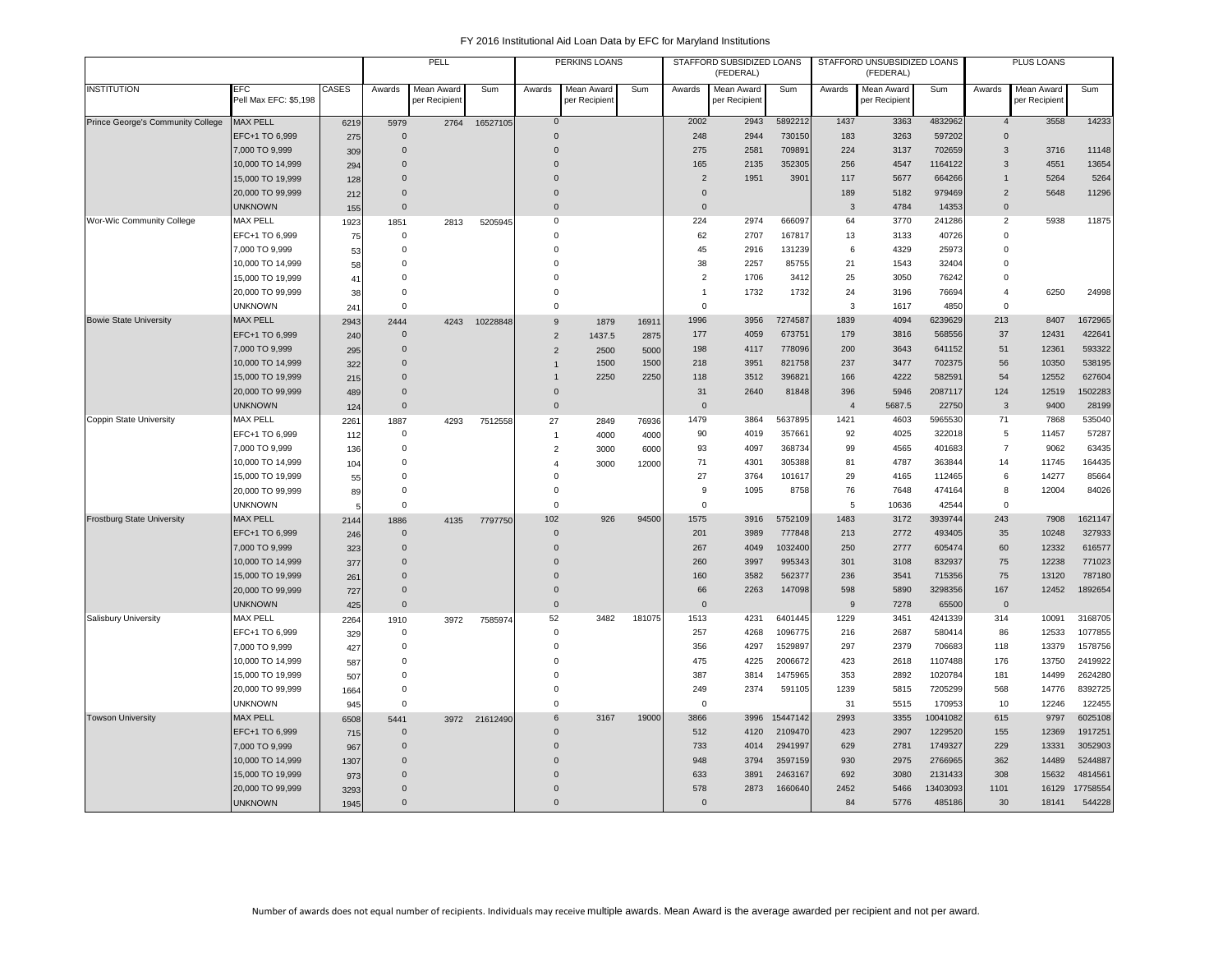|                                   |                              |       |                | OTHER FEDERAL LOANS         |     |                  | OTHER FEDERAL GRANTS AND<br><b>SCHOLARSHIPS</b> |         |                     | FEDERAL WORK-STUDY             |        |                | PRIVATE LOANS               |         |
|-----------------------------------|------------------------------|-------|----------------|-----------------------------|-----|------------------|-------------------------------------------------|---------|---------------------|--------------------------------|--------|----------------|-----------------------------|---------|
| <b>INSTITUTION</b>                | EFC<br>Pell Max EFC: \$5,198 | CASES | Awards         | Mean Award<br>per Recipient | Sum | Awards           | Mean<br>Award per<br>Recipient                  | Sum     | Awards              | Mean<br>Award per<br>Recipient | Sum    | Awards         | Mean Award<br>per Recipient | Sum     |
| Prince George's Community College | <b>MAX PELL</b>              | 6219  | $\mathbf 0$    |                             |     | 560              | 703                                             | 392904  | 97                  | 2208                           | 214202 | $\sqrt{5}$     | 4355                        | 21773   |
|                                   | EFC+1 TO 6,999               | 275   | 0              |                             |     | $\overline{0}$   |                                                 |         | 3                   | 2139                           | 6418   | $\overline{2}$ | 5500                        | 11000   |
|                                   | 7,000 TO 9,999               | 309   | 0              |                             |     | $\Omega$         |                                                 |         | $\mathbf 0$         |                                |        | $\mathbf 0$    |                             |         |
|                                   | 10,000 TO 14,999             | 294   | 0              |                             |     | $\Omega$         |                                                 |         | $\overline{1}$      | 808                            | 808    | $\Omega$       |                             |         |
|                                   | 15,000 TO 19,999             | 128   | 0              |                             |     | $\Omega$         |                                                 |         | $\mathsf 0$         |                                |        | $\mathbf 0$    |                             |         |
|                                   | 20,000 TO 99,999             | 212   | $\mathbf{0}$   |                             |     | $\mathbf{0}$     |                                                 |         | $\mathbf{0}$        |                                |        | $\mathbf{1}$   | 5000                        | 5000    |
|                                   | <b>UNKNOWN</b>               | 155   | $\mathbf{0}$   |                             |     | 13               | 1413                                            | 18368   | $\mathbf 0$         |                                |        | $\overline{7}$ | 7196                        | 50373   |
| Wor-Wic Community College         | MAX PELL                     | 1923  | 0              |                             |     | 263              | 442                                             | 116210  | 43                  | 2467                           | 106080 | 0              |                             |         |
|                                   | EFC+1 TO 6,999               | 75    | 0              |                             |     | $\overline{1}$   | 5086                                            | 5086    | $\mathbf 0$         |                                |        | 0              |                             |         |
|                                   | 7,000 TO 9,999               | 53    | 0              |                             |     | $\pmb{0}$        |                                                 |         | 0                   |                                |        | 0              |                             |         |
|                                   | 10,000 TO 14,999             | 58    | 0              |                             |     | 3                | 4734                                            | 14203   | 0                   |                                |        | $\Omega$       |                             |         |
|                                   | 15,000 TO 19,999             | 41    | 0              |                             |     | $\mathbf 0$      |                                                 |         | $\Omega$            |                                |        | $\Omega$       |                             |         |
|                                   | 20,000 TO 99,999             | 38    | 0              |                             |     | $\overline{1}$   | 9544                                            | 9544    | $\Omega$            |                                |        | 0              |                             |         |
|                                   | <b>UNKNOWN</b>               | 241   | 0              |                             |     | 15               | 2418                                            | 36271   | $\mathsf 0$         |                                |        | $\mathbf 0$    |                             |         |
| <b>Bowie State University</b>     | <b>MAX PELL</b>              | 2943  | $\mathbf{0}$   |                             |     | 387              | 4847                                            | 1216664 | 66                  | 1844                           | 121697 | 78             | 9346                        | 663580  |
|                                   | EFC+1 TO 6,999               | 240   | $\mathbf{0}$   |                             |     | $\mathbf{3}$     | 7500                                            | 15000   | $\overline{3}$      | 1676                           | 5027   | 10             | 9784                        | 97838   |
|                                   | 7,000 TO 9,999               | 295   | 0              |                             |     | 11               | 9167                                            | 55000   | $\overline{2}$      | 1219                           | 2437   | $\overline{7}$ | 10214                       | 71500   |
|                                   | 10,000 TO 14,999             | 322   | $\mathbf{0}$   |                             |     | 17               | 8297                                            | 74672   | 3                   | 2004                           | 6012   | 27             | 10963                       | 274085  |
|                                   | 15,000 TO 19,999             | 215   | $\Omega$       |                             |     | 10               | 10000                                           | 50000   | $\Omega$            |                                |        | 14             | 9189                        | 119459  |
|                                   | 20,000 TO 99,999             | 489   | $\pmb{0}$      |                             |     | 17               | 8716                                            | 78440   | $\mathsf 0$         |                                |        | 45             | 11489                       | 505513  |
|                                   | <b>UNKNOWN</b>               | 124   | $\pmb{0}$      |                             |     | $\mathbf 0$      |                                                 |         | $\mathsf{O}\xspace$ |                                |        | $\overline{2}$ | 21000                       | 42000   |
| Coppin State University           | <b>MAX PELL</b>              | 2261  | 0              |                             |     | 568              | 1584                                            | 866512  | 189                 | 2028                           | 367038 | $\mathbf{1}$   | 10000                       | 10000   |
|                                   | EFC+1 TO 6,999               | 112   | 0              |                             |     | 5                | 4962                                            | 24810   | 3                   | 2454                           | 7363   | 0              |                             |         |
|                                   | 7,000 TO 9,999               | 136   | 0              |                             |     | $\overline{2}$   | 4850                                            | 9700    | $\overline{2}$      | 2197                           | 4393   | 0              |                             |         |
|                                   | 10,000 TO 14,999             | 104   | 0              |                             |     | 3                | 5453                                            | 16359   | $\overline{2}$      | 1083                           | 2166   | $\Omega$       |                             |         |
|                                   | 15,000 TO 19,999             | 55    | $\Omega$       |                             |     | $\overline{1}$   | 9359                                            | 9359    | 0                   |                                |        | $\Omega$       |                             |         |
|                                   | 20,000 TO 99,999             | 89    | 0              |                             |     | $\overline{4}$   | 5128                                            | 20513   | 0                   |                                |        | 1              | 16480                       | 16480   |
|                                   | <b>UNKNOWN</b>               | ŧ     | 0              |                             |     | $\mathbf 0$      |                                                 |         | $\mathbf 0$         |                                |        | $\Omega$       |                             |         |
| <b>Frostburg State University</b> | <b>MAX PELL</b>              | 2144  | 0              |                             |     | 520              | 577                                             | 281976  | 156                 | 1211                           | 188929 | 128            | 7872                        | 850138  |
|                                   | EFC+1 TO 6,999               | 246   | $\pmb{0}$      |                             |     | $\overline{4}$   | 1146                                            | 4585    | 6                   | 1148                           | 6890   | 23             | 8438                        | 177198  |
|                                   | 7,000 TO 9,999               | 323   | 0              |                             |     | $\overline{7}$   | 1428                                            | 9993    | $\overline{4}$      | 1238                           | 4952   | 57             | 11305                       | 497399  |
|                                   | 10,000 TO 14,999             | 377   | 0              |                             |     | 9                | 1197                                            | 10773   | $\overline{4}$      | 594                            | 2376   | 62             | 11794                       | 530709  |
|                                   | 15,000 TO 19,999             | 261   | 0              |                             |     | 5                | 1029                                            | 5143    | $\mathbf 0$         |                                |        | 49             | 9246                        | 406834  |
|                                   | 20,000 TO 99,999             | 727   | 0              |                             |     | $\boldsymbol{8}$ | 1275                                            | 10199   | $\overline{1}$      | 521                            | 521    | 123            | 12030                       | 1311286 |
|                                   | <b>UNKNOWN</b>               | 425   | $\mathbf 0$    |                             |     | $\mathbf{1}$     | 1195                                            | 1195    | $\mathbf{0}$        |                                |        | 54             | 11579                       | 497898  |
| Salisbury University              | <b>MAX PELL</b>              | 2264  | 0              |                             |     | 233              | 1031                                            | 236005  | 64                  | 1805                           | 115494 | 117            | 9333                        | 1091996 |
|                                   | EFC+1 TO 6,999               | 329   | 0              |                             |     | $\mathsf 0$      |                                                 |         | 5                   | 1620                           | 8099   | 34             | 11407                       | 387830  |
|                                   | 7,000 TO 9,999               | 427   | 0              |                             |     | $\mathbf 0$      |                                                 |         | $\overline{7}$      | 1303                           | 9119   | 51             | 11145                       | 568410  |
|                                   | 10,000 TO 14,999             | 587   | 0              |                             |     | $\pmb{0}$        |                                                 |         | $\overline{2}$      | 2550                           | 5100   | 61             | 13394                       | 817064  |
|                                   | 15,000 TO 19,999             | 507   | 0              |                             |     | $\overline{1}$   | 1000                                            | 1000    | $\bf 0$             |                                |        | 52             | 11024                       | 573263  |
|                                   | 20,000 TO 99,999             | 1664  | 0              |                             |     | 3                | 8463                                            | 25390   | 0                   |                                |        | 165            | 12947                       | 2136200 |
|                                   | <b>UNKNOWN</b>               | 945   | 0              |                             |     | $\mathbf{1}$     | 2823                                            | 2823    | $\Omega$            |                                |        | 116            | 14265                       | 1654753 |
| <b>Towson University</b>          | <b>MAX PELL</b>              | 6508  | 0              |                             |     | 372              | 2927                                            | 1074259 | 283                 | 1394                           | 394597 | 409            | 8986                        | 2228588 |
|                                   | EFC+1 TO 6,999               | 715   | 0              |                             |     | $\overline{4}$   | 2979                                            | 11916   | 19                  | 1497                           | 28434  | 89             | 10764                       | 570502  |
|                                   | 7,000 TO 9,999               | 967   | $\mathbf{0}$   |                             |     | 8                | 5329                                            | 42629   | $\overline{4}$      | 1610                           | 6439   | 161            | 14005                       | 1218394 |
|                                   | 10,000 TO 14,999             | 1307  | $\Omega$       |                             |     | 12               | 5710                                            | 62814   | 10                  | 1259                           | 12585  | 278            | 13787                       | 2095695 |
|                                   | 15,000 TO 19,999             | 973   | $\mathbf{0}$   |                             |     | $\overline{2}$   | 3358                                            | 6715    | 5                   | 1192                           | 5962   | 206            | 13735                       | 1606996 |
|                                   | 20,000 TO 99,999             | 3293  | $\mathbf{0}$   |                             |     | 11               | 3089                                            | 33979   | $\overline{2}$      | 1719                           | 3438   | 602            | 14155                       | 4911654 |
|                                   | <b>UNKNOWN</b>               | 1945  | $\overline{0}$ |                             |     | 27               | 2995                                            | 71880   | $\mathbf{0}$        |                                |        | 456            | 13273                       | 3583841 |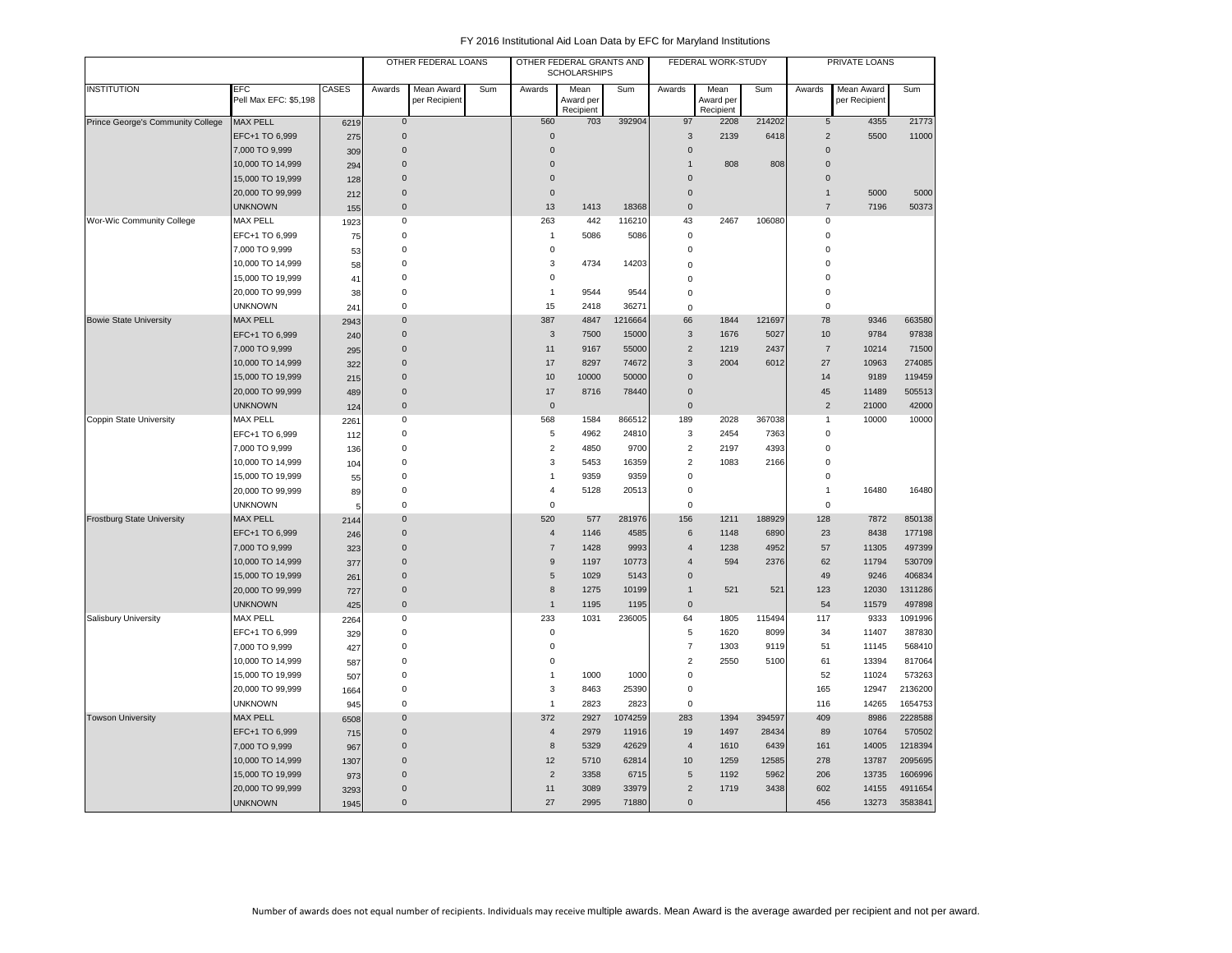| <b>INSTITUTION</b><br><b>CASES</b><br><b>EFC</b><br>Awards<br>Mean<br>Sum<br>Awards<br>Mean<br>Sum<br>Awards<br>Mean<br>Sum<br>Awards<br>Mean Award<br>Sum<br>Awards<br>Mean Award<br>Pell Max EFC: \$5,198<br>Award per<br>Award per<br>per Recipient<br>Award per<br>per<br>Recipient<br>Recipient<br>Recipient<br>Recipient<br>403937<br><b>MAX PELL</b><br>166<br>Prince George's Community College<br>2433<br>6219<br>$\mathbf{0}$<br>$\mathbf 0$<br>$\mathbf 0$<br>$\mathbf 0$ | Sum |
|--------------------------------------------------------------------------------------------------------------------------------------------------------------------------------------------------------------------------------------------------------------------------------------------------------------------------------------------------------------------------------------------------------------------------------------------------------------------------------------|-----|
|                                                                                                                                                                                                                                                                                                                                                                                                                                                                                      |     |
|                                                                                                                                                                                                                                                                                                                                                                                                                                                                                      |     |
|                                                                                                                                                                                                                                                                                                                                                                                                                                                                                      |     |
| EFC+1 TO 6,999<br>17<br>1683<br>28609<br>$\overline{0}$<br>$\Omega$<br>$\mathbf 0$<br>275<br>$\Omega$                                                                                                                                                                                                                                                                                                                                                                                |     |
| 24213<br>$\mathbf 0$<br>7,000 TO 9,999<br>11<br>2201<br>$\overline{0}$<br>$\mathbf 0$<br>309<br>$\Omega$                                                                                                                                                                                                                                                                                                                                                                             |     |
| 10,000 TO 14,999<br>12<br>1958<br>23500<br>$\overline{0}$<br>$\Omega$<br>$\mathbf 0$<br>294<br>$\Omega$                                                                                                                                                                                                                                                                                                                                                                              |     |
| 15,000 TO 19,999<br>$\overline{7}$<br>1694<br>11859<br>$\mathbf 0$<br>$\overline{0}$<br>$\mathbf 0$<br>128<br>$\Omega$                                                                                                                                                                                                                                                                                                                                                               |     |
| 17<br>1881<br>31982<br>$\overline{0}$<br>$\mathbf 0$<br>$\pmb{0}$<br>20,000 TO 99,999<br>212<br>$\mathbf 0$                                                                                                                                                                                                                                                                                                                                                                          |     |
| <b>UNKNOWN</b><br>102<br>2230<br>227441<br>$\overline{0}$<br>$\mathbf{0}$<br>$\Omega$<br>155<br>$\overline{0}$                                                                                                                                                                                                                                                                                                                                                                       |     |
| <b>MAX PELL</b><br>62457<br>3475<br>Wor-Wic Community College<br>48<br>1301<br>0<br>4<br>869<br>0<br>$\mathbf 0$<br>1923                                                                                                                                                                                                                                                                                                                                                             |     |
| $\overline{4}$<br>809<br>3234<br>$\Omega$<br>$\mathbf 0$<br>$\Omega$<br>$\mathbf 0$<br>EFC+1 TO 6,999<br>75                                                                                                                                                                                                                                                                                                                                                                          |     |
| 7,000 TO 9,999<br>3<br>2366<br>7097<br>$\overline{0}$<br>$\mathbf 0$<br>$\mathbf 0$<br>53<br>$\mathbf 0$                                                                                                                                                                                                                                                                                                                                                                             |     |
| 10,000 TO 14,999<br>3<br>600<br>1800<br>$\mathbf 0$<br>900<br>900<br>$\mathbf 0$<br>$\overline{0}$<br>$\mathbf{1}$<br>58                                                                                                                                                                                                                                                                                                                                                             |     |
| 5<br>1370<br>6850<br>$\overline{0}$<br>3<br>613<br>1839<br>$\mathbf 0$<br>$\overline{0}$<br>15,000 TO 19,999<br>41                                                                                                                                                                                                                                                                                                                                                                   |     |
| 20,000 TO 99,999<br>5<br>$\overline{0}$<br>$\mathbf 0$<br>$\mathbf 0$<br>38<br>1360<br>6800<br>$\mathbf 0$                                                                                                                                                                                                                                                                                                                                                                           |     |
| <b>UNKNOWN</b><br>14<br>1579<br>22099<br>$\overline{0}$<br>$\overline{2}$<br>1594<br>3187<br>$\Omega$<br>$\mathbf 0$<br>241                                                                                                                                                                                                                                                                                                                                                          |     |
| 151<br>1191<br>167989<br>2145<br>2244<br>2937186<br><b>Bowie State University</b><br><b>MAX PELL</b><br>$\overline{0}$<br>$\mathbf 0$<br>2943<br>$\Omega$                                                                                                                                                                                                                                                                                                                            |     |
| EFC+1 TO 6,999<br>1022<br>19415<br>$\overline{0}$<br>$\mathbf 0$<br>17<br>1217<br>19471<br>20<br>240<br>$\overline{0}$                                                                                                                                                                                                                                                                                                                                                               |     |
| 7,000 TO 9,999<br>14<br>1872<br>26206<br>$\mathbf 0$<br>22<br>1694<br>32183<br>$\overline{0}$<br>$\Omega$<br>295                                                                                                                                                                                                                                                                                                                                                                     |     |
| 16<br>16752<br>934<br>12145<br>$\overline{0}$<br>$\mathbf 0$<br>16<br>1047<br>10,000 TO 14,999<br>322<br>$\Omega$                                                                                                                                                                                                                                                                                                                                                                    |     |
| 15,000 TO 19,999<br>12<br>1116<br>8930<br>$\mathbf{3}$<br>1267<br>3800<br>$\Omega$<br>$\Omega$<br>215<br>$\mathbf{0}$                                                                                                                                                                                                                                                                                                                                                                |     |
| 33<br>20,000 TO 99,999<br>1322<br>37014<br>$\overline{0}$<br>$\mathbf 0$<br>$\overline{7}$<br>1179<br>8250<br>489<br>$\mathbf 0$                                                                                                                                                                                                                                                                                                                                                     |     |
| $\,6\,$<br>240<br>1200<br>$\overline{0}$<br>$\mathbf 0$<br>673<br>673<br><b>UNKNOWN</b><br>$\mathbf{1}$<br>124<br>$\overline{0}$                                                                                                                                                                                                                                                                                                                                                     |     |
| <b>MAX PELL</b><br>271<br>2098<br>501405<br>77<br>224470<br>596<br>2845<br>1436714<br>Coppin State University<br>2261<br>$^{\circ}$<br>3118<br>$\mathbf 0$                                                                                                                                                                                                                                                                                                                           |     |
| EFC+1 TO 6,999<br>17<br>3037<br>48590<br>$\mathbf 0$<br>9<br>4754<br>28524<br>46697<br>$\mathbf 0$<br>20<br>3113<br>112                                                                                                                                                                                                                                                                                                                                                              |     |
| 7,000 TO 9,999<br>17<br>25053<br>5<br>46407<br>$\overline{0}$<br>1566<br>$\mathbf 0$<br>6183<br>18548<br>19<br>3570<br>136                                                                                                                                                                                                                                                                                                                                                           |     |
| $\overline{7}$<br>2377<br>$\mathbf 0$<br>3500<br>3500<br>$\overline{2}$<br>1073<br>2145<br>$\overline{0}$<br>16640<br>$\mathbf{1}$<br>10,000 TO 14,999<br>104                                                                                                                                                                                                                                                                                                                        |     |
| 15,000 TO 19,999<br>6<br>2026<br>10128<br>$\overline{0}$<br>2762<br>2762<br>544<br>544<br>$\overline{0}$<br>55<br>$\overline{1}$<br>$\mathbf{1}$                                                                                                                                                                                                                                                                                                                                     |     |
| 3<br>$\overline{0}$<br>20,000 TO 99,999<br>$\overline{4}$<br>938<br>3750<br>$^{\circ}$<br>$\overline{1}$<br>1000<br>1000<br>1167<br>3500<br>89                                                                                                                                                                                                                                                                                                                                       |     |
| <b>UNKNOWN</b><br>13637<br>13637<br>$\mathbf 0$<br>$\mathbf 0$<br>$\mathbf 0$<br>$\mathbf 0$<br>$\mathbf{1}$                                                                                                                                                                                                                                                                                                                                                                         |     |
| <b>Frostburg State University</b><br><b>MAX PELL</b><br>559<br>2100<br>686594<br>27<br>9625<br>231000<br>1455<br>2177<br>2450786<br>$\mathbf 0$<br>2144<br>$\Omega$                                                                                                                                                                                                                                                                                                                  |     |
| EFC+1 TO 6,999<br>72<br>96322<br>$\overline{0}$<br>$\mathbf 0$<br>1926<br>199<br>3147<br>453149<br>246<br>$\Omega$                                                                                                                                                                                                                                                                                                                                                                   |     |
| 173958<br>$\mathbf{3}$<br>10000<br>30000<br>119<br>3074<br>298199<br>7,000 TO 9,999<br>111<br>2806<br>$\Omega$<br>323<br>$\overline{0}$                                                                                                                                                                                                                                                                                                                                              |     |
| $\mathbf 0$<br>10,000 TO 14,999<br>112<br>1769<br>125565<br>$\mathbf 0$<br>45<br>3144<br>141500<br>377<br>$\overline{0}$                                                                                                                                                                                                                                                                                                                                                             |     |
| 15,000 TO 19,999<br>57<br>1519<br>62275<br>$\mathbf{3}$<br>7333<br>22000<br>2636<br>29000<br>$\overline{0}$<br>11<br>261<br>$\overline{0}$                                                                                                                                                                                                                                                                                                                                           |     |
| 3<br>20,000 TO 99,999<br>149<br>1898<br>195478<br>$\Omega$<br>10000<br>30000<br>11<br>3659<br>40250<br>727<br>$\mathbf 0$                                                                                                                                                                                                                                                                                                                                                            |     |
| <b>UNKNOWN</b><br>74640<br>$\mathbf 0$<br>10000<br>10000<br>76<br>1148<br>$\mathbf 0$<br>425<br>$\mathbf{1}$<br>$\overline{0}$<br><b>MAX PELL</b><br>790894<br>136230<br>537<br>1367<br>734316                                                                                                                                                                                                                                                                                       |     |
| Salisbury University<br>246<br>3215<br>$\overline{0}$<br>15<br>9082<br>$\mathbf 0$<br>2264<br>2672<br>$\Omega$<br>$\Omega$                                                                                                                                                                                                                                                                                                                                                           |     |
| 40<br>2416<br>96628<br>$\mathbf{1}$<br>4173<br>4173<br>185<br>494322<br>EFC+1 TO 6,999<br>329<br>7,000 TO 9,999<br>54<br>2360<br>127437<br>8346<br>166<br>2699<br>448075<br>$\Omega$<br>$\Omega$<br>8346<br>$\mathbf{1}$                                                                                                                                                                                                                                                             |     |
| 427<br>79<br>$\mathbf 3$<br>10,000 TO 14,999<br>2546<br>201141<br>0<br>8593<br>25778<br>194<br>1795<br>348305<br>$\Omega$                                                                                                                                                                                                                                                                                                                                                            |     |
| 587<br>71<br>2729<br>193732<br>$\pmb{0}$<br>$\overline{2}$<br>8846<br>17692<br>131<br>1472<br>192875<br>$\mathbf 0$                                                                                                                                                                                                                                                                                                                                                                  |     |
| 15,000 TO 19,999<br>507<br>20,000 TO 99,999<br>212<br>1913<br>405620<br>$\overline{0}$<br>11<br>73131<br>62<br>1011<br>62700<br>$\Omega$<br>6648                                                                                                                                                                                                                                                                                                                                     |     |
| 1664<br><b>UNKNOWN</b><br>273651<br>$\mathbf 0$<br>6<br>3978<br>$\Omega$<br>130<br>2105<br>23865<br>$\mathbf 0$<br>945                                                                                                                                                                                                                                                                                                                                                               |     |
| 583<br>2820<br>1525639<br>293<br>13630<br>1240306<br>152<br>1947<br>296008<br>3576<br>3553<br>12519825<br><b>Towson University</b><br><b>MAX PELL</b>                                                                                                                                                                                                                                                                                                                                |     |
| 6508<br>$\mathbf{0}$<br>EFC+1 TO 6,999<br>62<br>2731<br>163871<br>26<br>13881<br>152691<br>10<br>2618<br>26184<br>390<br>3784<br>1471864<br>715<br>$\overline{0}$                                                                                                                                                                                                                                                                                                                    |     |
| 7,000 TO 9,999<br>121<br>2386<br>264818<br>17<br>7593<br>83521<br>$\boldsymbol{9}$<br>3358<br>30220<br>228<br>3716<br>839883<br>967<br>$\mathbf{0}$                                                                                                                                                                                                                                                                                                                                  |     |
| 10,000 TO 14,999<br>157<br>2830<br>430097<br>16<br>7913<br>94952<br>8<br>1137<br>9098<br>$\overline{4}$<br>860<br>3438<br>1307<br>$\mathbf{0}$                                                                                                                                                                                                                                                                                                                                       |     |
| 15,000 TO 19,999<br>121<br>2990<br>346824<br>29<br>10483<br>167723<br>6<br>2197<br>13183<br>$\overline{2}$<br>1000<br>2000<br>973<br>$\mathbf{0}$                                                                                                                                                                                                                                                                                                                                    |     |
| 20,000 TO 99,999<br>124<br>8501<br>688595<br>374<br>2291<br>824603<br>$\overline{7}$<br>1823<br>12758<br>524<br>524<br>3293<br>$\mathbf{1}$<br>$\overline{0}$                                                                                                                                                                                                                                                                                                                        |     |
| <b>UNKNOWN</b><br>417<br>2988607<br>288<br>1819976<br>$\mathbf{0}$<br>7325<br>11974<br>$\mathsf{O}\xspace$<br>1945<br>$\mathbf{0}$                                                                                                                                                                                                                                                                                                                                                   |     |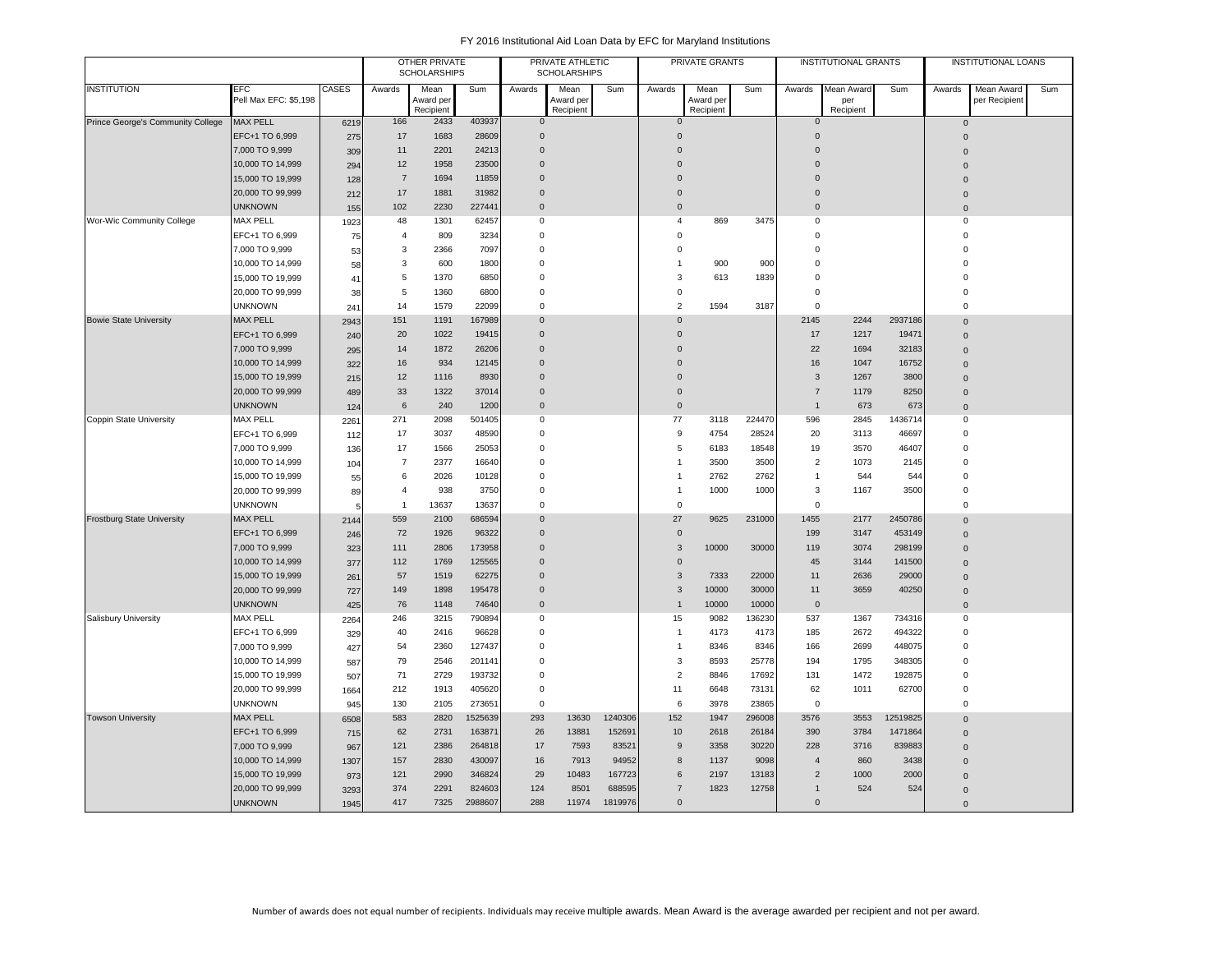|                                   | <b>EFC</b>            |              |                | INSTITUTIONAL SCHOLARSHIPS  |         |                | INSTITUTIONAL ATHLETIC<br><b>SCHOLARSHIPS</b> |        |              | INSTITUTIONAL WORK-STUDY    |     |                | EMPLOYEE AND DEPENDENT<br><b>TUITION WAIVER</b> |        |                | SENIOR CITIZEN TUITION WAIVER |       |
|-----------------------------------|-----------------------|--------------|----------------|-----------------------------|---------|----------------|-----------------------------------------------|--------|--------------|-----------------------------|-----|----------------|-------------------------------------------------|--------|----------------|-------------------------------|-------|
| <b>INSTITUTION</b>                | Pell Max EFC: \$5,198 | <b>CASES</b> | Awards         | Mean Award<br>per Recipient | Sum     | Awards         | Mean Award<br>per Recipient                   | Sum    | Awards       | Mean Award<br>per Recipient | Sum | Awards         | Mean Award<br>per Recipient                     | Sum    | Awards         | Mean Award<br>per Recipient   | Sum   |
| Prince George's Community College | <b>MAX PELL</b>       | 6219         | 26             | 1917                        | 49839   | $\overline{0}$ |                                               |        | $\mathbf 0$  |                             |     | $\mathbf 0$    |                                                 |        | $\overline{0}$ |                               |       |
|                                   | EFC+1 TO 6,999        | 275          | $\overline{1}$ | 475                         | 475     | $\mathbf 0$    |                                               |        | $\Omega$     |                             |     | $\Omega$       |                                                 |        | $\overline{0}$ |                               |       |
|                                   | 7,000 TO 9,999        | 309          | $\overline{1}$ | 4250                        | 4250    | $\mathbf 0$    |                                               |        | $\Omega$     |                             |     | $\mathbf 0$    |                                                 |        | $\Omega$       |                               |       |
|                                   | 10,000 TO 14,999      | 294          | $\mathbf{1}$   | 4100                        | 4100    | $\mathbf 0$    |                                               |        | $\Omega$     |                             |     | $\Omega$       |                                                 |        | $\Omega$       |                               |       |
|                                   | 15,000 TO 19,999      | 128          | $\overline{2}$ | 5239                        | 10478   | $\mathbf 0$    |                                               |        | $\Omega$     |                             |     | $\mathbf{0}$   |                                                 |        | $\Omega$       |                               |       |
|                                   | 20,000 TO 99,999      | 212          | $\mathbf{1}$   | 3950                        | 3950    | $\mathbf 0$    |                                               |        | $\mathbf 0$  |                             |     | $\mathbf 0$    |                                                 |        | $\overline{0}$ |                               |       |
|                                   | <b>UNKNOWN</b>        | 155          | 26             | 2635                        | 68503   | $\mathbf{0}$   |                                               |        | $\Omega$     |                             |     | $\mathbf{0}$   |                                                 |        | $\Omega$       |                               |       |
| Wor-Wic Community College         | <b>MAX PELL</b>       | 1923         | 133            | 1259                        | 167460  | 0              |                                               |        | $\mathbf 0$  |                             |     | 8              | 1334                                            | 10668  | 6              | 1425                          | 8549  |
|                                   | EFC+1 TO 6,999        | 75           | 24             | 1426                        | 34215   | $\mathbf 0$    |                                               |        | $\mathbf 0$  |                             |     | $\mathbf 0$    |                                                 |        | $\Omega$       |                               |       |
|                                   | 7,000 TO 9,999        | 53           | 10             | 1219                        | 12187   | $\mathbf 0$    |                                               |        | $\mathbf 0$  |                             |     | $\mathbf{1}$   | 1751                                            | 1751   | $\mathbf 0$    |                               |       |
|                                   | 10,000 TO 14,999      | 58           | 8              | 1232                        | 9855    | $\mathbf 0$    |                                               |        | $\mathbf 0$  |                             |     | $\mathbf 0$    |                                                 |        | $\mathbf{1}$   | 1957                          | 1957  |
|                                   | 15,000 TO 19,999      | 41           | 10             | 2133                        | 21328   | $\mathbf 0$    |                                               |        | $\mathbf 0$  |                             |     | $\mathbf 0$    |                                                 |        | $\overline{1}$ | 309                           | 309   |
|                                   | 20,000 TO 99,999      | 38           | $\overline{7}$ | 2792                        | 19546   | $\mathbf 0$    |                                               |        | $\mathbf 0$  |                             |     | $\mathbf{1}$   | 618                                             | 618    | $^{\circ}$     |                               |       |
|                                   | <b>UNKNOWN</b>        | 241          | 75             | 271                         | 20290   | $\mathbf 0$    |                                               |        | $\mathbf 0$  |                             |     | 30             | 1312                                            | 39354  | 31             | 608                           | 18849 |
| <b>Bowie State University</b>     | <b>MAX PELL</b>       | 2943         | 306            | 4553                        | 1147457 | 83             | 5259                                          | 357644 | $\mathbf{0}$ |                             |     | 16             | 2234                                            | 35750  | $\overline{0}$ |                               |       |
|                                   | EFC+1 TO 6,999        | 240          | 44             | 5809                        | 226540  | 11             | 6634                                          | 59705  | $\mathbf 0$  |                             |     | $\overline{2}$ | 2110                                            | 4219   | $\mathbf 0$    |                               |       |
|                                   | 7,000 TO 9,999        | 295          | 25             | 2969                        | 71261   | 13             | 6503                                          | 78036  | $\mathbf{0}$ |                             |     | $\overline{2}$ | 2225                                            | 4449   | $\overline{0}$ |                               |       |
|                                   | 10,000 TO 14,999      | 322          | 63             | 3880                        | 205662  | 19             | 6152                                          | 104580 | $\mathbf{0}$ |                             |     | $\overline{4}$ | 2417                                            | 9667   | $\overline{0}$ |                               |       |
|                                   | 15,000 TO 19,999      | 215          | 40             | 6033                        | 180975  | 12             | 5273                                          | 58004  | $\Omega$     |                             |     | $\mathbf{3}$   | 2429                                            | 7288   | $\Omega$       |                               |       |
|                                   | 20,000 TO 99,999      | 489          | 88             | 7145                        | 550189  | 22             | 6563                                          | 131263 | $\mathbf{0}$ |                             |     | $\overline{c}$ | 2609                                            | 5218   | $\mathbf{1}$   | 2070                          | 2070  |
|                                   | <b>UNKNOWN</b>        | 124          | 39             | 5678                        | 124923  | 9              | 5060                                          | 45541  | $\mathbf 0$  |                             |     | 14             | 2865                                            | 40103  | $\mathbf 0$    |                               |       |
| Coppin State University           | <b>MAX PELL</b>       | 226'         | 184            | 3792                        | 652303  | 93             | 10927                                         | 863237 | $\mathbf 0$  |                             |     | 27             | 2150                                            | 45147  | 8              | 2245                          | 11224 |
|                                   | EFC+1 TO 6,999        | 112          | 19             | 4000                        | 64005   | $\overline{7}$ | 12616                                         | 75698  | $\mathbf 0$  |                             |     | 5              | 2024                                            | 6073   | $\mathsf 0$    |                               |       |
|                                   | 7,000 TO 9,999        | 136          | 9              | 3643                        | 32790   | 6              | 11924                                         | 71543  | $\mathbf 0$  |                             |     | $\overline{4}$ | 3757                                            | 7514   | $\mathbf 0$    |                               |       |
|                                   | 10,000 TO 14,999      | 104          | 8              | 3362                        | 26894   | $\overline{4}$ | 9644                                          | 28932  | $\mathbf 0$  |                             |     | $\Omega$       |                                                 |        | $\mathbf 0$    |                               |       |
|                                   | 15,000 TO 19,999      | 55           | 8              | 5656                        | 39592   | $\overline{4}$ | 4994                                          | 19976  | $\mathbf 0$  |                             |     | 0              |                                                 |        | $\Omega$       |                               |       |
|                                   | 20,000 TO 99,999      | 89           | 23             | 5895                        | 117899  | 21             | 5987                                          | 113754 | $\mathbf 0$  |                             |     | $\overline{2}$ | 3435                                            | 3435   | $\mathbf 0$    |                               |       |
|                                   | <b>UNKNOWN</b>        |              | $\overline{1}$ | 5524                        | 5524    | $\overline{1}$ | 1476                                          | 1476   | $\mathbf 0$  |                             |     | $\mathbf 0$    |                                                 |        | $\mathbf 0$    |                               |       |
| <b>Frostburg State University</b> | <b>MAX PELL</b>       | 2144         | 200            | 2793                        | 469176  | $\mathbf 0$    |                                               |        | $\mathbf{0}$ |                             |     | 24             | 4099                                            | 98374  | $\overline{0}$ |                               |       |
|                                   | EFC+1 TO 6,999        | 246          | 35             | 3461                        | 93460   | $\mathbf 0$    |                                               |        | $\mathbf{0}$ |                             |     | 8              | 5127                                            | 41018  | $\mathbf{0}$   |                               |       |
|                                   | 7,000 TO 9,999        | 323          | 59             | 3428                        | 143970  | $\Omega$       |                                               |        | $\Omega$     |                             |     | 10             | 6168                                            | 61683  | $\Omega$       |                               |       |
|                                   | 10,000 TO 14,999      | 377          | 67             | 3050                        | 161645  | $\mathbf 0$    |                                               |        | $\mathbf{0}$ |                             |     | 12             | 5887                                            | 70639  | $\overline{0}$ |                               |       |
|                                   | 15,000 TO 19,999      | 261          | 68             | 3472                        | 190955  | $\mathbf 0$    |                                               |        | $\Omega$     |                             |     | 10             | 5347                                            | 53473  | $\overline{0}$ |                               |       |
|                                   | 20,000 TO 99,999      | 727          | 202            | 3465                        | 599436  | $\mathbf{0}$   |                                               |        | $\Omega$     |                             |     | 17             | 4979                                            | 84651  | 0              |                               |       |
|                                   | <b>UNKNOWN</b>        | 425          | 173            | 3060                        | 483413  | $\overline{0}$ |                                               |        | $\mathbf 0$  |                             |     | 46             | 4126                                            | 185666 | $\mathbf{3}$   | 3231                          | 9694  |
| <b>Salisbury University</b>       | <b>MAX PELL</b>       | 2264         | 288            | 2237                        | 644287  | $\Omega$       |                                               |        | $\Omega$     |                             |     | 32             | 5573                                            | 178321 | $\Omega$       |                               |       |
|                                   | EFC+1 TO 6,999        | 329          | 64             | 2180                        | 139500  | $\Omega$       |                                               |        | $\Omega$     |                             |     | 9              | 5732                                            | 51592  | $\Omega$       |                               |       |
|                                   | 7,000 TO 9,999        | 427          | 90             | 2253                        | 202750  | $\Omega$       |                                               |        | $\Omega$     |                             |     | 16             | 5967                                            | 95470  | $\Omega$       |                               |       |
|                                   | 10,000 TO 14,999      | 587          | 136            | 2316                        | 315000  | $\Omega$       |                                               |        | $\Omega$     |                             |     | 22             | 5926                                            | 130372 | $\Omega$       |                               |       |
|                                   | 15,000 TO 19,999      | 507          | 120            | 2294                        | 275250  | $\mathbf 0$    |                                               |        | $\Omega$     |                             |     | 10             | 6584                                            | 65840  | $\Omega$       |                               |       |
|                                   | 20,000 TO 99,999      | 1664         | 571            | 2629                        | 1500900 | $\Omega$       |                                               |        | $\Omega$     |                             |     | 35             | 5750                                            | 201256 | $\Omega$       |                               |       |
|                                   | <b>UNKNOWN</b>        | 945          | 448            | 2586                        | 1158500 | $\mathbf 0$    |                                               |        | $\Omega$     |                             |     | 138            | 5333                                            | 735939 | 12             | 1380                          | 16560 |
| <b>Towson University</b>          | <b>MAX PELL</b>       | 6508         | 883            | 3427                        | 2285912 | 81             | 11790                                         | 601290 | $\Omega$     |                             |     | 68             | 4769                                            | 247983 | 8              | 5324                          | 31942 |
|                                   | EFC+1 TO 6,999        | 715          | 118            | 3669                        | 300847  | 12             | 8289                                          | 66308  | $\Omega$     |                             |     | 10             | 3045                                            | 21312  | $\Omega$       |                               |       |
|                                   | 7,000 TO 9,999        | 967          | 190            | 4231                        | 528880  | 12             | 9251                                          | 83259  | $\Omega$     |                             |     | 12             | 4019                                            | 48226  | $\Omega$       |                               |       |
|                                   | 10,000 TO 14,999      | 1307         | 338            | 4515                        | 1015811 | 16             | 8118                                          | 113657 | $\Omega$     |                             |     | 23             | 6885                                            | 130819 | $\Omega$       |                               |       |
|                                   | 15,000 TO 19,999      | 973          | 282            | 4508                        | 829380  | 15             | 7191                                          | 100679 | $\Omega$     |                             |     | 17             | 5937                                            | 77178  | $\Omega$       |                               |       |
|                                   | 20,000 TO 99,999      | 3293         | 1057           | 4708                        | 3342960 | 86             | 9380                                          | 694099 | $\Omega$     |                             |     | 58             | 5696                                            | 273405 | 3              | 6430                          | 19290 |
|                                   | <b>UNKNOWN</b>        | 1945         | 890            | 4613                        | 2739991 | 136            | 9102                                          | 964850 | $\Omega$     |                             |     | 208            | 4868                                            | 832499 | 12             | 5914                          | 65050 |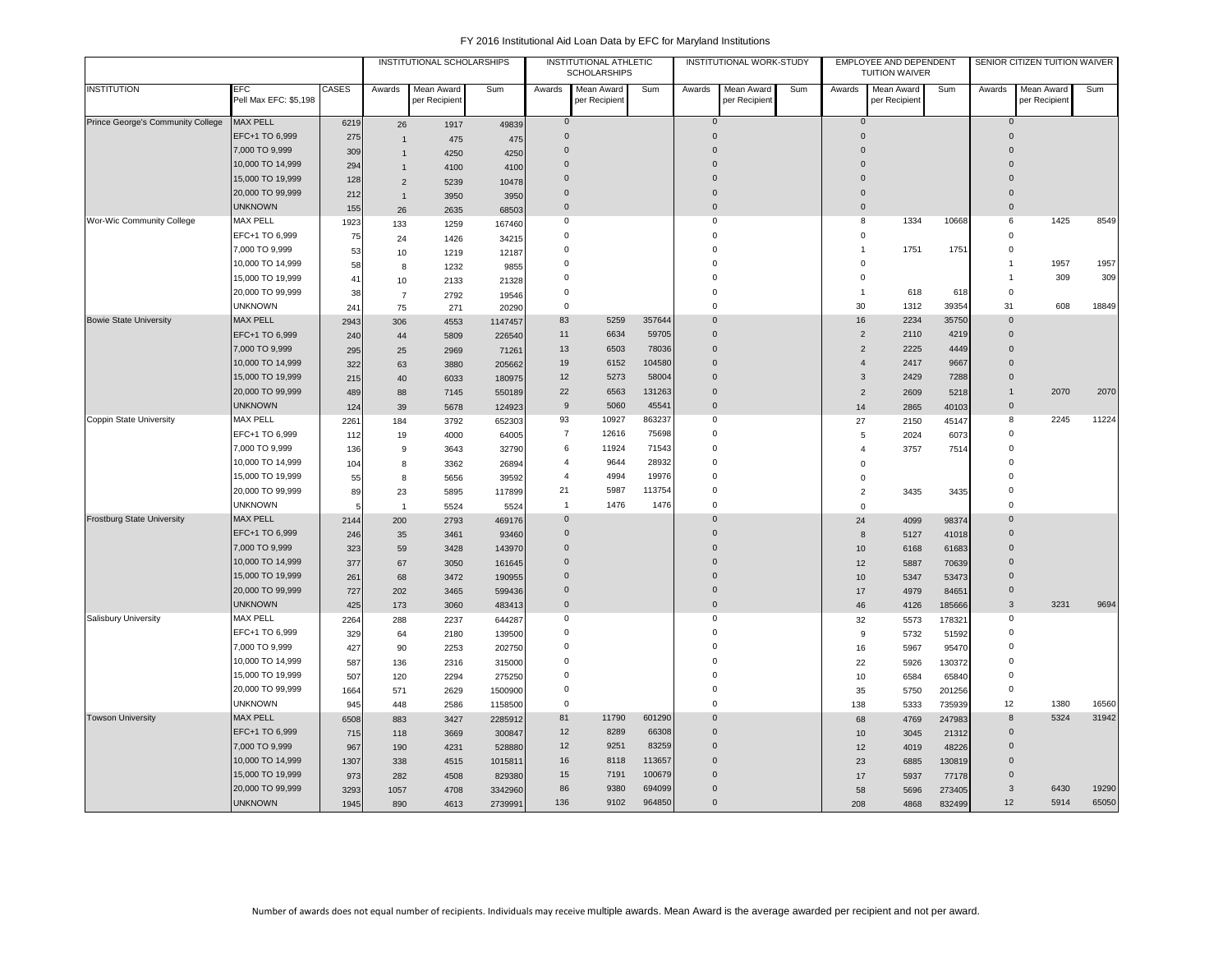|                                   |                              |       | DISABLED STUDENT TUITION<br>WAIVER |                                |       | STUDENT TUITION WAIVER |                             |        | FOSTER CARE TUITION WAIVER |                                |        | HOMELESS YOUTH TUITION<br>WAIVER |                                |       |
|-----------------------------------|------------------------------|-------|------------------------------------|--------------------------------|-------|------------------------|-----------------------------|--------|----------------------------|--------------------------------|--------|----------------------------------|--------------------------------|-------|
| <b>INSTITUTION</b>                | EFC<br>Pell Max EFC: \$5,198 | CASES | Awards                             | Mean<br>Award per<br>Recipient | Sum   | Awards                 | Mean Award<br>per Recipient | Sum    | Awards                     | Mean<br>Award per<br>Recipient | Sum    | Awards                           | Mean<br>Award per<br>Recipient | Sum   |
| Prince George's Community College | <b>MAX PELL</b>              | 6219  | $\mathsf{O}\xspace$                |                                |       | $\mathbf{0}$           |                             |        | $\mathbf{0}$               |                                |        | $\mathbf{0}$                     |                                |       |
|                                   | EFC+1 TO 6,999               | 275   | $\bf 0$                            |                                |       | $\mathbf{0}$           |                             |        | $\pmb{0}$                  |                                |        | $\mathbf 0$                      |                                |       |
|                                   | 7,000 TO 9,999               | 309   | $\mathbf{0}$                       |                                |       | $\mathbf{0}$           |                             |        | $\mathbf{0}$               |                                |        | $\Omega$                         |                                |       |
|                                   | 10,000 TO 14,999             | 294   | $\mathbf 0$                        |                                |       | $\Omega$               |                             |        | $\mathbf{0}$               |                                |        | $\Omega$                         |                                |       |
|                                   | 15,000 TO 19,999             | 128   | $\mathbf 0$                        |                                |       | $\mathbf{0}$           |                             |        | $\mathbf{0}$               |                                |        | $\Omega$                         |                                |       |
|                                   | 20,000 TO 99,999             | 212   | $\mathbf 0$                        |                                |       | $\mathbf 0$            |                             |        | $\pmb{0}$                  |                                |        | $\Omega$                         |                                |       |
|                                   | <b>UNKNOWN</b>               | 155   | $\mathbf 0$                        |                                |       | $\mathsf 0$            |                             |        | $\pmb{0}$                  |                                |        | $\mathbf 0$                      |                                |       |
| Wor-Wic Community College         | <b>MAX PELL</b>              | 1923  | 6                                  | 876                            | 5253  | $\overline{4}$         | 922                         | 3686   | $\mathbf{1}$               | 1455                           | 1455   | $\overline{2}$                   | 2730                           | 5459  |
|                                   | EFC+1 TO 6,999               | 75    | $\pmb{0}$                          |                                |       | $\bf 0$                |                             |        | 0                          |                                |        | $\mathbf 0$                      |                                |       |
|                                   | 7,000 TO 9,999               | 53    | $\pmb{0}$                          |                                |       | $\mathbf 0$            |                             |        | 0                          |                                |        | $\mathbf 0$                      |                                |       |
|                                   | 10,000 TO 14,999             | 58    | $\overline{2}$                     | 618                            | 1236  | $\bf 0$                |                             |        | 0                          |                                |        | $\Omega$                         |                                |       |
|                                   | 15,000 TO 19,999             | 41    | $\pmb{0}$                          |                                |       | $\mathbf 0$            |                             |        | 0                          |                                |        | $\Omega$                         |                                |       |
|                                   | 20,000 TO 99,999             | 38    | $\mathbf 0$                        |                                |       | $\mathbf 0$            |                             |        | 0                          |                                |        | $\Omega$                         |                                |       |
|                                   | <b>UNKNOWN</b>               | 241   | 12                                 | 936                            | 11227 | 8                      | 383                         | 3066   | 0                          |                                |        | $\mathsf 0$                      |                                |       |
| <b>Bowie State University</b>     | MAX PELL                     | 2943  | $\mathbf 0$                        |                                |       | 37                     | 3547                        | 127686 | $\pmb{0}$                  |                                |        | $\mathbf{1}$                     | 3484                           | 3484  |
|                                   | EFC+1 TO 6,999               | 240   | $\mathbf 0$                        |                                |       | $\mathbf{1}$           | 2608                        | 2608   | $\pmb{0}$                  |                                |        | $\mathbf 0$                      |                                |       |
|                                   | 7,000 TO 9,999               | 295   | $\mathbf 0$                        |                                |       | $\overline{c}$         | 2609                        | 5218   | $\pmb{0}$                  |                                |        | $\Omega$                         |                                |       |
|                                   | 10,000 TO 14,999             | 322   | $\mathbf 0$                        |                                |       | 6                      | 2486                        | 12429  | $\pmb{0}$                  |                                |        | $\Omega$                         |                                |       |
|                                   | 15,000 TO 19,999             | 215   | $\mathbf 0$                        |                                |       | $\mathbf 0$            |                             |        | $\pmb{0}$                  |                                |        | 0                                |                                |       |
|                                   | 20,000 TO 99,999             | 489   | $\pmb{0}$                          |                                |       | $\mathbf{3}$           | 1739                        | 5217   | $\pmb{0}$                  |                                |        | $\mathbf 0$                      |                                |       |
|                                   | <b>UNKNOWN</b>               | 124   | $\pmb{0}$                          |                                |       | $\,6$                  | 1637                        | 9820   | $\pmb{0}$                  |                                |        | $\mathbf 0$                      |                                |       |
| Coppin State University           | MAX PELL                     | 2261  | 0                                  |                                |       | 0                      |                             |        | 19                         | 3566                           | 53483  | 0                                |                                |       |
|                                   | EFC+1 TO 6,999               | 112   | $\mathbf 0$                        |                                |       | $\mathbf 0$            |                             |        | $\mathbf{1}$               | 3181                           | 3181   | $\mathbf 0$                      |                                |       |
|                                   | 7,000 TO 9,999               | 136   | $\pmb{0}$                          |                                |       | $\mathbf 0$            |                             |        | $\pmb{0}$                  |                                |        | $\mathbf 0$                      |                                |       |
|                                   | 10,000 TO 14,999             | 104   | $\mathbf 0$                        |                                |       | $\mathbf 0$            |                             |        | 0                          |                                |        | $\Omega$                         |                                |       |
|                                   | 15,000 TO 19,999             | 55    | $\mathbf 0$                        |                                |       | $\mathbf 0$            |                             |        | 0                          |                                |        | $\Omega$                         |                                |       |
|                                   | 20,000 TO 99,999             | 89    | $\mathbf 0$                        |                                |       | $\mathbf 0$            |                             |        | 0                          |                                |        | $\Omega$                         |                                |       |
|                                   | <b>UNKNOWN</b>               | 5     | $\mathbf 0$                        |                                |       | $\mathbf 0$            |                             |        | 0                          |                                |        | $\mathbf 0$                      |                                |       |
| <b>Frostburg State University</b> | <b>MAX PELL</b>              | 2144  | $\mathbf 0$                        |                                |       | $\mathbf 0$            |                             |        | 16                         | 8640                           | 120966 | 3                                | 8488                           | 25464 |
|                                   | EFC+1 TO 6,999               | 246   | $\mathbf 0$                        |                                |       | $\mathbf{0}$           |                             |        | $\mathbf{0}$               |                                |        | $\mathbf{0}$                     |                                |       |
|                                   | 7,000 TO 9,999               | 323   | $\mathbf 0$                        |                                |       | $\mathbf 0$            |                             |        | $\pmb{0}$                  |                                |        | $\mathbf 0$                      |                                |       |
|                                   | 10,000 TO 14,999             | 377   | $\mathbf{0}$                       |                                |       | $\mathbf{0}$           |                             |        | $\mathbf{0}$               |                                |        | $\Omega$                         |                                |       |
|                                   | 15,000 TO 19,999             | 261   | $\mathbf 0$                        |                                |       | $\mathbf 0$            |                             |        | $\pmb{0}$                  |                                |        | $\Omega$                         |                                |       |
|                                   | 20,000 TO 99,999             | 727   | $\pmb{0}$                          |                                |       | $\mathbf{1}$           | 4940                        | 4940   | $\pmb{0}$                  |                                |        | $\mathbf 0$                      |                                |       |
|                                   | <b>UNKNOWN</b>               | 425   | $\mathbf 0$                        |                                |       | $\mathbf{0}$           |                             |        | $\mathbf{0}$               |                                |        | $\mathbf{0}$                     |                                |       |
| Salisbury University              | MAX PELL                     | 2264  | $\mathbf 0$                        |                                |       | 27                     | 5041                        | 136099 | 0                          |                                |        | 0                                |                                |       |
|                                   | EFC+1 TO 6,999               | 329   | $\mathbf 0$                        |                                |       | 3                      | 1661                        | 4984   | 0                          |                                |        | $\mathbf 0$                      |                                |       |
|                                   | 7,000 TO 9,999               | 427   | $\mathbf 0$                        |                                |       | $\overline{2}$         | 2501                        | 5002   | 0                          |                                |        | $\Omega$                         |                                |       |
|                                   | 10,000 TO 14,999             | 587   | $\mathbf 0$                        |                                |       | $\overline{4}$         | 3540                        | 14158  | 0                          |                                |        | $\Omega$                         |                                |       |
|                                   | 15,000 TO 19,999             | 507   | $\mathbf 0$                        |                                |       | 3                      | 3891                        | 11674  | 0                          |                                |        | $\Omega$                         |                                |       |
|                                   | 20,000 TO 99,999             | 1664  | $\mathbf 0$                        |                                |       | 10                     | 3303                        | 33027  | 0                          |                                |        | 0                                |                                |       |
|                                   | <b>UNKNOWN</b>               | 945   | $\mathbf 0$                        |                                |       | 26                     | 2964                        | 77076  | 0                          |                                |        | $\mathbf 0$                      |                                |       |
| <b>Towson University</b>          | <b>MAX PELL</b>              | 6508  | $\pmb{0}$                          |                                |       | 22                     | 2211                        | 48649  | 19                         | 9611                           | 182616 | 3                                | 11341                          | 34024 |
|                                   | EFC+1 TO 6,999               | 715   | $\pmb{0}$                          |                                |       | $\overline{4}$         | 1105                        | 4420   | $\mathbf{1}$               | 10429                          | 10429  | $\mathbf 0$                      |                                |       |
|                                   | 7,000 TO 9,999               | 967   | $\mathbf 0$                        |                                |       | $\mathbf{1}$           | 1668                        | 1668   | $\pmb{0}$                  |                                |        | $\mathbf 0$                      |                                |       |
|                                   | 10,000 TO 14,999             | 1307  | $\mathbf 0$                        |                                |       | $\overline{7}$         | 2730                        | 19112  | $\pmb{0}$                  |                                |        | $\Omega$                         |                                |       |
|                                   | 15,000 TO 19,999             | 973   | $\mathbf 0$                        |                                |       | $\boldsymbol{\Delta}$  | 834                         | 3336   | $\pmb{0}$                  |                                |        | $\Omega$                         |                                |       |
|                                   | 20,000 TO 99,999             | 3293  | $\pmb{0}$                          |                                |       | 6                      | 3597                        | 21579  | $\mathbf{1}$               | 8838                           | 8838   | $\Omega$                         |                                |       |
|                                   | <b>UNKNOWN</b>               | 1945  | $\mathbf 0$                        |                                |       | 8                      | 1654                        | 13231  | $\pmb{0}$                  |                                |        | $\mathbf{0}$                     |                                |       |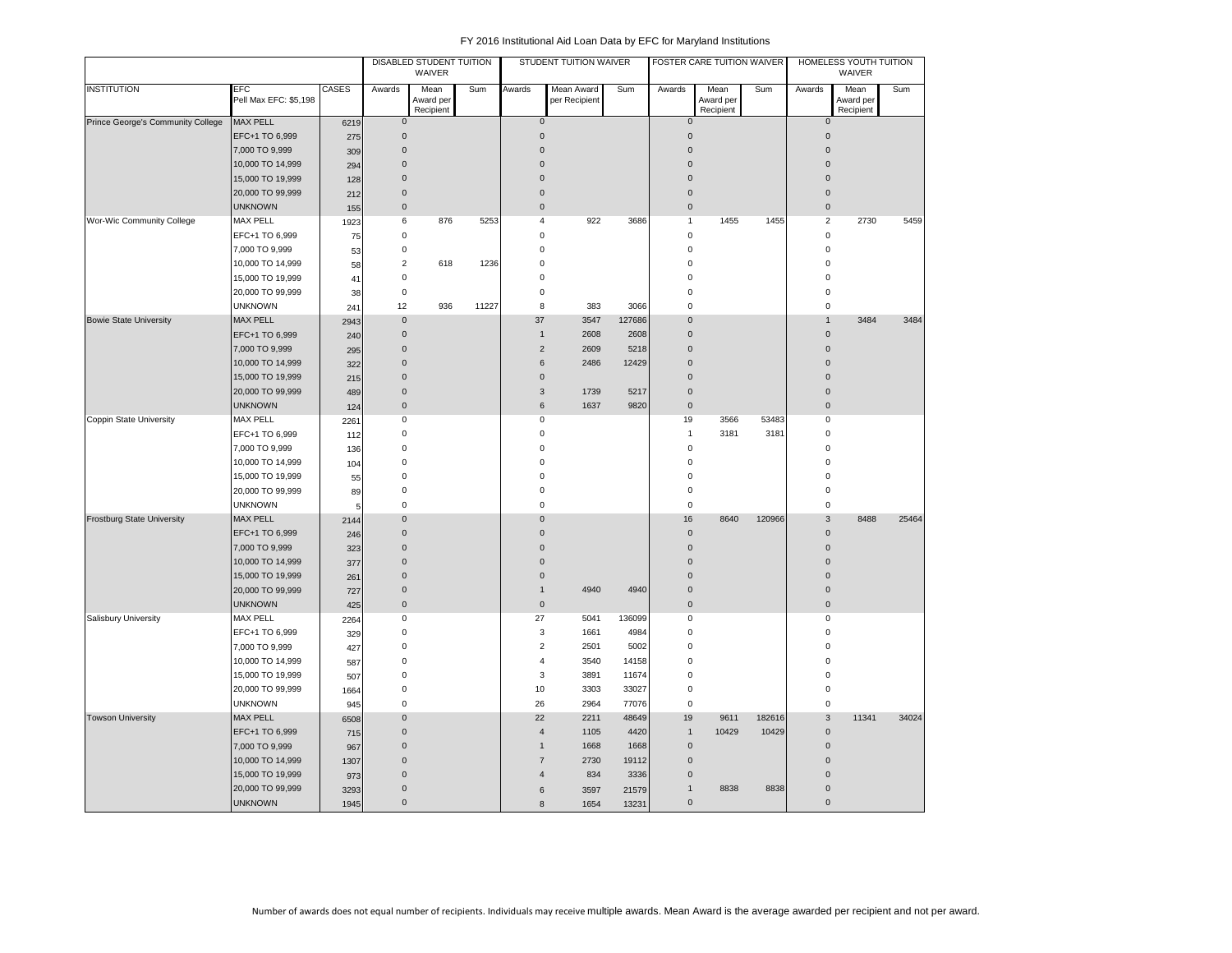|                                       |                                     |       | PELL<br>Awards<br>Mean Award<br>Sum |               |               | PERKINS LOANS  |                             |        | STAFFORD SUBSIDIZED LOANS<br>(FEDERAL) |                             |          | STAFFORD UNSUBSIDIZED LOANS<br>(FEDERAL) |                             |          | PLUS LOANS     |                            |          |
|---------------------------------------|-------------------------------------|-------|-------------------------------------|---------------|---------------|----------------|-----------------------------|--------|----------------------------------------|-----------------------------|----------|------------------------------------------|-----------------------------|----------|----------------|----------------------------|----------|
| <b>INSTITUTION</b>                    | <b>EFC</b><br>Pell Max EFC: \$5,198 | CASES |                                     | per Recipient |               | Awards         | Mean Award<br>per Recipient | Sum    | Awards                                 | Mean Award<br>per Recipient | Sum      | Awards                                   | Mean Award<br>per Recipient | Sum      | Awards         | Mean Award<br>per Recipien | Sum      |
| University of Baltimore               | <b>MAX PELL</b>                     | 2976  | 1575                                | 3756          | 5915302       | 41             | 1910                        | 78302  | 1270                                   | 4030                        | 4824284  | 1015                                     | 4914                        | 4590006  | 23             | 10099                      | 212078   |
|                                       | EFC+1 TO 6,999                      | 281   | $\mathbf 0$                         |               |               | 22             | 2139                        | 47054  | 130                                    | 4122                        | 515233   | 103                                      | 3906                        | 386684   | $\mathbf 0$    |                            |          |
|                                       | 7,000 TO 9,999                      | 369   | 0                                   |               |               | 28             | 1875                        | 52500  | 164                                    | 4024                        | 599572   | 146                                      | 4616                        | 613987   | $\overline{2}$ | 14587                      | 29173    |
|                                       | 10,000 TO 14,999                    | 414   | $\Omega$                            |               |               | 10             | 2000                        | 20000  | 185                                    | 4064                        | 698994   | 157                                      | 4645                        | 655011   | 3              | 9742                       | 29226    |
|                                       | 15,000 TO 19,999                    | 213   | $\Omega$                            |               |               | $\mathsf 0$    |                             |        | 84                                     | 3429                        | 274291   | 94                                       | 4718                        | 396289   | 9              | 9803                       | 78423    |
|                                       | 20,000 TO 99,999                    | 365   | $\mathbf 0$                         |               |               | $\mathsf 0$    |                             |        | 30                                     | 2503                        | 75082    | 163                                      | 6083                        | 845518   | 15             | 11794                      | 141525   |
|                                       | <b>UNKNOWN</b>                      | 795   | $\mathbf 0$                         |               |               | $\mathbf 0$    |                             |        | $\Omega$                               |                             |          | 6                                        | 5610                        | 33661    | $\mathbf 0$    |                            |          |
| University of Maryland -Baltimore     | <b>MAX PELL</b>                     | 3066  | 223                                 | 3525          | 786032        | 5              | 5500                        | 27500  | 226                                    | 4114                        | 929801   | 190                                      | 4848                        | 921074   | 5              | 14292                      | 71461    |
|                                       | EFC+1 TO 6,999                      | 201   | $\mathbf{0}$                        |               |               | $\mathbf{0}$   |                             |        | 31                                     | 4459                        | 138228   | 23                                       | 4763                        | 109538   | 2              | 21382                      | 42764    |
|                                       | 7,000 TO 9,999                      | 245   | $\mathbf{0}$                        |               |               | $\mathbf{1}$   | 5500                        | 5500   | 35                                     | 4280                        | 149795   | 32                                       | 4444                        | 142195   | $\overline{2}$ | 13510                      | 27020    |
|                                       | 10,000 TO 14,999                    | 278   | $\Omega$                            |               |               | $\Omega$       |                             |        | 44                                     | 3895                        | 171370   | 33                                       | 4284                        | 141375   | $\overline{4}$ | 10665                      | 42661    |
|                                       | 15,000 TO 19,999                    | 201   | $\Omega$                            |               |               | $\Omega$       |                             |        | 22                                     | 4395                        | 96695    | 20                                       | 3807                        | 76148    | $\mathbf{1}$   | 12445                      | 12445    |
|                                       | 20,000 TO 99,999                    | 430   | $\Omega$                            |               |               | $\Omega$       |                             |        | 34                                     | 4156                        | 141291   | 67                                       | 5256                        | 352183   | 10             | 14124                      | 141236   |
|                                       | <b>UNKNOWN</b>                      | 602   | $\mathbf{0}$                        |               |               | $\mathbf{0}$   |                             |        | $\Omega$                               |                             |          | $\overline{2}$                           | 6926                        | 13852    | $\mathbf{0}$   |                            |          |
| University of Maryland -Baltimore     | <b>MAX PELL</b>                     | 3895  | 3305                                | 4201          | 13884479      | 80             | 2896                        | 231700 | 2538                                   | 4232                        | 9601657  | 1926                                     | 3758                        | 6584537  | 172            | 11907                      | 1702648  |
| County                                | EFC+1 TO 6,999                      | 399   | $\mathbf 0$                         |               |               | 3              | 2667                        | 8000   | 326                                    | 4340                        | 1267151  | 278                                      | 3175                        | 790466   | 30             | 14679                      | 381656   |
|                                       | 7,000 TO 9,999                      | 455   | $\Omega$                            |               |               | $\overline{1}$ | 4250                        | 4250   | 358                                    | 4243                        | 1340769  | 291                                      | 2836                        | 751550   | 46             | 14081                      | 591384   |
|                                       | 10,000 TO 14,999                    | 633   | $\Omega$                            |               |               | $\overline{c}$ | 5250                        | 10500  | 499                                    | 4009                        | 1799905  | 457                                      | 2754                        | 1096092  | 76             | 13252                      | 954151   |
|                                       | 15,000 TO 19,999                    | 462   | $\Omega$                            |               |               | $\overline{1}$ | 3000                        | 3000   | 334                                    | 3665                        | 1106941  | 370                                      | 3459                        | 1065407  | 59             | 14793                      | 784027   |
|                                       | 20,000 TO 99,999                    | 1494  | $\Omega$                            |               |               | $\mathsf 0$    |                             |        | 230                                    | 2759                        | 596015   | 1102                                     | 5550                        | 5228436  | 215            | 14459                      | 2848481  |
|                                       | <b>UNKNOWN</b>                      | 2799  | $\mathbf 0$                         |               |               | $\mathbf 0$    |                             |        | $\Omega$                               |                             |          | 34                                       | 6108                        | 183250   | $\overline{4}$ | 14990                      | 59959    |
| Univ. of Maryland - College Park      | <b>MAX PELL</b>                     | 7210  | 5573                                |               | 4216 23494414 | 360            | 1628                        | 585907 | 3961                                   | 4314                        | 15286234 | 3013                                     | 3293                        | 8637940  | 476            | 13498                      | 5034923  |
|                                       | EFC+1 TO 6,999                      | 999   | $\mathbf{0}$                        |               |               | 100            | 2423                        | 242273 | 633                                    | 4487                        | 2669958  | 531                                      | 2648                        | 1228575  | 102            | 14539                      | 1221236  |
|                                       | 7,000 TO 9,999                      | 1165  | $\Omega$                            |               |               | 60             | 2206                        | 132333 | 777                                    | 4521                        | 3305110  | 665                                      | 2487                        | 1484553  | 166            | 17317                      | 2407080  |
|                                       | 10,000 TO 14,999                    | 1553  | $\Omega$                            |               |               | 10             | 2158                        | 21580  | 1026                                   | 4488                        | 4393919  | 969                                      | 2565                        | 2201127  | 239            | 17675                      | 3817871  |
|                                       | 15,000 TO 19,999                    | 1308  | $\Omega$                            |               |               | $\overline{4}$ | 1343                        | 5371   | 788                                    | 4341                        | 3307594  | 820                                      | 3037                        | 2213990  | 195            | 18516                      | 3110618  |
|                                       | 20,000 TO 99,999                    | 5216  | $\Omega$                            |               |               | 3              | 1500                        | 4500   | 984                                    | 3589                        | 3423903  | 3140                                     | 5513                        | 16091858 | 747            | 19921                      | 13247493 |
|                                       | <b>UNKNOWN</b>                      | 9116  | $\Omega$                            |               |               | $\mathbf{0}$   |                             |        | $\Omega$                               |                             |          | 189                                      | 6571.810                    | 1176354  | 30             | 23175                      | 625725   |
| Univ. of Maryland -Eastern Shore      | <b>MAX PELL</b>                     | 2917  | 2065                                | 4466          | 9221975       | 13             | 4615                        | 60000  | 1739                                   | 3933                        | 6839548  | 1521                                     | 3470                        | 5278220  | 408            | 8880                       | 3622910  |
|                                       | EFC+1 TO 6,999                      | 169   | $\mathsf 0$                         |               |               | $\mathsf 0$    |                             |        | 117                                    | 4097                        | 479330   | 107                                      | 3057                        | 327048   | 52             | 14520                      | 755022   |
|                                       | 7,000 TO 9,999                      | 202   | $\Omega$                            |               |               | $\mathbf 0$    |                             |        | 141                                    | 3859                        | 544076   | 134                                      | 3003                        | 402431   | 61             | 13368                      | 815428   |
|                                       | 10,000 TO 14,999                    | 180   | $\Omega$                            |               |               | $\Omega$       |                             |        | 115                                    | 4260                        | 489879   | 118                                      | 3289                        | 388085   | 63             | 13364                      | 841952   |
|                                       | 15,000 TO 19,999                    | 143   | $\Omega$                            |               |               | $\mathbf 0$    |                             |        | 80                                     | 3442                        | 275394   | 99                                       | 3810                        | 377155   | 51             | 12766                      | 651089   |
|                                       | 20,000 TO 99,999                    | 315   | $\Omega$                            |               |               | $\mathsf 0$    |                             |        | 21                                     | 1337                        | 28070    | 239                                      | 6305                        | 1506814  | 114            | 13771                      | 1569840  |
|                                       | <b>UNKNOWN</b>                      |       | $\Omega$                            |               |               | $\mathbf 0$    |                             |        | $\Omega$                               |                             |          | $\overline{2}$                           | 5500                        | 11000    | $\overline{1}$ | 16240                      | 16240    |
| Univ. of Maryland -University College | <b>MAX PELL</b>                     | 19966 | 14071                               | 2622          | 36891351      | 20             | 4487                        | 89742  | 6569                                   | 3881                        | 25496115 | 5165                                     | 5112                        | 26404742 | 14             | 12920                      | 180876   |
|                                       | EFC+1 TO 6,999                      | 1347  | $\Omega$                            |               |               | $\mathbf{0}$   |                             |        | 774                                    | 3871                        | 2995792  | 640                                      | 5059                        | 3237812  | $\mathbf{0}$   |                            |          |
|                                       | 7,000 TO 9,999                      | 1771  | $\Omega$                            |               |               | $\Omega$       |                             |        | 973                                    | 3799                        | 3696897  | 833                                      | 5179                        | 4314077  | $\mathbf{1}$   | 3500                       | 3500     |
|                                       | 10,000 TO 14,999                    | 2122  | $\Omega$                            |               |               | $\Omega$       |                             |        | 973                                    | 3750                        | 3648879  | 1014                                     | 5667                        | 5746841  | $\overline{4}$ | 11225                      | 44898    |
|                                       | 15,000 TO 19,999                    | 1170  | $\Omega$                            |               |               | $\Omega$       |                             |        | 429                                    | 4017                        | 1723180  | 510                                      | 5981                        | 3050303  | 5              | 12214                      | 61069    |
|                                       | 20,000 TO 99,999                    | 2021  | $\Omega$                            |               |               | $\Omega$       |                             |        | 322                                    | 2812                        | 905331   | 1036                                     | 7733                        | 8011846  | 8              | 12149                      | 97193    |
|                                       | <b>UNKNOWN</b>                      | 4273  | $\mathbf{0}$                        |               |               | $\mathbf{0}$   |                             |        | $\Omega$                               |                             |          | 18                                       | 9316                        | 167690   | $\mathbf{0}$   |                            |          |
| Morgan State University               | MAX PELL                            | 4415  | 3712                                | 4431          | 16446892      | 62             | 2452                        | 152017 | 3098                                   | 4065                        | 1259201  | 3334                                     | 4073                        | 11881434 | 619            | 12706                      | 7128344  |
|                                       | EFC+1 TO 6,999                      | 341   | $\mathbf 0$                         |               |               | 6              | 2185                        | 13111  | 249                                    | 4280                        | 1065702  | 271                                      | 3725                        | 871724   | 75             | 16071                      | 1173202  |
|                                       | 7,000 TO 9,999                      | 393   | $\Omega$                            |               |               | $\overline{1}$ | 5500                        | 5500   | 291                                    | 4064                        | 1182609  | 322                                      | 3265                        | 904469   | 86             | 14798                      | 1198640  |
|                                       | 10,000 TO 14,999                    | 430   | $\Omega$                            |               |               | $\Omega$       |                             |        | 284                                    | 4065                        | 1154593  | 346                                      | 3345                        | 1016963  | 103            | 14164                      | 1345582  |
|                                       | 15,000 TO 19,999                    | 273   | $\Omega$                            |               |               | $\Omega$       |                             |        | 160                                    | 3718                        | 594946   | 206                                      | 3928                        | 711049   | 54             | 16065                      | 867483   |
|                                       | 20,000 TO 99,999                    | 588   | $\Omega$                            |               |               | $\Omega$       |                             |        | 105                                    | 2715                        | 285097   | 488                                      | 5956                        | 2656499  | 161            | 16119                      | 2434008  |
|                                       | <b>UNKNOWN</b>                      | 650   | $\mathbf 0$                         |               |               | $\Omega$       |                             |        | $\mathbf 0$                            |                             |          | 3                                        | 4436                        | 13309    | $\mathbf 0$    |                            |          |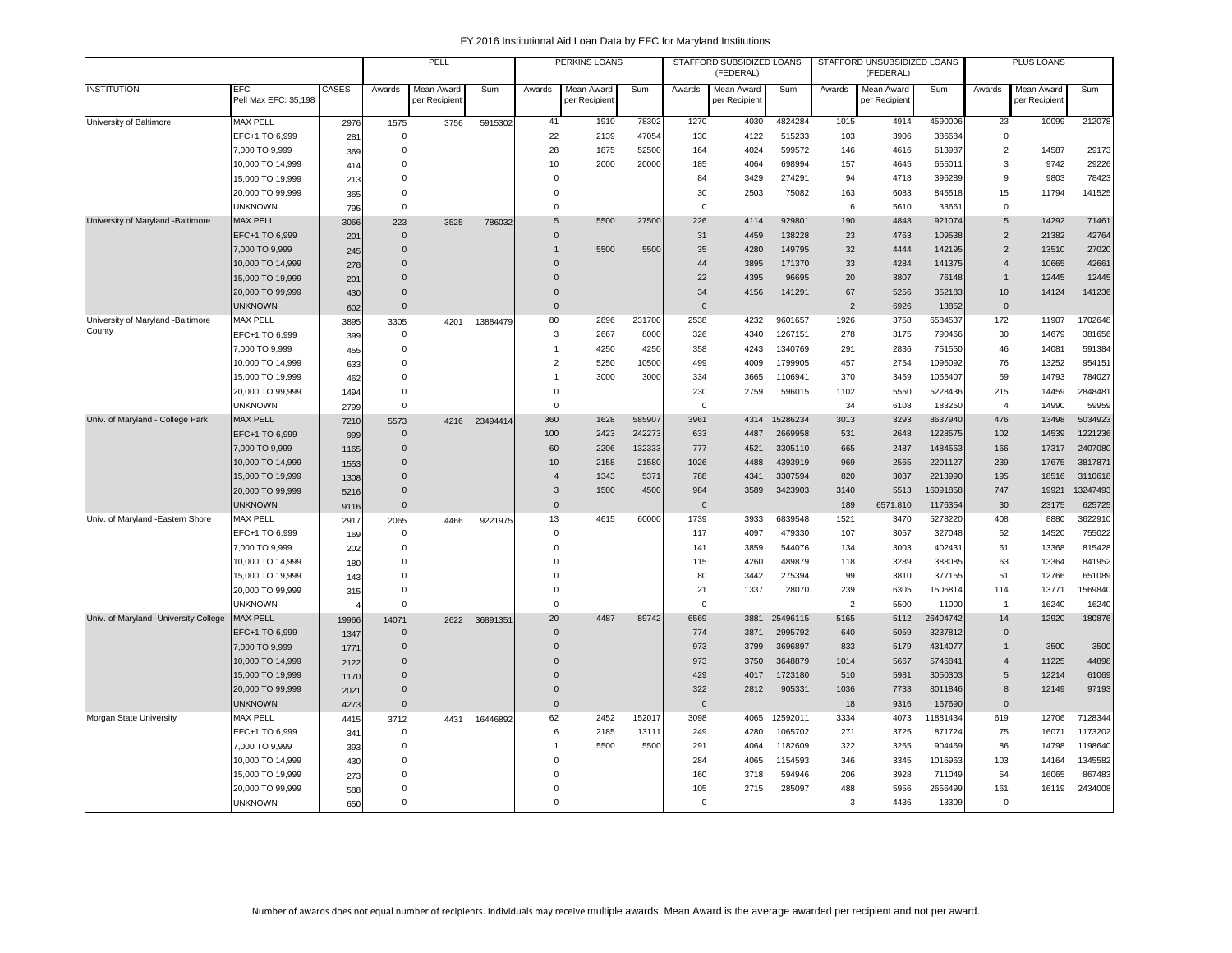|                                        |                                     |              |                | OTHER FEDERAL LOANS         |      |                | OTHER FEDERAL GRANTS AND<br><b>SCHOLARSHIPS</b> |         |                     | FEDERAL WORK-STUDY             |        |                | PRIVATE LOANS               |         |
|----------------------------------------|-------------------------------------|--------------|----------------|-----------------------------|------|----------------|-------------------------------------------------|---------|---------------------|--------------------------------|--------|----------------|-----------------------------|---------|
| <b>INSTITUTION</b>                     | <b>EFC</b><br>Pell Max EFC: \$5,198 | <b>CASES</b> | Awards         | Mean Award<br>per Recipient | Sum  | Awards         | Mean<br>Award per<br>Recipient                  | Sum     | Awards              | Mean<br>Award per<br>Recipient | Sum    | Awards         | Mean Award<br>per Recipient | Sum     |
| University of Baltimore                | <b>MAX PELL</b>                     | 2976         | $\mathbf 0$    |                             |      | 340            | 837                                             | 284591  | 154                 | 3950                           | 608329 | 25             | 7258                        | 181454  |
|                                        | EFC+1 TO 6,999                      | 281          | $\mathbf 0$    |                             |      | $\mathbf 0$    |                                                 |         | 10                  | 4104                           | 41038  | 5              | 10612                       | 42449   |
|                                        | 7,000 TO 9,999                      | 369          | $\mathbf 0$    |                             |      | $\mathbf 0$    |                                                 |         | 6                   | 3367                           | 20201  | 9              | 9849                        | 78794   |
|                                        | 10,000 TO 14,999                    | 414          | $\mathbf 0$    |                             |      | $\mathbf 0$    |                                                 |         | 3                   | 2833                           | 8500   | $\overline{7}$ | 14128                       | 70641   |
|                                        | 15,000 TO 19,999                    | 213          | 0              |                             |      | $\mathbf 0$    |                                                 |         | $\mathsf 0$         |                                |        | 6              | 4708                        | 28248   |
|                                        | 20,000 TO 99,999                    | 365          | $\mathbf 0$    |                             |      | $\mathbf 0$    |                                                 |         | $\mathbf 0$         |                                |        | 13             | 10978                       | 131739  |
|                                        | <b>UNKNOWN</b>                      | 795          | 0              |                             |      | $\mathbf 0$    |                                                 |         | $\mathbf 0$         |                                |        | 27             | 11879                       | 249452  |
| University of Maryland -Baltimore      | <b>MAX PELL</b>                     | 3066         | $\mathbf{1}$   | 4000                        | 4000 | 81             | 3801                                            | 307888  | $\overline{7}$      | 4508                           | 31555  | 18             | 12652                       | 227732  |
|                                        | EFC+1 TO 6,999                      | 201          | $\mathbf{0}$   |                             |      | $\mathbf 0$    |                                                 |         | $\mathbf{1}$        | 2235                           | 2235   | 8              | 16404                       | 131234  |
|                                        | 7,000 TO 9,999                      | 245          | $\Omega$       |                             |      | $\mathbf{0}$   |                                                 |         | $\overline{1}$      | 2249                           | 2249   | $\overline{4}$ | 13107                       | 52426   |
|                                        | 10,000 TO 14,999                    | 278          | $\Omega$       |                             |      | $\Omega$       |                                                 |         | $\overline{0}$      |                                |        | $\overline{7}$ | 17136                       | 119950  |
|                                        | 15,000 TO 19,999                    | 201          | $\Omega$       |                             |      | $\overline{0}$ |                                                 |         | $\mathbf{1}$        | 188                            | 188    | 5              | 2009                        | 10046   |
|                                        | 20,000 TO 99,999                    | 430          | $\mathsf 0$    |                             |      | $\mathbf 0$    |                                                 |         | $\mathbf 0$         |                                |        | 10             | 13863                       | 138628  |
|                                        | <b>UNKNOWN</b>                      | 602          | $\mathbf{0}$   |                             |      | $\mathbf 0$    |                                                 |         | $\mathbf 0$         |                                |        | $\mathbf{1}$   | 9000                        | 9000    |
| University of Maryland -Baltimore      | <b>MAX PELL</b>                     | 3895         | 0              |                             |      | 1061           | 1405                                            | 1428999 | 99                  | 1789                           | 177150 | 170            | 9783                        | 1408791 |
| County                                 | EFC+1 TO 6,999                      | 399          | $\mathbf 0$    |                             |      | 8              | 7692                                            | 53842   | $\overline{7}$      | 2463                           | 17244  | 53             | 12318                       | 431116  |
|                                        | 7,000 TO 9,999                      | 455          | 0              |                             |      | 26             | 9401                                            | 206813  | 11                  | 1882                           | 20702  | 70             | 11902                       | 630822  |
|                                        | 10,000 TO 14,999                    | 633          | 0              |                             |      | 28             | 10136                                           | 212863  | 11                  | 1778                           | 19561  | 72             | 12363                       | 704689  |
|                                        | 15,000 TO 19,999                    | 462          | $\Omega$       |                             |      | 20             | 11543                                           | 161602  | 8                   | 1785                           | 14276  | 70             | 11038                       | 706426  |
|                                        | 20,000 TO 99,999                    | 1494         | 0              |                             |      | 59             | 9663                                            | 444512  | $\,$ 5 $\,$         | 977                            | 4886   | 195            | 12588                       | 2039285 |
|                                        | <b>UNKNOWN</b>                      | 2799         | $\Omega$       |                             |      | 158            | 9280                                            | 1271366 | $\mathbf 0$         |                                |        | 155            | 13195                       | 1675720 |
| Univ. of Maryland - College Park       | <b>MAX PELL</b>                     | 7210         | 0              |                             |      | 773            | 1058                                            | 815844  | 359                 | 1671                           | 599972 | 264            | 11211                       | 2959634 |
|                                        | EFC+1 TO 6,999                      | 999          | $\mathbf 0$    |                             |      | $\mathbf 0$    |                                                 |         | 49                  | 1706                           | 83571  | 70             | 12681                       | 887699  |
|                                        | 7,000 TO 9,999                      | 1165         | $\Omega$       |                             |      | $\overline{1}$ | 14000                                           | 14000   | 39                  | 1929                           | 75248  | 116            | 15567                       | 1805790 |
|                                        | 10,000 TO 14,999                    | 1553         | 0              |                             |      | 6              | 1933                                            | 11600   | 42                  | 1935                           | 81290  | 174            | 15089                       | 2625482 |
|                                        | 15,000 TO 19,999                    | 1308         | $\Omega$       |                             |      | $\overline{4}$ | 9661                                            | 38644   | 22                  | 1584                           | 34858  | 164            | 15910                       | 2609259 |
|                                        | 20,000 TO 99,999                    | 5216         | $\overline{0}$ |                             |      | 27             | 4280                                            | 115563  | 38                  | 1351                           | 51338  | 558            | 17899                       | 9987856 |
|                                        | <b>UNKNOWN</b>                      | 9116         | $\bf 0$        |                             |      | 18             | 8261                                            | 148689  | $\mathsf{O}\xspace$ |                                |        | 218            | 17139                       | 3736221 |
| Univ. of Maryland -Eastern Shore       | <b>MAX PELL</b>                     | 2917         | 0              |                             |      | 419            | 507                                             | 212613  | 87                  | 3252                           | 282955 | 66             | 10927                       | 721187  |
|                                        | EFC+1 TO 6,999                      | 169          | 0              |                             |      | $\mathbf 0$    |                                                 |         | $\mathbf 0$         |                                |        | 10             | 7685                        | 76852   |
|                                        | 7,000 TO 9,999                      | 202          | 0              |                             |      | $\mathbf 0$    |                                                 |         | $\mathsf 0$         |                                |        | 15             | 14502                       | 188524  |
|                                        | 10,000 TO 14,999                    | 180          | 0              |                             |      | $\mathbf 0$    |                                                 |         | $\mathbf 0$         |                                |        | 6              | 10876                       | 65257   |
|                                        | 15,000 TO 19,999                    | 143          | $\mathbf 0$    |                             |      | $\mathbf 0$    |                                                 |         | $\mathbf 0$         |                                |        | 10             | 12844                       | 128436  |
|                                        | 20,000 TO 99,999                    | 315          | 0              |                             |      | $\mathbf 0$    |                                                 |         | $\mathbf 0$         |                                |        | 27             | 11141                       | 300797  |
|                                        | <b>UNKNOWN</b>                      | 4            | $\mathbf 0$    |                             |      | $\mathbf 0$    |                                                 |         | $\Omega$            |                                |        |                |                             |         |
| Univ. of Maryland - University College | <b>MAX PELL</b>                     | 19966        | $\overline{0}$ |                             |      | 1472           | 720                                             | 1059514 | $\Omega$            |                                |        | 161            | 8800                        | 1416834 |
|                                        | EFC+1 TO 6,999                      | 1347         | $\mathsf 0$    |                             |      | $\mathbf{0}$   |                                                 |         | $\mathbf{0}$        |                                |        | $\overline{9}$ | 6464                        | 58180   |
|                                        | 7,000 TO 9,999                      | 1771         | $\mathbf 0$    |                             |      | $\mathbf 0$    |                                                 |         | $\Omega$            |                                |        | 19             | 8398                        | 159556  |
|                                        | 10,000 TO 14,999                    | 2122         | $\mathbf 0$    |                             |      | $\overline{0}$ |                                                 |         | $\mathbf{0}$        |                                |        | 23             | 9982                        | 229581  |
|                                        | 15,000 TO 19,999                    | 1170         | $\Omega$       |                             |      | $\mathbf 0$    |                                                 |         | $\Omega$            |                                |        | 15             | 9444                        | 141661  |
|                                        | 20,000 TO 99,999                    | 2021         | $\mathbf 0$    |                             |      | $\mathbf 0$    |                                                 |         | $\mathsf 0$         |                                |        | 29             | 9151                        | 265392  |
|                                        | <b>UNKNOWN</b>                      | 4273         | $\mathbf 0$    |                             |      | $\mathbf{0}$   |                                                 |         | $\mathbf{0}$        |                                |        | 6              | 9057                        | 54339   |
| Morgan State University                | <b>MAX PELL</b>                     | 4415         | 0              |                             |      | 749            | 2963                                            | 2017940 | 324                 | 2082                           | 580936 | 111            | 10341                       | 1044391 |
|                                        | EFC+1 TO 6,999                      | 341          | 0              |                             |      | 12             | 6898                                            | 75875   | 23                  | 2069                           | 41378  | 15             | 12592                       | 138510  |
|                                        | 7,000 TO 9,999                      | 393          | $\mathbf 0$    |                             |      | 11             | 7111                                            | 63998   | 8                   | 2389                           | 16724  | 26             | 15564                       | 357962  |
|                                        | 10,000 TO 14,999                    | 430          | 0              |                             |      | 16             | 8855                                            | 106256  | $\overline{4}$      | 1241                           | 4963   | 33             | 11577                       | 335726  |
|                                        | 15,000 TO 19,999                    | 273          | $\Omega$       |                             |      | 10             | 7092                                            | 63832   | $\mathbf 0$         |                                |        | 27             | 13829                       | 345732  |
|                                        | 20,000 TO 99,999                    | 588          | $\mathbf 0$    |                             |      | 20             | 8275                                            | 140679  | $\mathsf 0$         |                                |        | 60             | 14291                       | 714560  |
|                                        | <b>UNKNOWN</b>                      | 650          | $\mathsf 0$    |                             |      | 9              | 8340                                            | 66716   | $\mathbf 0$         |                                |        | 25             | 12415                       | 285549  |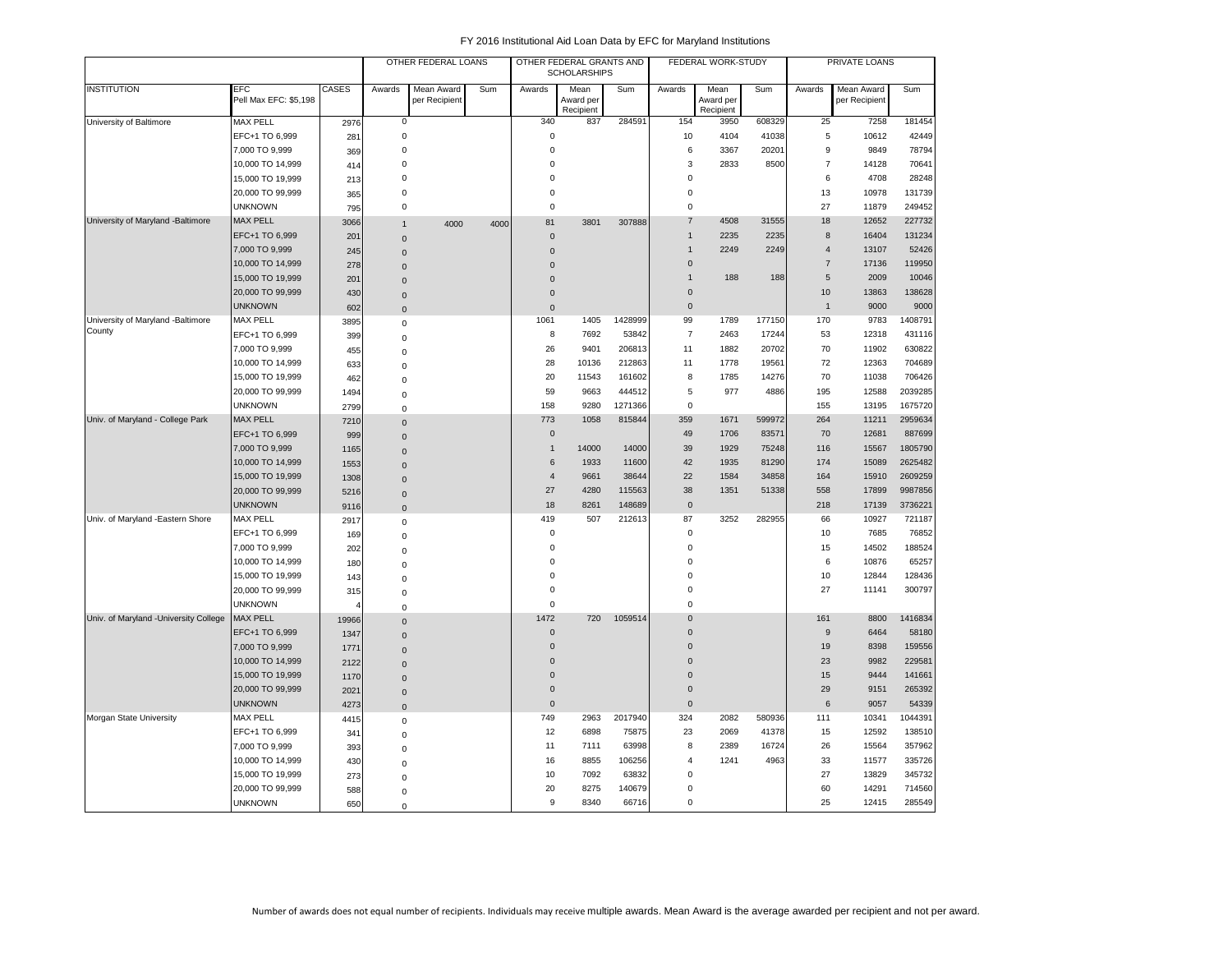|                                       |                                     |             |                     | OTHER PRIVATE<br><b>SCHOLARSHIPS</b> |         |                | PRIVATE ATHLETIC<br><b>SCHOLARSHIPS</b> |         |                | PRIVATE GRANTS     |         |                     | INSTITUTIONAL GRANTS |          |                                  | <b>INSTITUTIONAL LOANS</b>  |       |
|---------------------------------------|-------------------------------------|-------------|---------------------|--------------------------------------|---------|----------------|-----------------------------------------|---------|----------------|--------------------|---------|---------------------|----------------------|----------|----------------------------------|-----------------------------|-------|
| <b>INSTITUTION</b>                    | <b>EFC</b><br>Pell Max EFC: \$5,198 | CASES       | Awards              | Mean<br>Award per                    | Sum     | Awards         | Mean<br>Award per                       | Sum     | Awards         | Mean<br>Award per  | Sum     | Awards              | Mean Award<br>per    | Sum      | Awards                           | Mean Award<br>per Recipient | Sum   |
| University of Baltimore               | <b>MAX PELL</b>                     | 2976        | 75                  | Recipient<br>1965                    | 123799  | 0              | Recipient                               |         | $\overline{2}$ | Recipient<br>10000 | 20000   | 294                 | Recipient<br>1574    | 453440   | 0                                |                             |       |
|                                       | EFC+1 TO 6,999                      | 281         | 9                   | 1692                                 | 15232   | $\mathbf 0$    |                                         |         | $\mathbf 0$    |                    |         | 131                 | 1584                 | 202740   | $\overline{0}$                   |                             |       |
|                                       | 7,000 TO 9,999                      | 369         | 15                  | 1669                                 | 21700   | $\mathbf 0$    |                                         |         | $\mathbf 0$    |                    |         | 156                 | 1552                 | 239024   | $\overline{0}$                   |                             |       |
|                                       | 10,000 TO 14,999                    | 414         | 3                   | 1000                                 | 3000    | $\mathbf 0$    |                                         |         | $\mathbf 0$    |                    |         | 168                 | 1549                 | 253982   | $\overline{0}$                   |                             |       |
|                                       | 15,000 TO 19,999                    | 213         | 5                   | 2230                                 | 11150   | $\mathbf 0$    |                                         |         | $\mathbf 0$    |                    |         | 5                   | 1316                 | 6582     | $\overline{0}$                   |                             |       |
|                                       | 20,000 TO 99,999                    | 365         | 11                  | 1784                                 | 19626   | $\Omega$       |                                         |         | $\sqrt{2}$     | 10000              | 20000   | 6                   | 512                  | 3073     | $\mathbf 0$                      |                             |       |
|                                       | <b>UNKNOWN</b>                      | 795         | 13                  | 1527                                 | 16793   | $\Omega$       |                                         |         | $\Omega$       |                    |         | 5                   | 686                  | 3428     | $\Omega$                         |                             |       |
| University of Maryland -Baltimore     | <b>MAX PELL</b>                     | 3066        | $\mathbf{1}$        | 5899                                 | 5899    | $\Omega$       |                                         |         | 124            | 2927               | 298552  | 109                 | 3769                 | 410875   | $\overline{0}$                   |                             |       |
|                                       | EFC+1 TO 6,999                      | 201         | $\mathbf{1}$        | 5949                                 | 5949    | $\Omega$       |                                         |         | 9              | 4500               | 31500   | 9                   | 4000                 | 36000    | $\overline{0}$                   |                             |       |
|                                       | 7,000 TO 9,999                      | 245         | $\mathbf 0$         |                                      |         | $\Omega$       |                                         |         | 17             | 2661               | 37250   | 15                  | 3457                 | 51850    | $\Omega$                         |                             |       |
|                                       | 10,000 TO 14,999                    | 278         | $\mathsf{O}\xspace$ |                                      |         | $\Omega$       |                                         |         | 15             | 4273               | 47000   | 11                  | 3819                 | 42007    | $\mathbf{0}$                     |                             |       |
|                                       | 15,000 TO 19,999                    |             | $\Omega$            |                                      |         | $\Omega$       |                                         |         | 11             | 3450               | 34500   | 10                  | 2762                 | 27618    | $\overline{0}$                   |                             |       |
|                                       | 20,000 TO 99,999                    | 201         | $\mathbf 0$         |                                      |         | $\mathbf 0$    |                                         |         | 51             | 3305               | 142110  | 10                  | 3337                 | 33370    | $\overline{0}$                   |                             |       |
|                                       | <b>UNKNOWN</b>                      | 430         | $\mathbf{0}$        |                                      |         | $\overline{0}$ |                                         |         | 6              | 4458               | 26750   | $\Omega$            |                      |          |                                  |                             |       |
| University of Maryland -Baltimore     | <b>MAX PELL</b>                     | 602         | 262                 | 4002                                 | 1024593 | $\mathbf 0$    |                                         |         | 13             | 10778              | 97000   | 2566                | 1259                 | 3171074  | $\overline{0}$<br>$\overline{0}$ |                             |       |
| County                                | EFC+1 TO 6,999                      | 3895<br>399 | 27                  | 3945                                 | 102565  | $\mathbf 0$    |                                         |         | $\mathbf 0$    |                    |         | 153                 | 1695                 | 259293   | $\mathbf 0$                      |                             |       |
|                                       | 7,000 TO 9,999                      | 455         | 34                  | 2643                                 | 84578   | $\mathbf 0$    |                                         |         | $\mathbf 0$    |                    |         | 3                   | 2390                 | 7169     | $\Omega$                         |                             |       |
|                                       | 10,000 TO 14,999                    | 633         | 64                  | 4620                                 | 286433  | $\mathbf 0$    |                                         |         | $\mathbf{1}$   | 10000              | 10000   | $\overline{7}$      | 2580                 | 18058    | $\Omega$                         |                             |       |
|                                       | 15,000 TO 19,999                    | 462         | 55                  | 4425                                 | 216826  | $\Omega$       |                                         |         | $\overline{1}$ | 10000              | 10000   | $\overline{1}$      | 1500                 | 1500     | $\Omega$                         |                             |       |
|                                       | 20,000 TO 99,999                    | 1494        | 186                 | 3853                                 | 658839  | $\mathbf 0$    |                                         |         | 8              | 9571               | 67000   | $\overline{1}$      | 175                  | 175      | $\overline{0}$                   |                             |       |
|                                       | <b>UNKNOWN</b>                      | 2799        | 291                 | 9659                                 | 2733474 | $\mathbf 0$    |                                         |         | $\mathbf{1}$   | 10000              | 10000   | $\mathbf 0$         |                      |          | $\mathbf 0$                      |                             |       |
| Univ. of Maryland - College Park      | <b>MAX PELL</b>                     | 7210        | 1724                | 3643                                 | 4495744 | 443            | 32671                                   | 2646379 | 422            | 5407               | 2032868 | 4497                | 3053                 | 13053709 | $\overline{1}$                   | 7000                        | 7000  |
|                                       | EFC+1 TO 6,999                      | 999         | 243                 | 3711                                 | 593815  | 52             | 31655                                   | 379864  | 27             | 2909               | 75635   | 678                 | 3017                 | 1997396  | $\mathbf 0$                      |                             |       |
|                                       | 7,000 TO 9,999                      | 1165        | 278                 | 4061                                 | 804079  | 34             | 15635                                   | 156353  | 44             | 3317               | 132673  | 471                 | 2842                 | 1299007  | $\overline{2}$                   | 5000                        | 10000 |
|                                       | 10,000 TO 14,999                    | 1553        | 433                 | 3652                                 | 1106546 | 87             | 28031                                   | 616689  | 39             | 3134               | 112826  | 162                 | 2886                 | 453135   | $\overline{2}$                   | 4500                        | 9000  |
|                                       | 15,000 TO 19,999                    | 1308        | 344                 | 3423                                 | 838553  | 128            | 31650                                   | 949498  | 31             | 2553               | 74050   | 12                  | 1653                 | 18182    | $\Omega$                         |                             |       |
|                                       | 20,000 TO 99,999                    | 5216        | 1519                | 3513                                 | 3860643 | 336            | 22776                                   | 2049816 | 46             | 5703               | 245246  | 8                   | 1149                 | 9191     | $\overline{0}$                   |                             |       |
|                                       | <b>UNKNOWN</b>                      | 9116        | 1352                | 4749                                 | 5432772 | 894            | 23848                                   | 5699602 | 12             | 5462               | 65538   | $\mathbf{0}$        |                      |          | $\Omega$                         |                             |       |
| Univ. of Maryland -Eastern Shore      | <b>MAX PELL</b>                     | 2917        | 259                 | 3154                                 | 816856  | $\mathbf 0$    |                                         |         | 99             | 8613               | 852662  | 598                 | 3071                 | 1836190  | $\overline{0}$                   |                             |       |
|                                       | EFC+1 TO 6,999                      | 169         | 17                  | 3573                                 | 60745   | $\pmb{0}$      |                                         |         | $\mathbf{1}$   | 9062               | 9062    | $\overline{1}$      | 2000                 | 2000     | $\mathbf 0$                      |                             |       |
|                                       | 7,000 TO 9,999                      | 202         | 19                  | 2084                                 | 39591   | $\mathbf 0$    |                                         |         | 3              | 9062               | 27186   | $\overline{1}$      | 2400                 | 2400     | $\overline{0}$                   |                             |       |
|                                       | 10,000 TO 14,999                    | 180         | 16                  | 2929                                 | 46867   | $\mathbf 0$    |                                         |         | $\mathbf{3}$   | 7885               | 23655   | $\overline{2}$      | 3721                 | 7442     | $\overline{0}$                   |                             |       |
|                                       | 15,000 TO 19,999                    | 143         | 11                  | 3893                                 | 42821   | $\mathbf 0$    |                                         |         | 5              | 9462               | 47310   | $\mathbf{1}$        | 1919                 | 1919     | $\overline{0}$                   |                             |       |
|                                       | 20,000 TO 99,999                    | 315         | 35                  | 2090                                 | 73133   | $\mathbf 0$    |                                         |         | $\overline{4}$ | 8179               | 32717   | $\mathbf{1}$        | 2000                 | 2000     | $\overline{0}$                   |                             |       |
|                                       | <b>UNKNOWN</b>                      |             | $\mathsf 0$         |                                      |         | $\mathbf 0$    |                                         |         | $\mathbf 0$    |                    |         | $\mathsf 0$         |                      |          | $\mathbf 0$                      |                             |       |
| Univ. of Maryland -University College | <b>MAX PELL</b>                     | 19966       | 215                 | 1667                                 | 358383  | $\mathbf 0$    |                                         |         | 49             | 1595               | 55835   | 3490                | 930                  | 3226952  | $\overline{0}$                   |                             |       |
|                                       | EFC+1 TO 6,999                      | 1347        | 15                  | 1978                                 | 29677   | $\overline{0}$ |                                         |         | $\sqrt{3}$     | 1125               | 3375    | 6                   | 802                  | 4812     | $\Omega$                         |                             |       |
|                                       | 7,000 TO 9,999                      | 1771        | 20                  | 1488                                 | 29768   | $\overline{0}$ |                                         |         | $\sqrt{5}$     | 1538               | 6150    | $5\phantom{.0}$     | 1497                 | 7487     | $\overline{0}$                   |                             |       |
|                                       | 10,000 TO 14,999                    | 2122        | 13                  | 2326                                 | 30238   | $\mathbf 0$    |                                         |         | $\mathbf 0$    |                    |         | 5                   | 1460                 | 7300     | $\Omega$                         |                             |       |
|                                       | 15,000 TO 19,999                    | 1170        | $\overline{4}$      | 594                                  | 2375    | $\overline{0}$ |                                         |         | $\overline{2}$ | 1688               | 3375    | 5                   | 2291                 | 11455    | $\overline{0}$                   |                             |       |
|                                       | 20,000 TO 99,999                    | 2021        | 13                  | 1226                                 | 15943   | $\overline{0}$ |                                         |         | $\mathbf 0$    |                    |         | 5                   | 1417                 | 7087     | $\overline{0}$                   |                             |       |
|                                       | <b>UNKNOWN</b>                      | 4273        | $\mathbf 0$         |                                      |         | $\overline{0}$ |                                         |         | $\mathbf{1}$   | 2250               | 2250    | $\mathsf{O}\xspace$ |                      |          | $\overline{0}$                   |                             |       |
| Morgan State University               | <b>MAX PELL</b>                     | 4415        | 135                 | 3261                                 | 440240  | $^{\circ}$     |                                         |         | 316            | 2031               | 641717  | 1582                | 2918                 | 3711837  | $\mathbf 0$                      |                             |       |
|                                       | EFC+1 TO 6,999                      | 341         | 5                   | 2640                                 | 13200   | $^{\circ}$     |                                         |         | 37             | 2479               | 91727   | 144                 | 2681                 | 292240   | $\mathbf 0$                      |                             |       |
|                                       | 7,000 TO 9,999                      | 393         | 9                   | 4787                                 | 43086   | $\mathbf 0$    |                                         |         | 30             | 2577               | 77297   | 151                 | 2406                 | 293482   | $\Omega$                         |                             |       |
|                                       | 10,000 TO 14,999                    | 430         | 17                  | 2923                                 | 49683   | $\Omega$       |                                         |         | 41             | 2155               | 88366   | 161                 | 2448                 | 310938   | $\Omega$                         |                             |       |
|                                       | 15,000 TO 19,999                    | 273         | 5                   | 4530                                 | 22650   | $\Omega$       |                                         |         | 20             | 2542               | 50840   | 83                  | 2039                 | 146803   | $\Omega$                         |                             |       |
|                                       | 20,000 TO 99,999                    | 588         | 23                  | 2464                                 | 56672   | $\Omega$       |                                         |         | 41             | 2414               | 98971   | 183                 | 2081                 | 314185   | $\Omega$                         |                             |       |
|                                       | <b>UNKNOWN</b>                      | 650         | $\overline{7}$      | 4755                                 | 33282   | $\Omega$       |                                         |         | 50             | 2739               | 136928  | 243                 | 2420                 | 493732   | $\mathbf 0$                      |                             |       |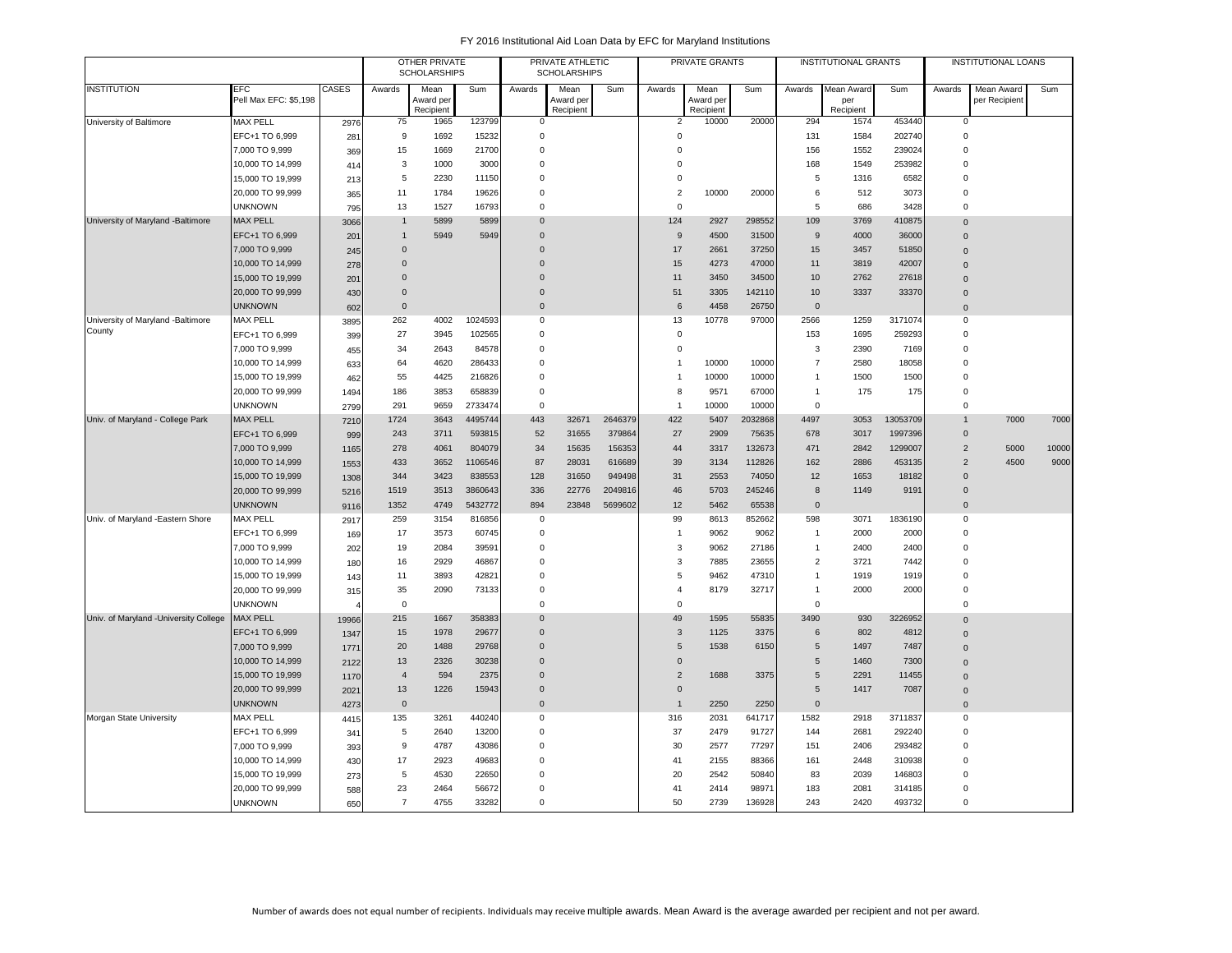|                                       |                                     |       |                | INSTITUTIONAL SCHOLARSHIPS  |          |                | INSTITUTIONAL ATHLETIC<br><b>SCHOLARSHIPS</b> |         |                | INSTITUTIONAL WORK-STUDY    |         |                | EMPLOYEE AND DEPENDENT<br><b>TUITION WAIVER</b> |         |                | SENIOR CITIZEN TUITION WAIVER |        |
|---------------------------------------|-------------------------------------|-------|----------------|-----------------------------|----------|----------------|-----------------------------------------------|---------|----------------|-----------------------------|---------|----------------|-------------------------------------------------|---------|----------------|-------------------------------|--------|
| <b>INSTITUTION</b>                    | <b>EFC</b><br>Pell Max EFC: \$5,198 | CASES | Awards         | Mean Award<br>per Recipient | Sum      | Awards         | Mean Award<br>per Recipient                   | Sum     | Awards         | Mean Award<br>per Recipient | Sum     | Awards         | Mean Award<br>per Recipient                     | Sum     | Awards         | Mean Award<br>per Recipient   | Sum    |
| University of Baltimore               | <b>MAX PELL</b>                     | 2976  | 1234           | 1581                        | 1652062  | $\mathbf 0$    |                                               |         | 0              |                             |         | 74             | 3883                                            | 178636  | $\mathbf 0$    |                               |        |
|                                       | EFC+1 TO 6,999                      | 281   | 119            | 1496                        | 154070   | $\mathbf 0$    |                                               |         | $\overline{0}$ |                             |         | 16             | 3407                                            | 30667   | 0              |                               |        |
|                                       | 7,000 TO 9,999                      | 369   | 151            | 1516                        | 200087   | $\mathsf 0$    |                                               |         | $\mathbf 0$    |                             |         | 20             | 4949                                            | 54443   | $\Omega$       |                               |        |
|                                       | 10,000 TO 14,999                    | 414   | 167            | 1751                        | 255638   | $\Omega$       |                                               |         | $\mathbf 0$    |                             |         | 19             | 4345                                            | 52137   | $\Omega$       |                               |        |
|                                       | 15,000 TO 19,999                    | 213   | 83             | 1757                        | 130039   | $\mathbf 0$    |                                               |         | $\mathbf 0$    |                             |         | 18             | 3570                                            | 35697   | 0              |                               |        |
|                                       | 20,000 TO 99,999                    | 365   | 191            | 2615                        | 402723   | $\mathbf 0$    |                                               |         | $\mathbf 0$    |                             |         | 25             | 3762                                            | 60192   | $\Omega$       |                               |        |
|                                       | <b>UNKNOWN</b>                      | 795   | 448            | 1631                        | 650706   | $\mathbf 0$    |                                               |         | $\mathbf 0$    |                             |         | 109            | 3624                                            | 264562  | $\Omega$       |                               |        |
| University of Maryland -Baltimore     | <b>MAX PELL</b>                     | 3066  | 107            | 1004                        | 107395   | $\mathbf{0}$   |                                               |         | $\overline{0}$ |                             |         | 5              | 6291                                            | 31454   | $\mathbf{0}$   |                               |        |
|                                       | EFC+1 TO 6,999                      | 201   | $\mathbf 0$    |                             |          | $\overline{0}$ |                                               |         | $\overline{0}$ |                             |         | $\mathbf 0$    |                                                 |         | $\overline{0}$ |                               |        |
|                                       | 7,000 TO 9,999                      | 245   | $\mathbf{1}$   | 440                         | 440      | $\mathbf 0$    |                                               |         | $\overline{0}$ |                             |         | $\Omega$       |                                                 |         | $\mathbf{0}$   |                               |        |
|                                       | 10,000 TO 14,999                    | 278   | $\mathbf 1$    | 800                         | 800      | $\mathbf 0$    |                                               |         | $\Omega$       |                             |         | $\Omega$       |                                                 |         | $\Omega$       |                               |        |
|                                       | 15,000 TO 19,999                    | 201   | $\mathbf 0$    |                             |          | $\Omega$       |                                               |         | $\Omega$       |                             |         | $\mathbf 0$    |                                                 |         | $\Omega$       |                               |        |
|                                       | 20,000 TO 99,999                    | 430   | $\mathbf 0$    |                             |          | $\Omega$       |                                               |         | $\Omega$       |                             |         | $\mathbf{1}$   | 5195                                            | 5195    | $\Omega$       |                               |        |
|                                       | <b>UNKNOWN</b>                      | 602   | $\mathbf 0$    |                             |          | $\Omega$       |                                               |         | $\Omega$       |                             |         | 3              | 3191                                            | 9573    | $\Omega$       |                               |        |
| University of Maryland -Baltimore     | <b>MAX PELL</b>                     | 3895  | 610            | 4474                        | 2259317  | 82             | 13238                                         | 794286  | 30             | 8927                        | 249968  | 48             | 5516                                            | 259246  | $\overline{4}$ | 4213                          | 16853  |
| County                                | EFC+1 TO 6,999                      | 399   | 55             | 6100                        | 298916   | 15             | 13989                                         | 139892  | 8              | 7445                        | 52117   | $\overline{7}$ | 3163                                            | 22141   | $\mathbf{1}$   | 8044                          | 8044   |
|                                       | 7,000 TO 9,999                      | 455   | 112            | 6510                        | 624994   | 9              | 16286                                         | 81430   | 6              | 9800                        | 48999   | 20             | 7055                                            | 98774   | $\mathbf 0$    |                               |        |
|                                       | 10,000 TO 14,999                    | 633   | 163            | 7022                        | 940982   | 31             | 13447                                         | 255495  | 10             | 8549                        | 76937   | 18             | 7181                                            | 129264  | $\mathbf 0$    |                               |        |
|                                       | 15,000 TO 19,999                    | 462   | 126            | 6302                        | 718422   | 18             | 11468                                         | 160554  | 5              | 9579                        | 47895   | 14             | 5655                                            | 79175   | $\Omega$       |                               |        |
|                                       | 20,000 TO 99,999                    | 1494  | 510            | 7915                        | 3633101  | 84             | 9980                                          | 648725  | 27             | 9499                        | 237473  | 43             | 6061                                            | 248498  | $\mathbf 0$    |                               |        |
|                                       | <b>UNKNOWN</b>                      | 2799  | 792            | 8464                        | 5924611  | 264            | 18576                                         | 2767853 | 47             | 8544                        | 367390  | 228            | 5855                                            | 1299825 | 31             | 2429                          | 75308  |
| Univ. of Maryland - College Park      | <b>MAX PELL</b>                     | 7210  | 1817           | 1577                        | 2614898  | 32             | 19278                                         | 616886  | $\overline{0}$ |                             |         | 312            | 8102                                            | 1158584 | $\overline{2}$ | 1700                          | 3400   |
|                                       | EFC+1 TO 6,999                      | 999   | 281            | 3082                        | 739782   | $\mathbf{3}$   | 21148                                         | 63444   | $\mathbf 0$    |                             |         | 74             | 8702                                            | 295880  | $\mathbf 0$    |                               |        |
|                                       | 7,000 TO 9,999                      | 1165  | 216            | 2914                        | 544851   | $\Omega$       |                                               |         | $\Omega$       |                             |         | 142            | 8681                                            | 503503  | $\mathbf{1}$   | 2040                          | 2040   |
|                                       | 10,000 TO 14,999                    | 1553  | 239            | 5102                        | 1010134  | 6              | 20707                                         | 124243  | $\Omega$       |                             |         | 150            | 8918                                            | 588597  | $\mathbf{1}$   | 4760                          | 4760   |
|                                       | 15,000 TO 19,999                    | 1308  | 229            | 5438                        | 1016950  | $\overline{7}$ | 20770                                         | 145391  | $\Omega$       |                             |         | 152            | 8879                                            | 532727  | $\mathbf{0}$   |                               |        |
|                                       | 20,000 TO 99,999                    | 5216  | 1710           | 6598                        | 8979475  | 13             | 20538                                         | 266993  | $\Omega$       |                             |         | 436            | 8574                                            | 1654687 | $\Omega$       |                               |        |
|                                       | <b>UNKNOWN</b>                      | 9116  | 2489           | 6868                        | 13241522 | 56             | 18491                                         | 1035469 | $\overline{0}$ |                             |         | 1311           | 6730                                            | 3768567 | 33             | 2493                          | 82280  |
| Univ. of Maryland -Eastern Shore      | <b>MAX PELL</b>                     | 2917  | 335            | 4827                        | 1602690  | 80             | 16036                                         | 1282853 | 436            | 3689                        | 1471819 | 94             | 2175                                            | 204461  | $\overline{2}$ | 2169                          | 4338   |
|                                       | EFC+1 TO 6,999                      | 169   | 26             | 4656                        | 121059   | $\overline{4}$ | 15628                                         | 62511   | 28             | 5383                        | 118434  | $\overline{7}$ | 2080                                            | 14558   | $\mathbf 0$    |                               |        |
|                                       | 7,000 TO 9,999                      | 202   | 37             | 6837                        | 252982   | 6              | 21537                                         | 129219  | 25             | 3831                        | 80455   | 6              | 2147                                            | 12884   | $\mathbf 0$    |                               |        |
|                                       | 10,000 TO 14,999                    | 180   | 32             | 9089                        | 290839   | 8              | 14009                                         | 112073  | 29             | 4133                        | 107461  | 8              | 2726                                            | 21810   | 0              |                               |        |
|                                       | 15,000 TO 19,999                    | 143   | 24             | 6208                        | 148998   | $\overline{4}$ | 17400                                         | 69601   | 24             | 3519                        | 77414   | 9              | 2425                                            | 21823   | $\Omega$       |                               |        |
|                                       | 20,000 TO 99,999                    | 315   | 54             | 6438                        | 347658   | 13             | 13623                                         | 177098  | 49             | 4967                        | 203638  | 12             | 2785                                            | 33417   | 0              |                               |        |
|                                       | <b>UNKNOWN</b>                      |       | $\overline{1}$ | 16790                       | 16790    | $\overline{0}$ |                                               |         | $\overline{1}$ | 1078                        | 1078    | $\mathbf 0$    |                                                 |         | 0              |                               |        |
| Univ. of Maryland -University College | <b>MAX PELL</b>                     | 19966 | 2297           | 1623                        | 3661333  | $\mathbf 0$    |                                               |         | $\overline{0}$ |                             |         | 155            | 3789                                            | 587309  | 23             | 3231                          | 74303  |
|                                       | EFC+1 TO 6,999                      | 1347  | 166            | 1861                        | 292164   | $\Omega$       |                                               |         | $\Omega$       |                             |         | 18             | 3860                                            | 69486   | $\Omega$       |                               |        |
|                                       | 7,000 TO 9,999                      | 1771  | 209            | 1722                        | 358132   | $\Omega$       |                                               |         | $\Omega$       |                             |         | 29             | 4455                                            | 129181  | $\Omega$       |                               |        |
|                                       | 10,000 TO 14,999                    | 2122  | 200            | 1821                        | 360637   | $\Omega$       |                                               |         | $\Omega$       |                             |         | 14             | 3074                                            | 43040   | $\Omega$       |                               |        |
|                                       | 15,000 TO 19,999                    | 1170  | 105            | 1748                        | 176543   | $\overline{0}$ |                                               |         | $\overline{0}$ |                             |         | 10             | 2810                                            | 28102   | $\mathbf{0}$   |                               |        |
|                                       | 20,000 TO 99,999                    | 2021  | 146            | 1759                        | 253273   | $\mathbf 0$    |                                               |         | $\overline{0}$ |                             |         | 14             | 2769                                            | 38765   | 8              | 3229                          | 25828  |
|                                       | <b>UNKNOWN</b>                      | 4273  | 8              | 1320                        | 10563    | $\mathbf 0$    |                                               |         | $\overline{0}$ |                             |         | 698            | 2584                                            | 1803601 | 118            | 2220                          | 262006 |
| Morgan State University               | <b>MAX PELL</b>                     | 4415  | 354            | 4423                        | 1437504  | 203            | 11647                                         | 1560658 | $\mathbf 0$    |                             |         | 94             | 3714                                            | 315688  | $\mathbf 0$    |                               |        |
|                                       | EFC+1 TO 6,999                      | 341   | 53             | 5195                        | 207793   | 22             | 11971                                         | 155627  | $\mathbf 0$    |                             |         | $\overline{7}$ | 3910                                            | 23460   | $\Omega$       |                               |        |
|                                       | 7,000 TO 9,999                      | 393   | 66             | 5066                        | 253310   | 22             | 15146                                         | 212038  | $\mathbf 0$    |                             |         | 10             | 4624                                            | 46244   | 0              |                               |        |
|                                       | 10,000 TO 14,999                    | 430   | 78             | 6086                        | 359081   | 27             | 9286                                          | 157856  | $\mathbf 0$    |                             |         | 14             | 2821                                            | 33850   | $\mathbf 0$    |                               |        |
|                                       | 15,000 TO 19,999                    | 273   | 69             | 5746                        | 29307    | 12             | 8412                                          | 75708   | $\mathbf 0$    |                             |         | $\overline{2}$ | 3220                                            | 6440    | 0              |                               |        |
|                                       | 20,000 TO 99,999                    | 588   | 143            | 5590                        | 581342   | 59             | 10725                                         | 461175  | $\mathbf 0$    |                             |         | 16             | 5255                                            | 68314   | $\mathbf 0$    |                               |        |
|                                       | <b>UNKNOWN</b>                      | 650   | 127            | 9555                        | 783540   | 78             | 17441                                         | 784855  | $\mathbf 0$    |                             |         | 48             | 2876                                            | 126554  | $\Omega$       |                               |        |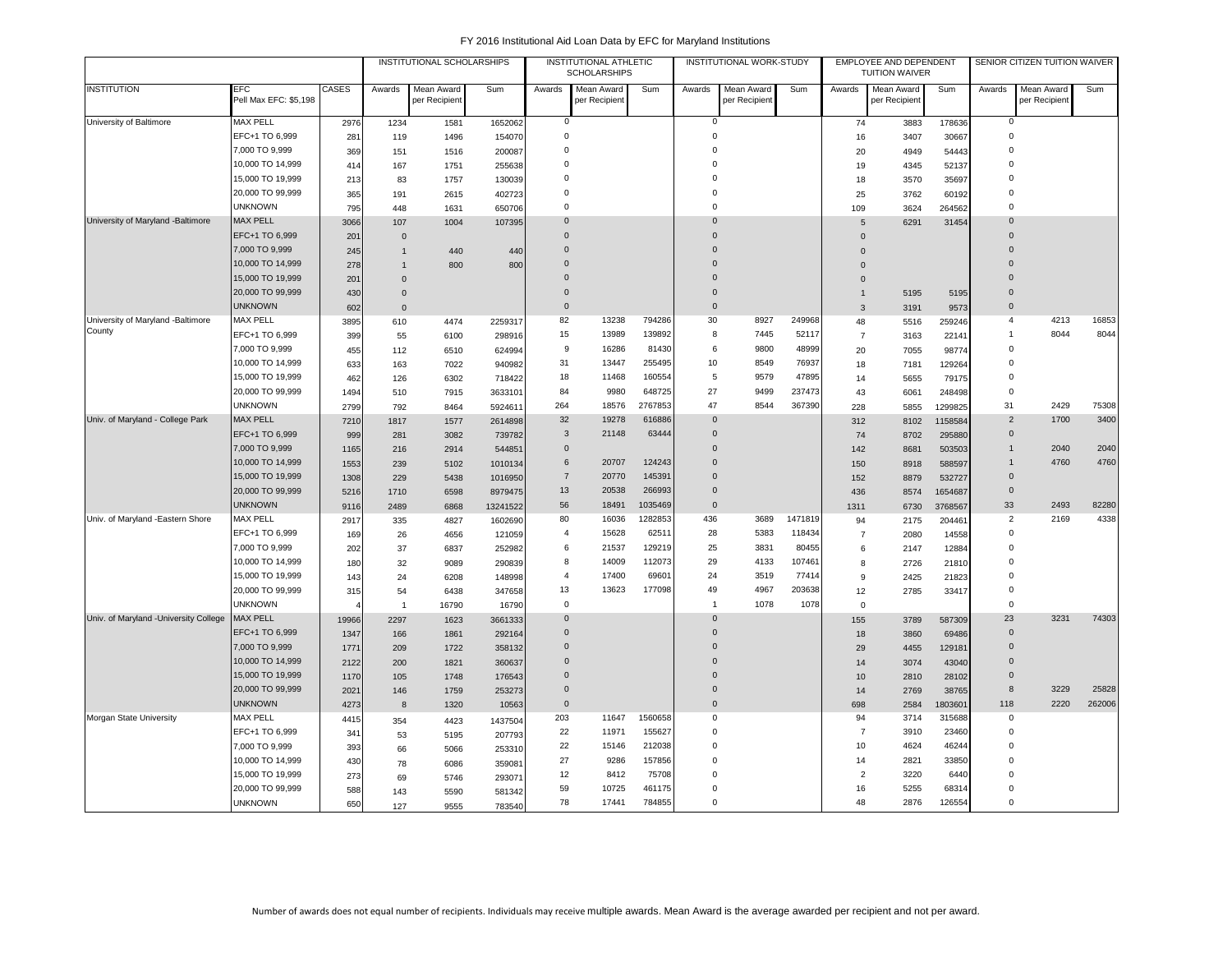|                                        |                              |                |              | DISABLED STUDENT TUITION<br>WAIVER |     |                | STUDENT TUITION WAIVER      |         |                     | FOSTER CARE TUITION WAIVER     |        |                | HOMELESS YOUTH TUITION<br>WAIVER |       |
|----------------------------------------|------------------------------|----------------|--------------|------------------------------------|-----|----------------|-----------------------------|---------|---------------------|--------------------------------|--------|----------------|----------------------------------|-------|
| <b>INSTITUTION</b>                     | EFC<br>Pell Max EFC: \$5,198 | <b>CASES</b>   | Awards       | Mean<br>Award per<br>Recipient     | Sum | Awards         | Mean Award<br>per Recipient | Sum     | Awards              | Mean<br>Award per<br>Recipient | Sum    | Awards         | Mean<br>Award per<br>Recipient   | Sum   |
| University of Baltimore                | <b>MAX PELL</b>              | 2976           | $\mathsf 0$  |                                    |     | $\overline{2}$ | 2486                        | 4972    | 0                   |                                |        | $\mathbf 0$    |                                  |       |
|                                        | EFC+1 TO 6,999               | 281            | $\pmb{0}$    |                                    |     | $\overline{1}$ | 2200                        | 2200    | 0                   |                                |        | $\mathbf 0$    |                                  |       |
|                                        | 7,000 TO 9,999               | 369            | $\pmb{0}$    |                                    |     | $\mathbf 0$    |                             |         | 0                   |                                |        | $\bf 0$        |                                  |       |
|                                        | 10,000 TO 14,999             | 414            | $\pmb{0}$    |                                    |     | $\mathbf{1}$   | 1195                        | 1195    | 0                   |                                |        | $\mathbf 0$    |                                  |       |
|                                        | 15,000 TO 19,999             | 213            | $\mathbf 0$  |                                    |     | $\mathbf{1}$   | 1298                        | 1298    | 0                   |                                |        | $\Omega$       |                                  |       |
|                                        | 20,000 TO 99,999             | 365            | $\mathbf 0$  |                                    |     | $\mathbf{1}$   | 1285                        | 1285    | 0                   |                                |        | $\Omega$       |                                  |       |
|                                        | <b>UNKNOWN</b>               | 795            | $\mathbf 0$  |                                    |     | $\bf 0$        |                             |         | 0                   |                                |        | $\mathbf 0$    |                                  |       |
| University of Maryland -Baltimore      | <b>MAX PELL</b>              | 3066           | $\mathbf 0$  |                                    |     | $\mathbf{1}$   | 5000                        | 5000    | $\pmb{0}$           |                                |        | $\overline{0}$ |                                  |       |
|                                        | EFC+1 TO 6,999               | 201            | $\mathbf 0$  |                                    |     | $\mathbf{0}$   |                             |         | $\pmb{0}$           |                                |        | $\mathbf 0$    |                                  |       |
|                                        | 7,000 TO 9,999               | 245            | $\mathbf 0$  |                                    |     | $\mathbf 0$    |                             |         | $\pmb{0}$           |                                |        | $\Omega$       |                                  |       |
|                                        | 10,000 TO 14,999             | 278            | $\pmb{0}$    |                                    |     | $\mathbf 0$    |                             |         | $\mathbf{0}$        |                                |        | $\Omega$       |                                  |       |
|                                        | 15,000 TO 19,999             | 201            | $\mathbf{0}$ |                                    |     | $\mathbf 0$    |                             |         | $\mathbf{0}$        |                                |        | $\Omega$       |                                  |       |
|                                        | 20,000 TO 99,999             | 430            | $\mathbf 0$  |                                    |     | $\sqrt{2}$     | 2583                        | 5166    | $\mathbf{0}$        |                                |        | $\mathbf{0}$   |                                  |       |
|                                        | <b>UNKNOWN</b>               | 602            | $\mathbf 0$  |                                    |     | $\overline{3}$ | 1582                        | 4745    | $\pmb{0}$           |                                |        | $\mathbf 0$    |                                  |       |
| University of Maryland -Baltimore      | <b>MAX PELL</b>              | 3895           | $\mathbf 0$  |                                    |     | 125            | 1103                        | 80553   | $\overline{4}$      | 13345                          | 40035  | $\overline{2}$ | 13504                            | 27008 |
| County                                 | EFC+1 TO 6,999               | 399            | $\mathbf 0$  |                                    |     | 16             | 850                         | 9355    | 0                   |                                |        | $\mathbf 0$    |                                  |       |
|                                        | 7,000 TO 9,999               | 455            | $\mathbf 0$  |                                    |     | 10             | 1629                        | 6516    | 0                   |                                |        | $\mathbf 0$    |                                  |       |
|                                        | 10,000 TO 14,999             | 633            | $\mathbf 0$  |                                    |     | 25             | 1607                        | 24104   | 0                   |                                |        | $\Omega$       |                                  |       |
|                                        | 15,000 TO 19,999             | 462            | $\mathbf 0$  |                                    |     | 15             | 1691                        | 15221   | 0                   |                                |        | $\Omega$       |                                  |       |
|                                        | 20,000 TO 99,999             | 1494           | $\mathbf 0$  |                                    |     | 130            | 1933                        | 115954  | 0                   |                                |        | $\mathbf 0$    |                                  |       |
|                                        | <b>UNKNOWN</b>               | 2799           | $\mathbf 0$  |                                    |     | 509            | 1510                        | 288315  | 0                   |                                |        | 0              |                                  |       |
| Univ. of Maryland - College Park       | MAX PELL                     | 7210           | $\mathbf 0$  |                                    |     | $\mathbf 0$    |                             |         | $\mathbf 0$         |                                |        | $\mathbf{1}$   | 8152                             | 8152  |
|                                        | EFC+1 TO 6,999               | 999            | $\bf 0$      |                                    |     | $\mathbf 0$    |                             |         | $\pmb{0}$           |                                |        | $\pmb{0}$      |                                  |       |
|                                        | 7,000 TO 9,999               | 1165           | $\bf 0$      |                                    |     | $\mathbf{0}$   |                             |         | $\pmb{0}$           |                                |        | $\mathbf 0$    |                                  |       |
|                                        | 10,000 TO 14,999             | 1553           | $\mathbf{0}$ |                                    |     | $\mathbf{0}$   |                             |         | $\mathbf{0}$        |                                |        | $\Omega$       |                                  |       |
|                                        | 15,000 TO 19,999             | 1308           | $\mathbf 0$  |                                    |     | $\mathbf{0}$   |                             |         | $\mathbf{0}$        |                                |        | $\Omega$       |                                  |       |
|                                        | 20,000 TO 99,999             | 5216           | $\bf 0$      |                                    |     | $\mathbf{0}$   |                             |         | $\pmb{0}$           |                                |        | $\mathbf{0}$   |                                  |       |
|                                        | <b>UNKNOWN</b>               | 9116           | $\mathbf 0$  |                                    |     | $\mathbf 0$    |                             |         | $\pmb{0}$           |                                |        | $\mathsf 0$    |                                  |       |
| Univ. of Maryland -Eastern Shore       | <b>MAX PELL</b>              | 2917           | $\mathbf 0$  |                                    |     | 10             | 7692                        | 76917   | 0                   |                                |        | 8              | 7625                             | 61000 |
|                                        | EFC+1 TO 6,999               | 169            | $\pmb{0}$    |                                    |     | $\bf 0$        |                             |         | 0                   |                                |        | $\mathbf 0$    |                                  |       |
|                                        | 7,000 TO 9,999               | 202            | $\mathbf 0$  |                                    |     | $\mathbf 0$    |                             |         | 0                   |                                |        | $\mathsf 0$    |                                  |       |
|                                        | 10,000 TO 14,999             | 180            | $\mathbf 0$  |                                    |     | $\mathbf 0$    |                             |         | 0                   |                                |        | $\Omega$       |                                  |       |
|                                        | 15,000 TO 19,999             | 143            | $\mathbf 0$  |                                    |     | 0              |                             |         | 0                   |                                |        | $\Omega$       |                                  |       |
|                                        | 20,000 TO 99,999             | 315            | $\pmb{0}$    |                                    |     | $\mathbf 0$    |                             |         | 0                   |                                |        | $\bf 0$        |                                  |       |
|                                        | <b>UNKNOWN</b>               | $\overline{4}$ | $\mathbf 0$  |                                    |     | $\bf 0$        |                             |         | 0                   |                                |        | $\mathbf 0$    |                                  |       |
| Univ. of Maryland - University College | <b>MAX PELL</b>              | 19966          | $\mathbf 0$  |                                    |     | 643            | 1838                        | 1176395 | 0                   |                                |        | $\mathbf{0}$   |                                  |       |
|                                        | EFC+1 TO 6,999               | 1347           | $\mathbf{0}$ |                                    |     | 83             | 1698                        | 140911  | $\pmb{0}$           |                                |        | $\mathbf{0}$   |                                  |       |
|                                        | 7,000 TO 9,999               | 1771           | $\mathbf 0$  |                                    |     | 81             | 1693                        | 135442  | $\mathbf{0}$        |                                |        | $\Omega$       |                                  |       |
|                                        | 10,000 TO 14,999             | 2122           | $\mathbf 0$  |                                    |     | 90             | 1873                        | 168585  | $\pmb{0}$           |                                |        | $\Omega$       |                                  |       |
|                                        | 15,000 TO 19,999             | 1170           | $\mathbf 0$  |                                    |     | 46             | 1672                        | 76922   | $\pmb{0}$           |                                |        | $\Omega$       |                                  |       |
|                                        | 20,000 TO 99,999             | 2021           | $\mathbf 0$  |                                    |     | 103            | 1745                        | 179704  | $\pmb{0}$           |                                |        | $\mathbf 0$    |                                  |       |
|                                        | <b>UNKNOWN</b>               | 4273           | $\mathbf 0$  |                                    |     | 2105           | 1414                        | 2962598 | $\mathsf{O}\xspace$ |                                |        | $\mathbf 0$    |                                  |       |
| Morgan State University                | <b>MAX PELL</b>              | 4415           | $\mathbf 0$  |                                    |     | 2              | 8591                        | 17182   | 24                  | 7532                           | 180768 | 10             | 8207                             | 82071 |
|                                        | EFC+1 TO 6,999               | 341            | $\mathbf 0$  |                                    |     | $\mathbf 0$    |                             |         | 0                   |                                |        | $\mathbf 0$    |                                  |       |
|                                        | 7,000 TO 9,999               | 393            | $\mathbf 0$  |                                    |     | $\mathbf 0$    |                             |         | 0                   |                                |        | $\mathbf 0$    |                                  |       |
|                                        | 10,000 TO 14,999             | 430            | $\mathbf 0$  |                                    |     | 0              |                             |         | 0                   |                                |        | $\Omega$       |                                  |       |
|                                        | 15,000 TO 19,999             | 273            | $\mathbf 0$  |                                    |     | $\Omega$       |                             |         | $\Omega$            |                                |        | n              |                                  |       |
|                                        | 20,000 TO 99,999             | 588            | $\mathbf 0$  |                                    |     | $\bf 0$        |                             |         | 0                   |                                |        | C              |                                  |       |
|                                        | <b>UNKNOWN</b>               | 650            | $\pmb{0}$    |                                    |     | $\mathbf 0$    |                             |         | 0                   |                                |        | $\mathbf 0$    |                                  |       |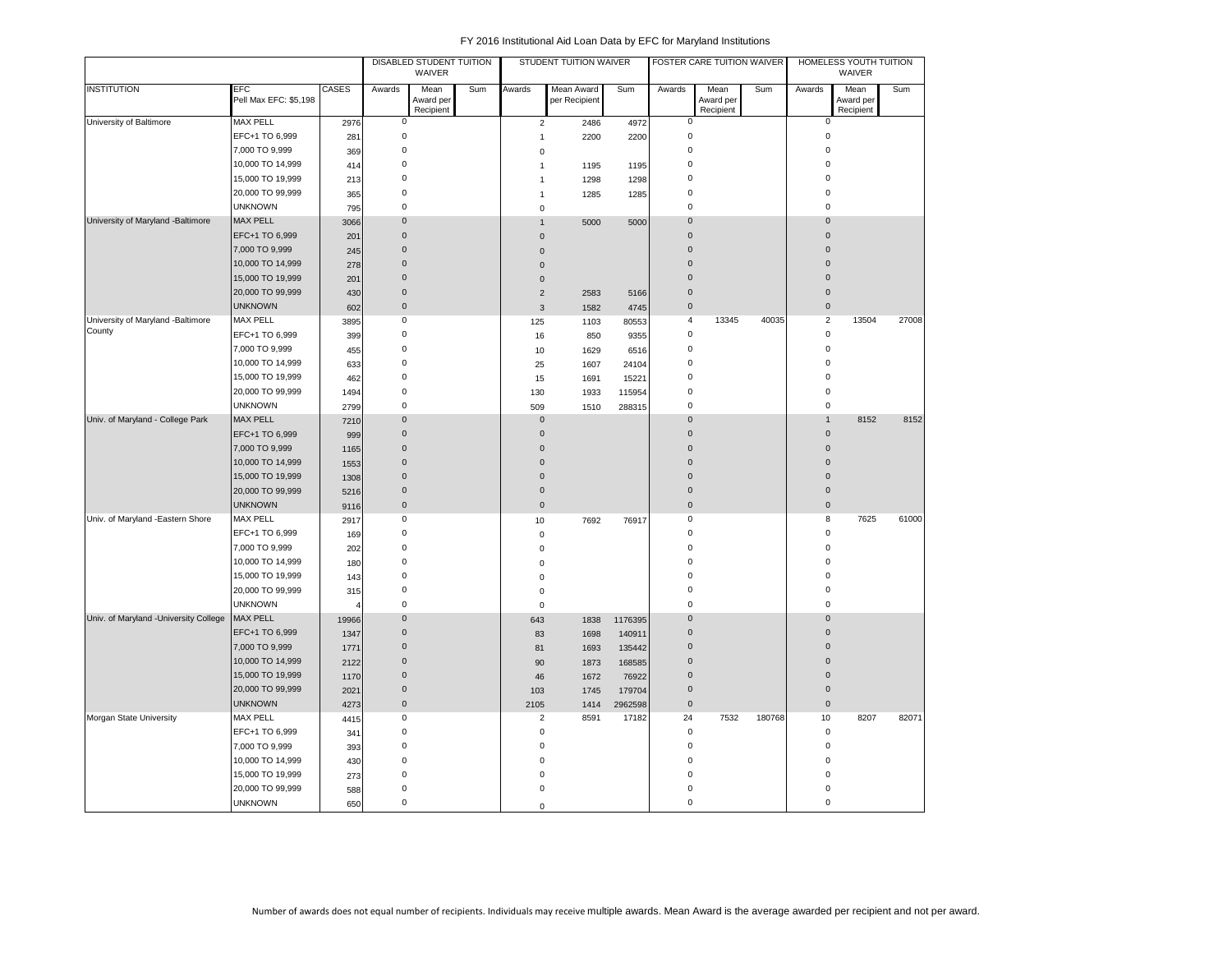|                                        |                                     |           |                         | PELL                        |         |                             | PERKINS LOANS               |         |                    | STAFFORD SUBSIDIZED LOANS<br>(FEDERAL) |                  |                | STAFFORD UNSUBSIDIZED LOANS<br>(FEDERAL) |                  |                | PLUS LOANS                  |                   |
|----------------------------------------|-------------------------------------|-----------|-------------------------|-----------------------------|---------|-----------------------------|-----------------------------|---------|--------------------|----------------------------------------|------------------|----------------|------------------------------------------|------------------|----------------|-----------------------------|-------------------|
| <b>INSTITUTION</b>                     | <b>EFC</b><br>Pell Max EFC: \$5,198 | CASES     | Awards                  | Mean Award<br>per Recipient | Sum     | Awards                      | Mean Award<br>per Recipient | Sum     | Awards             | Mean Award<br>per Recipient            | Sum              | Awards         | Mean Award<br>per Recipient              | Sum              | Awards         | Mean Award<br>per Recipient | Sum               |
| St. Mary's College of Maryland         | <b>MAX PELL</b>                     | 349       | 319                     | 4216                        | 1344945 | $\mathbf 0$                 |                             |         | 229                | 4131                                   | 945983           | 182            | 2836                                     | 516230           | 72             | 8545                        | 615239            |
|                                        | EFC+1 TO 6,999                      | 53        | $\Omega$                |                             |         | $\Omega$                    |                             |         | 44                 | 4489                                   | 197500           | 38             | 2667                                     | 101347           | 19             | 11995                       | 227907            |
|                                        | 7,000 TO 9,999                      | 72        | $\mathbf{0}$            |                             |         | $\Omega$                    |                             |         | 61                 | 4518                                   | 275625           | 53             | 2587                                     | 137125           | 29             | 12787                       | 370824            |
|                                        | 10,000 TO 14,999                    | 107       | $\mathbf 0$             |                             |         | $\Omega$                    |                             |         | 77                 | 4274                                   | 329135           | 70             | 2650                                     | 185471           | 41             | 14480                       | 593696            |
|                                        | 15,000 TO 19,999                    | 103       | $\mathbf 0$             |                             |         | $\Omega$                    |                             |         | 55                 | 4148                                   | 228153           | 57             | 3195                                     | 182134           | 38             | 15412                       | 585657            |
|                                        | 20,000 TO 99,999                    | 474       | $\mathbf{0}$            |                             |         | $\mathbf{0}$                |                             |         | 62                 | 3037                                   | 188273           | 289            | 5779                                     | 1670254          | 143            | 17118                       | 2447805           |
|                                        | <b>UNKNOWN</b>                      | 256       | $\mathbf{0}$            |                             |         | $\mathbf 0$                 |                             |         | $\mathbf 0$        |                                        |                  | $\overline{7}$ | 6929                                     | 48500            | 5              | 21532                       | 107658            |
| Capitol Technology University          | <b>MAX PELL</b>                     | 227       | 167                     | 4177                        | 697541  | 23                          | 2609                        | 60000   | 127                | 4131                                   | 524689           | 119            | 4236                                     | 504136           | 14             | 8012                        | 112173            |
|                                        | EFC+1 TO 6,999                      | 24        | 0                       |                             |         | $\overline{4}$              | 2625                        | 10500   | 14                 | 3799                                   | 53186            | 11             | 2699                                     | 29689            | $\overline{2}$ | 11438                       | 22876             |
|                                        | 7,000 TO 9,999                      | 49        | $\mathsf 0$             |                             |         | $\overline{4}$              | 3000                        | 12000   | 27                 | 4208                                   | 113612           | 27             | 3366                                     | 90888            | 10             | 13453                       | 134526            |
|                                        | 10,000 TO 14,999                    | 45        | 0                       |                             |         | 4                           | 2250                        | 9000    | 18                 | 4146                                   | 74631            | 18             | 3426                                     | 61662            | 5              | 7730                        | 38649             |
|                                        | 15,000 TO 19,999                    | 37        | $\mathbf 0$             |                             |         |                             | 3000                        | 3000    | 10                 | 3461                                   | 34609            | 11             | 4077                                     | 44852            | 3              | 11397                       | 34192             |
|                                        | 20,000 TO 99,999                    | 102       | $\mathbf 0$             |                             |         | $\mathbf 0$                 |                             |         | 12                 | 3894                                   | 46725            | 48             | 5723                                     | 274717           | 8              | 13498                       | 107981            |
|                                        | <b>UNKNOWN</b>                      | 26        | $\mathbf 0$             |                             |         | $\mathbf 0$                 |                             |         | $\mathbf 0$        |                                        |                  | $\overline{1}$ | 5442                                     | 5442             | $\mathbf 0$    |                             |                   |
| <b>Washington Adventist University</b> | <b>MAX PELL</b>                     | 455       | 364                     | 4356                        | 1581133 | 32                          | 3547                        | 113500  | 331                | 4258                                   | 1379453          | 333            | 4398                                     | 1442679          | 86             | 10118                       | 860023            |
|                                        | EFC+1 TO 6,999                      | 40        | $\mathbf 0$             |                             |         | $\mathbf 0$                 |                             |         | 30                 | 4254                                   | 127622           | 29             | 4524                                     | 131186           | 9              | 14520                       | 130677            |
|                                        | 7,000 TO 9,999                      | 38        | $\mathbf 0$             |                             |         | $\mathbf{0}$                |                             |         | 29                 | 4472                                   | 129688           | 29             | 4018                                     | 116515           | $\overline{7}$ | 12999                       | 90996             |
|                                        | 10,000 TO 14,999                    | 54        | $\Omega$                |                             |         | 0                           |                             |         | 29                 | 3734                                   | 104540           | 31             | 3501                                     | 105024           | 14             | 12788                       | 179031            |
|                                        | 15,000 TO 19,999                    | 25        | $\Omega$                |                             |         | $\Omega$                    |                             |         | 12                 | 3856                                   | 46277            | 11             | 3742                                     | 41158            | 6              | 14153                       | 84918             |
|                                        | 20,000 TO 99,999                    | 58        | 0                       |                             |         | 0                           |                             |         | 9                  | 3162                                   | 28455            | 37             | 6050                                     | 223849           | 19             | 19285                       | 366416            |
|                                        | <b>UNKNOWN</b>                      | 92        | $\mathbf 0$             |                             |         | $\mathbf 0$                 |                             |         | $\mathbf 0$        |                                        |                  | $\overline{1}$ | 5442                                     | 5442             | $\mathbf 0$    |                             |                   |
| Goucher College                        | <b>MAX PELL</b>                     | 453       | 362                     | 4367                        | 1580776 | 52                          | 5054                        | 262788  | 299                | 4496                                   | 1326403          | 292            | 2675                                     | 711640           | 79             | 14047                       | 898993            |
|                                        | EFC+1 TO 6,999                      | 70        | 0                       |                             |         | $\overline{c}$              | 5500                        | 11000   | 51                 | 4667                                   | 238012           | 52             | 2399                                     | 112749           | 17             | 14847                       | 222711            |
|                                        | 7,000 TO 9,999                      | 86        | 0                       |                             |         | $\overline{1}$              | 5500                        | 5500    | 67                 | 4160                                   | 278716           | 68             | 2213                                     | 141659           | 31             | 14240                       | 355994            |
|                                        | 10,000 TO 14,999                    | 109       | 0                       |                             |         |                             | 5500                        | 5500    | 84                 | 4582                                   | 375750           | 79             | 2161                                     | 164250           | 27             | 19592                       | 489794            |
|                                        | 15,000 TO 19,999                    | 85        | $\Omega$<br>$\mathbf 0$ |                             |         | $\mathbf 0$                 |                             |         | 67                 | 4383                                   | 284887           | 62             | 2253                                     | 132909           | 24<br>58       | 20462                       | 409248            |
|                                        | 20,000 TO 99,999                    | 341       | $\mathsf 0$             |                             |         | $\mathbf{1}$<br>$\mathbf 0$ | 5500                        | 5500    | 118<br>$\mathbf 0$ | 4147                                   | 489366           | 220<br>16      | 4371<br>6516                             | 948449<br>104250 | $\overline{4}$ | 23711<br>36740              | 1232957<br>146960 |
|                                        | <b>UNKNOWN</b><br><b>MAX PELL</b>   | 481       |                         |                             |         | 14                          | 4050                        | 56703   | 335                |                                        |                  | 309            | 3754                                     | 1156167          | 54             | 11524                       | 564683            |
| <b>Hood College</b>                    | EFC+1 TO 6,999                      | 467       | 376<br>$\mathbf 0$      | 4236                        | 1592765 | $\mathbf{1}$                | 2500                        | 2500    | 54                 | 4290                                   | 1432874          | 48             | 2835                                     | 136086           | 14             | 15855                       | 221976            |
|                                        | 7,000 TO 9,999                      | 72        | $\Omega$                |                             |         | $\overline{1}$              | 2000                        | 2000    | 68                 | 4522                                   | 244212           | 61             | 2631                                     | 160511           | 20             | 15403                       | 308056            |
|                                        | 10,000 TO 14,999                    | 86<br>144 | $\mathbf 0$             |                             |         | $\overline{2}$              | 5500                        | 11000   | 97                 | 4568<br>4177                           | 310647<br>405164 | 87             | 2513                                     | 218590           | 26             | 16072                       | 385735            |
|                                        | 15,000 TO 19,999                    | 105       | $\Omega$                |                             |         | $\mathbf 0$                 |                             |         | 69                 | 4423                                   | 305219           | 67             | 2562                                     | 171678           | 25             | 16836                       | 370400            |
|                                        | 20,000 TO 99,999                    | 355       | $\Omega$                |                             |         | $\Omega$                    |                             |         | 101                | 3938                                   | 397752           | 221            | 4883                                     | 1079166          | 72             | 21339                       | 1515041           |
|                                        | <b>UNKNOWN</b>                      | 235       | $\mathbf{0}$            |                             |         | $\mathbf{0}$                |                             |         | $\overline{0}$     |                                        |                  | 11             | 6274                                     | 69011            | $\mathbf{1}$   | 12707                       | 12707             |
| Johns Hopkins University               | <b>MAX PELL</b>                     | 3675      | 797                     | 4445                        | 3542440 | 509                         | 4231                        | 2153538 | 422                | 4119                                   | 1738043          | 223            | 5583                                     | 1245066          | 32             | 15402                       | 492861            |
|                                        | EFC+1 TO 6,999                      | 427       | 0                       |                             |         | 20                          | 3575                        | 71500   | 105                | 4232                                   | 444328           | 49             | 4758                                     | 233128           | 17             | 10332                       | 175641            |
|                                        | 7,000 TO 9,999                      | 636       | $\mathsf 0$             |                             |         | 24                          | 3802                        | 91250   | 145                | 4240                                   | 614779           | 62             | 4537                                     | 281324           | 26             | 12630                       | 328376            |
|                                        | 10,000 TO 14,999                    | 970       | $\Omega$                |                             |         | 20                          | 4290                        | 85806   | 215                | 4212                                   | 905520           | 101            | 4490                                     | 453485           | 46             | 17205                       | 791413            |
|                                        | 15,000 TO 19,999                    | 705       | 0                       |                             |         | 12                          | 4375                        | 52500   | 192                | 3982                                   | 764448           | 84             | 3500                                     | 293988           | 35             | 21595                       | 755833            |
|                                        | 20,000 TO 99,999                    | 2169      | $\Omega$                |                             |         | $\overline{1}$              | 5500                        | 5500    | 679                | 4078                                   | 2764598          | 512            | 4222                                     | 2161872          | 198            | 31844                       | 6305038           |
|                                        | <b>UNKNOWN</b>                      | 6014      | 0                       |                             |         | $\mathbf 0$                 |                             |         | $\overline{1}$     | 1235                                   | 1235             | 91             | 6310                                     | 574250           | 13             | 47157                       | 613041            |
| Loyola University Maryland             | <b>MAX PELL</b>                     | 2062      | 583                     | 4133                        | 2409795 | 91                          | 1578                        | 143600  | 578                | 4568                                   | 2640289          | 601            | 2498                                     | 1376265          | 468            | 14787                       | 6772423           |
|                                        | EFC+1 TO 6,999                      | 155       | $\Omega$                |                             |         | 14                          | 1607                        | 22500   | 104                | 4643                                   | 482835           | 108            | 2347                                     | 234725           | 88             | 15601                       | 1357267           |
|                                        | 7,000 TO 9,999                      | 229       | $\Omega$                |                             |         | 30                          | 1372                        | 41150   | 154                | 4553                                   | 701160           | 158            | 2279                                     | 341840           | 149            | 16474                       | 2322886           |
|                                        | 10,000 TO 14,999                    | 382       | $\Omega$                |                             |         | 48                          | 1235                        | 59300   | 260                | 4602                                   | 1196437          | 271            | 2276                                     | 582744           | 223            | 17211                       | 3786500           |
|                                        | 15,000 TO 19,999                    | 289       | $\Omega$                |                             |         | 44                          | 972                         | 42750   | 218                | 4552                                   | 992362           | 221            | 2165                                     | 465440           | 191            | 23017                       | 4212090           |
|                                        | 20,000 TO 99,999                    | 1158      | $\Omega$                |                             |         | 67                          | 1153                        | 77224   | 657                | 4512                                   | 2964691          | 983            | 3677                                     | 3559514          | 952            | 33573                       | 31055022          |
|                                        | <b>UNKNOWN</b>                      | 137       | $\Omega$                |                             |         | $\mathbf{0}$                |                             |         | $\mathbf{0}$       |                                        |                  | 122            | 6258                                     | 763516           | 126            | 38546                       | 4818207           |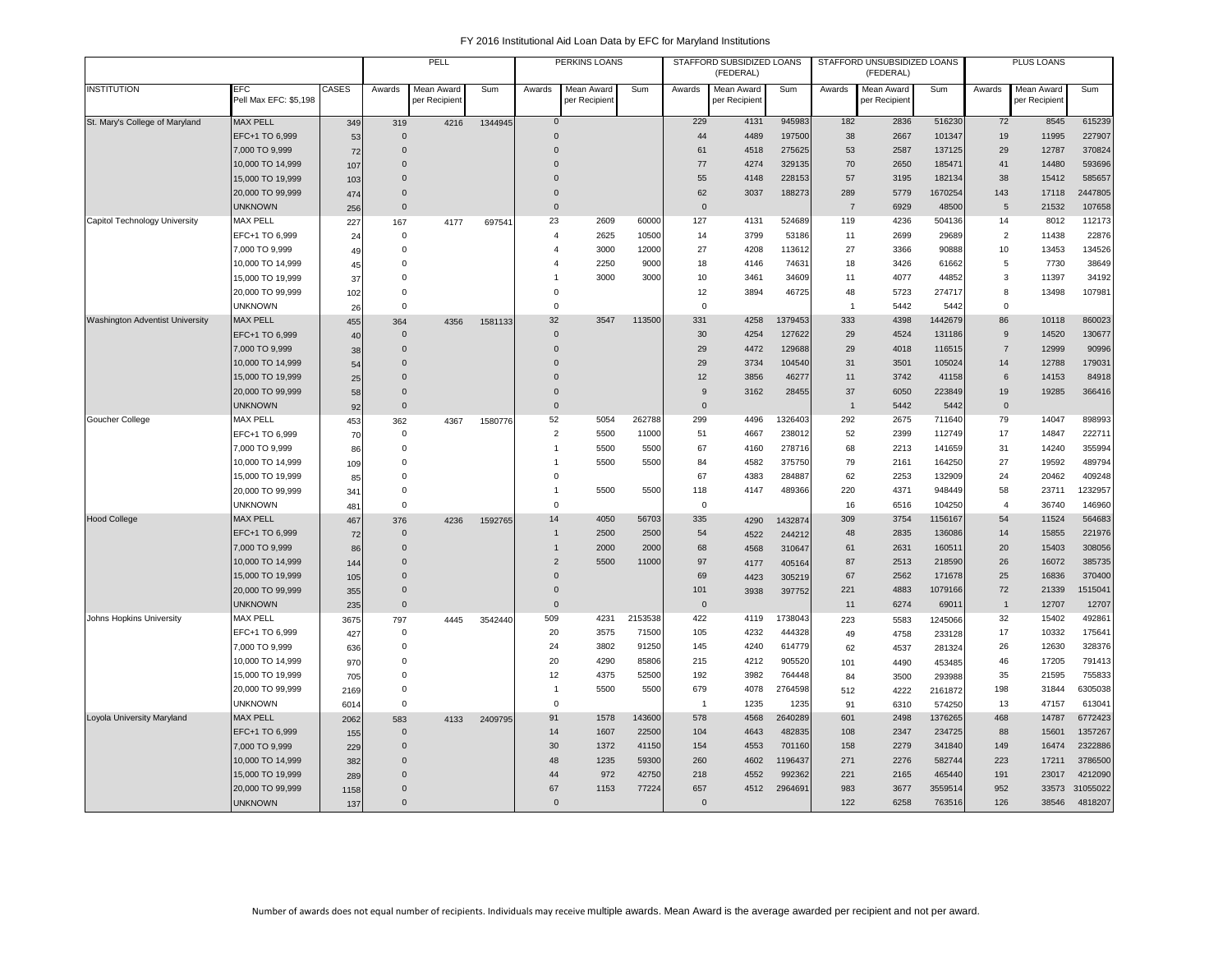|                                 |                              |       |                     | OTHER FEDERAL LOANS         |       |                  | OTHER FEDERAL GRANTS AND<br><b>SCHOLARSHIPS</b> |         |                | FEDERAL WORK-STUDY             |        |                | PRIVATE LOANS               |         |
|---------------------------------|------------------------------|-------|---------------------|-----------------------------|-------|------------------|-------------------------------------------------|---------|----------------|--------------------------------|--------|----------------|-----------------------------|---------|
| <b>INSTITUTION</b>              | EFC<br>Pell Max EFC: \$5,198 | CASES | Awards              | Mean Award<br>per Recipient | Sum   | Awards           | Mean<br>Award per<br>Recipient                  | Sum     | Awards         | Mean<br>Award per<br>Recipient | Sum    | Awards         | Mean Award<br>per Recipient | Sum     |
| St. Mary's College of Maryland  | <b>MAX PELL</b>              | 349   | $\mathsf{O}\xspace$ |                             |       | 60               | 491                                             | 29441   | 96             | 783                            | 75181  | 8              | 9195                        | 73562   |
|                                 | EFC+1 TO 6,999               | 53    | $\mathbf{0}$        |                             |       | $\overline{0}$   |                                                 |         | $\mathbf 0$    |                                |        | $\overline{4}$ | 9585                        | 38340   |
|                                 | 7,000 TO 9,999               | 72    | $\mathbf{0}$        |                             |       | $\mathbf 0$      |                                                 |         | $\mathbf 0$    |                                |        | $\overline{4}$ | 11033                       | 44133   |
|                                 | 10,000 TO 14,999             | 107   | $\mathsf{O}\xspace$ |                             |       | $\mathbf 0$      |                                                 |         | $\overline{0}$ |                                |        | 9              | 14455                       | 130094  |
|                                 | 15,000 TO 19,999             | 103   | $\mathbf 0$         |                             |       | $\overline{0}$   |                                                 |         | $\mathbf 0$    |                                |        | 8              | 12002                       | 96014   |
|                                 | 20,000 TO 99,999             | 474   | $\mathbf 0$         |                             |       | $\mathbf 0$      |                                                 |         | $\mathbf 0$    |                                |        | 24             | 16695                       | 400672  |
|                                 | <b>UNKNOWN</b>               | 256   | $\mathbf{0}$        |                             |       | $\mathbf 0$      |                                                 |         | $\mathbf 0$    |                                |        | 5              | 19849                       | 99243   |
| Capitol Technology University   | MAX PELL                     | 227   | $\mathbf 0$         |                             |       | 53               | 958                                             | 50769   | 17             | 2388                           | 40590  | 15             | 8182                        | 122730  |
|                                 | EFC+1 TO 6,999               | 24    | $\mathsf{O}\xspace$ |                             |       | $\mathbf 0$      |                                                 |         | 3              | 1810                           | 5430   | 9              | 9158                        | 82418   |
|                                 | 7,000 TO 9,999               | 49    | $\mathbf 0$         |                             |       | $\mathbf 0$      |                                                 |         | 6              | 1914                           | 11486  | 6              | 14570                       | 87420   |
|                                 | 10,000 TO 14,999             | 45    | 0                   |                             |       | $\mathbf 0$      |                                                 |         | $\overline{2}$ | 833                            | 1666   | $\mathbf{1}$   | 3400                        | 3400    |
|                                 | 15,000 TO 19,999             | 37    | $\mathbf 0$         |                             |       | $\mathbf 0$      |                                                 |         | $\overline{4}$ | 1114                           | 4455   | $\mathbf{1}$   | 31772                       | 31772   |
|                                 | 20,000 TO 99,999             | 102   | $\mathsf 0$         |                             |       | $\mathbf 0$      |                                                 |         | $\mathbf{1}$   | 1381                           | 1381   | 18             | 15479                       | 278618  |
|                                 | <b>UNKNOWN</b>               | 26    | $\mathbf 0$         |                             |       | $\mathbf 0$      |                                                 |         | $\mathsf 0$    |                                |        | $\overline{4}$ | 6235                        | 24938   |
| Washington Adventist University | <b>MAX PELL</b>              | 455   | $\mathbf{0}$        |                             |       | 227              | 661                                             | 149989  | 22             | 3959                           | 87087  | $\overline{0}$ |                             |         |
|                                 | EFC+1 TO 6,999               | 40    | $\mathsf{O}\xspace$ |                             |       | $\mathbf{1}$     | 21085                                           | 21085   | $\mathbf 0$    |                                |        | $\mathbf 0$    |                             |         |
|                                 | 7,000 TO 9,999               | 38    | $\mathbf{0}$        |                             |       | $\mathbf 0$      |                                                 |         | $\mathbf{1}$   | 3833                           | 3833   | $\overline{0}$ |                             |         |
|                                 | 10,000 TO 14,999             | 54    | $\mathsf{O}\xspace$ |                             |       | $\mathbf 0$      |                                                 |         | $\overline{0}$ |                                |        | $\Omega$       |                             |         |
|                                 | 15,000 TO 19,999             | 25    | $\mathbf 0$         |                             |       | $\mathbf 0$      |                                                 |         | $\mathbf 0$    |                                |        | $\overline{0}$ |                             |         |
|                                 | 20,000 TO 99,999             | 58    | $\mathsf{O}\xspace$ |                             |       | $\sqrt{2}$       | 20125                                           | 40250   | $\mathbf{1}$   | 612                            | 612    | $\mathbf{0}$   |                             |         |
|                                 | <b>UNKNOWN</b>               | 92    | $\mathbf{0}$        |                             |       | 8                | 6711                                            | 53690   | $\mathbf 0$    |                                |        | $\mathbf 0$    |                             |         |
| Goucher College                 | MAX PELL                     | 453   | $\mathbf 0$         |                             |       | 176              | 986                                             | 172633  | 199            | 1272                           | 253155 | 35             | 12923                       | 335999  |
|                                 | EFC+1 TO 6,999               | 70    | $\mathsf 0$         |                             |       | $\pmb{0}$        |                                                 |         | 22             | 1173                           | 25800  | 8              | 15844                       | 95066   |
|                                 | 7,000 TO 9,999               | 86    | $\mathbf 0$         |                             |       | $\overline{1}$   | 1854                                            | 1854    | 32             | 1244                           | 39800  | 12             | 15887                       | 174753  |
|                                 | 10,000 TO 14,999             | 109   | 0                   |                             |       | $\pmb{0}$        |                                                 |         | 26             | 1328                           | 34529  | 20             | 15406                       | 277311  |
|                                 | 15,000 TO 19,999             | 85    | $\mathbf 0$         |                             |       | $\mathbf 0$      |                                                 |         | 22             | 1245                           | 27400  | 15             | 19825                       | 237896  |
|                                 | 20,000 TO 99,999             | 341   | $\mathsf 0$         |                             |       | $\mathbf 1$      | 3728                                            | 3728    | 27             | 1146                           | 30933  | 42             | 17833                       | 659803  |
|                                 | <b>UNKNOWN</b>               | 481   | $\mathbf 0$         |                             |       | $\pmb{0}$        |                                                 |         | $\mathbf 0$    |                                |        | 5              | 30973                       | 154866  |
| <b>Hood College</b>             | <b>MAX PELL</b>              | 467   | $\Omega$            |                             |       | 141              | 2871                                            | 393369  | 104            | 1361                           | 141576 | 40             | 12770                       | 408649  |
|                                 | EFC+1 TO 6,999               | 72    | $\mathbf 0$         |                             |       | $\overline{4}$   | 14873                                           | 59491   | 18             | 1522                           | 27402  | 12             | 16438                       | 147941  |
|                                 | 7,000 TO 9,999               | 86    | $\mathbf{0}$        |                             |       | $\overline{4}$   | 14443                                           | 57770   | 23             | 1426                           | 32793  | 16             | 18333                       | 238327  |
|                                 | 10,000 TO 14,999             | 144   | $\mathsf{O}\xspace$ |                             |       | 6                | 8722                                            | 52332   | 23             | 1538                           | 35374  | 17             | 16033                       | 224455  |
|                                 | 15,000 TO 19,999             | 105   | $\mathbf{0}$        |                             |       | $\sqrt{5}$       | 13035                                           | 65176   | 17             | 1303                           | 22146  | 18             | 19285                       | 347126  |
|                                 | 20,000 TO 99,999             | 355   | $\mathbf 0$         |                             |       | $\boldsymbol{9}$ | 14178                                           | 127599  | 16             | 1364                           | 21821  | 45             | 19813                       | 792528  |
|                                 | <b>UNKNOWN</b>               | 235   | $\mathbf 0$         |                             |       | 20               | 19559                                           | 352059  | $\mathbf 0$    |                                |        | $\overline{7}$ | 12955                       | 64777   |
| Johns Hopkins University        | <b>MAX PELL</b>              | 3675  | 3                   | 4000                        | 12000 | 800              | 2133                                            | 1701892 | 215            | 1758                           | 377890 | 81             | 22712                       | 1839707 |
|                                 | EFC+1 TO 6,999               | 427   | $\mathbf{1}$        | 4000                        | 4000  | $\sqrt{5}$       | 15922                                           | 79611   | 40             | 1555                           | 62183  | 16             | 28425                       | 454794  |
|                                 | 7,000 TO 9,999               | 636   | $\mathbf 0$         |                             |       | 5                | 12921                                           | 64603   | 48             | 1606                           | 77090  | 11             | 30028                       | 330310  |
|                                 | 10,000 TO 14,999             | 970   | $\overline{c}$      | 4000                        | 8000  | $\sqrt{5}$       | 27153                                           | 135763  | 66             | 1660                           | 109544 | 35             | 21182                       | 741363  |
|                                 | 15,000 TO 19,999             | 705   | $\mathbf 0$         |                             |       | $\sqrt{2}$       | 48710                                           | 97420   | 70             | 1583                           | 110808 | 22             | 18120                       | 398632  |
|                                 | 20,000 TO 99,999             | 2169  | $\overline{1}$      | 4000                        | 4000  | $\boldsymbol{9}$ | 31951                                           | 287555  | 196            | 1598                           | 313149 | 131            | 29405                       | 3852076 |
|                                 | <b>UNKNOWN</b>               | 6014  | $\mathbf 0$         |                             |       | 17               | 38711                                           | 658083  | $\mathbf 0$    |                                |        | 40             | 32804                       | 1312146 |
| Loyola University Maryland      | <b>MAX PELL</b>              | 2062  | $\mathbf{0}$        |                             |       | 529              | 4020                                            | 1881319 | 284            | 3240                           | 920200 | 124            | 21274                       | 2297563 |
|                                 | EFC+1 TO 6,999               | 155   | $\mathbf 0$         |                             |       | $\sqrt{2}$       | 10793                                           | 21585   | 47             | 3265                           | 153450 | 21             | 13369                       | 267374  |
|                                 | 7,000 TO 9,999               | 229   | $\Omega$            |                             |       | $\sqrt{5}$       | 26209                                           | 52418   | 86             | 3300                           | 283800 | 26             | 16693                       | 350559  |
|                                 | 10,000 TO 14,999             | 382   | $\Omega$            |                             |       | 11               | 25039                                           | 125194  | 136            | 3215                           | 437250 | 56             | 15463                       | 757706  |
|                                 | 15,000 TO 19,999             | 289   | $\mathbf{0}$        |                             |       | 12               | 42838                                           | 171350  | 124            | 3273                           | 405900 | 47             | 17136                       | 702591  |
|                                 | 20,000 TO 99,999             | 1158  | $\mathbf 0$         |                             |       | 37               | 29992                                           | 479877  | 224            | 3278                           | 734250 | 196            | 26225                       | 4405843 |
|                                 | <b>UNKNOWN</b>               | 137   | $\mathbf{0}$        |                             |       | $\mathbf{0}$     |                                                 |         | $\mathbf{0}$   |                                |        | 11             | 31331                       | 250647  |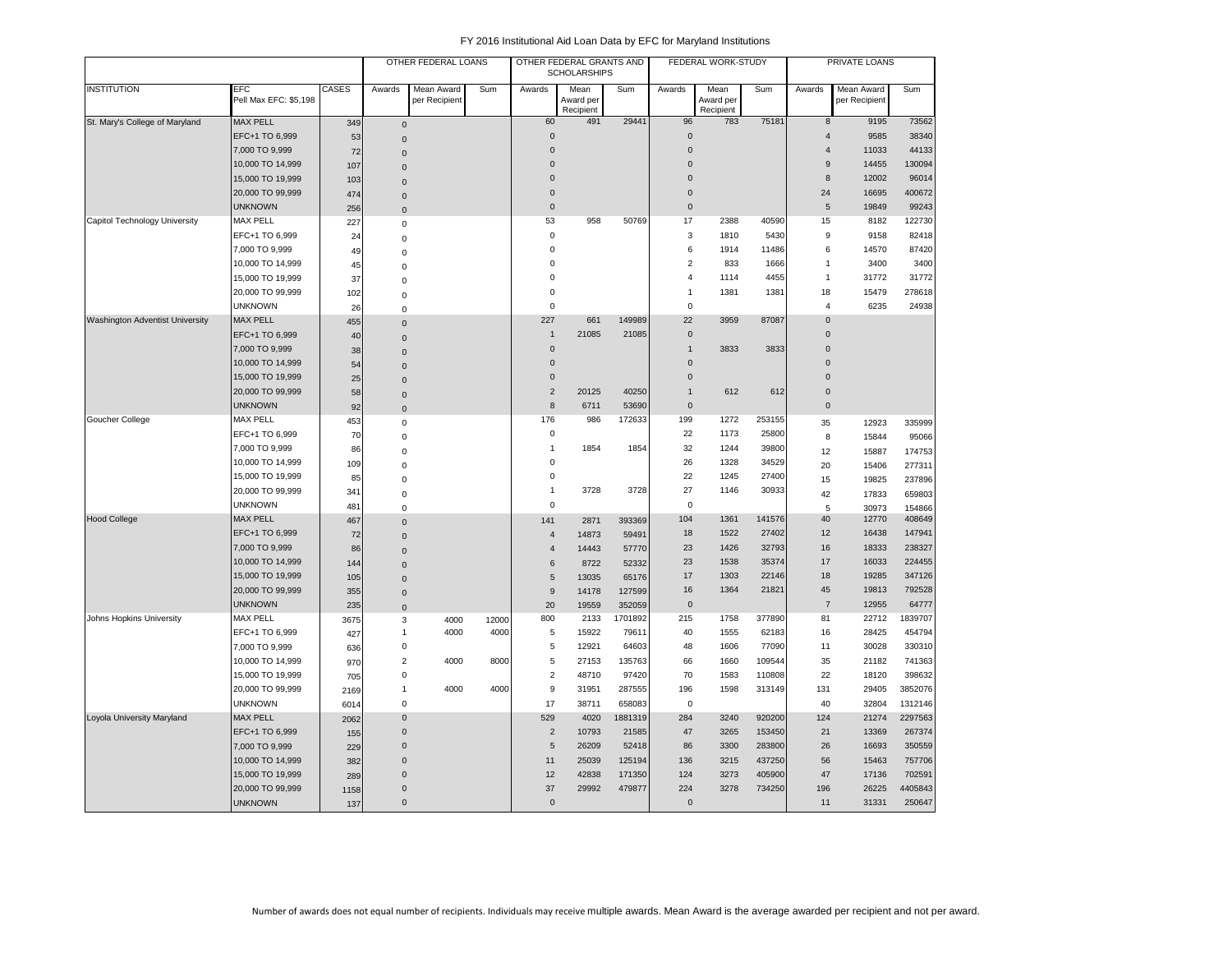|                                        |                       |              |                | <b>OTHER PRIVATE</b><br><b>SCHOLARSHIPS</b> |         |                | PRIVATE ATHLETIC<br><b>SCHOLARSHIPS</b> |     |                | PRIVATE GRANTS         |        |                | <b>INSTITUTIONAL GRANTS</b> |          |                | <b>INSTITUTIONAL LOANS</b> |        |
|----------------------------------------|-----------------------|--------------|----------------|---------------------------------------------|---------|----------------|-----------------------------------------|-----|----------------|------------------------|--------|----------------|-----------------------------|----------|----------------|----------------------------|--------|
| <b>INSTITUTION</b>                     | <b>EFC</b>            | <b>CASES</b> | Awards         | Mean                                        | Sum     | Awards         | Mean                                    | Sum | Awards         | Mean                   | Sum    | Awards         | Mean Award                  | Sum      | Awards         | Mean Award                 | Sum    |
|                                        | Pell Max EFC: \$5,198 |              |                | Award per<br>Recipient                      |         |                | Award per<br>Recipient                  |     |                | Award per<br>Recipient |        |                | per<br>Recipient            |          |                | per Recipient              |        |
| St. Mary's College of Maryland         | <b>MAX PELL</b>       | 349          | 25             | 2609                                        | 65215   | $\mathbf{0}$   |                                         |     | 22             | 2878                   | 63321  | 291            | 6279                        | 1827332  | $\mathbf 0$    |                            |        |
|                                        | EFC+1 TO 6,999        | 53           | $\overline{7}$ | 2843                                        | 19900   | $\overline{0}$ |                                         |     | $\mathsf 0$    |                        |        | 41             | 7063                        | 289600   | $\Omega$       |                            |        |
|                                        | 7,000 TO 9,999        | 72           | $\overline{4}$ | 750                                         | 3000    | $\overline{0}$ |                                         |     | $\mathbf{1}$   | 3000                   | 3000   | 55             | 5888                        | 323828   | $\Omega$       |                            |        |
|                                        | 10,000 TO 14,999      | 107          | 12             | 2977                                        | 35728   | $\overline{0}$ |                                         |     | $\sqrt{3}$     | 7965                   | 23896  | 69             | 4372                        | 301646   | $\Omega$       |                            |        |
|                                        | 15,000 TO 19,999      | 103          | 10             | 2593                                        | 25929   | $\overline{0}$ |                                         |     | 3              | 4965                   | 14896  | 43             | 3254                        | 139909   | $\Omega$       |                            |        |
|                                        | 20,000 TO 99,999      | 474          | 33             | 1925                                        | 63519   | $\overline{0}$ |                                         |     | 12             | 8220                   | 98636  | 48             | 2886                        | 138523   | $\mathbf{0}$   |                            |        |
|                                        | <b>UNKNOWN</b>        | 256          | 11             | 1952                                        | 21469   | $\overline{0}$ |                                         |     | $\overline{7}$ | 6486                   | 45405  | 2              | 2052                        | 4103     | $\overline{0}$ |                            |        |
| Capitol Technology University          | <b>MAX PELL</b>       | 227          | 15             | 2398                                        | 35964   | $\mathbf 0$    |                                         |     | $\overline{4}$ | 1313                   | 5250   | 0              |                             |          | $\mathbf 0$    |                            |        |
|                                        | EFC+1 TO 6,999        | 24           | $\mathbf{1}$   | 3000                                        | 3000    | $\Omega$       |                                         |     | $\overline{2}$ | 1225                   | 2450   | $\mathbf 0$    |                             |          | $\Omega$       |                            |        |
|                                        | 7,000 TO 9,999        | 49           | $\mathbf{1}$   | 1000                                        | 1000    | $\mathbf 0$    |                                         |     | $\mathbf 0$    |                        |        | $\mathbf 0$    |                             |          | $\Omega$       |                            |        |
|                                        | 10,000 TO 14,999      | 45           | $\overline{2}$ | 1250                                        | 2500    | $\mathbf 0$    |                                         |     | $\mathbf 0$    |                        |        | $\mathbf 0$    |                             |          | $\Omega$       |                            |        |
|                                        | 15,000 TO 19,999      | 37           | $\overline{2}$ | 2150                                        | 4300    | $\mathbf 0$    |                                         |     | $\mathbf 0$    |                        |        | $\mathbf 0$    |                             |          | $\Omega$       |                            |        |
|                                        | 20,000 TO 99,999      | 102          | 6              | 1921                                        | 11523   | $\mathbf 0$    |                                         |     | $\mathbf{1}$   | 1000                   | 1000   | $\mathbf 0$    |                             |          | $\Omega$       |                            |        |
|                                        | <b>UNKNOWN</b>        | 26           | $\overline{2}$ | 9750                                        | 19500   | $\mathbf 0$    |                                         |     | $\mathbf 0$    |                        |        | $\mathbf 0$    |                             |          | $\Omega$       |                            |        |
| <b>Washington Adventist University</b> | <b>MAX PELL</b>       | 455          | 42             | 4045                                        | 149669  | $\overline{0}$ |                                         |     | $\overline{2}$ | 1697                   | 3394   | 27             | 2757                        | 74434    | $\Omega$       |                            |        |
|                                        | EFC+1 TO 6,999        | 40           | $\mathbf{3}$   | 5906                                        | 17717   | $\overline{0}$ |                                         |     | $\mathbf 0$    |                        |        | $\overline{2}$ | 1750                        | 3500     | $\Omega$       |                            |        |
|                                        | 7,000 TO 9,999        | 38           | $\overline{4}$ | 5258                                        | 21031   | $\mathbf 0$    |                                         |     | $\mathbf{0}$   |                        |        | $\mathbf 0$    |                             |          | $\Omega$       |                            |        |
|                                        | 10,000 TO 14,999      | 54           | 13             | 3197                                        | 35166   | $\Omega$       |                                         |     | $\Omega$       |                        |        | $\mathbf 0$    |                             |          | $\Omega$       |                            |        |
|                                        | 15,000 TO 19,999      | 25           | $\mathbf{0}$   |                                             |         | $\Omega$       |                                         |     | $\Omega$       |                        |        | $\Omega$       |                             |          | $\Omega$       |                            |        |
|                                        | 20,000 TO 99,999      | 58           | 16             | 6758                                        | 108126  | $\overline{0}$ |                                         |     | $\mathbf{0}$   |                        |        | $\mathbf 0$    |                             |          | $\Omega$       |                            |        |
|                                        | <b>UNKNOWN</b>        | 92           | 13             | 10176                                       | 101764  | $\overline{0}$ |                                         |     | $\overline{7}$ | 3780                   | 26460  | 5              | 2380                        | 11900    | $\overline{0}$ |                            |        |
| Goucher College                        | <b>MAX PELL</b>       | 453          | 84             | 3485                                        | 250917  | $\mathbf 0$    |                                         |     | $\mathbf{1}$   | 634                    | 634    | 636            | 18826                       | 6664426  | $\overline{7}$ | 1786                       | 12500  |
|                                        | EFC+1 TO 6,999        | 70           | 9              | 2673                                        | 21381   | $\Omega$       |                                         |     | $\mathsf 0$    |                        |        | 90             | 19060                       | 1010200  | $\overline{1}$ | 2000                       | 2000   |
|                                        | 7,000 TO 9,999        | 86           | 19             | 2122                                        | 27584   | $\mathbf 0$    |                                         |     | $\mathsf 0$    |                        |        | 108            | 16254                       | 1137763  | $\overline{0}$ |                            |        |
|                                        | 10,000 TO 14,999      | 109          | 13             | 1217                                        | 14600   | $\mathbf 0$    |                                         |     | $\mathbf 0$    |                        |        | 136            | 15403                       | 1293815  | $\Omega$       |                            |        |
|                                        | 15,000 TO 19,999      | 85           | 10             | 1806                                        | 16250   | $\Omega$       |                                         |     | $\mathbf 0$    |                        |        | 107            | 15719                       | 1068864  | $\Omega$       |                            |        |
|                                        | 20,000 TO 99,999      | 341          | 45             | 3413                                        | 129694  | $\mathbf 0$    |                                         |     | $\mathbf 0$    |                        |        | 257            | 9667                        | 1788403  | $\overline{0}$ |                            |        |
|                                        | <b>UNKNOWN</b>        | 481          | 14             | 1133                                        | 13592   | $\overline{0}$ |                                         |     | $\mathbf{1}$   | 3130                   | 3130   | 144            | 10799                       | 1371514  | $\Omega$       |                            |        |
| <b>Hood College</b>                    | <b>MAX PELL</b>       | 467          | 69             | 4559                                        | 223410  | $\mathbf 0$    |                                         |     | 37             | 2881                   | 97961  | 437            | 7662                        | 2566608  | $\Omega$       |                            |        |
|                                        | EFC+1 TO 6,999        | 72           | $9\,$          | 4268                                        | 29877   | $\overline{0}$ |                                         |     | $\overline{2}$ | 8000                   | 8000   | 70             | 8368                        | 443482   | $\Omega$       |                            |        |
|                                        | 7,000 TO 9,999        | 86           | 13             | 2906                                        | 26151   | $\mathbf 0$    |                                         |     | 6              | 4260                   | 21300  | 109            | 8921                        | 633385   | $\Omega$       |                            |        |
|                                        | 10,000 TO 14,999      | 144          | 14             | 4740                                        | 56884   | $\Omega$       |                                         |     | 6              | 3392                   | 20351  | 119            | 7654                        | 757699   | $\Omega$       |                            |        |
|                                        | 15,000 TO 19,999      | 105          | 14             | 6407                                        | 89700   | $\Omega$       |                                         |     | 6              | 2993                   | 14963  | 101            | 6396                        | 479731   | $\Omega$       |                            |        |
|                                        | 20,000 TO 99,999      | 355          | 44             | 4056                                        | 129806  | $\overline{0}$ |                                         |     | 15             | 5903                   | 88543  | 233            | 4410                        | 802563   | $\mathbf{0}$   |                            |        |
|                                        | <b>UNKNOWN</b>        | 235          | 21             | 11293                                       | 135515  | $\overline{0}$ |                                         |     | 17             | 7456                   | 126750 | 55             | 9834                        | 403183   | $\Omega$       |                            |        |
| Johns Hopkins University               | <b>MAX PELL</b>       | 3675         | 152            | 10844                                       | 1648274 | $\mathbf 0$    |                                         |     | $\mathbf{1}$   | 4500                   | 4500   | 824            | 39950                       | 32918795 | 23             | 5238                       | 120463 |
|                                        | EFC+1 TO 6,999        | 427          | 13             | 6451                                        | 83860   | $\Omega$       |                                         |     | $\mathbf 0$    |                        |        | 116            | 38239                       | 4435678  | $\overline{2}$ | 7250                       | 14500  |
|                                        | 7,000 TO 9,999        | 636          | 23             | 3028                                        | 69650   | $\Omega$       |                                         |     | $\mathbf{1}$   | 4500                   | 4500   | 157            | 37413                       | 5873868  | 3              | 13373                      | 40118  |
|                                        | 10,000 TO 14,999      | 970          | 44             | 3365                                        | 148075  | $\mathbf 0$    |                                         |     | $\mathbf 0$    |                        |        | 251            | 35707                       | 8962472  | $\overline{4}$ | 14621                      | 58482  |
|                                        | 15,000 TO 19,999      | 705          | 39             | 2828                                        | 110293  | $\Omega$       |                                         |     | $\mathbf 0$    |                        |        | 235            | 32245                       | 7577543  | $\overline{4}$ | 4844                       | 19374  |
|                                        | 20,000 TO 99,999      | 2169         | 224            | 3001                                        | 672182  | $\Omega$       |                                         |     | $\mathsf 0$    |                        |        | 832            | 22078                       | 18368509 | 8              | 15696                      | 125568 |
|                                        | <b>UNKNOWN</b>        | 6014         | 146            | 3589                                        | 523991  | $\mathbf 0$    |                                         |     | $\mathbf{1}$   | 10000                  | 10000  | 64             | 24442                       | 1564270  | $\overline{1}$ | 19160                      | 19160  |
| Loyola University Maryland             | <b>MAX PELL</b>       | 2062         | 119            | 6087                                        | 553886  | $\Omega$       |                                         |     | 13             | 16186                  | 210413 | 634            | 22822                       | 13989653 | 14             | 3357                       | 47000  |
|                                        | EFC+1 TO 6,999        | 155          | $\overline{7}$ | 3501                                        | 24510   | $\overline{0}$ |                                         |     | $\overline{2}$ | 22683                  | 45366  | 97             | 26397                       | 2534145  | $\overline{7}$ | 4286                       | 30000  |
|                                        | 7,000 TO 9,999        | 229          | 20             | 4162                                        | 62430   | $\Omega$       |                                         |     | $\mathbf{1}$   | 16180                  | 16180  | 147            | 27026                       | 3972855  | $\overline{7}$ | 3286                       | 23000  |
|                                        | 10,000 TO 14,999      | 382          | 35             | 2653                                        | 79595   | $\Omega$       |                                         |     | 3              | 22133                  | 66400  | 256            | 25091                       | 6323023  | 5              | 2200                       | 11000  |
|                                        | 15,000 TO 19,999      | 289          | 26             | 2629                                        | 47318   | $\Omega$       |                                         |     | 3              | 11717                  | 35150  | 196            | 21145                       | 4102100  | $\overline{1}$ | 4000                       | 4000   |
|                                        | 20,000 TO 99,999      | 1158         | 72             | 3084                                        | 197379  | $\Omega$       |                                         |     | 9              | 17458                  | 157120 | 453            | 13928                       | 6225753  | 11             | 2064                       | 22700  |
|                                        | <b>UNKNOWN</b>        | 137          | 11             | 2000                                        | 20000   | $\Omega$       |                                         |     | $\overline{1}$ | 23678                  | 23678  | 8              | 7773                        | 62180    | $\mathbf{0}$   |                            |        |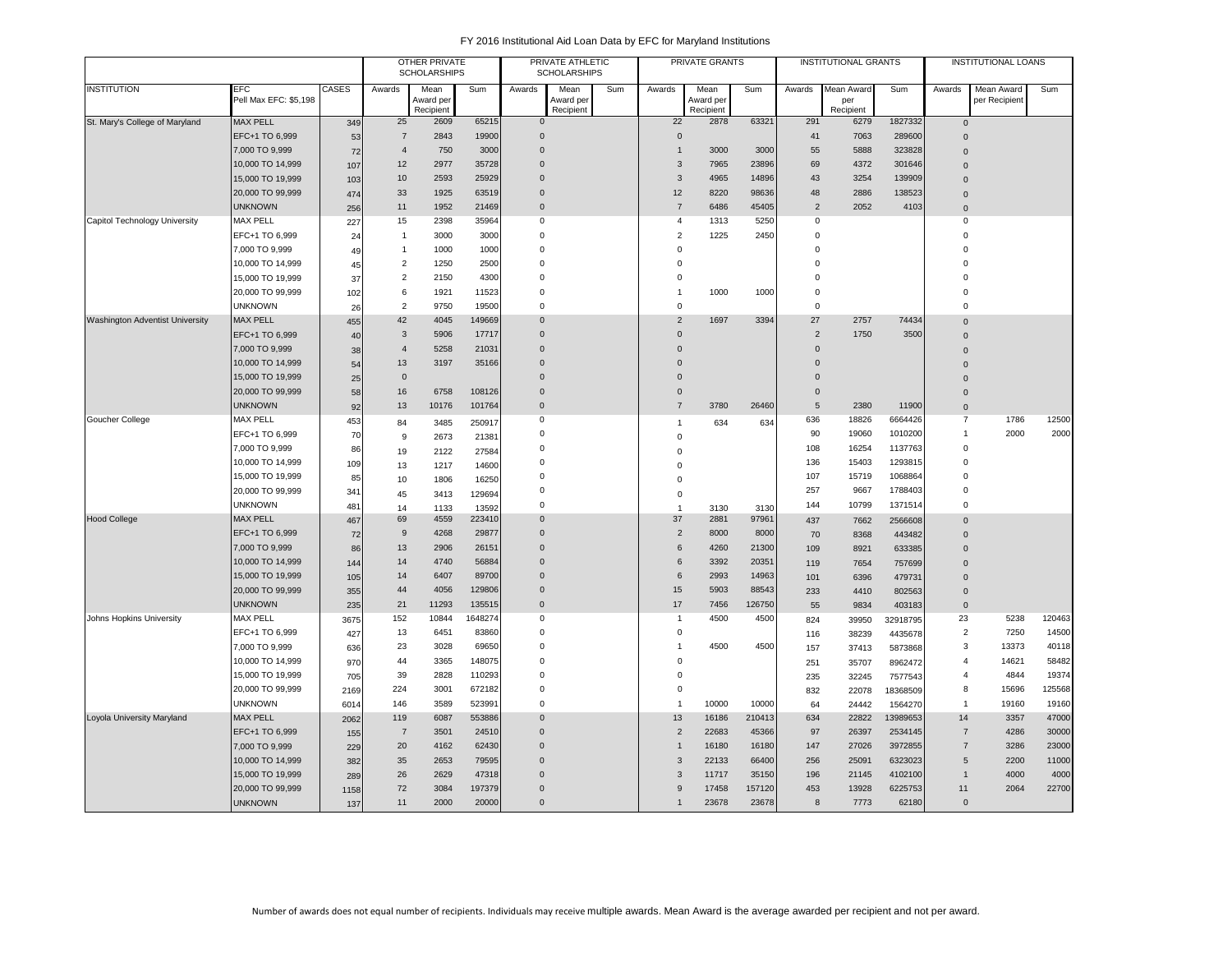|                                        |                                     |       |        | INSTITUTIONAL SCHOLARSHIPS  |          |                | <b>INSTITUTIONAL ATHLETIC</b><br><b>SCHOLARSHIPS</b> |         |                | INSTITUTIONAL WORK-STUDY    |        |                     | EMPLOYEE AND DEPENDENT<br><b>TUITION WAIVER</b> |         |                     | SENIOR CITIZEN TUITION WAIVER |      |
|----------------------------------------|-------------------------------------|-------|--------|-----------------------------|----------|----------------|------------------------------------------------------|---------|----------------|-----------------------------|--------|---------------------|-------------------------------------------------|---------|---------------------|-------------------------------|------|
| <b>INSTITUTION</b>                     | <b>EFC</b><br>Pell Max EFC: \$5,198 | CASES | Awards | Mean Award<br>per Recipient | Sum      | Awards         | Mean Award<br>per Recipien                           | Sum     | Awards         | Mean Award<br>per Recipient | Sum    | Awards              | Mean Award<br>per Recipient                     | Sum     | Awards              | Mean Award<br>per Recipient   | Sum  |
| St. Mary's College of Maryland         | <b>MAX PELL</b>                     | 349   | 137    | 2687                        | 368139   | $\mathbf{0}$   |                                                      |         | $\mathbf{0}$   |                             |        | $\overline{4}$      | 4898                                            | 19593   | $\mathbf 0$         |                               |      |
|                                        | EFC+1 TO 6,999                      | 53    | 28     | 3572                        | 100022   | $\Omega$       |                                                      |         | $\Omega$       |                             |        | $\Omega$            |                                                 |         | $\Omega$            |                               |      |
|                                        | 7,000 TO 9,999                      | 72    | 32     | 3231                        | 103397   | $\mathbf 0$    |                                                      |         | $\overline{0}$ |                             |        | $\mathbf 0$         |                                                 |         | $\Omega$            |                               |      |
|                                        | 10,000 TO 14,999                    | 107   | 60     | 3366                        | 201989   | $\mathbf 0$    |                                                      |         | $\overline{0}$ |                             |        | $\overline{2}$      | 11195                                           | 22390   | $\Omega$            |                               |      |
|                                        | 15,000 TO 19,999                    | 103   | 60     | 3687                        | 221216   | $\overline{0}$ |                                                      |         | $\overline{0}$ |                             |        | 5                   | 8956                                            | 44781   | $\overline{0}$      |                               |      |
|                                        | 20,000 TO 99,999                    | 474   | 296    | 3608                        | 1067821  | $\mathbf 0$    |                                                      |         | $\mathsf 0$    |                             |        | $17$                | 8067                                            | 137143  | $\mathbf{0}$        |                               |      |
|                                        | <b>UNKNOWN</b>                      | 256   | 195    | 3898                        | 760111   | $\mathbf{0}$   |                                                      |         | $\mathbf 0$    |                             |        | 32                  | 7743                                            | 247774  | $\overline{4}$      | 1511                          | 6045 |
| Capitol Technology University          | <b>MAX PELL</b>                     | 227   | 117    | 8355                        | 977568   | 0              |                                                      |         | 0              |                             |        | $\mathbf 0$         |                                                 |         | 0                   |                               |      |
|                                        | EFC+1 TO 6,999                      | 24    | 17     | 9921                        | 168665   | $\Omega$       |                                                      |         | $\mathbf 0$    |                             |        | $\Omega$            |                                                 |         | $\Omega$            |                               |      |
|                                        | 7,000 TO 9,999                      | 49    | 18     | 8292                        | 149254   | $\Omega$       |                                                      |         | $\mathbf 0$    |                             |        | $\Omega$            |                                                 |         | $\Omega$            |                               |      |
|                                        | 10,000 TO 14,999                    | 45    | 20     | 8430                        | 168591   | 0              |                                                      |         | $\mathsf 0$    |                             |        | $\Omega$            |                                                 |         | $\Omega$            |                               |      |
|                                        | 15,000 TO 19,999                    | 37    | 13     | 8501                        | 110510   | $\Omega$       |                                                      |         | $\mathsf 0$    |                             |        | $\Omega$            |                                                 |         | $\Omega$            |                               |      |
|                                        | 20,000 TO 99,999                    | 102   | 47     | 8455                        | 397363   | $\Omega$       |                                                      |         | $\overline{0}$ |                             |        | $\Omega$            |                                                 |         | $\Omega$            |                               |      |
|                                        | <b>UNKNOWN</b>                      | 26    | 21     | 5384                        | 113066   | 0              |                                                      |         | $\mathsf 0$    |                             |        | $\Omega$            |                                                 |         | $\Omega$            |                               |      |
| <b>Washington Adventist University</b> | <b>MAX PELL</b>                     | 455   | 503    | 5824                        | 1811376  | 50             | 4013                                                 | 200650  | $\overline{0}$ |                             |        | $\overline{7}$      | 17854                                           | 124981  | $\Omega$            |                               |      |
|                                        | EFC+1 TO 6,999                      | 40    | 46     | 9021                        | 225525   | 3              | 4017                                                 | 12050   | $\mathbf 0$    |                             |        | $\mathbf{0}$        |                                                 |         | $\mathbf{0}$        |                               |      |
|                                        | 7,000 TO 9,999                      | 38    | 39     | 8131                        | 170745   | $\mathbf{3}$   | 3000                                                 | 9000    | $\mathbf 0$    |                             |        | $\mathbf{1}$        | 18979                                           | 18979   | $\Omega$            |                               |      |
|                                        | 10,000 TO 14,999                    | 54    | 64     | 7116                        | 227711   | $\overline{2}$ | 10350                                                | 20700   | $\overline{0}$ |                             |        | $\mathbf{1}$        | 18979                                           | 18979   | $\mathbf{0}$        |                               |      |
|                                        | 15,000 TO 19,999                    | 25    | 21     | 6236                        | 68600    | $\mathbf{0}$   |                                                      |         | $\overline{0}$ |                             |        | $\mathbf{1}$        | 16055                                           | 16055   | $\mathbf{0}$        |                               |      |
|                                        | 20,000 TO 99,999                    | 58    | 64     | 6625                        | 258392   | $\overline{7}$ | 2643                                                 | 18500   | $\Omega$       |                             |        | $\overline{2}$      | 29666                                           | 29666   | $\Omega$            |                               |      |
|                                        | <b>UNKNOWN</b>                      | 92    | 115    | 7000                        | 406016   | $10$           | 2215                                                 | 22150   | $\mathbf 0$    |                             |        | 11                  | 13657                                           | 150229  | $\mathbf 0$         |                               |      |
| Goucher College                        | <b>MAX PELL</b>                     | 453   | 343    | 12638                       | 3564033  | 0              |                                                      |         | $\mathbf 0$    |                             |        | $\overline{4}$      | 17132                                           | 68528   | $\mathsf{O}\xspace$ |                               |      |
|                                        | EFC+1 TO 6,999                      | 70    | 49     | 12789                       | 588300   | 0              |                                                      |         | $\mathbf 0$    |                             |        | $\overline{2}$      | 31050                                           | 62100   | 0                   |                               |      |
|                                        | 7,000 TO 9,999                      | 86    | 77     | 13842                       | 872050   | 0              |                                                      |         | $\mathsf 0$    |                             |        | 3                   | 32860                                           | 98580   | $\Omega$            |                               |      |
|                                        | 10,000 TO 14,999                    | 109   | 93     | 12743                       | 955700   | $\mathbf 0$    |                                                      |         | $\mathbf 0$    |                             |        | $\overline{7}$      | 24668                                           | 172675  | 0                   |                               |      |
|                                        | 15,000 TO 19,999                    | 85    | 69     | 14075                       | 830450   | 0              |                                                      |         | $\mathbf 0$    |                             |        | 3                   | 8327                                            | 24981   | $\mathbf 0$         |                               |      |
|                                        | 20,000 TO 99,999                    | 341   | 320    | 14476                       | 3850633  | 0              |                                                      |         | $\mathbf 0$    |                             |        | 16                  | 23818                                           | 381088  | $\mathbf 0$         |                               |      |
|                                        | <b>UNKNOWN</b>                      | 481   | 371    | 13958                       | 4606177  | 0              |                                                      |         | $\overline{0}$ |                             |        | 24                  | 19621                                           | 470907  | 0                   |                               |      |
| <b>Hood College</b>                    | <b>MAX PELL</b>                     | 467   | 522    | 11883                       | 3849956  | $\mathbf 0$    |                                                      |         | 17             | 984                         | 16726  | $\mathbf{1}$        | 34630                                           | 34630   | $\Omega$            |                               |      |
|                                        | EFC+1 TO 6,999                      | 72    | 91     | 13649                       | 723407   | $\mathbf 0$    |                                                      |         | $\overline{4}$ | 965                         | 3859   | $\overline{2}$      | 34630                                           | 69260   | $\mathbf{0}$        |                               |      |
|                                        | 7,000 TO 9,999                      | 86    | 108    | 13513                       | 864853   | $\mathbf 0$    |                                                      |         | 10             | 1040                        | 10400  | $\overline{2}$      | 34630                                           | 69260   | $\mathbf{0}$        |                               |      |
|                                        | 10,000 TO 14,999                    | 144   | 171    | 14689                       | 1454246  | $\Omega$       |                                                      |         | 14             | 1109                        | 15526  | $\overline{2}$      | 30998                                           | 61995   | $\Omega$            |                               |      |
|                                        | 15,000 TO 19,999                    | 105   | 146    | 13353                       | 1121647  | $\Omega$       |                                                      |         | 13             | 1454                        | 18898  | $\mathsf{O}\xspace$ |                                                 |         | $\Omega$            |                               |      |
|                                        | 20,000 TO 99,999                    | 355   | 473    | 13746                       | 4233774  | $\mathbf{0}$   |                                                      |         | 49             | 1425                        | 69839  | $\overline{7}$      | 34704                                           | 242926  | $\mathbf{0}$        |                               |      |
|                                        | <b>UNKNOWN</b>                      | 235   | 186    | 11957                       | 1650131  | $\Omega$       |                                                      |         | 12             | 1250                        | 15005  | 13                  | 10400                                           | 135205  | $\Omega$            |                               |      |
| Johns Hopkins University               | <b>MAX PELL</b>                     | 3675  | 131    | 19905                       | 2607596  | $\mathbf{1}$   | 12178                                                | 12178   | $\overline{4}$ | 15244                       | 60975  | $\overline{2}$      | 24355                                           | 48710   | 0                   |                               |      |
|                                        | EFC+1 TO 6,999                      | 427   | 17     | 13041                       | 221696   | $\mathbf{1}$   | 54820                                                | 54820   | $\mathbf 0$    |                             |        | $\mathbf{1}$        | 15000                                           | 15000   | 0                   |                               |      |
|                                        | 7,000 TO 9,999                      | 636   | 28     | 16754                       | 469123   | 0              |                                                      |         | $\mathbf 0$    |                             |        | $\mathbf{1}$        | 24355                                           | 24355   | 0                   |                               |      |
|                                        | 10,000 TO 14,999                    | 970   | 35     | 21514                       | 752997   | $\overline{2}$ | 42621                                                | 85242   | $\overline{1}$ | 15120                       | 15120  | $\overline{4}$      | 24355                                           | 97420   | $\mathbf 0$         |                               |      |
|                                        | 15,000 TO 19,999                    | 705   | 41     | 15233                       | 624565   | 0              |                                                      |         | $\mathbf 0$    |                             |        | $\mathbf{1}$        | 24355                                           | 24355   | 0                   |                               |      |
|                                        | 20,000 TO 99,999                    | 2169  | 154    | 22034                       | 3393260  | 5              | 29405                                                | 147025  | $\overline{2}$ | 15690                       | 31380  | 11                  | 21324                                           | 234560  | 0                   |                               |      |
|                                        | <b>UNKNOWN</b>                      | 6014  | 187    | 22916                       | 4285365  | 41             | 28326                                                | 1161358 | $\overline{2}$ | 12108                       | 24216  | 30                  | 28414                                           | 852425  | $\mathbf 0$         |                               |      |
| Loyola University Maryland             | <b>MAX PELL</b>                     | 2062  | 763    | 15935                       | 11010880 | 362            | 34564                                                | 4355122 | 132            | 11547                       | 508050 | 51                  | 28473                                           | 1452130 | $\Omega$            |                               |      |
|                                        | EFC+1 TO 6,999                      | 155   | 50     | 15909                       | 731800   | 12             | 51206                                                | 153618  | 9              | 13367                       | 40100  | 5                   | 41148                                           | 205740  | $\mathbf{0}$        |                               |      |
|                                        | 7,000 TO 9,999                      | 229   | 72     | 16746                       | 1122000  | $\overline{7}$ | 24870                                                | 49740   | 21             | 11929                       | 83500  | $\overline{1}$      | 35040                                           | 35040   | $\Omega$            |                               |      |
|                                        | 10,000 TO 14,999                    | 382   | 139    | 15921                       | 1958300  | 6              | 25457                                                | 50913   | 33             | 11786                       | 129650 | $\mathbf{3}$        | 37920                                           | 113760  | $\mathbf{0}$        |                               |      |
|                                        | 15,000 TO 19,999                    | 289   | 125    | 15597                       | 1731225  | 3              | 16600                                                | 49800   | 15             | 10860                       | 54300  | $\mathsf{O}\xspace$ |                                                 |         | $\mathbf{0}$        |                               |      |
|                                        | 20,000 TO 99,999                    | 1158  | 599    | 16560                       | 9323500  | 57             | 19180                                                | 824753  | 63             | 11529                       | 242100 | 16                  | 36949                                           | 591180  | $\mathbf{0}$        |                               |      |
|                                        | <b>UNKNOWN</b>                      | 137   | 84     | 16703                       | 1336250  | $\overline{4}$ | 21989                                                | 87955   | 15             | 10660                       | 53300  | $\overline{2}$      | 39420                                           | 78840   | $\Omega$            |                               |      |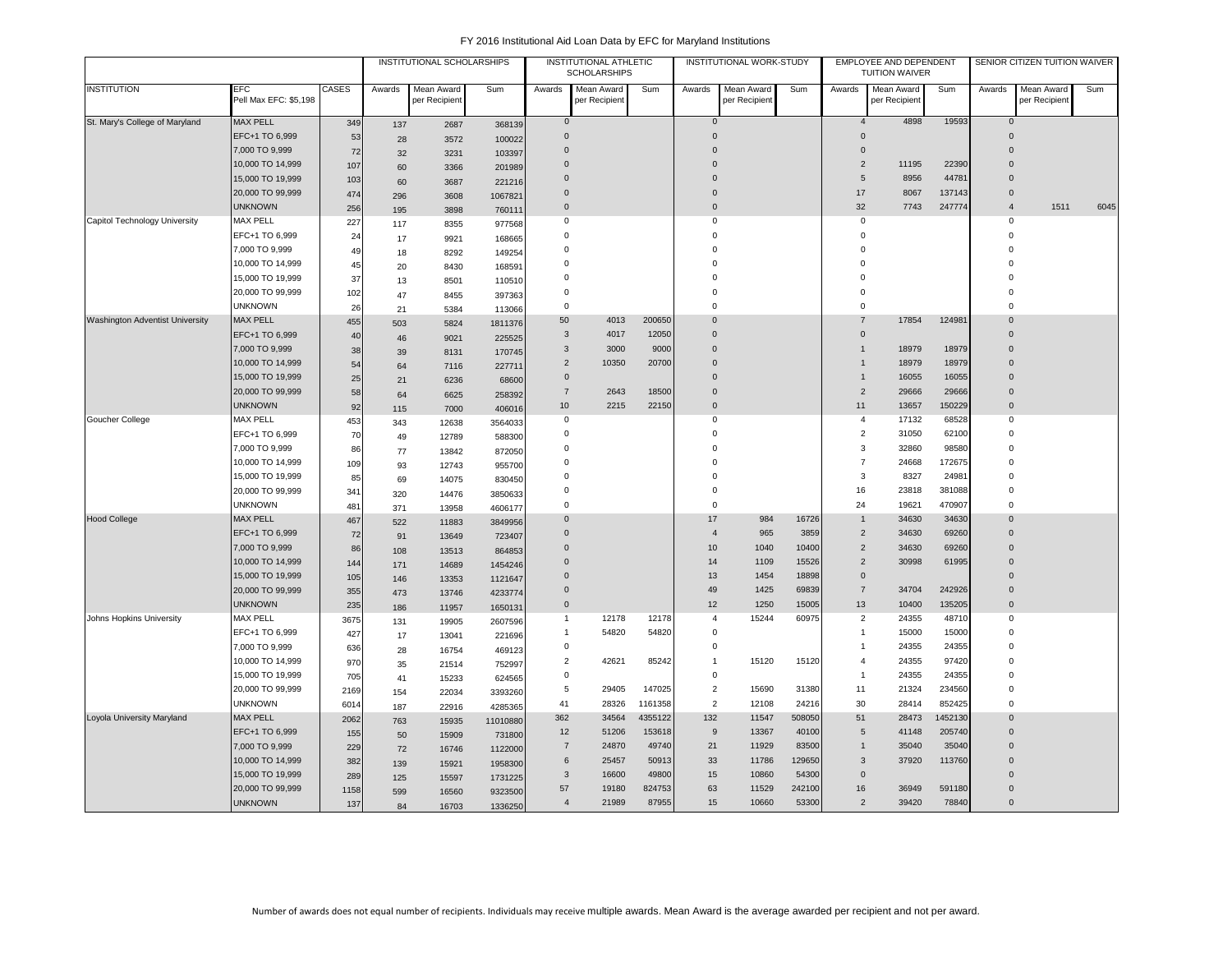|                                 |                                     |       |                     | DISABLED STUDENT TUITION<br>WAIVER |     |                           | STUDENT TUITION WAIVER      |        |              | FOSTER CARE TUITION WAIVER     |     |                     | HOMELESS YOUTH TUITION<br>WAIVER |     |
|---------------------------------|-------------------------------------|-------|---------------------|------------------------------------|-----|---------------------------|-----------------------------|--------|--------------|--------------------------------|-----|---------------------|----------------------------------|-----|
| <b>INSTITUTION</b>              | <b>EFC</b><br>Pell Max EFC: \$5,198 | CASES | Awards              | Mean<br>Award per<br>Recipient     | Sum | Awards                    | Mean Award<br>per Recipient | Sum    | Awards       | Mean<br>Award per<br>Recipient | Sum | Awards              | Mean<br>Award per<br>Recipient   | Sum |
| St. Mary's College of Maryland  | <b>MAX PELL</b>                     | 349   | $\mathsf{O}\xspace$ |                                    |     | 16                        | 3310                        | 52962  | $\pmb{0}$    |                                |     | $\mathbf{0}$        |                                  |     |
|                                 | EFC+1 TO 6,999                      | 53    | $\mathbf 0$         |                                    |     | $\mathbf{1}$              | 13650                       | 13650  | $\pmb{0}$    |                                |     | $\mathbf 0$         |                                  |     |
|                                 | 7,000 TO 9,999                      | 72    | $\mathbf 0$         |                                    |     | $\overline{4}$            | 1105                        | 4419   | $\pmb{0}$    |                                |     | $\mathbf 0$         |                                  |     |
|                                 | 10,000 TO 14,999                    | 107   | $\mathbf 0$         |                                    |     | $\mathbf{1}$              | 2094                        | 2094   | $\pmb{0}$    |                                |     | $\Omega$            |                                  |     |
|                                 | 15,000 TO 19,999                    | 103   | $\pmb{0}$           |                                    |     | $\overline{4}$            | 6863                        | 27451  | $\pmb{0}$    |                                |     | $\Omega$            |                                  |     |
|                                 | 20,000 TO 99,999                    | 474   | $\mathbf 0$         |                                    |     | 25                        | 2420                        | 60488  | $\pmb{0}$    |                                |     | $\mathbf{0}$        |                                  |     |
|                                 | <b>UNKNOWN</b>                      | 256   | $\pmb{0}$           |                                    |     | 14                        | 4422                        | 61908  | $\pmb{0}$    |                                |     | $\mathbf 0$         |                                  |     |
| Capitol Technology University   | MAX PELL                            | 227   | $\pmb{0}$           |                                    |     | 0                         |                             |        | 0            |                                |     | $\mathsf 0$         |                                  |     |
|                                 | EFC+1 TO 6,999                      | 24    | $\mathbf 0$         |                                    |     | $\mathbf 0$               |                             |        | 0            |                                |     | $\mathbf 0$         |                                  |     |
|                                 | 7,000 TO 9,999                      | 49    | $\mathbf 0$         |                                    |     | $\mathbf 0$               |                             |        | 0            |                                |     | $\Omega$            |                                  |     |
|                                 | 10,000 TO 14,999                    | 45    | $\mathbf 0$         |                                    |     | $\mathbf 0$               |                             |        | 0            |                                |     | $\Omega$            |                                  |     |
|                                 | 15,000 TO 19,999                    | 37    | $\mathbf 0$         |                                    |     | $\bf 0$                   |                             |        | 0            |                                |     | $\Omega$            |                                  |     |
|                                 | 20,000 TO 99,999                    | 102   | $\pmb{0}$           |                                    |     | $\mathbf 0$               |                             |        | 0            |                                |     | $\Omega$            |                                  |     |
|                                 | <b>UNKNOWN</b>                      | 26    | $\mathbf 0$         |                                    |     | $\bf 0$                   |                             |        | 0            |                                |     | $\mathbf 0$         |                                  |     |
| Washington Adventist University | <b>MAX PELL</b>                     | 455   | $\pmb{0}$           |                                    |     | $\mathbf 0$               |                             |        | $\pmb{0}$    |                                |     | $\mathbf 0$         |                                  |     |
|                                 | EFC+1 TO 6,999                      | 40    | $\mathbf 0$         |                                    |     | $\mathbf 0$               |                             |        | $\pmb{0}$    |                                |     | $\mathbf 0$         |                                  |     |
|                                 | 7,000 TO 9,999                      | 38    | $\mathbf 0$         |                                    |     | $\mathbf 0$               |                             |        | $\pmb{0}$    |                                |     | 0                   |                                  |     |
|                                 | 10,000 TO 14,999                    | 54    | $\mathbf 0$         |                                    |     | $\mathbf 0$               |                             |        | $\pmb{0}$    |                                |     | $\Omega$            |                                  |     |
|                                 | 15,000 TO 19,999                    | 25    | $\mathbf 0$         |                                    |     | $\mathbf 0$               |                             |        | $\pmb{0}$    |                                |     | $\Omega$            |                                  |     |
|                                 | 20,000 TO 99,999                    | 58    | $\mathbf 0$         |                                    |     | $\mathbf 0$               |                             |        | $\pmb{0}$    |                                |     | $\mathbf 0$         |                                  |     |
|                                 | <b>UNKNOWN</b>                      | 92    | $\mathbf 0$         |                                    |     | $\mathbf{0}$              |                             |        | $\mathbf{0}$ |                                |     | $\mathbf{0}$        |                                  |     |
| Goucher College                 | <b>MAX PELL</b>                     | 453   | $\mathbf 0$         |                                    |     | $\overline{2}$            | 24750                       | 49500  | 0            |                                |     | 0                   |                                  |     |
|                                 | EFC+1 TO 6,999                      | 70    | $\pmb{0}$           |                                    |     | $\mathsf 0$               |                             |        | 0            |                                |     | $\mathbf 0$         |                                  |     |
|                                 | 7,000 TO 9,999                      | 86    | $\mathbf 0$         |                                    |     | $\overline{2}$            | 33000                       | 66000  | 0            |                                |     | $\Omega$            |                                  |     |
|                                 | 10,000 TO 14,999                    | 109   | $\mathbf 0$         |                                    |     | 3                         | 33000                       | 99000  | 0            |                                |     | $\Omega$            |                                  |     |
|                                 | 15,000 TO 19,999                    | 85    | $\mathbf 0$         |                                    |     | $\mathbf{1}$              | 33000                       | 33000  | 0            |                                |     | $\Omega$            |                                  |     |
|                                 | 20,000 TO 99,999                    | 341   | $\pmb{0}$           |                                    |     | 8                         | 30938                       | 247500 | 0            |                                |     | 0                   |                                  |     |
|                                 | <b>UNKNOWN</b>                      | 481   | $\mathbf 0$         |                                    |     | 19                        | 31263                       | 594000 | 0            |                                |     | 0                   |                                  |     |
| <b>Hood College</b>             | <b>MAX PELL</b>                     | 467   | $\mathbf 0$         |                                    |     | 18                        | 13681                       | 246262 | $\pmb{0}$    |                                |     | $\Omega$            |                                  |     |
|                                 | EFC+1 TO 6,999                      | 72    | $\mathbf 0$         |                                    |     | $\sqrt{2}$                | 7698                        | 15395  | $\pmb{0}$    |                                |     | $\Omega$            |                                  |     |
|                                 | 7,000 TO 9,999                      | 86    | $\mathbf 0$         |                                    |     | $\overline{7}$            | 16518                       | 115629 | $\mathbf{0}$ |                                |     | $\Omega$            |                                  |     |
|                                 | 10,000 TO 14,999                    | 144   | $\mathbf 0$         |                                    |     | 14                        | 16337                       | 212380 | $\pmb{0}$    |                                |     | $\Omega$            |                                  |     |
|                                 | 15,000 TO 19,999                    | 105   | $\mathbf 0$         |                                    |     | 6                         | 9078                        | 54470  | $\pmb{0}$    |                                |     | $\Omega$            |                                  |     |
|                                 | 20,000 TO 99,999                    | 355   | $\mathbf 0$         |                                    |     | 28                        | 15279                       | 427825 | $\pmb{0}$    |                                |     | $\mathbf 0$         |                                  |     |
|                                 | <b>UNKNOWN</b>                      | 235   | $\pmb{0}$           |                                    |     | 18                        | 24245                       | 436415 | $\mathsf 0$  |                                |     | $\mathsf{O}\xspace$ |                                  |     |
| Johns Hopkins University        | MAX PELL                            | 3675  | $\mathbf 0$         |                                    |     | $\overline{4}$            | 8084                        | 32337  | 0            |                                |     | $\mathbf 0$         |                                  |     |
|                                 | EFC+1 TO 6,999                      | 427   | $\mathbf 0$         |                                    |     | 0                         |                             |        | 0            |                                |     | $\mathbf 0$         |                                  |     |
|                                 | 7,000 TO 9,999                      | 636   | $\mathbf 0$         |                                    |     | 1                         | 30200                       | 30200  | 0            |                                |     | n                   |                                  |     |
|                                 | 10,000 TO 14,999                    | 970   | $\mathbf 0$         |                                    |     | 3                         | 16550                       | 49650  | 0            |                                |     | O                   |                                  |     |
|                                 | 15,000 TO 19,999                    | 705   | $\mathbf 0$         |                                    |     | $\ensuremath{\mathsf{3}}$ | 10704                       | 32113  | 0            |                                |     | $\Omega$            |                                  |     |
|                                 | 20,000 TO 99,999                    | 2169  | $\pmb{0}$           |                                    |     | 22                        | 18918                       | 416204 | 0            |                                |     | $\mathbf 0$         |                                  |     |
|                                 | <b>UNKNOWN</b>                      | 6014  | $\mathbf 0$         |                                    |     | 17                        | 20921                       | 355651 | 0            |                                |     | $\Omega$            |                                  |     |
| Loyola University Maryland      | <b>MAX PELL</b>                     | 2062  | $\mathbf{0}$        |                                    |     | $\mathbf{3}$              | 20333                       | 61000  | $\pmb{0}$    |                                |     | $\mathbf{0}$        |                                  |     |
|                                 | EFC+1 TO 6,999                      | 155   | $\mathbf{0}$        |                                    |     | $\mathbf{0}$              |                             |        | $\mathbf{0}$ |                                |     | $\Omega$            |                                  |     |
|                                 | 7,000 TO 9,999                      | 229   | $\mathbf 0$         |                                    |     | $\mathbf 0$               |                             |        | $\pmb{0}$    |                                |     | $\Omega$            |                                  |     |
|                                 | 10,000 TO 14,999                    | 382   | $\mathbf 0$         |                                    |     | $\mathbf{0}$              |                             |        | $\mathbf{0}$ |                                |     | $\Omega$            |                                  |     |
|                                 | 15,000 TO 19,999                    | 289   | $\mathbf 0$         |                                    |     | $\mathbf 0$               |                             |        | $\pmb{0}$    |                                |     |                     |                                  |     |
|                                 | 20,000 TO 99,999                    | 1158  | $\mathbf 0$         |                                    |     | $\mathbf{0}$              |                             |        | $\pmb{0}$    |                                |     | $\Omega$            |                                  |     |
|                                 | <b>UNKNOWN</b>                      | 137   | $\pmb{0}$           |                                    |     | $\pmb{0}$                 |                             |        | $\pmb{0}$    |                                |     | $\pmb{0}$           |                                  |     |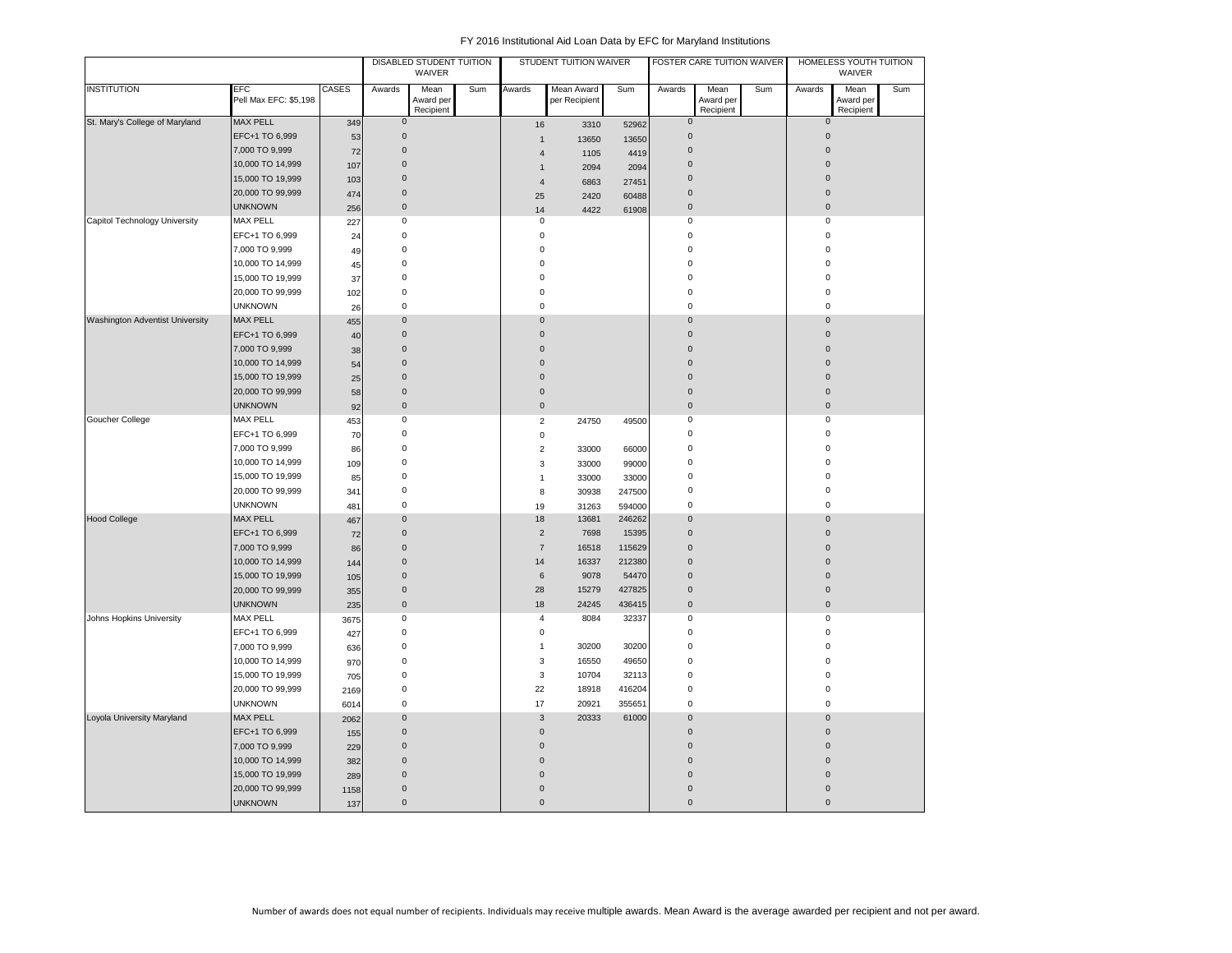|                                   |                              |       |              | PELL                        |         |                | PERKINS LOANS               |        |              | STAFFORD SUBSIDIZED LOANS<br>(FEDERAL) |         |        | STAFFORD UNSUBSIDIZED LOANS<br>(FEDERAL) |         |                  | PLUS LOANS                  |         |
|-----------------------------------|------------------------------|-------|--------------|-----------------------------|---------|----------------|-----------------------------|--------|--------------|----------------------------------------|---------|--------|------------------------------------------|---------|------------------|-----------------------------|---------|
| <b>INSTITUTION</b>                | EFC<br>Pell Max EFC: \$5,198 | CASES | Awards       | Mean Award<br>per Recipient | Sum     | Awards         | Mean Award<br>per Recipient | Sum    | Awards       | Mean Award<br>per Recipient            | Sum     | Awards | Mean Award<br>per Recipient              | Sum     | Awards           | Mean Award<br>per Recipient | Sum     |
| Maryland Institute College of Art | <b>MAX PELL</b>              | 539   | 389          | 4458                        | 1734050 | 161            | 1272                        | 204800 | 355          | 4433                                   | 1489498 | 316    | 2984                                     | 942961  | 113              | 22599                       | 2553697 |
|                                   | EFC+1 TO 6,999               | 45    | 0            |                             |         | 13             | 1462                        | 19000  | 33           | 4508                                   | 139750  | 24     | 1958                                     | 47000   | 15               | 22668                       | 340027  |
|                                   | 7,000 TO 9,999               | 80    | 0            |                             |         | 20             | 1675                        | 33500  | 61           | 4336                                   | 242791  | 51     | 2357                                     | 120191  | 23               | 26420                       | 607661  |
|                                   | 10,000 TO 14,999             | 105   | 0            |                             |         | 19             | 1579                        | 30000  | 73           | 4601                                   | 326683  | 63     | 2219                                     | 139817  | 32               | 25283                       | 809065  |
|                                   | 15,000 TO 19,999             | 87    | $\mathbf 0$  |                             |         | 9              | 1556                        | 14000  | 65           | 4561                                   | 287369  | 55     | 2360                                     | 129814  | 25               | 28147                       | 703684  |
|                                   | 20,000 TO 99,999             | 458   | $\mathsf 0$  |                             |         | 16             | 1500                        | 24000  | 186          | 4538                                   | 830506  | 291    | 4024                                     | 1170969 | 100              | 30597                       | 3059690 |
|                                   | <b>UNKNOWN</b>               | 753   | $\mathsf 0$  |                             |         | $\mathbf 0$    |                             |        | $\Omega$     |                                        |         | 18     | 6472                                     | 116500  | $\overline{4}$   | 28135                       | 112540  |
| Mount St. Mary's College          | <b>MAX PELL</b>              | 510   | 420          | 4060                        | 1705339 | 183            | 1447                        | 264750 | 341          | 4122                                   | 1339685 | 335    | 2627                                     | 769825  | 91               | 17085                       | 1264254 |
|                                   | EFC+1 TO 6,999               | 70    | $\mathbf{0}$ |                             |         | 23             | 1500                        | 34500  | 53           | 4247                                   | 216616  | 53     | 2367                                     | 118373  | 32               | 22552                       | 608895  |
|                                   | 7,000 TO 9,999               | 107   | $\Omega$     |                             |         | 30             | 1425                        | 42750  | 82           | 4269                                   | 324413  | 84     | 2801                                     | 198898  | 33               | 22157                       | 642548  |
|                                   | 10,000 TO 14,999             | 140   | $\Omega$     |                             |         | 24             | 1438                        | 34500  | 103          | 4436                                   | 439183  | 102    | 2311                                     | 221863  | 38               | 19326                       | 618445  |
|                                   | 15,000 TO 19,999             | 161   | $\Omega$     |                             |         | 36             | 1396                        | 50250  | 110          | 4148                                   | 452123  | 117    | 2554                                     | 275799  | 35               | 18180                       | 581761  |
|                                   | 20,000 TO 99,999             | 549   | $\Omega$     |                             |         | 22             | 1466                        | 32250  | 188          | 3874                                   | 724439  | 403    | 4679                                     | 1801580 | 116              | 22597                       | 2463096 |
|                                   | <b>UNKNOWN</b>               | 550   | $\mathbf{0}$ |                             |         | $\mathbf{0}$   |                             |        | $\mathbf{0}$ |                                        |         | 25     | 5871                                     | 140910  | 3                | 31582                       | 94746   |
| Notre Dame of Maryland University | <b>MAX PELL</b>              | 732   | 341          | 3848                        | 1312261 | $\mathbf 0$    |                             |        | 331          | 4275                                   | 1368083 | 337    | 4818                                     | 1450195 | 25               | 13663                       | 327921  |
|                                   | EFC+1 TO 6,999               | 85    | $\mathbf 0$  |                             |         | $\Omega$       |                             |        | 51           | 4324                                   | 207544  | 53     | 4307                                     | 211062  | 8                | 15407                       | 123256  |
|                                   | 7,000 TO 9,999               | 68    | $\mathbf 0$  |                             |         | $\Omega$       |                             |        | 41           | 4480                                   | 183677  | 45     | 5024                                     | 200960  | 3                | 20809                       | 62426   |
|                                   | 10,000 TO 14,999             | 102   | $\mathbf 0$  |                             |         | $\Omega$       |                             |        | 52           | 4089                                   | 212633  | 63     | 4919                                     | 280372  | $\overline{4}$   | 10469                       | 41875   |
|                                   | 15,000 TO 19,999             | 72    | $\mathbf 0$  |                             |         | $\Omega$       |                             |        | 30           | 4313                                   | 125069  | 38     | 5347                                     | 187147  | 10               | 14787                       | 147872  |
|                                   | 20,000 TO 99,999             | 153   | $\mathsf 0$  |                             |         | $\mathbf 0$    |                             |        | 24           | 3461                                   | 79612   | 95     | 7089                                     | 637969  | 11               | 17895                       | 178951  |
|                                   | <b>UNKNOWN</b>               | 132   | $\mathbf 0$  |                             |         | $\Omega$       |                             |        | $\mathbf 0$  |                                        |         | 3      | 6833                                     | 20500   | $\Omega$         |                             |         |
| St. John's College                | <b>MAX PELL</b>              | 118   | 80           | 4415                        | 353197  | $\overline{4}$ | 3188                        | 12750  | 71           | 4462                                   | 316815  | 69     | 3340                                     | 213788  | 10 <sup>10</sup> | 14400                       | 129597  |
|                                   | EFC+1 TO 6,999               | 16    | $\mathbf{0}$ |                             |         | $\overline{1}$ | 5500                        | 5500   | 10           | 3950                                   | 39500   | 10     | 2000                                     | 18000   | $\overline{2}$   | 5012                        | 10023   |
|                                   | 7,000 TO 9,999               | 23    | $\Omega$     |                             |         | $\mathbf{1}$   | 3000                        | 3000   | 20           | 4500                                   | 90000   | 20     | 2211                                     | 42000   | $\mathbf{3}$     | 12400                       | 37200   |
|                                   | 10,000 TO 14,999             | 32    | $\Omega$     |                             |         | 3              | 2333                        | 7000   | 26           | 4548                                   | 118250  | 22     | 2397                                     | 52728   | 5                | 19183                       | 95916   |
|                                   | 15,000 TO 19,999             | 23    | $\Omega$     |                             |         | $\overline{1}$ | 4000                        | 4000   | 20           | 4450                                   | 89000   | 20     | 2000                                     | 40000   | 5                | 12035                       | 48138   |
|                                   | 20,000 TO 99,999             | 109   | $\mathbf{0}$ |                             |         | $\mathbf{0}$   |                             |        | 66           | 4310                                   | 284477  | 73     | 3052                                     | 216720  | 18               | 25543                       | 459774  |
|                                   | <b>UNKNOWN</b>               | 133   | $\mathbf{0}$ |                             |         | $\mathbf 0$    |                             |        | $\mathbf{0}$ |                                        |         | 13     | 6977                                     | 76750   | $\mathbf{3}$     | 27000                       | 81000   |
| <b>Stevenson University</b>       | <b>MAX PELL</b>              | 1516  | 1239         | 4103                        | 5083370 | $\overline{1}$ | 5500                        | 5500   | 1112         | 4180                                   | 4619206 | 1067   | 3658                                     | 3811368 | 355              | 14900                       | 5036174 |
|                                   | EFC+1 TO 6,999               | 194   | $\mathsf 0$  |                             |         | $\mathbf 0$    |                             |        | 139          | 4289                                   | 591841  | 138    | 3135                                     | 420083  | 53               | 18512                       | 962623  |
|                                   | 7,000 TO 9,999               | 246   | $\mathsf 0$  |                             |         | $\mathbf 0$    |                             |        | 186          | 4263                                   | 788729  | 177    | 2946                                     | 512676  | 71               | 16129                       | 1129053 |
|                                   | 10,000 TO 14,999             | 317   | $\mathbf 0$  |                             |         | $\Omega$       |                             |        | 217          | 4377                                   | 949856  | 220    | 3150                                     | 689953  | 101              | 19119                       | 1854497 |
|                                   | 15,000 TO 19,999             | 262   | $\mathbf 0$  |                             |         | $\Omega$       |                             |        | 194          | 4173                                   | 801311  | 197    | 3087                                     | 589686  | 79               | 21891                       | 1707503 |
|                                   | 20,000 TO 99,999             | 845   | $\mathbf 0$  |                             |         | $\mathbf 0$    |                             |        | 254          | 3706                                   | 941410  | 529    | 5032                                     | 2631845 | 230              | 22559                       | 5143453 |
|                                   | <b>UNKNOWN</b>               | 431   | $\mathbf 0$  |                             |         | $\mathbf 0$    |                             |        | $\mathbf 0$  |                                        |         | 14     | 5901                                     | 82614   | $\overline{4}$   | 27746                       | 110982  |
| <b>Washington College</b>         | <b>MAX PELL</b>              | 220   | 216          | 4568                        | 986724  | $\mathbf{0}$   |                             |        | 201          | 4063                                   | 812500  | 190    | 2638                                     | 495859  | 52               | 17864                       | 893224  |
|                                   | EFC+1 TO 6,999               | 44    | $\mathbf 0$  |                             |         | $\mathbf 0$    |                             |        | 39           | 3910                                   | 152500  | 37     | 2405                                     | 89000   | 19               | 18866                       | 301852  |
|                                   | 7,000 TO 9,999               | 77    | $\mathbf{0}$ |                             |         | $\Omega$       |                             |        | 75           | 3941                                   | 287715  | 70     | 2295                                     | 158358  | 32               | 20394                       | 571021  |
|                                   | 10,000 TO 14,999             | 106   | $\mathbf 0$  |                             |         | 0              |                             |        | 93           | 3914                                   | 364016  | 94     | 2176                                     | 202347  | 39               | 22358                       | 827264  |
|                                   | 15,000 TO 19,999             | 87    | $\Omega$     |                             |         | $\mathbf 0$    |                             |        | 72           | 3865                                   | 278250  | 66     | 2184                                     | 144146  | 23               | 26514                       | 609811  |
|                                   | 20,000 TO 99,999             | 352   | $\mathbf 0$  |                             |         | $\mathbf{0}$   |                             |        | 179          | 3817                                   | 683306  | 256    | 4001                                     | 1020256 | 99               | 28860                       | 2683940 |
|                                   | <b>UNKNOWN</b>               | 360   | $\mathbf 0$  |                             |         | $\mathbf 0$    |                             |        | $\mathbf 0$  |                                        |         | 23     | 6598                                     | 151750  | $\mathbf{1}$     | 42522                       | 42522   |
| <b>McDaniel College</b>           | <b>MAX PELL</b>              | 656   | 514          | 4425                        | 2274589 | 165            | 1988                        | 327985 | 451          | 4411                                   | 1945090 | 470    | 2958                                     | 1177312 | 94               | 9766                        | 761769  |
|                                   | EFC+1 TO 6,999               | 93    | 0            |                             |         | 19             | 974                         | 18500  | 60           | 4596                                   | 275750  | 67     | 2798                                     | 165090  | 25               | 16312                       | 326231  |
|                                   | 7,000 TO 9,999               | 117   | $\mathsf 0$  |                             |         | 21             | 1000                        | 21000  | 88           | 4736                                   | 407299  | 89     | 2402                                     | 194576  | 30               | 14639                       | 365978  |
|                                   | 10,000 TO 14,999             | 151   | $\Omega$     |                             |         | 18             | 972                         | 17500  | 108          | 4396                                   | 465930  | 119    | 2559                                     | 273852  | 41               | 17122                       | 616387  |
|                                   | 15,000 TO 19,999             | 138   | 0            |                             |         | 12             | 1000                        | 12000  | 102          | 4444                                   | 444445  | 106    | 2548                                     | 254808  | 27               | 16825                       | 454270  |
|                                   | 20,000 TO 99,999             | 398   | $\Omega$     |                             |         | 3              | 1000                        | 3000   | 121          | 3297                                   | 382422  | 298    | 5237                                     | 1408782 | 71               | 20957                       | 1299359 |
|                                   | <b>UNKNOWN</b>               | 424   | $\Omega$     |                             |         | $\mathbf 0$    |                             |        | $\mathbf 0$  |                                        |         | 12     | 6042                                     | 72500   | $\overline{1}$   | 37020                       | 37020   |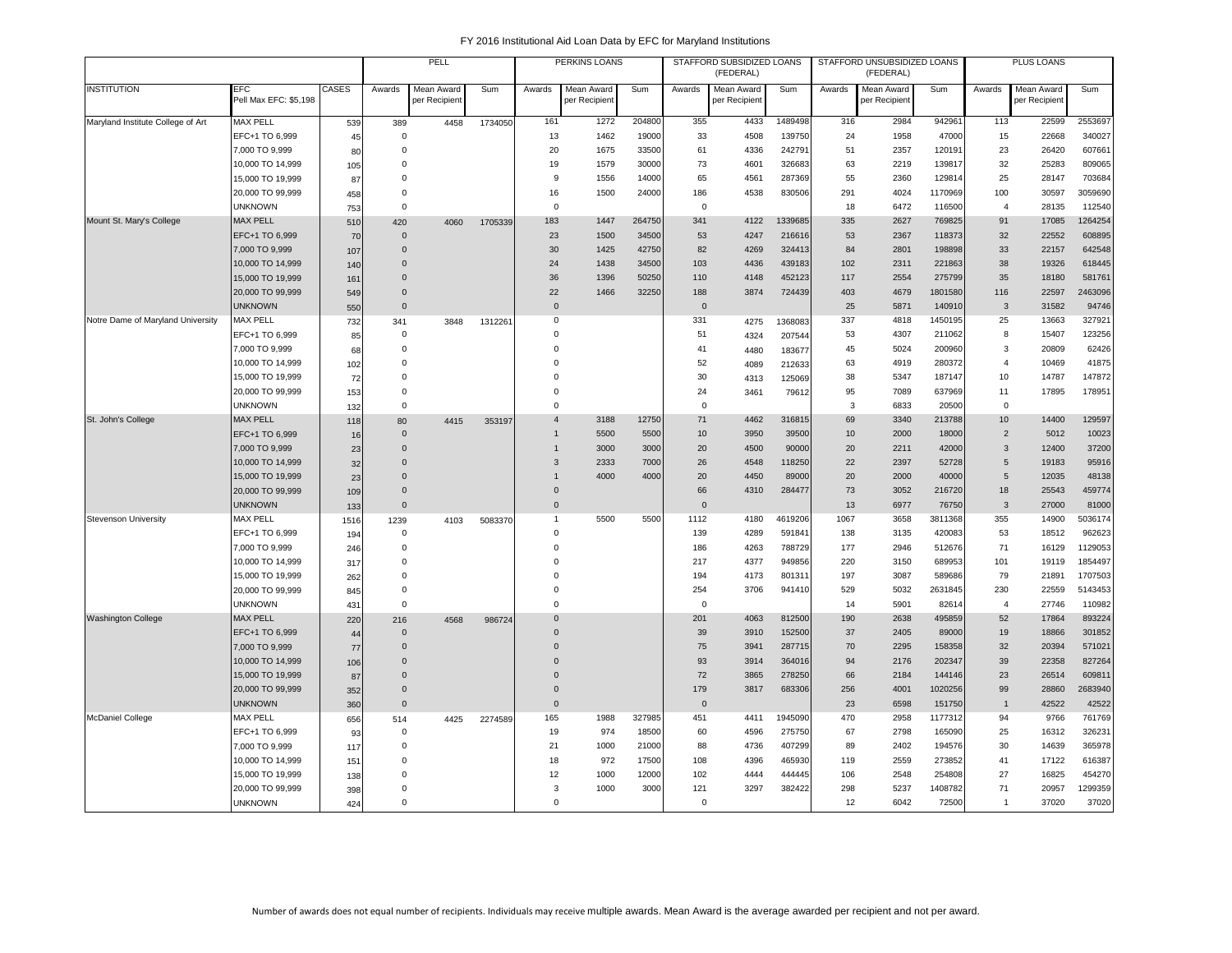|                                   |                              |       |                     | OTHER FEDERAL LOANS         |     |                     | OTHER FEDERAL GRANTS AND<br><b>SCHOLARSHIPS</b> |        |                | FEDERAL WORK-STUDY             |        |                 | PRIVATE LOANS               |         |
|-----------------------------------|------------------------------|-------|---------------------|-----------------------------|-----|---------------------|-------------------------------------------------|--------|----------------|--------------------------------|--------|-----------------|-----------------------------|---------|
| <b>INSTITUTION</b>                | EFC<br>Pell Max EFC: \$5,198 | CASES | Awards              | Mean Award<br>per Recipient | Sum | Awards              | Mean<br>Award per<br>Recipient                  | Sum    | Awards         | Mean<br>Award per<br>Recipient | Sum    | Awards          | Mean Award<br>per Recipient | Sum     |
| Maryland Institute College of Art | <b>MAX PELL</b>              | 539   | $\mathbf 0$         |                             |     | 185                 | 3208                                            | 590325 | 153            | 1076                           | 164569 | 53              | 16122                       | 854471  |
|                                   | EFC+1 TO 6,999               | 45    | 0                   |                             |     | $\overline{1}$      | 32565                                           | 32565  | 18             | 920                            | 16559  | $\mathbf 0$     |                             |         |
|                                   | 7,000 TO 9,999               | 80    | $\mathbf 0$         |                             |     | $\pmb{0}$           |                                                 |        | 19             | 993                            | 18860  | 9               | 22810                       | 205290  |
|                                   | 10,000 TO 14,999             | 105   | $\mathbf 0$         |                             |     | $\mathbf{1}$        | 32477                                           | 32477  | 29             | 1210                           | 35097  | 12              | 18642                       | 223709  |
|                                   | 15,000 TO 19,999             | 87    | 0                   |                             |     | $\overline{2}$      | 11755                                           | 23510  | 19             | 1068                           | 20297  | 11              | 18223                       | 200458  |
|                                   | 20,000 TO 99,999             | 458   | $\mathbf 0$         |                             |     | $\overline{7}$      | 30948                                           | 216635 | 40             | 1170                           | 46802  | 54              | 24490                       | 1322459 |
|                                   | <b>UNKNOWN</b>               | 753   | $\mathbf 0$         |                             |     | 10                  | 29318                                           | 293176 | $\mathbf 0$    |                                |        | 12              | 28138                       | 337659  |
| Mount St. Mary's College          | <b>MAX PELL</b>              | 510   | $\Omega$            |                             |     | 225                 | 797                                             | 179382 | 69             | 1807                           | 124699 | 61              | 15142                       | 802532  |
|                                   | EFC+1 TO 6,999               | 70    | $\overline{0}$      |                             |     | $\mathbf{1}$        | 37500                                           | 37500  | 8              | 1979                           | 15832  | 11              | 17003                       | 153029  |
|                                   | 7,000 TO 9,999               | 107   | $\mathbf 0$         |                             |     | $\overline{1}$      | 37500                                           | 37500  | 11             | 1891                           | 20805  | 26              | 19133                       | 344387  |
|                                   | 10,000 TO 14,999             | 140   | $\mathbf{0}$        |                             |     | $\mathbf 0$         |                                                 |        | 14             | 2028                           | 28387  | 38              | 18685                       | 541871  |
|                                   | 15,000 TO 19,999             | 161   | $\mathbf 0$         |                             |     | $\mathbf{1}$        | 37500                                           | 37500  | $\mathbf{1}$   | 1578                           | 1578   | 45              | 17397                       | 748087  |
|                                   | 20,000 TO 99,999             | 549   | $\mathbf 0$         |                             |     | $\overline{4}$      | 37500                                           | 150000 | $\overline{2}$ | 2139                           | 4277   | 107             | 20236                       | 2023615 |
|                                   | <b>UNKNOWN</b>               | 550   | $\mathbf 0$         |                             |     | 10                  | 35186                                           | 351856 | $\mathbf 0$    |                                |        | 22              | 19476                       | 370051  |
| Notre Dame of Maryland University | <b>MAX PELL</b>              | 732   | $\mathsf{O}\xspace$ |                             |     | 157                 | 789                                             | 123086 | 57             | 916                            | 52226  | 25              | 8377                        | 201040  |
|                                   | EFC+1 TO 6,999               | 85    | $\mathbf 0$         |                             |     | $\pmb{0}$           |                                                 |        | 6              | 1193                           | 7155   | $\overline{2}$  | 14463                       | 28925   |
|                                   | 7,000 TO 9,999               | 68    | 0                   |                             |     | $\mathbf 0$         |                                                 |        | 5              | 648                            | 3238   | 6               | 8172                        | 40858   |
|                                   | 10,000 TO 14,999             | 102   | $\Omega$            |                             |     | $\mathbf 0$         |                                                 |        | 8              | 789                            | 6309   | 11              | 11798                       | 129783  |
|                                   | 15,000 TO 19,999             | 72    | 0                   |                             |     | $\mathbf 0$         |                                                 |        | 5              | 1082                           | 5410   | 6               | 12098                       | 60488   |
|                                   | 20,000 TO 99,999             | 153   | 0                   |                             |     | $\pmb{0}$           |                                                 |        | $\pmb{0}$      |                                |        | 19              | 13885                       | 208271  |
|                                   | <b>UNKNOWN</b>               | 132   | 0                   |                             |     | $\mathbf 0$         |                                                 |        | $\mathbf 0$    |                                |        | 9               | 10146                       | 91311   |
| St. John's College                | <b>MAX PELL</b>              | 118   | $\mathbf 0$         |                             |     | 58                  | 3737                                            | 212982 | 44             | 1753                           | 77117  | $\mathbf{1}$    | 7000                        | 7000    |
|                                   | EFC+1 TO 6,999               | 16    | $\mathbf 0$         |                             |     | $\mathsf{O}\xspace$ |                                                 |        | 9              | 1610                           | 14486  | $\mathbf{1}$    | 9984                        | 9984    |
|                                   | 7,000 TO 9,999               | 23    | $\Omega$            |                             |     | $\overline{c}$      | 35414                                           | 70827  | 9              | 1679                           | 15110  | $\overline{c}$  | 11508                       | 23016   |
|                                   | 10,000 TO 14,999             | 32    | $\mathbf 0$         |                             |     | $\sqrt{3}$          | 35305                                           | 105916 | 15             | 2067                           | 31010  | $\sqrt{2}$      | 24768                       | 49536   |
|                                   | 15,000 TO 19,999             | 23    | $\mathbf 0$         |                             |     | $\mathbf{1}$        | 35039                                           | 35039  | 10             | 2176                           | 21764  | $\mathbf{0}$    |                             |         |
|                                   | 20,000 TO 99,999             | 109   | $\mathbf 0$         |                             |     | $\mathbf{3}$        | 35039                                           | 105117 | 22             | 1811                           | 39840  | $6\phantom{1}6$ | 17754                       | 106521  |
|                                   | <b>UNKNOWN</b>               | 133   | $\mathbf{0}$        |                             |     | $\boldsymbol{8}$    | 33989                                           | 271909 | $\mathbf{0}$   |                                |        | $\mathbf{1}$    | 42000                       | 42000   |
| <b>Stevenson University</b>       | <b>MAX PELL</b>              | 1516  | 0                   |                             |     | 129                 | 2463                                            | 31768  | 148            | 1282                           | 189801 | 149             | 13387                       | 1700144 |
|                                   | EFC+1 TO 6,999               | 194   | $\mathbf 0$         |                             |     | $\pmb{0}$           |                                                 |        | 14             | 896                            | 12540  | 26              | 17950                       | 376953  |
|                                   | 7,000 TO 9,999               | 246   | $\Omega$            |                             |     | $\mathbf 0$         |                                                 |        | 20             | 1043                           | 20861  | 28              | 12031                       | 288733  |
|                                   | 10,000 TO 14,999             | 317   | 0                   |                             |     | $\Omega$            |                                                 |        | 16             | 1121                           | 17936  | 49              | 18394                       | 680570  |
|                                   | 15,000 TO 19,999             | 262   | 0                   |                             |     | $\mathbf 0$         |                                                 |        | 17             | 1520                           | 25840  | 58              | 17370                       | 920592  |
|                                   | 20,000 TO 99,999             | 845   | 0                   |                             |     | $\pmb{0}$           |                                                 |        | 23             | 1158                           | 26629  | 111             | 18009                       | 1818877 |
|                                   | <b>UNKNOWN</b>               | 431   | $\mathbf 0$         |                             |     | $\mathbf 0$         |                                                 |        | $\mathbf 0$    |                                |        | 32              | 21144                       | 549753  |
| <b>Washington College</b>         | <b>MAX PELL</b>              | 220   | $\overline{0}$      |                             |     | 121                 | 1589                                            | 189075 | 104            | 1570                           | 163274 | 26              | 15438                       | 401377  |
|                                   | EFC+1 TO 6,999               | 44    | $\mathbf 0$         |                             |     | $\mathbf{1}$        | 16867                                           | 16867  | 8              | 1369                           | 10950  | 3               | 15741                       | 47224   |
|                                   | 7,000 TO 9,999               | 77    | $\mathbf{0}$        |                             |     | $\overline{4}$      | 32623                                           | 65246  | 13             | 1512                           | 19650  | 11              | 17332                       | 190655  |
|                                   | 10,000 TO 14,999             | 106   | $\overline{0}$      |                             |     | $\mathbf 0$         |                                                 |        | 11             | 2009                           | 22100  | 18              | 15757                       | 283618  |
|                                   | 15,000 TO 19,999             | 87    | $\mathbf{0}$        |                             |     | $\mathbf 0$         |                                                 |        | 8              | 1163                           | 9300   | 21              | 21379                       | 448963  |
|                                   | 20,000 TO 99,999             | 352   | $\mathbf 0$         |                             |     | 8                   | 22543                                           | 112716 | 8              | 1525                           | 12200  | 45              | 19814                       | 891647  |
|                                   | <b>UNKNOWN</b>               | 360   | $\mathsf{O}\xspace$ |                             |     | 25                  | 29514                                           | 383681 | $\mathbf 0$    |                                |        | 8               | 20073                       | 160585  |
| <b>McDaniel College</b>           | <b>MAX PELL</b>              | 656   | 0                   |                             |     | 230                 | 1341                                            | 301809 | 121            | 1004                           | 121449 | 49              | 8644                        | 337106  |
|                                   | EFC+1 TO 6,999               | 93    | 0                   |                             |     | $\mathbf{1}$        | 39500                                           | 39500  | 21             | 928                            | 19482  | 8               | 7321                        | 58570   |
|                                   | 7,000 TO 9,999               | 117   | 0                   |                             |     | 3                   | 39500                                           | 118500 | 26             | 1190                           | 30936  | 18              | 12443                       | 186638  |
|                                   | 10,000 TO 14,999             | 151   | 0                   |                             |     | $\overline{c}$      | 20058                                           | 40116  | 22             | 973                            | 21400  | 30              | 14108                       | 352690  |
|                                   | 15,000 TO 19,999             | 138   | 0                   |                             |     | $\overline{c}$      | 22189                                           | 44378  | 23             | 878                            | 20195  | 28              | 13458                       | 282609  |
|                                   | 20,000 TO 99,999             | 398   | $\Omega$            |                             |     | 5                   | 32692                                           | 163462 | 13             | 719                            | 9346   | 65              | 19284                       | 1041339 |
|                                   | <b>UNKNOWN</b>               | 424   | $\mathbf 0$         |                             |     | 11                  | 37705                                           | 414750 | $\mathbf 0$    |                                |        | 11              | 20150                       | 201500  |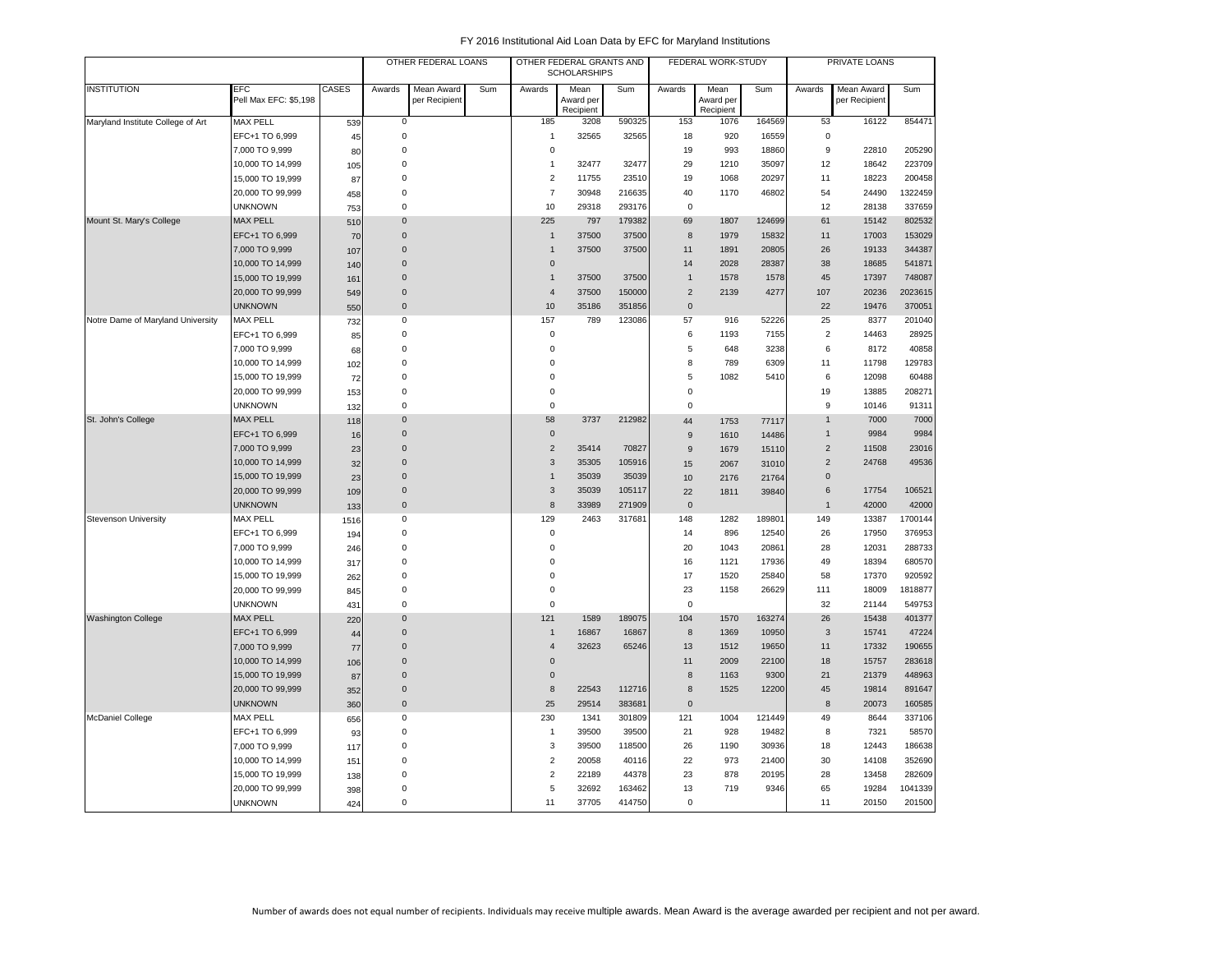|                                   |                                   |              |                     | <b>OTHER PRIVATE</b><br><b>SCHOLARSHIPS</b> |                |                               | PRIVATE ATHLETIC<br><b>SCHOLARSHIPS</b> |     |                                     | PRIVATE GRANTS         |               |                | <b>INSTITUTIONAL GRANTS</b> |                   |                          | <b>INSTITUTIONAL LOANS</b> |        |
|-----------------------------------|-----------------------------------|--------------|---------------------|---------------------------------------------|----------------|-------------------------------|-----------------------------------------|-----|-------------------------------------|------------------------|---------------|----------------|-----------------------------|-------------------|--------------------------|----------------------------|--------|
| <b>INSTITUTION</b>                | <b>EFC</b>                        | <b>CASES</b> | Awards              | Mean                                        | Sum            | Awards                        | Mean                                    | Sum | Awards                              | Mean                   | Sum           | Awards         | Mean Award                  | Sum               | Awards                   | Mean Award                 | Sum    |
|                                   | Pell Max EFC: \$5,198             |              |                     | Award per<br>Recipient                      |                |                               | Award per<br>Recipient                  |     |                                     | Award per<br>Recipient |               |                | per<br>Recipient            |                   |                          | per Recipient              |        |
| Maryland Institute College of Art | <b>MAX PELL</b>                   | 539          | 30                  | 4708                                        | 141226         | $\mathbf 0$                   |                                         |     | 3                                   | 3367                   | 10100         | 1184           | 15760                       | 6383000           | 0                        |                            |        |
|                                   | EFC+1 TO 6,999                    | 45           | 3                   | 2500                                        | 7500           | $\mathbf 0$                   |                                         |     | $\mathsf 0$                         |                        |               | 102            | 17312                       | 623235            | $\mathbf 0$              |                            |        |
|                                   | 7,000 TO 9,999                    | 80           | 6                   | 2108                                        | 12650          | $\mathbf 0$                   |                                         |     | $\mathsf 0$                         |                        |               | 193            | 15586                       | 981900            | $\mathbf 0$              |                            |        |
|                                   | 10,000 TO 14,999                  | 105          | 8                   | 2877                                        | 23015          | $\mathbf 0$                   |                                         |     | $\mathsf 0$                         |                        |               | 289            | 16305                       | 1402193           | $\Omega$                 |                            |        |
|                                   | 15,000 TO 19,999                  | 87           | 6                   | 2084                                        | 12501          | $\mathbf 0$                   |                                         |     | $\mathbf 0$                         |                        |               | 250            | 16040                       | 1267160           | $\Omega$                 |                            |        |
|                                   | 20,000 TO 99,999                  | 458          | 25                  | 2171                                        | 54280          | $\mathbf 0$                   |                                         |     | $\mathbf 2$                         | 1100                   | 2200          | 866            | 14891                       | 4571480           | $\mathbf 0$              |                            |        |
|                                   | <b>UNKNOWN</b>                    | 753          | 15                  | 10214                                       | 153204         | $\mathbf 0$                   |                                         |     | $\mathbf 0$                         |                        |               | $\mathbf 0$    |                             |                   | $\Omega$                 |                            |        |
| Mount St. Mary's College          | <b>MAX PELL</b>                   | 510          | 93                  | 10519                                       | 894146         | $\mathbf 0$                   |                                         |     | $\mathbf{0}$                        |                        |               | 365            | 2293                        | 664951            | $\Omega$                 |                            |        |
|                                   | EFC+1 TO 6,999                    | 70           | 12                  | 5463                                        | 49168          | $\Omega$                      |                                         |     | $\Omega$                            |                        |               | 53             | 2790                        | 122751            | $\Omega$                 |                            |        |
|                                   | 7,000 TO 9,999                    | 107          | $9$                 | 3874                                        | 30992          | $\overline{0}$                |                                         |     | $\mathbf{0}$                        |                        |               | 87             | 3548                        | 255450            | $\Omega$                 |                            |        |
|                                   | 10,000 TO 14,999                  | 140          | 14                  | 1287                                        | 15439          | $\overline{0}$                |                                         |     | $\mathbf{0}$                        |                        |               | 104            | 3249                        | 285871            | $\Omega$                 |                            |        |
|                                   | 15,000 TO 19,999                  | 161          | 17                  | 4924                                        | 64018          | $\overline{0}$                |                                         |     | $\mathbf{0}$                        |                        |               | 125            | 2587                        | 279421            | $\Omega$                 |                            |        |
|                                   | 20,000 TO 99,999                  | 549          | 59                  | 4891                                        | 200545         | $\mathbf 0$                   |                                         |     | $\mathbf 0$                         |                        |               | 212            | 2562                        | 504625            | $\Omega$                 |                            |        |
|                                   | <b>UNKNOWN</b>                    | 550          | 28                  | 7512                                        | 165269         | $\overline{0}$                |                                         |     | $\mathsf{O}\xspace$                 |                        |               | 10             | 4520                        | 40684             | $\Omega$                 |                            |        |
| Notre Dame of Maryland University | <b>MAX PELL</b>                   | 732          | 61                  | 5970                                        | 292514         | $\mathbf 0$                   |                                         |     | $\mathsf 0$                         |                        |               | 84             | 2029                        | 148100            | $\mathbf{1}$             | 4000                       | 4000   |
|                                   | EFC+1 TO 6,999                    | 85           | 10                  | 4785                                        | 43068          | $\mathbf 0$                   |                                         |     | $\mathsf 0$                         |                        |               | 11             | 2181                        | 21813             | $\mathbf{1}$             | 9095                       | 9095   |
|                                   | 7,000 TO 9,999                    | 68           | 10                  | 11977                                       | 107795         | $\mathbf 0$                   |                                         |     | $\mathbf 0$                         |                        |               | 6              | 2947                        | 17684             | $\mathbf 0$              |                            |        |
|                                   | 10,000 TO 14,999                  | 102          | 14                  | 13578                                       | 135779         | $\mathbf 0$                   |                                         |     | $\mathbf 0$                         |                        |               | 12             | 4072                        | 48862             | $\overline{2}$           | 10659                      | 21317  |
|                                   | 15,000 TO 19,999                  | 72           | 9                   | 5634                                        | 39435          | $\Omega$                      |                                         |     | $\Omega$                            |                        |               | 10             | 4952                        | 44567             | $\Omega$                 |                            |        |
|                                   | 20,000 TO 99,999                  | 153          | 18                  | 10227                                       | 143180         | $\mathbf 0$                   |                                         |     | $\mathsf 0$                         |                        |               | $\overline{7}$ | 4167                        | 25000             | $\mathbf 0$              |                            |        |
|                                   | <b>UNKNOWN</b>                    | 132          | 11                  | 7320                                        | 80519          | $\mathbf 0$                   |                                         |     | $\mathsf 0$                         |                        |               | $\overline{1}$ | 4200                        | 4200              | $\Omega$                 |                            |        |
| St. John's College                | <b>MAX PELL</b>                   | 118          | 3                   | 7253                                        | 21758          | $\mathbf 0$                   |                                         |     | 3                                   | 2233                   | 6700          | 74             | 21820                       | 1614672           | $\overline{2}$           | 2500                       | 5000   |
|                                   | EFC+1 TO 6,999                    | 16           | $\sqrt{3}$          | 874                                         | 2623           | $\overline{0}$                |                                         |     | $\mathbf{1}$                        | 3000                   | 3000          | 13             | 20740                       | 269625            | $\mathbf{1}$             | 4000                       | 4000   |
|                                   | 7,000 TO 9,999                    | 23           | $\overline{2}$      | 7429                                        | 14857          | $\mathbf 0$                   |                                         |     | $\mathbf{1}$                        | 1500                   | 1500          | 20             | 24405                       | 488100            | $\mathbf 0$              |                            |        |
|                                   | 10,000 TO 14,999                  | 32           | $\mathbf{1}$        | 500                                         | 500            | $\mathbf 0$                   |                                         |     | $\mathbf{1}$                        | 3000                   | 3000          | 26             | 17286                       | 449431            | $\mathbf{1}$<br>$\Omega$ | 2500                       | 2500   |
|                                   | 15,000 TO 19,999                  | 23           | $\mathbf{1}$        | 1550                                        | 1550           | $\overline{0}$<br>$\mathbf 0$ |                                         |     | $\mathsf{O}\xspace$<br>$\mathbf{1}$ |                        |               | 17             | 16059                       | 273000            | $\mathbf 0$              |                            |        |
|                                   | 20,000 TO 99,999                  | 109          | 3<br>$\sqrt{2}$     | 3867<br>6538                                | 11600<br>13075 | $\overline{0}$                |                                         |     | $\overline{4}$                      | 3000<br>6500           | 3000<br>26000 | 67<br>50       | 8622<br>23411               | 577665<br>1170550 | 44                       | 6782                       | 298389 |
|                                   | <b>UNKNOWN</b><br><b>MAX PELL</b> | 133          | 266                 | 4574                                        | 937683         | $^{\circ}$                    |                                         |     | $\mathbf 0$                         |                        |               | 1262           | 5502                        | 4990283           | $\mathbf 0$              |                            |        |
| <b>Stevenson University</b>       | EFC+1 TO 6,999                    | 1516         | 48                  | 2717                                        | 67913          | $\mathbf 0$                   |                                         |     | $\pmb{0}$                           |                        |               | 180            | 6755                        | 844429            | $\mathbf 0$              |                            |        |
|                                   | 7,000 TO 9,999                    | 194          | 37                  | 3679                                        | 114055         | $\Omega$                      |                                         |     | $\Omega$                            |                        |               | 218            | 5602                        | 823536            | $\Omega$                 |                            |        |
|                                   | 10,000 TO 14,999                  | 246<br>317   | 43                  | 2735                                        | 90250          | $^{\circ}$                    |                                         |     | $\mathbf 0$                         |                        |               | 278            | 5196                        | 997546            | $\mathbf 0$              |                            |        |
|                                   | 15,000 TO 19,999                  | 262          | 49                  | 5101                                        | 178530         | $\mathbf 0$                   |                                         |     | $\mathsf 0$                         |                        |               | 210            | 4176                        | 622179            | $\mathbf 0$              |                            |        |
|                                   | 20,000 TO 99,999                  | 845          | 147                 | 3127                                        | 309581         | $\mathbf 0$                   |                                         |     | $\pmb{0}$                           |                        |               | 492            | 2437                        | 950243            | $\Omega$                 |                            |        |
|                                   | <b>UNKNOWN</b>                    | 431          | 23                  | 6372                                        | 114691         | $\mathbf 0$                   |                                         |     | $\mathsf 0$                         |                        |               | 90             | 1569                        | 136500            | $\mathbf 0$              |                            |        |
| <b>Washington College</b>         | <b>MAX PELL</b>                   | 220          | $\mathbf{1}$        | 700                                         | 700            | $\Omega$                      |                                         |     | 53                                  | 2997                   | 158850        | 487            | 24782                       | 5352847           | $\mathbf 0$              |                            |        |
|                                   | EFC+1 TO 6,999                    | 44           | $\mathbf{1}$        | 700                                         | 700            | $\Omega$                      |                                         |     | 13                                  | 2831                   | 36800         | 103            | 29300                       | 1230611           | $\Omega$                 |                            |        |
|                                   | 7,000 TO 9,999                    | 77           | $\mathbf 0$         |                                             |                | $\Omega$                      |                                         |     | 12                                  | 2415                   | 28984         | 177            | 27895                       | 2064264           | $\mathbf 0$              |                            |        |
|                                   | 10,000 TO 14,999                  | 106          | $\Omega$            |                                             |                | $\Omega$                      |                                         |     | 14                                  | 5951                   | 83319         | 229            | 24666                       | 2441972           | $\Omega$                 |                            |        |
|                                   | 15,000 TO 19,999                  | 87           | $\mathsf{O}\xspace$ |                                             |                | $\mathbf 0$                   |                                         |     | 15                                  | 2898                   | 43470         | 174            | 21570                       | 1790329           | $\Omega$                 |                            |        |
|                                   | 20,000 TO 99,999                  | 352          | 3                   | 23467                                       | 70402          | $\Omega$                      |                                         |     | 36                                  | 5284                   | 190235        | 541            | 17604                       | 5897179           | $\mathbf 0$              |                            |        |
|                                   | <b>UNKNOWN</b>                    | 360          | $\overline{2}$      | 29240                                       | 58480          | $\mathbf 0$                   |                                         |     | 22                                  | 13770                  | 302944        | 390            | 15434                       | 5185748           | $\mathbf 0$              |                            |        |
| <b>McDaniel College</b>           | <b>MAX PELL</b>                   | 656          | 89                  | 3027                                        | 193737         | $\Omega$                      |                                         |     | -1                                  | 939                    | 939           | 638            | 12536                       | 5829356           | $\Omega$                 |                            |        |
|                                   | EFC+1 TO 6,999                    | 93           | 14                  | 2725                                        | 27250          | $\Omega$                      |                                         |     | $\Omega$                            |                        |               | 81             | 13522                       | 906000            | $\Omega$                 |                            |        |
|                                   | 7,000 TO 9,999                    | 117          | 18                  | 2300                                        | 27600          | $\mathbf 0$                   |                                         |     | $\mathbf 0$                         |                        |               | 109            | 12690                       | 1104026           | $\Omega$                 |                            |        |
|                                   | 10,000 TO 14,999                  | 151          | 24                  | 3446                                        | 55143          | $\Omega$                      |                                         |     | $\Omega$                            |                        |               | 147            | 10241                       | 1116310           | $\mathbf{1}$             | 2800                       | 2800   |
|                                   | 15,000 TO 19,999                  | 138          | 15                  | 2260                                        | 29377          | $\Omega$                      |                                         |     | $\Omega$                            |                        |               | 119            | 10457                       | 993458            | $\Omega$                 |                            |        |
|                                   | 20,000 TO 99,999                  | 398          | 80                  | 3010                                        | 147511         | $\Omega$                      |                                         |     | $\Omega$                            |                        |               | 227            | 5719                        | 1063665           | $\Omega$                 |                            |        |
|                                   | <b>UNKNOWN</b>                    | 424          | 13                  | 1734                                        | 20806          | $\Omega$                      |                                         |     | $\Omega$                            |                        |               | 51             | 3218                        | 160898            | $\Omega$                 |                            |        |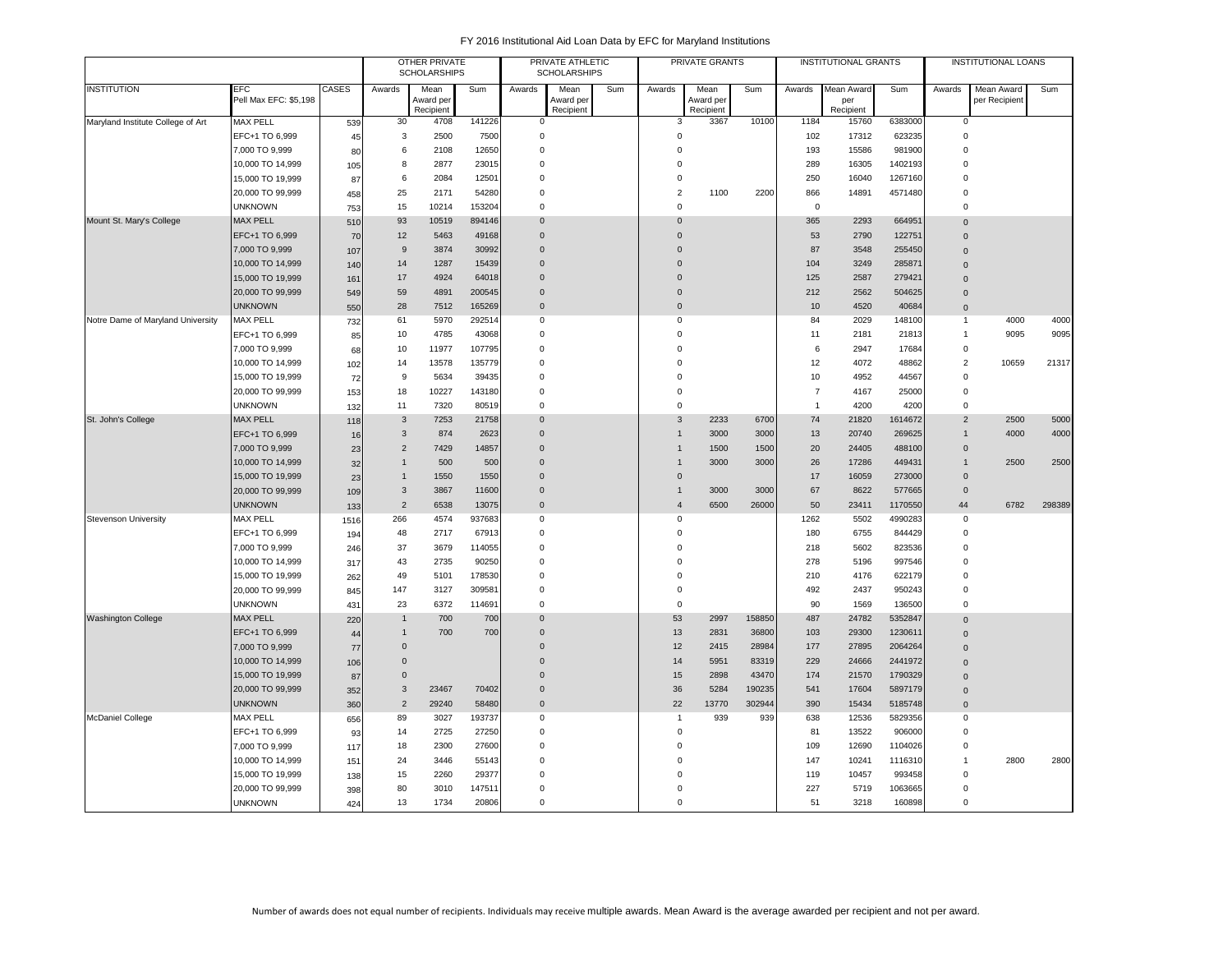|                                   |                                     |              |                | INSTITUTIONAL SCHOLARSHIPS  |                  |                     | INSTITUTIONAL ATHLETIC<br><b>SCHOLARSHIPS</b> |         |                       | INSTITUTIONAL WORK-STUDY    |        |                | EMPLOYEE AND DEPENDENT<br><b>TUITION WAIVER</b> |        |                     | SENIOR CITIZEN TUITION WAIVER |     |
|-----------------------------------|-------------------------------------|--------------|----------------|-----------------------------|------------------|---------------------|-----------------------------------------------|---------|-----------------------|-----------------------------|--------|----------------|-------------------------------------------------|--------|---------------------|-------------------------------|-----|
| <b>INSTITUTION</b>                | <b>EFC</b><br>Pell Max EFC: \$5,198 | <b>CASES</b> | Awards         | Mean Award<br>per Recipient | Sum              | Awards              | Mean Award<br>per Recipient                   | Sum     | Awards                | Mean Award<br>per Recipient | Sum    | Awards         | Mean Award<br>per Recipient                     | Sum    | Awards              | Mean Award<br>per Recipient   | Sum |
| Maryland Institute College of Art | <b>MAX PELL</b>                     | 539          | 22             | 3129                        | 68833            | 0                   |                                               |         | 23                    | 1197                        | 27534  | $\mathbf 0$    |                                                 |        | 0                   |                               |     |
|                                   | EFC+1 TO 6,999                      | 45           | $\overline{4}$ | 2750                        | 11000            | $\mathbf 0$         |                                               |         | $\mathbf 0$           |                             |        | $\mathbf 0$    |                                                 |        | $\mathbf 0$         |                               |     |
|                                   | 7,000 TO 9,999                      | 80           | $\overline{4}$ | 2375                        | 9500             | $\mathbf 0$         |                                               |         | 3                     | 1329                        | 3988   | $\Omega$       |                                                 |        | 0                   |                               |     |
|                                   | 10,000 TO 14,999                    | 105          | $\overline{4}$ | 2250                        | 9000             | 0                   |                                               |         | $\overline{2}$        | 1147                        | 2293   | $\Omega$       |                                                 |        | $\Omega$            |                               |     |
|                                   | 15,000 TO 19,999                    | 87           | 8              | 4083                        | 24500            | $\Omega$            |                                               |         | 5                     | 841                         | 4204   | $\Omega$       |                                                 |        | $\Omega$            |                               |     |
|                                   | 20,000 TO 99,999                    | 458          | 332            | 12598                       | 1612605          | 0                   |                                               |         | 24                    | 1272                        | 30523  | $\mathbf 0$    |                                                 |        | $\Omega$            |                               |     |
|                                   | <b>UNKNOWN</b>                      | 753          | 1366           | 11542                       | 7006039          | $\mathbf 0$         |                                               |         | 15                    | 955                         | 14320  | $\Omega$       |                                                 |        | $\Omega$            |                               |     |
| Mount St. Mary's College          | <b>MAX PELL</b>                     | 510          | 517            | 15421                       | 5196960          | 41                  | 23033                                         | 760077  | 52                    | 3384                        | 175963 | $\overline{4}$ | 24419                                           | 97675  | $\mathbf 0$         |                               |     |
|                                   | EFC+1 TO 6,999                      | 70           | 81             | 16393                       | 918000           | 3                   | 9333                                          | 28000   | 9                     | 3853                        | 34675  | $\mathbf{0}$   |                                                 |        | $\mathbf{0}$        |                               |     |
|                                   | 7,000 TO 9,999                      | 107          | 122            | 16243                       | 1331915          | 8                   | 25912                                         | 155473  | 16                    | 4575                        | 68632  | $\overline{2}$ | 36987                                           | 73973  | $\Omega$            |                               |     |
|                                   | 10,000 TO 14,999                    | 140          | 167            | 15699                       | 1679836          | 12                  | 26884                                         | 268840  | 17                    | 3289                        | 55913  | $\mathbf{3}$   | 37761                                           | 113283 | $\mathbf 0$         |                               |     |
|                                   | 15,000 TO 19,999                    | 161          | 204            | 16445                       | 2335220          | 19                  | 12533                                         | 238135  | 41                    | 3199                        | 131162 | $\overline{1}$ | 36250                                           | 36250  | $\Omega$            |                               |     |
|                                   | 20,000 TO 99,999                    | 549          | 674            | 16412                       | 8321130          | 60                  | 11659                                         | 699537  | 36                    | 4327                        | 155762 | $\mathbf{3}$   | 36760                                           | 110280 | $\mathbf{0}$        |                               |     |
|                                   | <b>UNKNOWN</b>                      | 550          | 387            | 15309                       | 5082510          | 73                  | 20120                                         | 1207195 | 11                    | 11016                       | 121171 | 21             | 15956                                           | 335076 | $\mathbf{0}$        |                               |     |
| Notre Dame of Maryland University | <b>MAX PELL</b>                     | 732          | 353            | 13885                       | 3249102          | $\mathbf 0$         |                                               |         | $\mathbf 0$           |                             |        | $\overline{c}$ | 20343                                           | 40685  | $\mathbf 0$         |                               |     |
|                                   | EFC+1 TO 6,999                      | 85           |                |                             |                  | $\mathbf 0$         |                                               |         | $\mathbf 0$           |                             |        | $\overline{2}$ | 10185                                           | 10185  | $\mathbf 0$         |                               |     |
|                                   | 7,000 TO 9,999                      | 68           | 49             | 16546                       | 512922<br>294548 | $\mathbf 0$         |                                               |         | $\mathbf 0$           |                             |        | $\mathbf 0$    |                                                 |        | $\Omega$            |                               |     |
|                                   | 10,000 TO 14,999                    | 102          | 26<br>49       | 17326<br>17282              | 483898           | 0                   |                                               |         | $\mathbf 0$           |                             |        | $\Omega$       |                                                 |        | $\Omega$            |                               |     |
|                                   | 15,000 TO 19,999                    | 72           | 47             | 17869                       | 500344           | $\Omega$            |                                               |         | $\mathbf 0$           |                             |        | $\Omega$       |                                                 |        | $\Omega$            |                               |     |
|                                   | 20,000 TO 99,999                    | 153          |                |                             |                  | $\mathsf 0$         |                                               |         | $\mathbf 0$           |                             |        | $\overline{1}$ | 32548                                           | 32548  | $\mathbf 0$         |                               |     |
|                                   | <b>UNKNOWN</b>                      | 132          | 101            | 18065                       | 1138100          | $\mathbf 0$         |                                               |         | $\mathbf 0$           |                             |        | 10             | 9289                                            | 92891  | $\mathbf 0$         |                               |     |
| St. John's College                | <b>MAX PELL</b>                     | 118          | 86             | 18318                       | 1062421          | $\Omega$            |                                               |         | $\overline{0}$        |                             |        | $\mathbf{0}$   |                                                 |        | $\Omega$            |                               |     |
|                                   | EFC+1 TO 6,999                      | 16           | 88             | 19014                       | 969710           | $\mathbf 0$         |                                               |         | $\overline{0}$        |                             |        | $\mathbf 0$    |                                                 |        | $\mathbf 0$         |                               |     |
|                                   | 7,000 TO 9,999                      | 23           | 19             | 17009                       | 187100           | $\Omega$            |                                               |         | $\Omega$              |                             |        | $\Omega$       |                                                 |        | $\Omega$            |                               |     |
|                                   | 10,000 TO 14,999                    | 32           | 33             | 19133                       | 344394           | $\overline{0}$      |                                               |         | $\overline{0}$        |                             |        | $\mathbf 0$    |                                                 |        | $\mathbf{0}$        |                               |     |
|                                   | 15,000 TO 19,999                    | 23           | 41             | 17154                       | 463165           | $\mathbf 0$         |                                               |         | $\mathbf 0$           |                             |        |                | 48544                                           | 48544  | $\pmb{0}$           |                               |     |
|                                   | 20,000 TO 99,999                    |              | 31             | 19968                       | 339455           | $\Omega$            |                                               |         | $\mathbf 0$           |                             |        | $\Omega$       |                                                 |        | $\mathbf 0$         |                               |     |
|                                   | <b>UNKNOWN</b>                      | 109<br>133   | 162            | 19220                       | 1806688          | $\mathbf 0$         |                                               |         | 41                    | 2728                        | 111850 | $\sqrt{2}$     | 48544                                           | 97088  | $\mathsf{O}\xspace$ |                               |     |
| <b>Stevenson University</b>       | <b>MAX PELL</b>                     |              | 134            | 17320                       | 1732041          | $\Omega$            |                                               |         | $\mathbf 0$           |                             |        | $\overline{4}$ | 26116                                           | 104465 | $\mathsf 0$         |                               |     |
|                                   | EFC+1 TO 6,999                      | 1516         | 1159           | 10211                       | 8914263          | $\Omega$            |                                               |         | $\mathsf 0$           |                             |        | $\overline{2}$ | 18135                                           | 36269  | $\mathbf 0$         |                               |     |
|                                   | 7,000 TO 9,999                      | 194<br>246   | 154            | 11638                       | 1338350          | $\Omega$            |                                               |         | $\Omega$              |                             |        | $\overline{1}$ | 8659                                            | 8659   | $\mathbf 0$         |                               |     |
|                                   | 10,000 TO 14,999                    | 317          | 200            | 12346                       | 1864280          | $\Omega$            |                                               |         | $\Omega$              |                             |        | $\mathbf 0$    |                                                 |        | $\Omega$            |                               |     |
|                                   | 15,000 TO 19,999                    |              | 267            | 11268                       | 2332579          | $\Omega$            |                                               |         | $\Omega$              |                             |        | $\overline{1}$ | 10102                                           | 10102  | $\Omega$            |                               |     |
|                                   | 20,000 TO 99,999                    | 262<br>845   | 218            | 10854                       | 1975354          | $\Omega$            |                                               |         | $\Omega$              |                             |        | 10             | 17489                                           | 157399 | $\Omega$            |                               |     |
|                                   | <b>UNKNOWN</b>                      | 431          | 876            | 11815                       | 7951682          | $\Omega$            |                                               |         | $\Omega$              |                             |        | 38             | 14459                                           | 549449 | $\Omega$            |                               |     |
| <b>Washington College</b>         | <b>MAX PELL</b>                     | 220          | 419            | 10435                       | 3558196          | $\mathbf{0}$        |                                               |         | $\overline{0}$        |                             |        | $\mathbf{3}$   | 37591                                           | 112774 | $\mathbf 0$         |                               |     |
|                                   | EFC+1 TO 6,999                      | 44           | 8              | 8750                        | 70000            | $\mathbf{0}$        |                                               |         | $\mathbf 0$           |                             |        | $\overline{1}$ | 42844                                           | 42844  | $\mathbf 0$         |                               |     |
|                                   | 7,000 TO 9,999                      | 77           | $\mathbf 0$    |                             |                  | $\mathbf 0$         |                                               |         | $\Omega$              |                             |        | $\overline{2}$ | 37489                                           | 74977  | $\mathbf 0$         |                               |     |
|                                   | 10,000 TO 14,999                    | 106          | $\overline{2}$ | 2500                        | 5000             | $\Omega$            |                                               |         | $\Omega$              |                             |        | 5              | 38560                                           | 192798 | $\Omega$            |                               |     |
|                                   | 15,000 TO 19,999                    | 87           | 3              | 7917                        | 23750            | $\mathbf 0$         |                                               |         | $\overline{0}$        |                             |        | 3              | 42844                                           | 128532 | $\mathbf 0$         |                               |     |
|                                   | 20,000 TO 99,999                    | 352          | $\mathbf{1}$   | 15000                       | 15000            | $\mathsf{O}\xspace$ |                                               |         | $\mathbf 0$           |                             |        | $\overline{4}$ | 41505                                           | 166020 | $\mathsf{O}\xspace$ |                               |     |
|                                   | <b>UNKNOWN</b>                      | 360          | $\overline{4}$ | 2177                        | 8708             | $\mathbf{0}$        |                                               |         | $\mathbf 0$           |                             |        | 8              | 41951                                           | 335610 | $\mathbf 0$         |                               |     |
| <b>McDaniel College</b>           | <b>MAX PELL</b>                     | 656          | 3              | 7069                        | 21208            | 0                   |                                               |         | 16                    | 6832                        | 109305 | 5              | 38288                                           | 191439 | $\mathbf 0$         |                               |     |
|                                   | EFC+1 TO 6,999                      | 93           | 497            | 14729                       | 6613150          | $\Omega$            |                                               |         | $\overline{1}$        | 7400                        | 7400   | $\mathsf 0$    |                                                 |        | $\Omega$            |                               |     |
|                                   | 7,000 TO 9,999                      | 117          | 73             | 15411                       | 955507           | 0                   |                                               |         | $\overline{1}$        | 7400                        | 7400   | 0              |                                                 |        | $\mathbf 0$         |                               |     |
|                                   | 10,000 TO 14,999                    | 151          | 106            | 15177                       | 1381146          | $\mathbf 0$         |                                               |         | $\overline{2}$        | 7400                        | 14800  | $\overline{1}$ | 40400                                           | 40400  | $\mathbf 0$         |                               |     |
|                                   | 15,000 TO 19,999                    | 138          | 141            | 16617                       | 1927550          | 0                   |                                               |         | 1                     | 7400                        | 7400   | 5              | 36020                                           | 180100 | $\mathbf 0$         |                               |     |
|                                   | 20,000 TO 99,999                    | 398          | 124            | 16344                       | 1699800          | $\Omega$            |                                               |         | 5                     | 7400                        | 37000  | $\overline{c}$ | 40300                                           | 80600  | $\mathsf 0$         |                               |     |
|                                   | <b>UNKNOWN</b>                      | 424          | 427            | 17907                       | 6249402          | $\mathbf 0$         |                                               |         | $\boldsymbol{\Delta}$ | 7400                        | 29600  | 23             | 17302                                           | 397955 | $\mathbf 0$         |                               |     |
|                                   |                                     |              | 329            | 17041                       | 4873778          |                     |                                               |         |                       |                             |        |                |                                                 |        |                     |                               |     |